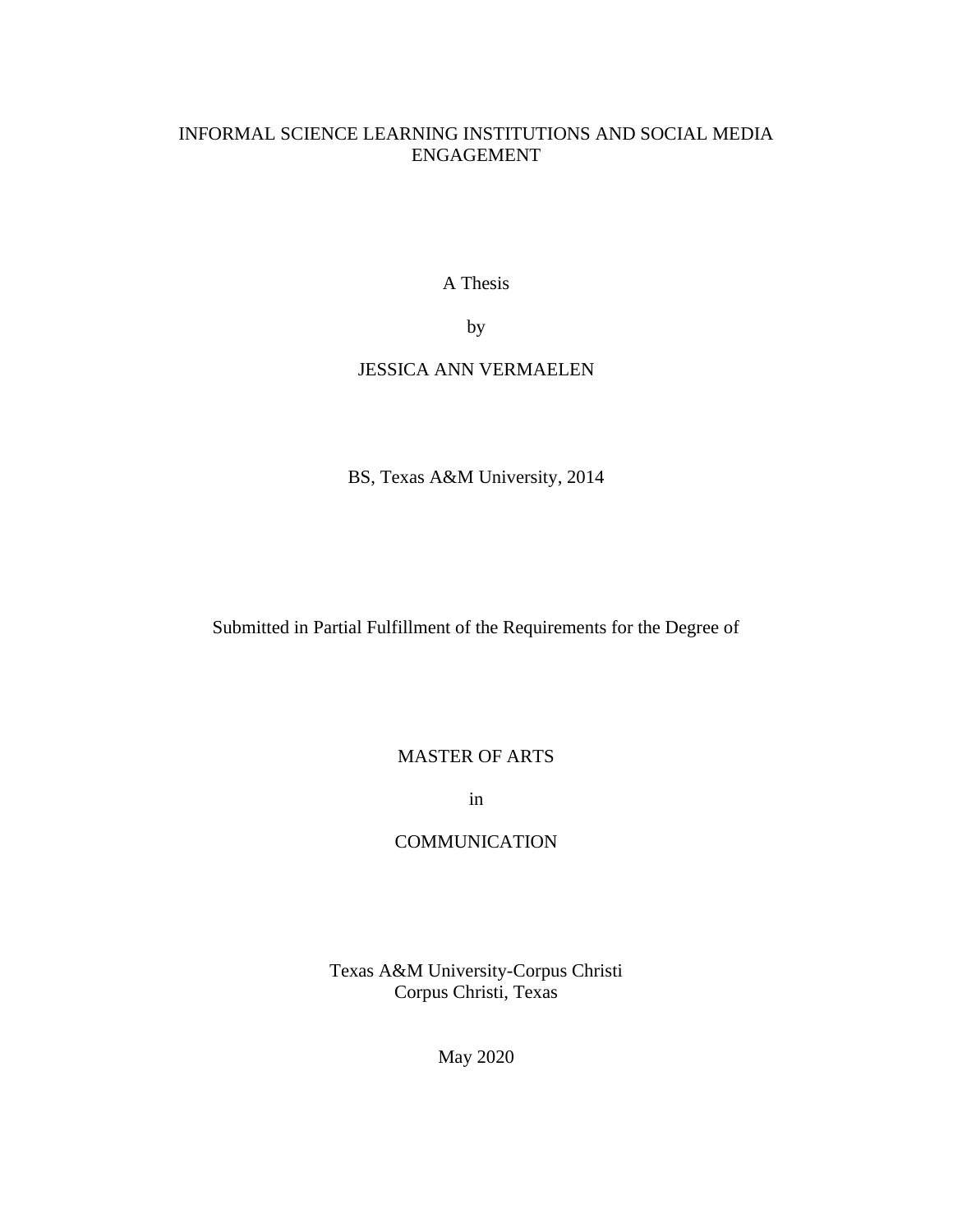© Jessica Ann Vermaelen

All Rights Reserved

May 2020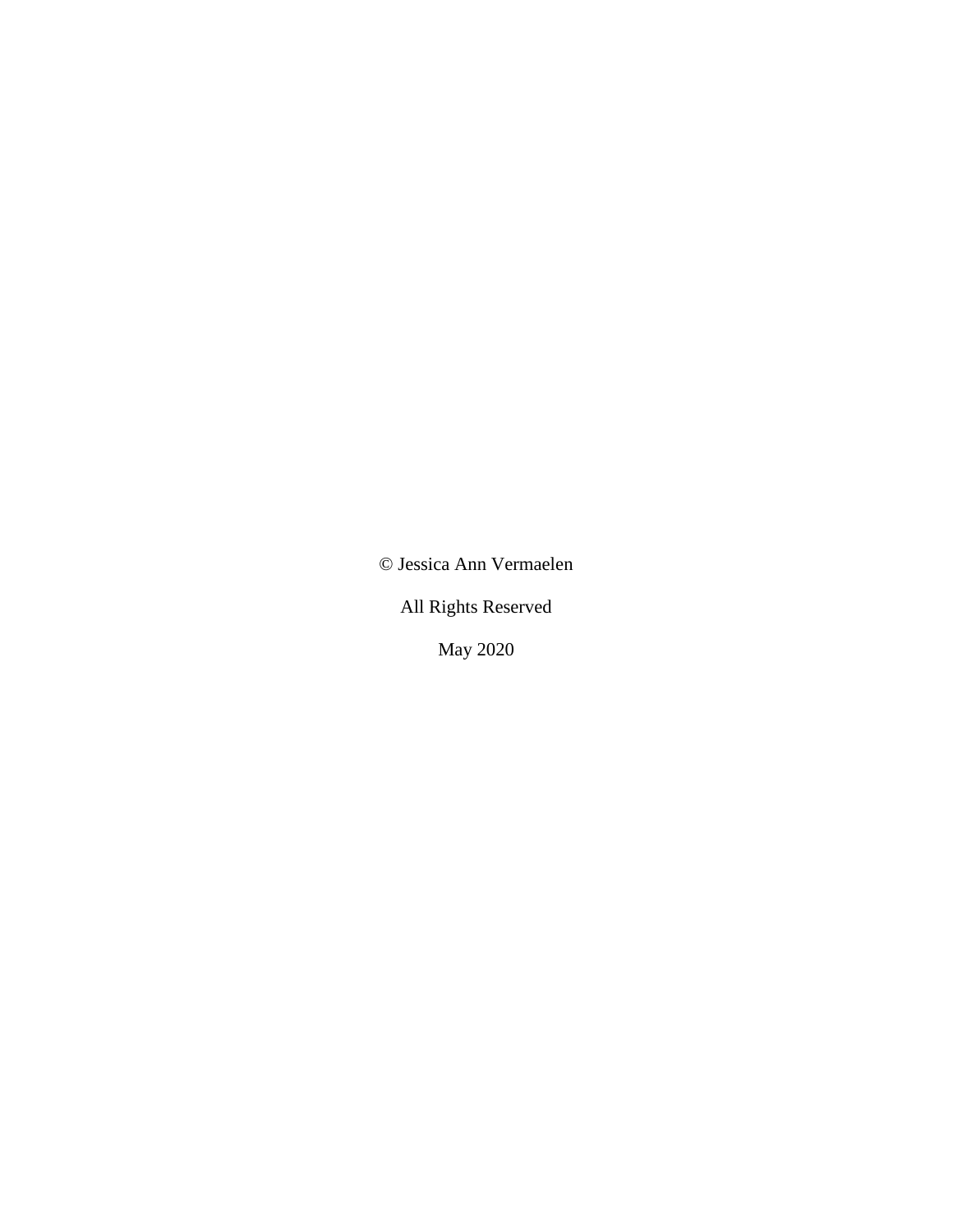# INFORMAL SCIENCE LEARNING INSTITUTIONS AND SOCIAL MEDIA ENGAGEMENT

A Thesis

by

# JESSICA ANN VERMAELEN

This thesis meets the standards for scope and quality of Texas A&M University-Corpus Christi and is hereby approved.

Michelle Maresh-Fuehrer, PhD Chair

Michael Sollitto, PhD Committee Member

May 2020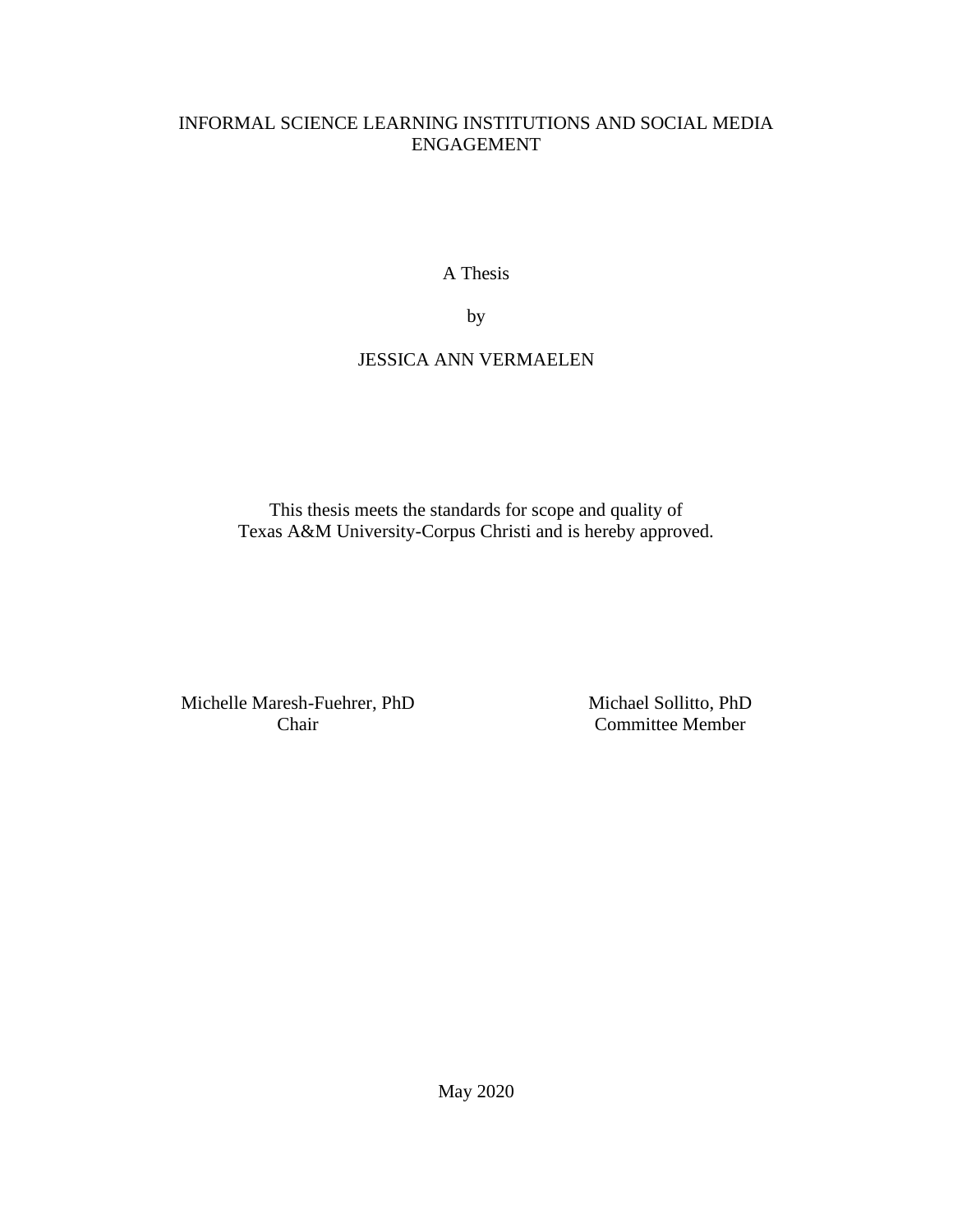### ABSTRACT

<span id="page-3-0"></span>Uses and gratifications theory has been widely used to examine the motivations individuals have to consume media. This study utilizes uses and gratifications theory in combination with consumers' online brand related activities and engagement outcomes to determine how and why individuals engage with informal science learning institutions, such as zoos, aquariums, and museums, on Twitter. Its results contribute to uses and gratifications literature because it supports the notion that uses and gratifications theory can be applied to social media engagement and explores the theory as applied to informal science learning institutions. This study also examines the engagement outcomes of these motivations. The motivations associated with engagement on Twitter are information, entertainment, personal identity, social interaction, empowerment, remuneration, and brand love. These engagement motivations can influence a follower to consume, contribute, or create content. The motivations can also help improve trust, conative loyalty, affective loyalty, and purchase intention. The results of this study suggest that information, entertainment, and social interaction are the most powerful motivators for consuming content, and information and entertainment can lead to increased trust, conative loyalty, and purchase intention. Communication professionals that work at informal science learning institutions will be able to use the results of this study to create effective Twitter content.

*Keywords*: uses and gratifications theory, consumers' online brand related activities, social media, engagement, informal science, strategic communication

v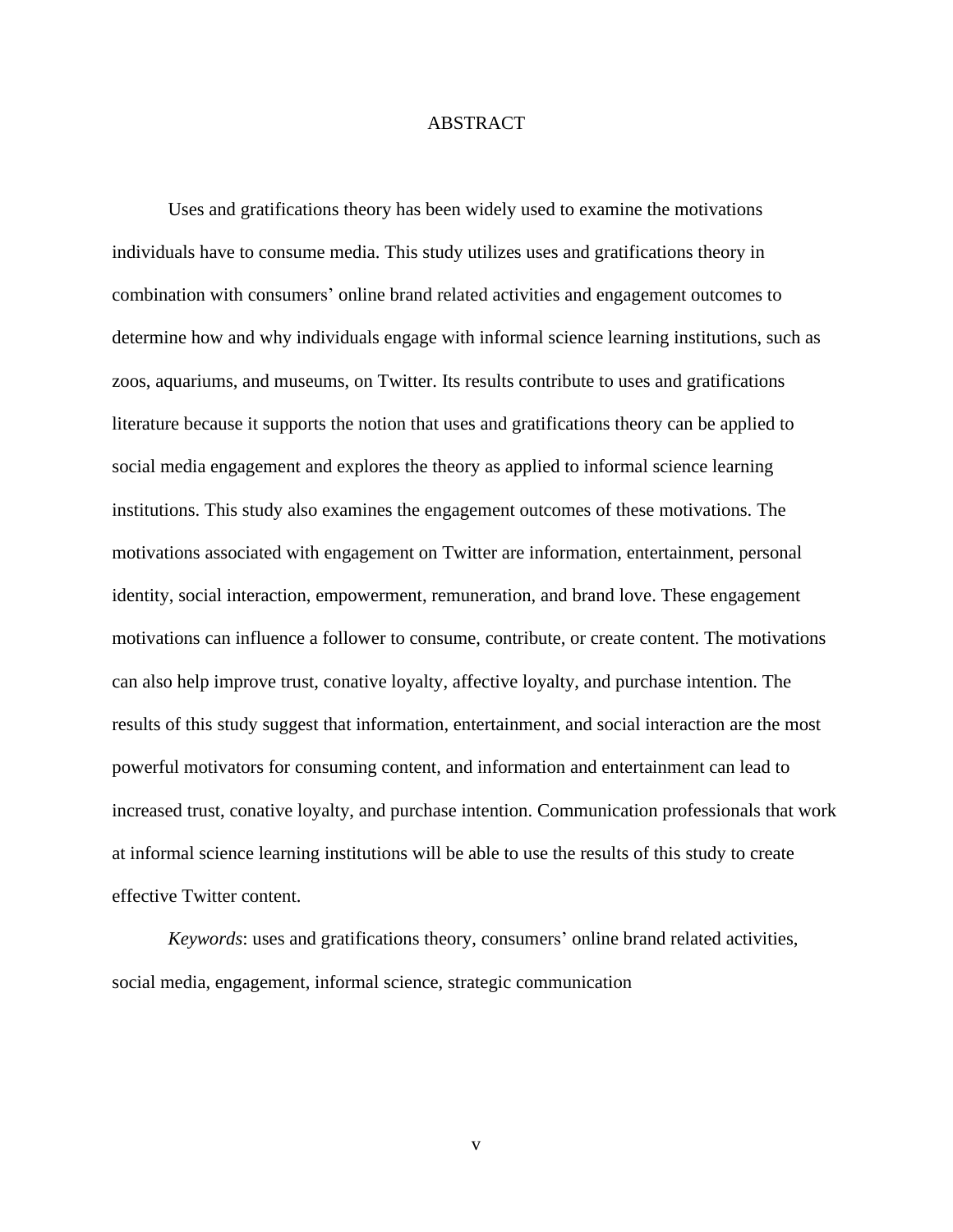## ACKNOWLEDGEMENTS

<span id="page-4-0"></span>Thank you to my thesis committee and all of the faculty that has helped me along the way. Dr. Michelle Maresh-Fuehrer, thank you for taking a chance on me and providing guidance and support. Dr. Michael Sollitto, thank you for your encouragement, friendship, and mentorship not only during the thesis, but during my entire time at Texas A&M University – Corpus Christi. You have both made this process an enjoyable one. I am a better researcher and scholar because of you.

Thank you to my friends. To all of the friends I've met at TAMU-CC, I am beyond grateful that we have gotten to know each other and am so proud of everything we have accomplished! I can't wait to see what is in store for our futures. A very special thank you to my longtime friends, Aly and Sara, for being here for me every step of the way.

Thank you to all of my internship supervisors. The social media, public relations, and marketing experiences helped inform my research directions and think about this thesis practically. Thank you for your support and flexibility! I'm happy to have had the opportunity to work for you.

Thank you to my family. Mom, Dad, and Johnathon, thank you for literally everything. Y'all have been a constant source of love, encouragement, support, and wine. I would not have been able to do this without you. I appreciate everything the whole family has done. I love you all. I would also like to thank Sully and Freyja for their companionship and unconditional love.

vi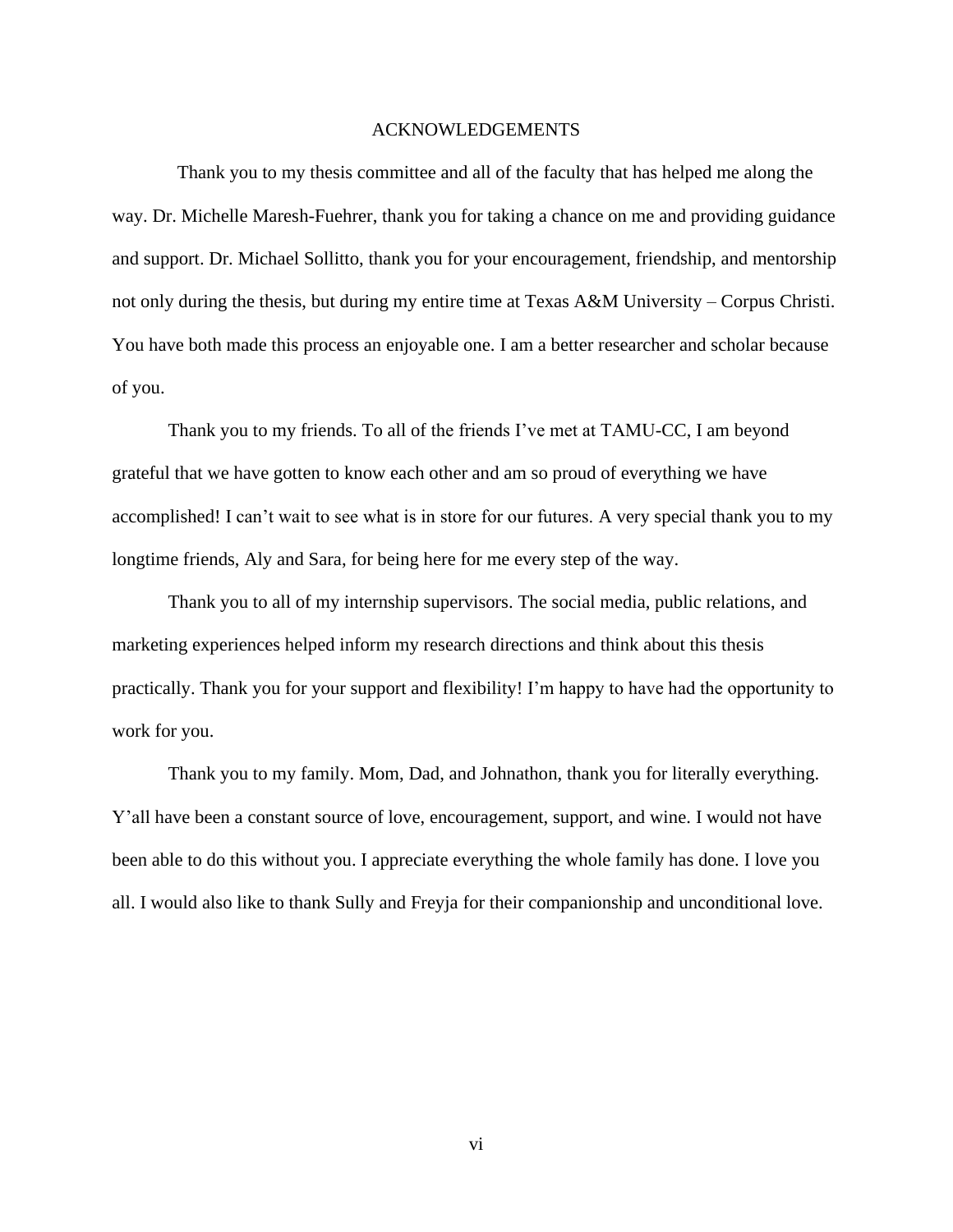<span id="page-5-0"></span>

| <b>CONTENTS</b> | <b>PAGE</b> |
|-----------------|-------------|
|                 |             |
|                 |             |
|                 |             |
|                 |             |
|                 |             |
|                 |             |
|                 |             |
|                 |             |
|                 |             |
|                 |             |
|                 |             |
|                 |             |
|                 |             |
|                 |             |
|                 |             |
|                 |             |
|                 |             |
|                 |             |
|                 |             |
|                 |             |
|                 |             |
|                 |             |
|                 |             |

# TABLE OF CONTENTS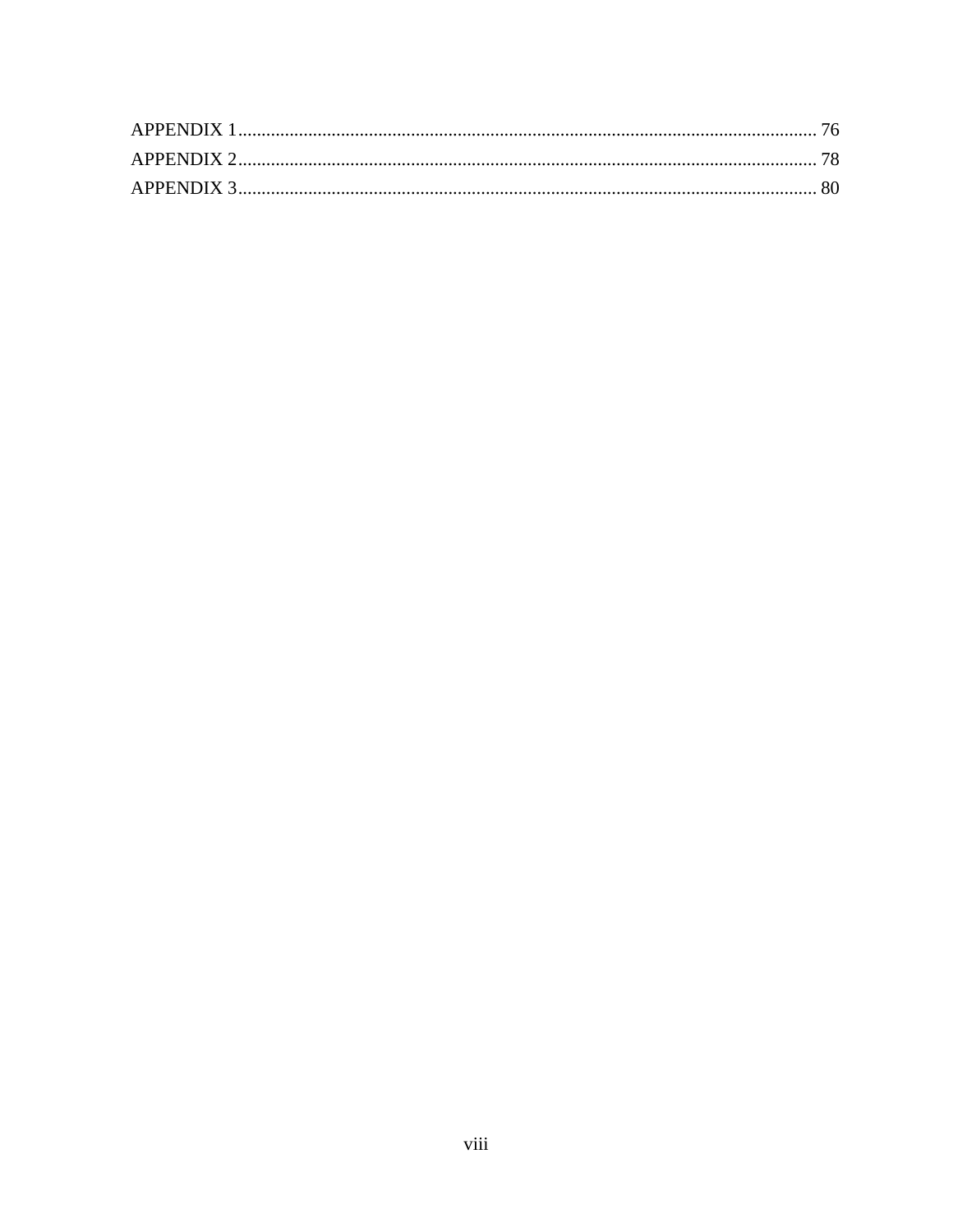# LIST OF FIGURES

<span id="page-7-0"></span>

| FIGURES | <b>PAGE</b> |
|---------|-------------|
|         |             |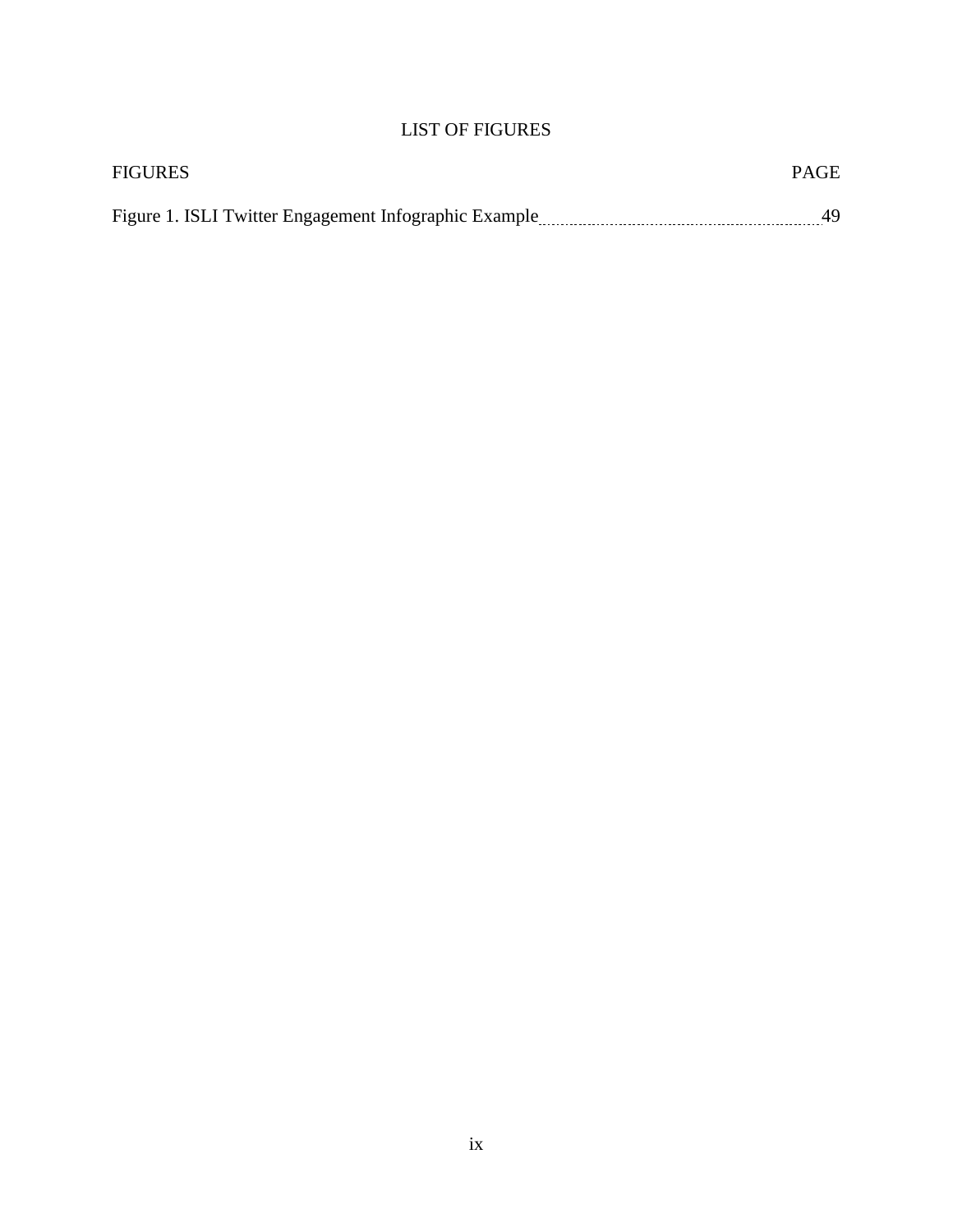# LIST OF TABLES

<span id="page-8-0"></span>

| <b>TABLES</b>                                                                | <b>PAGE</b> |
|------------------------------------------------------------------------------|-------------|
| Table 1. Canonical Correlation Involving Motivations and Engagement          |             |
| Table 2. Canonical Correlation Involving Motivations and Engagement Outcomes | 42          |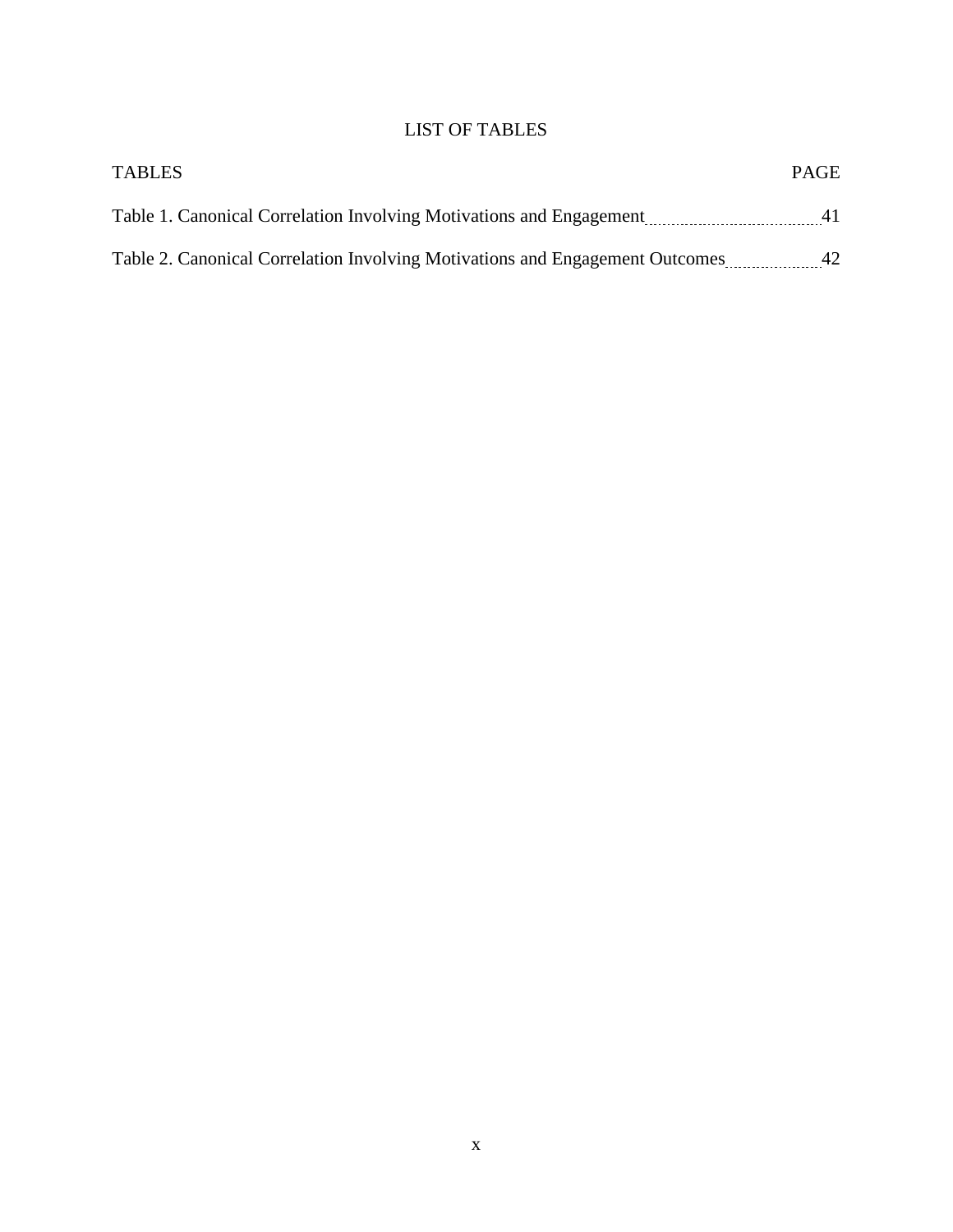#### **CHAPTER I**

## INTRODUCTION

<span id="page-9-0"></span>Zoos and aquariums are informal science learning institutions (ISLIs), a category that also includes science museums, natural history museums, and science centers. Informal science learning institutions "are places that convey complex science ideas and phenomenon through non-traditional and engaging ways" and emphasize "curiosity, excitement, and motivation" (Adams & Gupta, 2017, p. 121). Informal learning refers to knowledge gained outside of the academic or work setting where learning is voluntary. Informal science learning specifically focuses on science, technology, engineering, and math (Brookfield et al., 2016). Individuals who participate in informal science learning may exhibit better performance in formal learning settings, an increased confidence in scientific knowledge, and more positive attitudes towards science (Falk et al., 2012). There are five categories of people who visit ISLIs, museums in particular: (1) explorers, (2) facilitators, (3) professionals/hobbyists, (4) experience seekers, and (5) rechargers (Falk, 2006). Explorers are visitors who are generally interested in the content of the ISLI and want to learn something new. Facilitators are socially motivated and focus on enhancing the learning and experience of other people in their social group. According to Falk (2006), professional visitors and hobbyists have an interest and knowledge of the content but want to enhance "their profession, avocation, or hobby" (p. 157). Experience seekers believe the ISLI is an important destination and they want to be able to say they have been there. Rechargers are visitors who want to be restored and see the ISLI as a way to escape the everyday world. Informal learning has typically been conducted in person at informal learning institutions; however, informal learning can also now be done online through social media.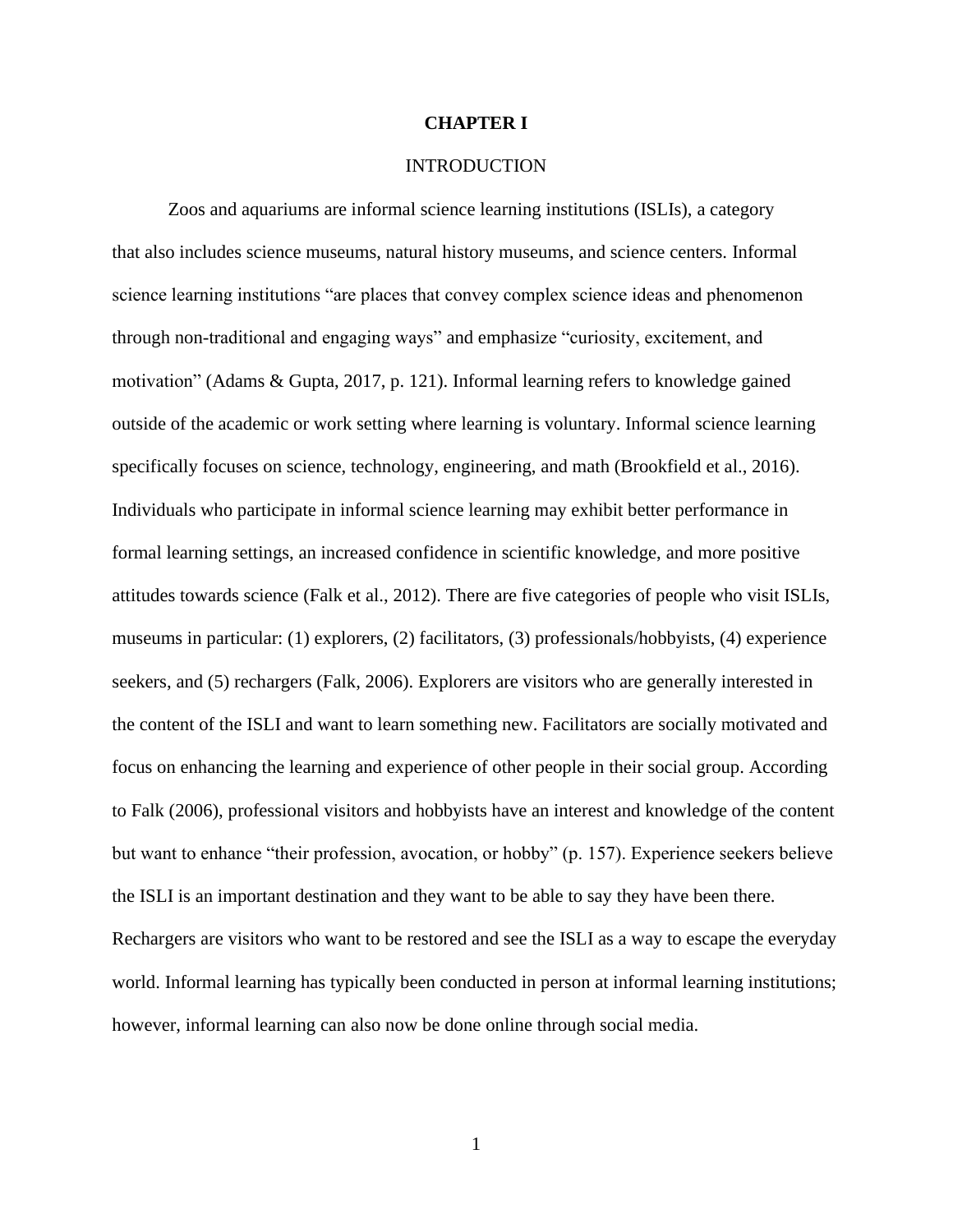There have been many successful social media campaigns launched by ISLIs, such as zoos and aquariums. In January 2017, Smithsonian's National Zoo tweeted a photo of an adorable gray seal pup. The tweet was viewed by hundreds of Twitter users and received over 200 replies and 650 likes. The Virginia Aquarium responded with a photo of an otter and osprey interacting, captioned "#challengeaccepted." The National Zoo then responded with a picture of a Bornean orangutan baby. After several interactions, Twitter user Sarah Hill Darrow (@sarahhilldarrow) posted screenshots of the tweets sent by the National Zoo and Virginia Aquarium with the caption "You know what we need today? A #cuteanimal tweet-off." In her post, she tagged eight additional zoos. This led to multiple zoos and aquariums tweeting pictures of their cutest animals with the hashtag #cuteanimaltweetoff. The Maryland Zoo, National Aquarium, Zoo Atlanta, Georgia Aquarium, and Seattle Aquarium were among the zoos and aquariums that were involved. The hashtag #cuteanimaltweetoff was created organically, but zoos and aquariums around North America were quick to participate in the trend. The hashtag went viral and received media coverage from several major news sources, including The New York Times, The Dallas Morning News, CBS News, and People.com. Nabila Chami, social media manager for the National Aquarium, was quoted by one media source as saying, "believe it or not, sharing cute animals helps us keep the attention of our social community when we're trying to get some of our more serious messages across" (Twiford, n.d., n.p.). Through this organic social media campaign, zoos and aquariums used the hashtag as a way to spread awareness of endangered species to a wide audience.

Another successful social media campaign is the #rateaspecies campaign, which began in March 2018 and quickly went viral. Zoos, aquariums, and other wildlife centers posted Amazonstyle product reviews of animals residing at their institutions. One example of a #rateaspecies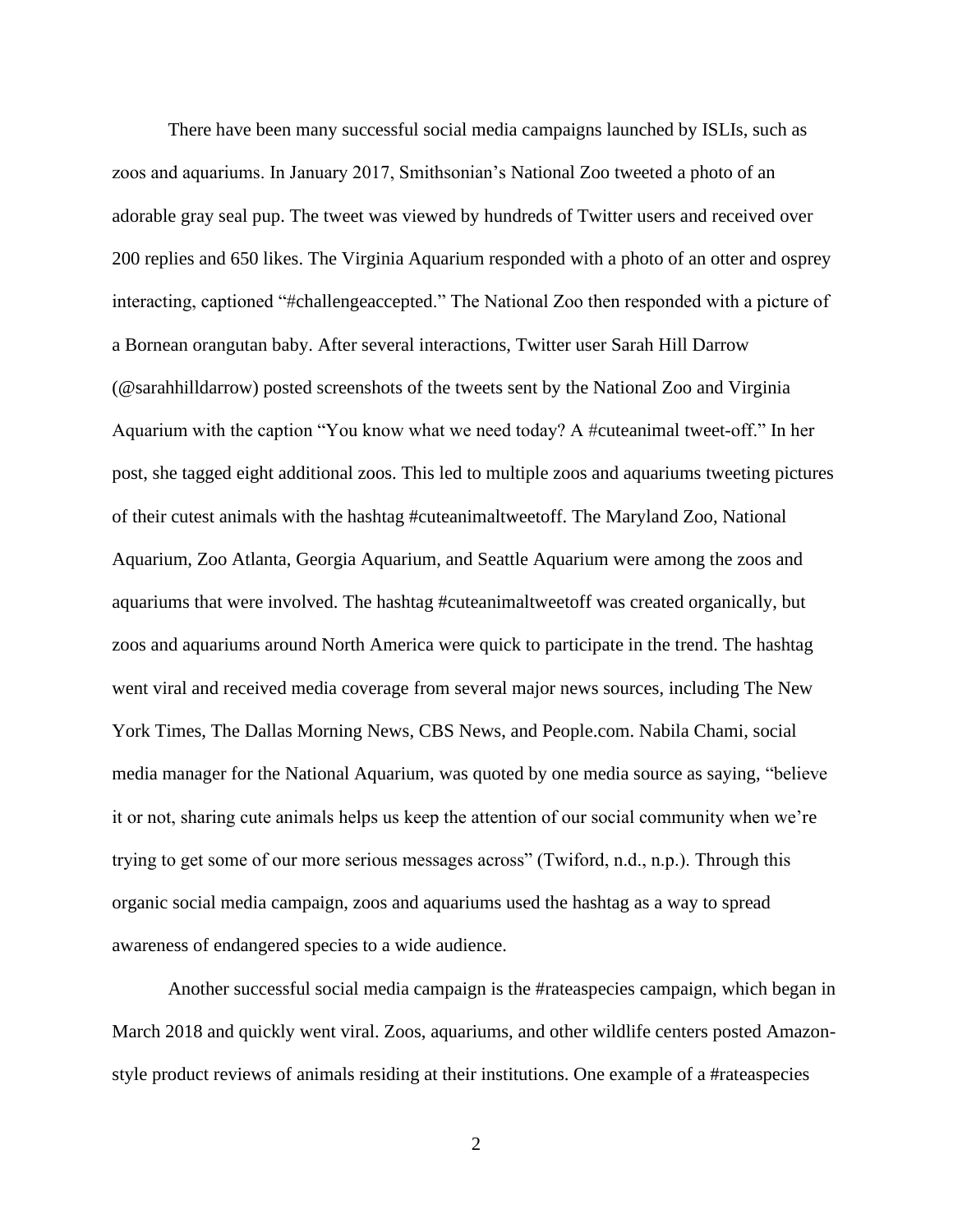Tweet comes from the Yosemite Conservatory. The tweet featured a photo of a pika pika with the caption "4 stars. PROS: High-quality squeak system, thrives in rocky situations, hay for days. CONS: Maybe TOO cute. Potential pun hazard. #pikaboo #rateaspecies" (Debczak, 2018, n.p.). It became a "silly, carefree way to learn real facts about the amazing creatures around us" (Canty, 2018, n.p.). Other popular social media campaigns include the #AquademyAwards, in which zoos and aquariums used puns to nominate their animals for awards such as "Best Swimatography," and #VDayPunOff, which included Valentine's Day animal puns such as "May our love never tapir off" with a photo of a tapir which was Tweeted by the San Diego Zoo (Know Your Meme, 2019, n.p.).

Hashtags are just one strategy that zoos and aquariums use to engage with their audiences on social media. Another form of engagement is through livestreams. The Monterey Bay Aquarium features continuous web livestreams of its aviary, bay, coral reef, open sea, sea otters, sharks, penguins, and jellyfish habitats and exhibits. These livestreams are easily accessible on the Monterey Bay Aquarium's website as well as on their YouTube channel, which allows viewers to like the videos and share them with their friends. The Houston Zoo also has live web cams of its elephants, gorillas, rhinos, and leafcutter ants that stream for 12 hours every day. An option to share the video via Facebook, Twitter, or email is available on every livestream. These livestreams allow individuals who may never have the opportunity to visit a zoo or aquarium to watch and learn about animals.

Some of the most successful informal science learning institution social media campaigns combine hashtags and livestreams with other engaging events and activities. Smithsonian's National Zoo is a great social media success story with its 2017 #ByeByeBaoBao campaign. Bao Bao is a giant panda who lived at the National Zoo for three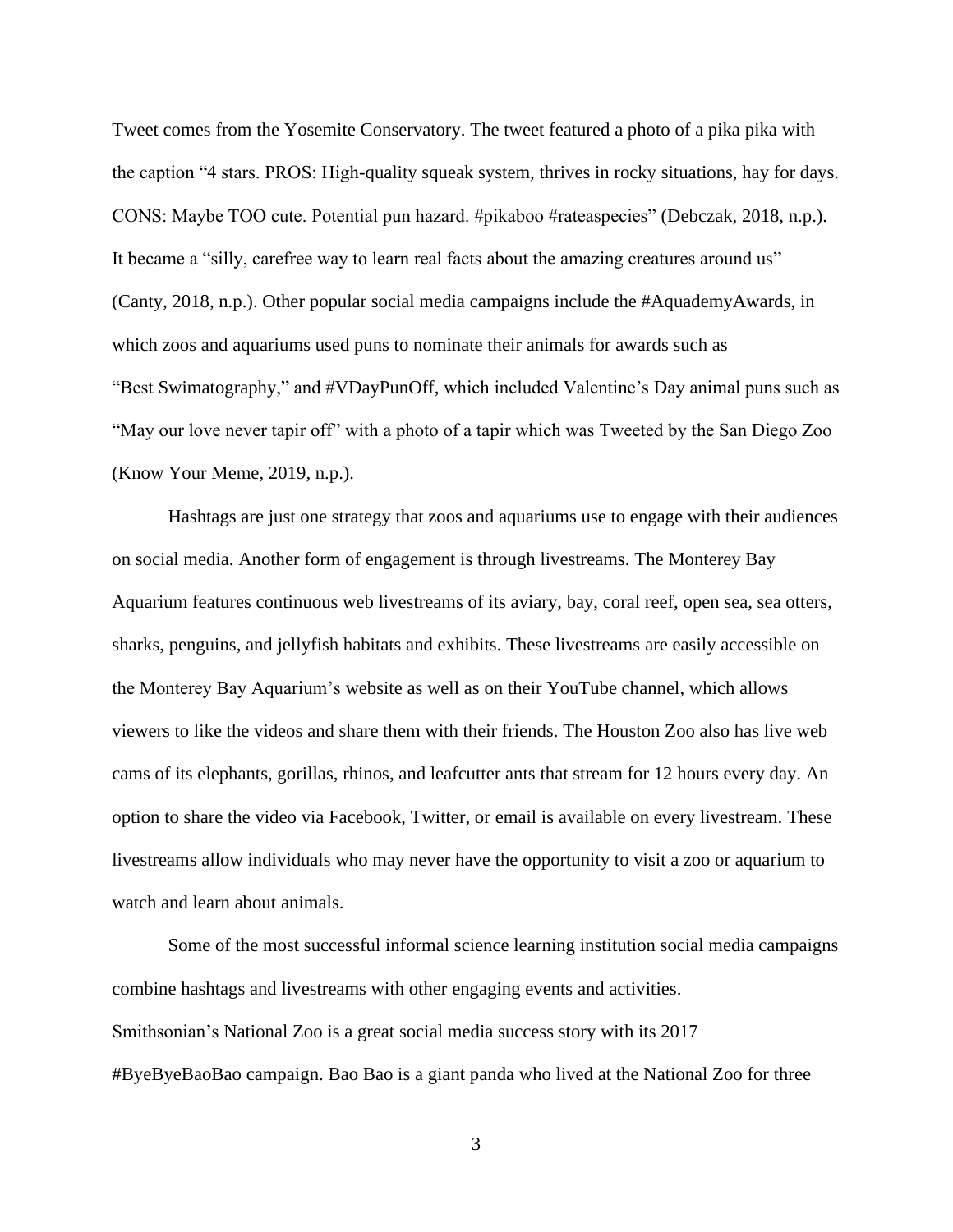and a half years. Because of "the cooperative breeding program with the China Wildlife Conservation Association (CWCA) that the Smithsonian's National Zoo and Conservation Biology Institute participates in for giant pandas" (Smithsonian's National Zoo, 2016, n.p.), all giant panda cubs that are born at the zoo must be sent to China by the time they reach four years of age. This allows for successful and diverse breeding of pandas, which, as of 2016, are a vulnerable species, according to the International Union for Conservation of Nature (Swaisgood, Wang, & Wei, 2016). The National Zoo hosted a variety of events for Bao Bao's farewell celebration. Six days of Facebook livestreams helped connect people with Bao Bao. Some of the livestream footage included Bao Bao painting, participating in training programs and enrichment sessions, and leaving the zoo and arriving at Washington Dulles International Airport. The National Zoo also hosted a Reddit "Ask Me Anything" in which Reddit users could directly ask a giant panda expert questions about conservation, biology, behaviors, and veterinary care (IamA Giant Panda Expert AMA!, 2017). The public was also invited to post a farewell message for Bao Bao using the hashtag #ByeByeBaoBao. Between February 12 and February 22, 2017, approximately 34,000 tweets about Bao Bao were posted on Twitter (Scraawl, 2017). This campaign resulted in the National Zoo being included in the finalist circle for the 2018 "Best of Silver Anvil" award in the category "Most Effective Campaign \$5,000 or Less" sponsored by the Public Relations Society of America (Essner, 2018).

Perhaps one of the most widely recognized livestream campaigns was implemented by Animal Adventure Park in New York. The zoo began livestreaming April the giraffe's pregnancy in 2017 as a way to include local fans in her pregnancy and birth story. The livestream spread further than expected and eventually topped 50,000 viewers at a time (Associated Press, 2017). The livestreams raised awareness of the zoo and giraffes as a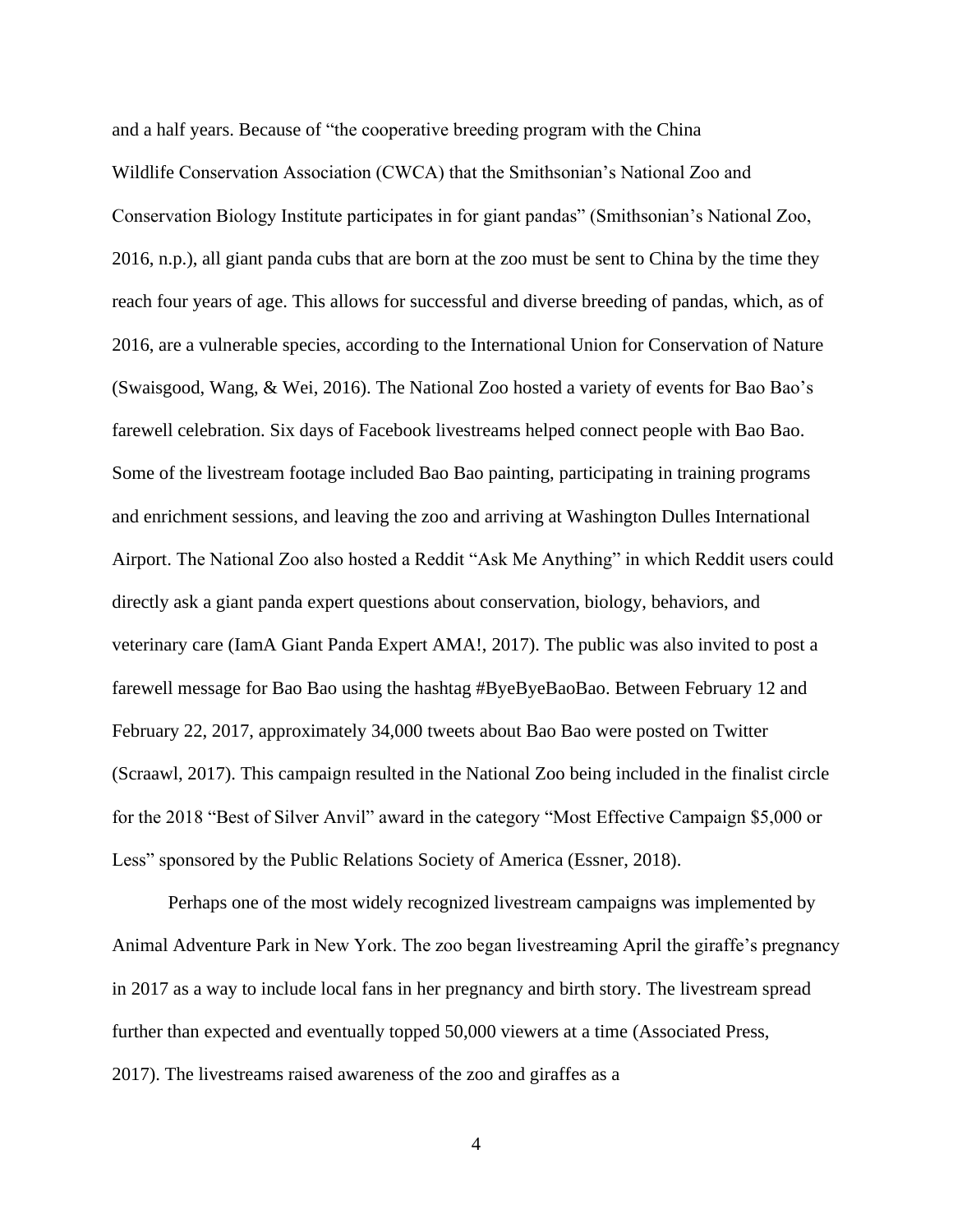species. The Cincinnati Zoo had a similar successful Facebook campaign featuring Fiona the hippo. Fiona was born prematurely on January 24, 2017. No one at the zoo expected Fiona to survive because she was severely underweight and small. The Cincinnati Zoo posted Facebook updates about Fiona's high- and low-points, sharing the good and bad news with its public. The posts reached hundreds of thousands of people and attracted visitors from all over the world to the zoo to see Fiona. If the zoo did not post an update, commenters would ask for updates. Fiona was beloved and "became a symbol of resilience and positivity" (Syme, 2017, n..p.). These campaigns were made possible because of social media.

Social media is any online tool that allows individuals to interact with one another by sharing content, opinions, information, and interests (Papasolomou & Melanthiou, 2012). According to Papasolomou and Melanthiou (2012), social media sites allow users to "produce, publish, control, critique, rank, and interact with online content" (p. 320) and include blogs, social networking sites, video sharing platforms, and wikis. Some examples of social media platforms are Facebook, Instagram, Twitter, YouTube, LinkedIn, TikTok, and Snapchat. In the United States, around 93% of marketers use social media, including 90% of Fortune 500 companies (Men & Muralidharan, 2017). As evidenced by the aforementioned campaigns, social media are an excellent public relations tool because they encourage two-way communication and foster a collaborative, participative, and credible environment (Papasolomou & Melanthiou, 2012). Another reason social media is important is because of its ability to reach niche markets, such as zoo and aquarium fans (Coursaris et al., 2015). In fact, some social media platforms, such as Untappd and Dogster, are designed specifically for these niche markets. Untappd is an app designed for people who enjoy drinking and rating beer, and Dogster is a website for dog owners to connect and interact with each other (Voorveld, 2019).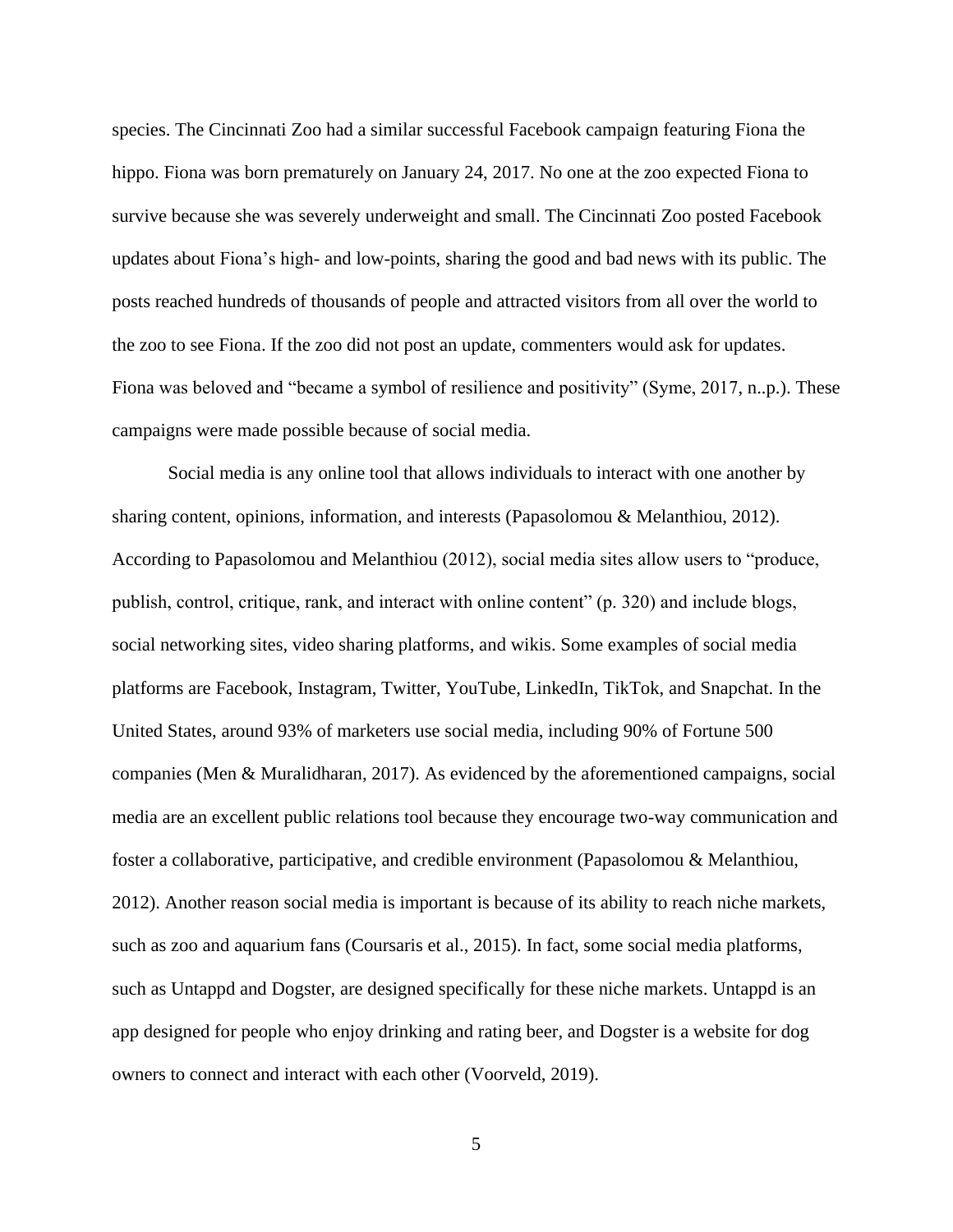Social media is interactive in nature, which provides consumers and brands the opportunity to engage directly with each other (Kumar & Nanda, 2019). Social media engagement is a behavioral process that refers to interactions on social media. Social media engagement can include liking, commenting, reposting, or sharing content (York, 2017). Organizations, such as ISLIs, that post on social media must measure the engagement occurring on social media posts. Public relations professionals have a responsibility to measure the success of public relations campaigns, and social media campaigns are no different. Engagement can be measured by examining how an audience interacts with an organization, examining how the audience provides feedback and reaches out to other audience members, or examining the twoway communication that occurs (Jiang et al., 2016). Engagement on social media can lead to numerous benefits, including growth in sales, attracting a wider audience, cost reductions, and greater customer loyalty (Hollebeek et al., 2016); therefore, it is necessary to understand how a brand may effectively promote engagement with its audience. This is especially important for ISLIs, such as zoos and aquariums, because online engagement may be used to reach a wider audience and spread awareness for conservation issues and, in return, may lead to an increase in supporter donations to wildlife funds, memberships, or visitors. Goh at al. (2013) found that brands that actively engage with their followers can reap economic benefits.

Social media presents "opportunities for mobilizing social movements and transforming inactive segments of the public into either the aware or active type of public" (Paek et al., 2013, p. 526). Social media is also valuable for ISLIs because it can reach a wide audience. According to Vrana et al. (2018), social media platforms provide ISLIs and other cultural institutions opportunities to distribute information and their exhibits in ways that were previously only accessible in person. ISLIs can communicate activities, exhibitions, values, reach people, build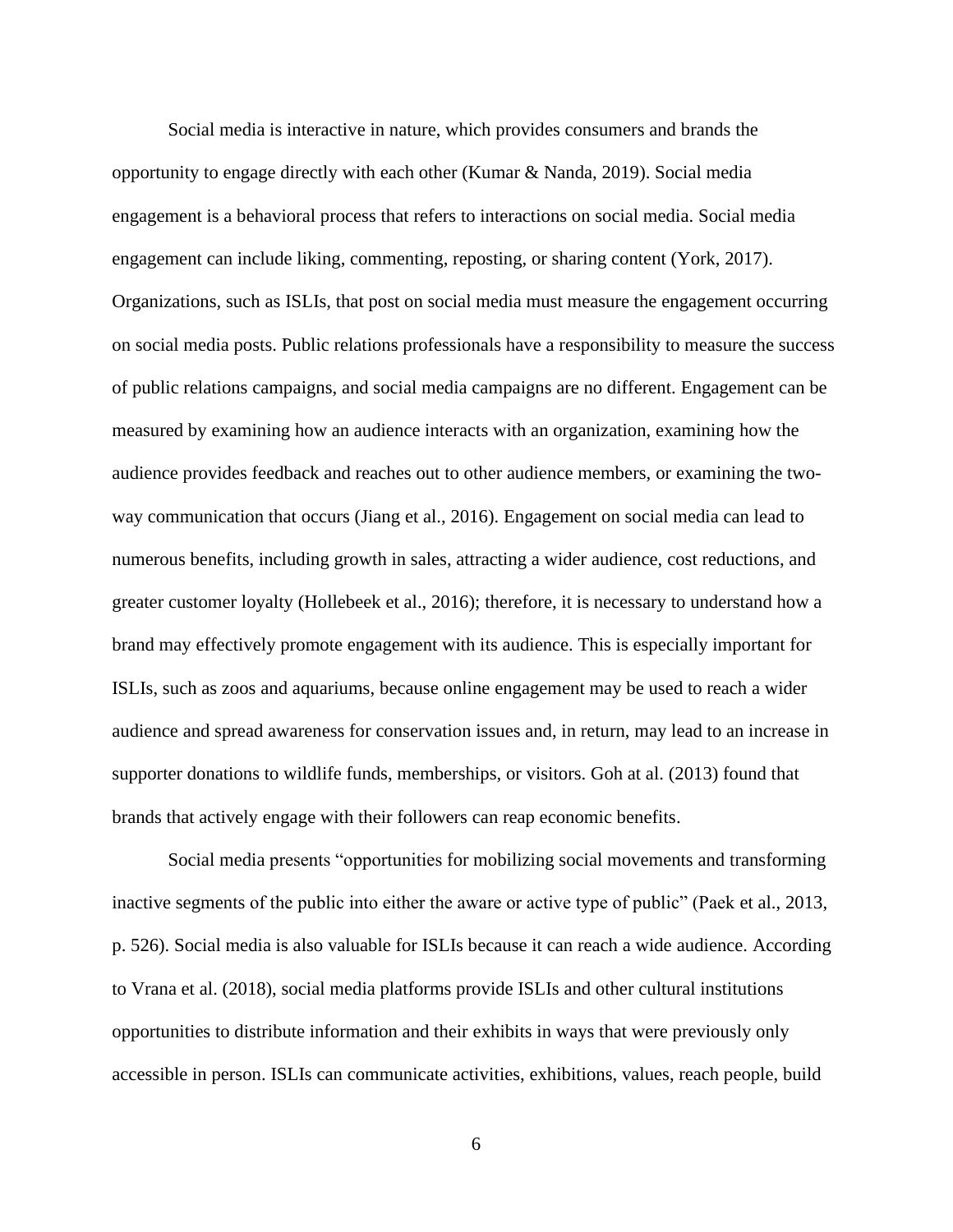relationships, connect with others, and increase engagement through social media. As of 2019, there were 217 zoos and aquariums accredited by the Association of Zoos and Aquariums in the United States (Association of Zoos and Aquariums, 2019). Every year, these zoos and aquariums receive over 183 million physical visitors (Association of Zoos and Aquariums, n.d.) and more than 42 million visitors on social media. This means that social media reaches approximately 23% of potential zoo and aquarium visitors. Not only are these social media followers potential visitors, they are potential donors as well. Some people may not live near or be able visit an ISLI but, if they see something on social media they like, it may lead to more donations and support. The Association of Zoos and Aquariums (AZA) is especially interested in growing its social media reach. In its 2018 Annual Report, the AZA the mentioned that "with a growing digital marketing strategy and new media opportunities, we are reaching zoo and aquarium visitors, and engaging new audiences around the world through messages of conservation, education, and the importance of accreditation" (Association of Zoos and Aquariums, 2018, p. 8).

Aquariums should focus on social media engagement because it may help with conservation efforts. Individuals who are knowledgeable about the ocean and ocean inhabitants will be encouraged to participate in conversations regarding ocean health and wellness. To participate in these conversations, people should have a knowledge of the ocean, be able to meaningfully communicate about the ocean, and be able to make informed decisions about the ocean (Fauville et al., 2015). Social media behooves museums because it boosts brand awareness, perceived quality of the museum, brand identity, and brand loyalty (Belenioti et al., 2018).

Therefore, the purpose of the current study is to determine the type of content that is most effective for increasing engagement on social media for ISLIs. The results of this study will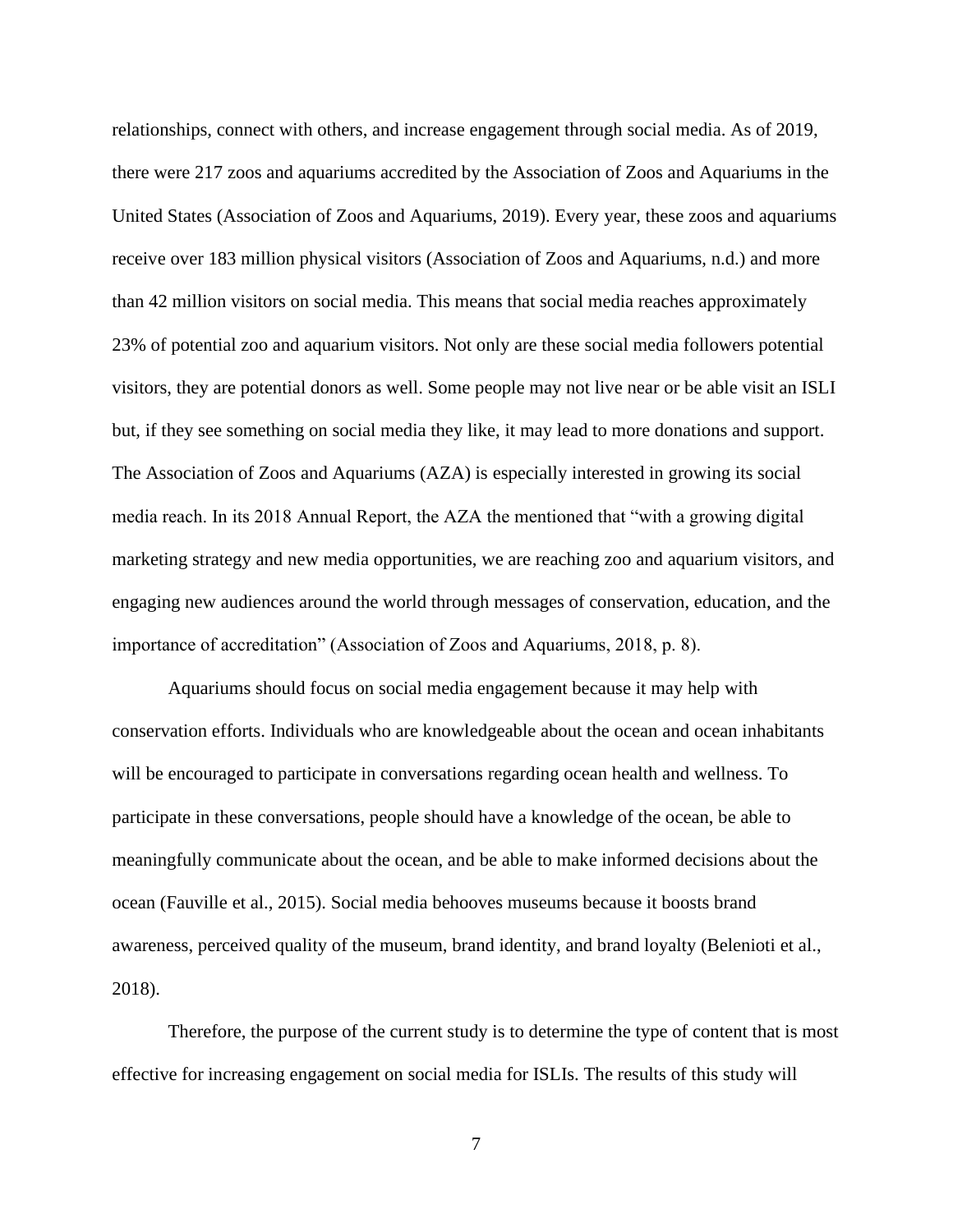contribute to strategic communication literature. According to Deuel (2018), the Public Relations Society of America (PRSA) defines strategic communication as "the merging of public relations and marketing" (n.p.). Strategic communication uses public relations to help an organization build relationships and bridge the gap between the organization and its audience, while marketing allows professionals to focus on data to measure the results of their message. As a result, strategic communication merges public relations and marketing to create a result-driven plan of action. The results of this study will guide public relations professionals to use marketing tools and data. Specifically, the results can be used to help ISLIs connect with their social media followers and motivate their followers to engage with them.

Social media use has continued to increase every year since its inception and new social media platforms bring changes to public relations practices (Wright & Hinson, 2017). Individuals, corporations, and organizations frequently use social media. It is essential to develop an understanding of how and why followers use social media. Many social media managers believe they know what works for them, but they do not know why the content works. Uses and gratifications theory, consumers' online brand related activities, and brand engagement outcomes will be used in the present study to provide valuable information to social media creators regarding how to effectively create content to attract and engage followers and will also help explain why engagement occurs. Large ISLIs may have a dedicated social media team with the knowledge and ability to strategically create content and analyze social media engagement metrics; however, smaller ISLIs may not have this luxury. In these cases, it is oftentimes an intern or someone with no communication background in charge of managing social media. These individuals may not have the training or knowledge of using social media for public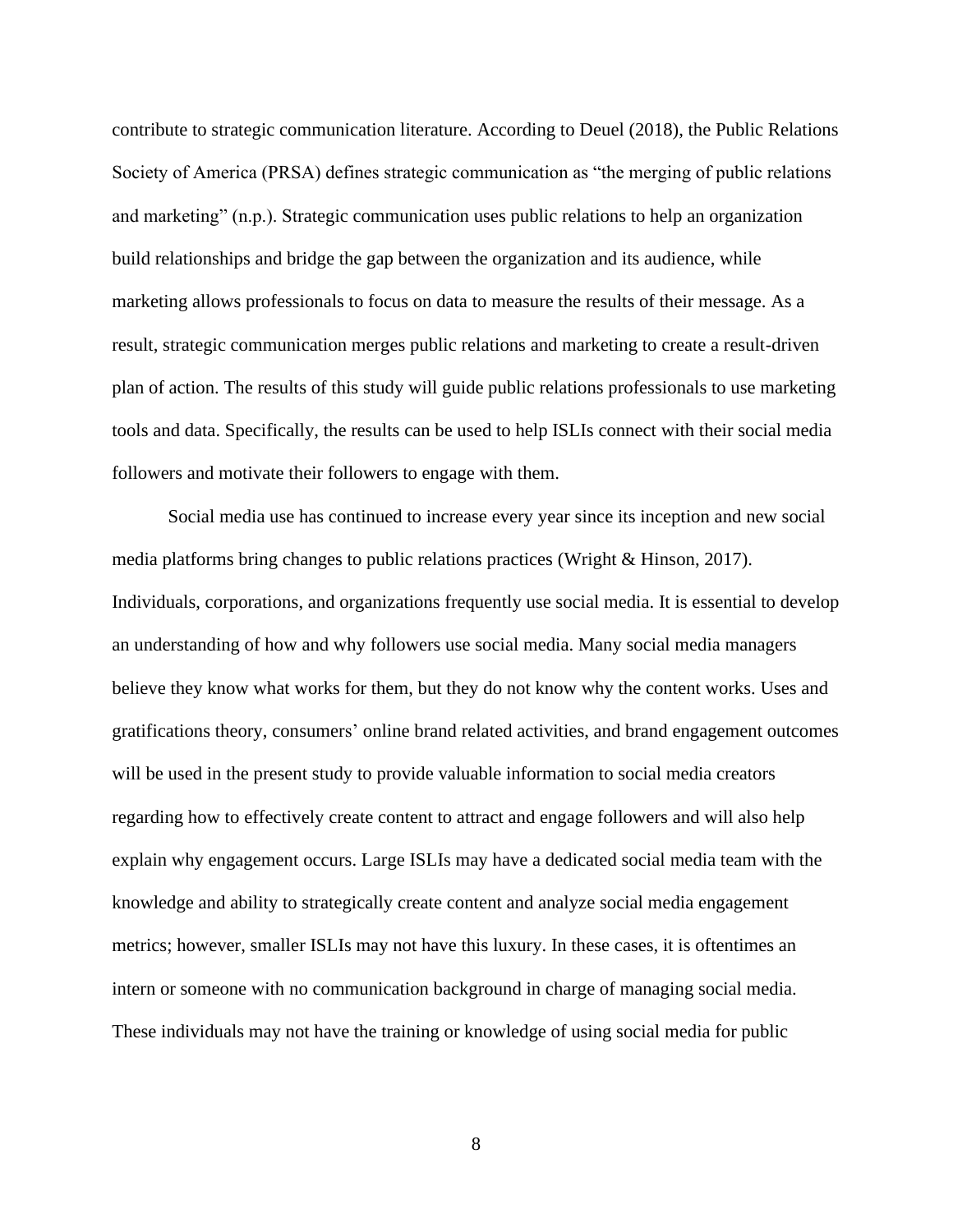relations. This study will provide social media managers with guidelines to help them take full advantage of using social media for engagement.

The goal of this research is to bridge the gap between academics and practitioners. Public relations is a practical field of study; therefore, it is necessary to translate academic research so that it may be used by professionals. Evidence-based practices can be used by combining a professional's expertise, the client's situation, and practices based on research (Freberg et al., 2013). Professionals should engage with the academic community by sharing their experiences, thoughts, and troubles. Likewise, research should be included in professional successes. Public relations practitioners can be reluctant to work with public relations researchers because professionals and academics both believe the other group is out of touch with reality (SRoberts, 2014). The results of this study will be beneficial to social media managers and public relations professionals because it provides an understanding of the type of content ISLI audiences find engaging. The results of this study can be easily formatted into an infographic or short video that can be disseminated to and viewed by practitioners because research should be easily digestible by professionals (Dodd, 2016).

This research will provide insight to public relations, marketing, and social media professionals in the ISLI industry as to what content they should be posting and promoting to increase their engagement on Twitter. These professionals will have a better understanding of what the typical audience of ISLIs is looking for and can then tailor their content to fit the findings of this research. This study will further examine if uses and gratifications theory can be applied to social media engagement. Specifically, it will discover if uses and gratifications theory can be applied to ISLI Twitter engagement. According to Gao and Feng (2016), gratifications that users seek influence how they use media and behave on social media and "understanding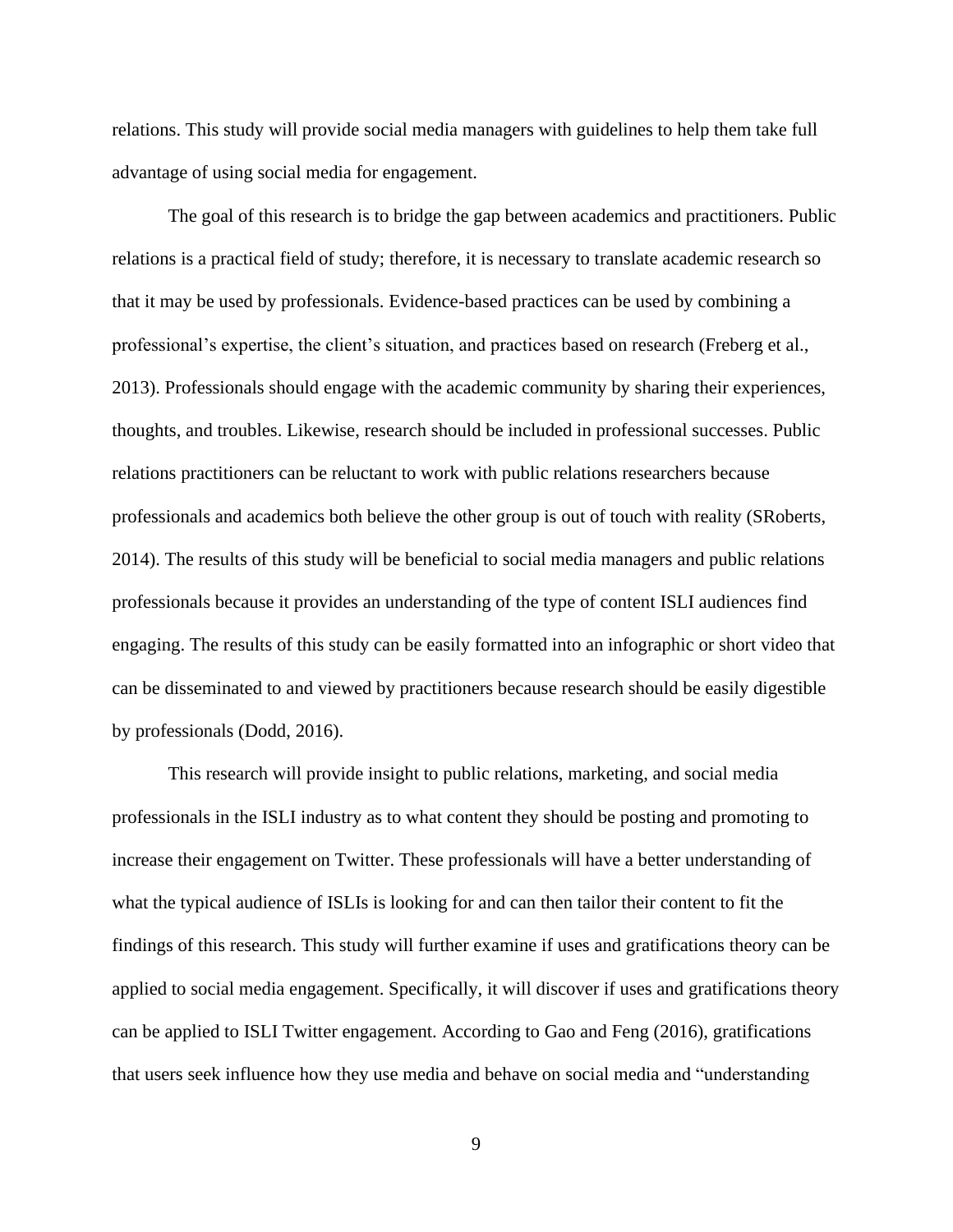these gratifications is critical to providing the right content and to getting consumers actively engaged with brands on social media" (p. 869). Therefore, this research will also apply uses and gratifications theory to determine those motivations for followers of ISLIs on Twitter. Vale and Fernandes (2018) examined motivations to engage with football teams on Facebook. This study will use Vale and Fernandes' (2018) motivations to engage with football teams on Facebook and apply them to Twitter engagement with ISLIs, which has not yet been examined. There has been limited research examining how uses and gratifications theory impacts brand engagement outcomes, such as trust, loyalty, and purchase intention. Therefore, this study will fill a gap in the knowledge of the relationship between motivations and outcomes. This is important to study because brand engagement outcomes can help strengthen the relationship between a brand and its audience.

### **Summary**

In this chapter, the author provides a background of informal science learning institutions and their use of social media campaigns. Campaigns such as #ByeByeBaoBao, #RateASpecies, #CuteAnimalTweetOff, and livestreams provide opportunities for the public to connect and engage with ISLIs which may lead to an increase in sales, greater audience reach, and loyalty (Hollebeek et al., 2016). In chapter two, the researcher will provide a review of academic research that includes an in-depth examination of social media and a background of why and how audiences choose to use and engage with brands on social media.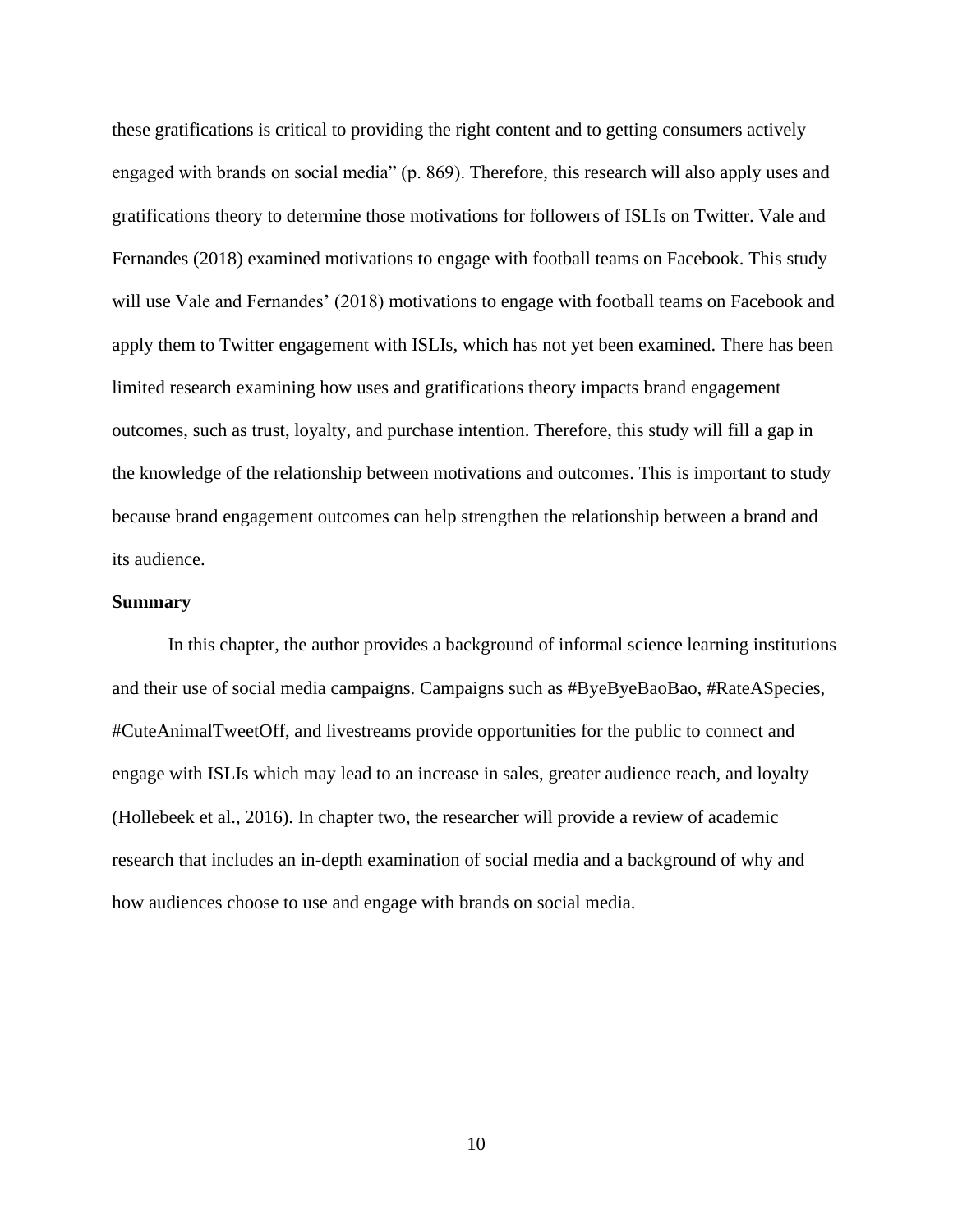## **CHAPTER II**

## LITERATURE REVIEW

<span id="page-19-0"></span>In chapter one, the author discussed social media campaigns and provided a rationale for the present study. A discussion of academic research on social media use and public relations will be discussed in this chapter. In first section, the author will describe organizational public relations including building relationships, relationship satisfaction, and outcomes of relationships. The following three sections will contain information regarding social media, the importance of using analytics when determining the type of content to post, and engagement. This chapter concludes with a description of the consumers' online brand related activities concept followed by an explanation of uses and gratifications theory, the theoretical framework used in this study.

#### **Organization Public Relations**

<span id="page-19-1"></span>Organization public relations refers to interactive patterns between an organization and its public that need to be managed by the organization (Hung, 2005). Scholars draw from interpersonal communication, organizational behavior, relationship building, marketing, and social psychology for organization public relations research (Ledingham & Bruning, 2000). Relationships are an integral component of organization public relations (Broom et al., 2000). Positive relationships can be developed through two-way, open communication (Lee & Park, 2013), and one goal of building relationships is for organizations and publics to develop mutual benefits (Cheng, 2018).

There are three stages of organization public relations: (1) antecedents of relationships, (2) relationship maintenance strategies, and (3) relationships quality outcomes (Ki & Hon, 2008). The multiple reasons that organizations establish relationships with the public are referred to as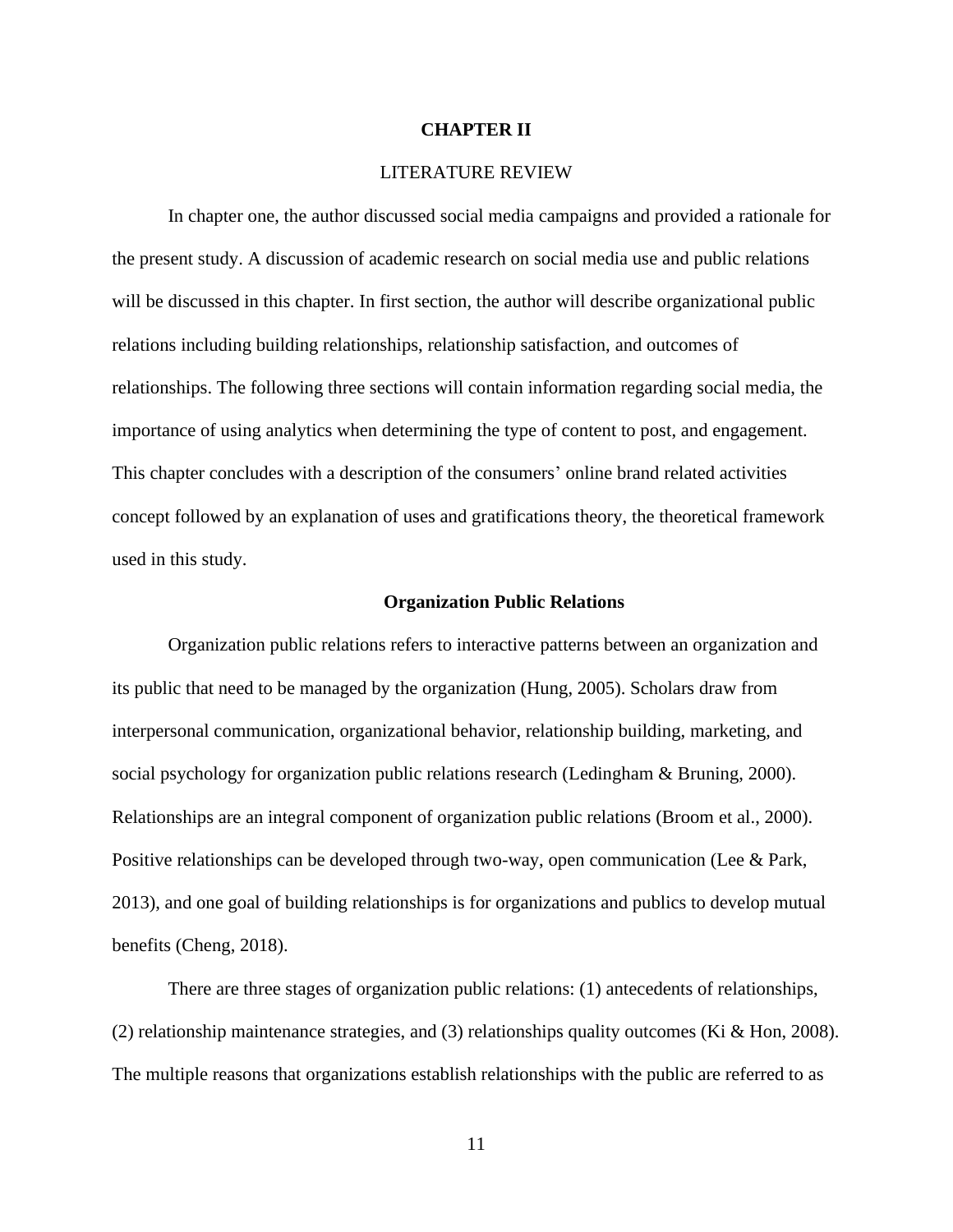the antecedents of relationships. These can be defined by perceptions, social and cultural norms, necessities, expectations, and needs for resources. Relationship maintenance strategies can build and sustain high-quality relationships. Maintaining positive relationships is achieved through cultivation strategies such as sharing tasks, providing access, positivity, networking, openness, and assurances (Ki & Hon, 2008). The first cultivation strategy, sharing tasks, means that there is an understanding that the organization and public are both responsible for the relationship. Organizations and publics can provide access by putting in efforts to reach out to the other party as a way to share opinions and thoughts. Positivity is a relationship cultivation strategy that refers to cheerful behaviors, pleasant interactions, and polite communication. Networking consists of friendship, information exchange, conversation, liking, and sharing between an organization and the public. Relationships are maintained through openness when the parties disclose their honest thoughts, feelings, concerns, and information with each other. The final cultivation strategy, providing assurances, refers to the value an organization places on its publics and their commitment to maintaining their relationships. The relationship cultivation strategies can lead to evaluations, behavioral intentions, and relational outcomes.

The behavior of a customer and relationship between the organization and public can be predicted through relational outcomes including trust, satisfaction, commitment, and control mutuality (Ki et al., 2015). According to Huang (2009), trust is the willingness to risk oneself to benefit the other party. It is indicated by integrity, dependability, and competence. Satisfaction is a result of reinforced positive expectations about the relationship. Organizations and publics in satisfied relationships feel favorably towards each other and recognize that the rewards of their relationship outweigh the costs. According to Ledingham and Bruning (1998), commitment "involves the decision to continue a relationship" (p. 58). Committed relationships are easier to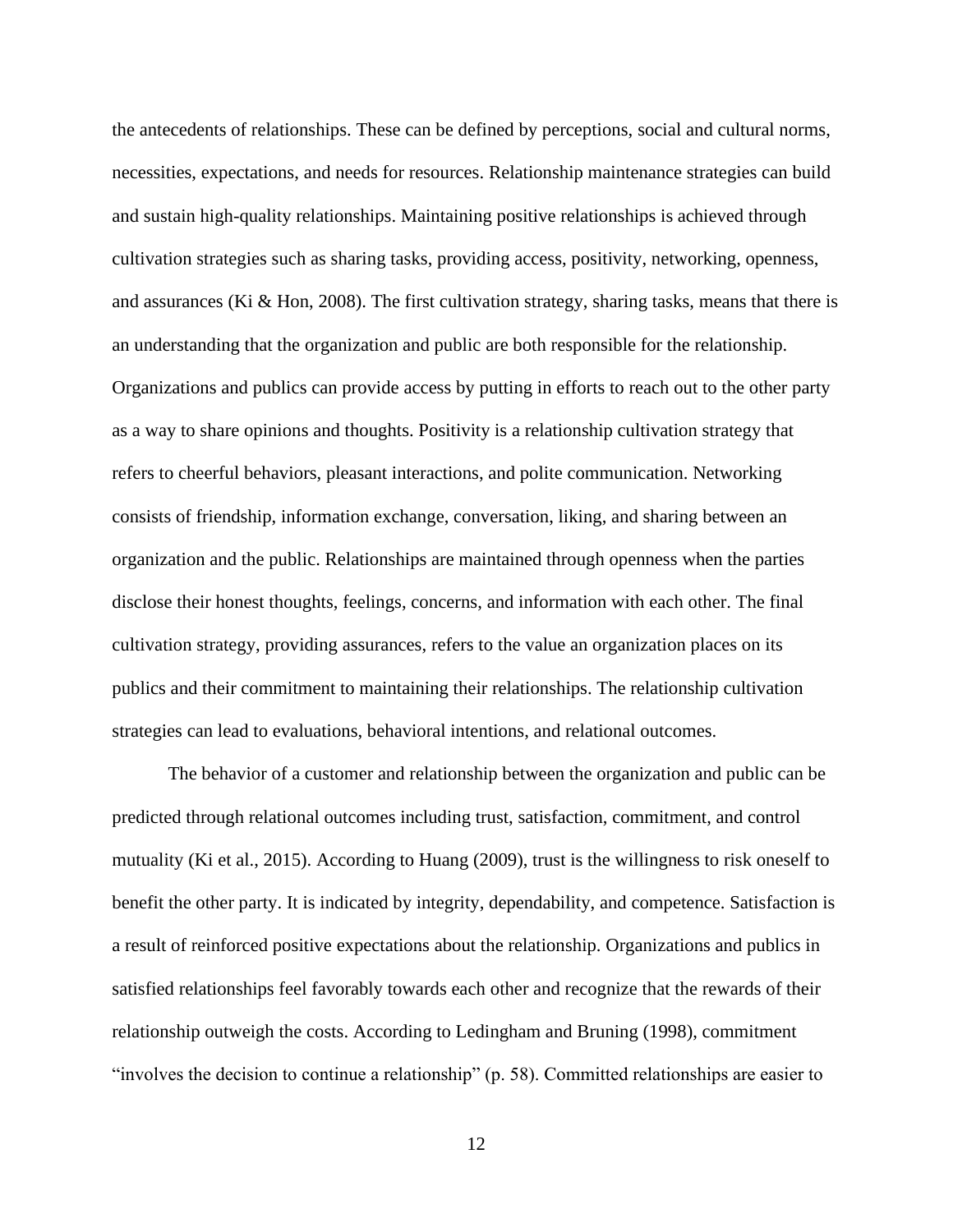maintain than those that are not committed. The two types of commitment are affective, or valuedriven, and calculative, or cost and benefit driven (Jo, 2018). Control mutuality involves the power and influence organizations and publics have on each other. Decision making is empowered by control mutuality. In addition, control mutuality fuels interdependence, helps with conflict resolution, and leads to agreements. The outcomes of organization public relations can lead to positive attitudes toward the organization as well as supportive behaviors (Ki & Hon, 2007).

Organizations can use interactivity to benefit their organization public relationships (Saffer et al., 2013). There are two types of interactivity: (1) functional interactivity and (2) contingency interactivity. Functional interactivity includes the features on a website that allow individuals to interact. For example, users can comment on Facebook posts or use the retweet button on Twitter to share someone else's tweet with their own followers. This action notifies the original poster of the interaction. Contingency interactivity means that the users' roles as interactors are interchangeable as users interact with each other. According to Saffer et al. (2013), when organizations use Twitter for two-way communication, their high-quality relationships improve and organizations that use Twitter strategically will build better relationships with their publics which can lead to trust, commitment, satisfaction, and control mutuality.

Ledingham (2006) suggests that organization public relationship dimensions "define the state, or quality, of an organization-public relationship, which, in turn, acts as a predictor of public behavior" (p. 475). Organization public relations are important to the present study, as the success of ISLIs depends on the public. Without visitors or fans, the ISLI will cease to exist. Twitter and other social media platforms are excellent ways to promote the relationship between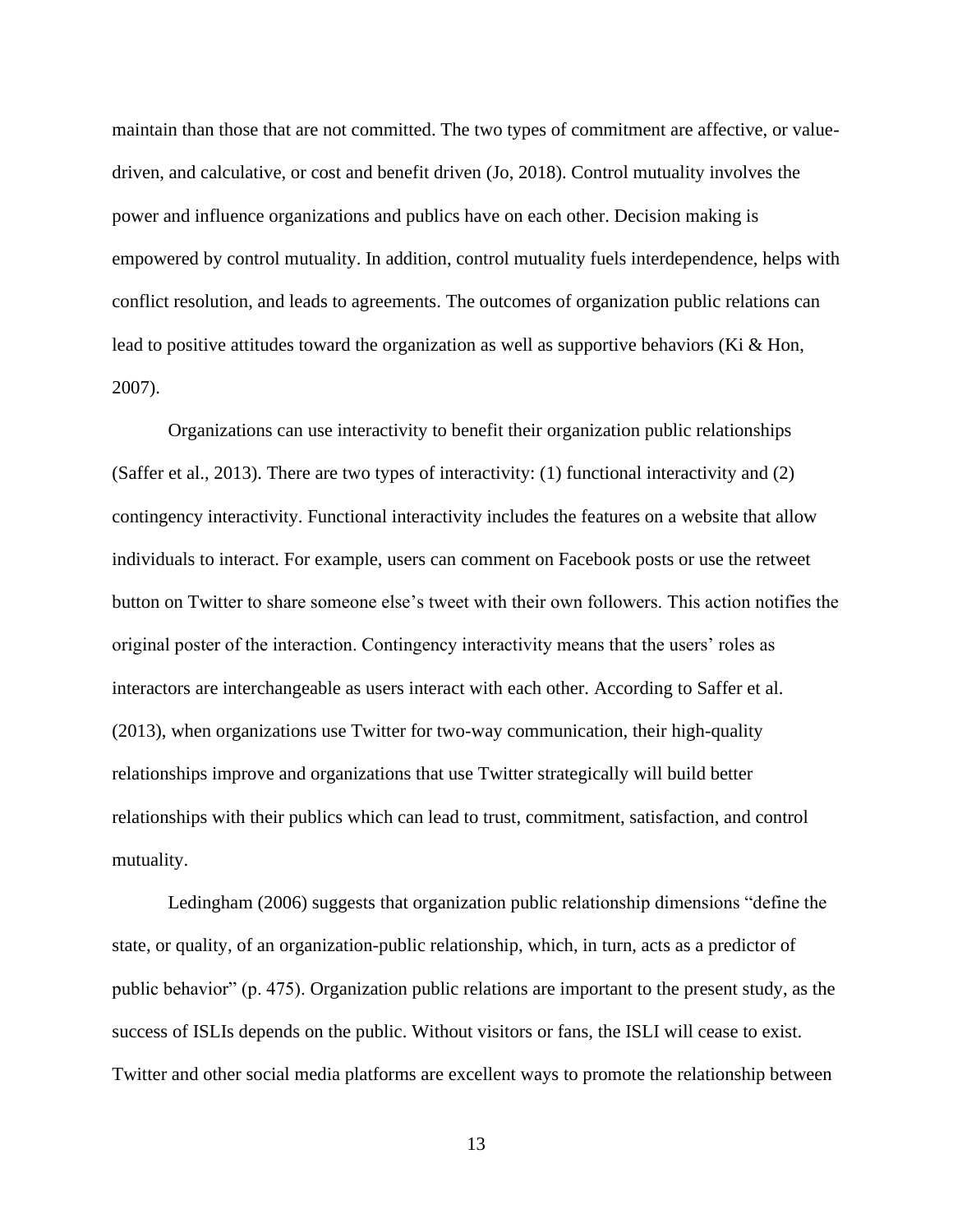the ISLI and their audience. For this reason, the researcher will specifically explore Twitter use and engagement in the present study.

# **Social Media**

<span id="page-22-0"></span>The internet was first conceptualized in the early 1960s when Dr. Joseph Carl Robnett Licklider suggested the Intergalactic Computer Network, a network that would be user-friendly and feature digital libraries, cloud computing, online banking, and e-commerce (Internet Hall of Fame, n.d.). Licklider (1968) stated "in a few years, men will be able to communicate more effectively through a machine than face to face" (p. 21). He emphasized the role of humans, interactivity, and creativity in computer-mediated communication through online interactive communities. Licklider suggested these online communities would consist of people from different geographic locations that communicate based on common interests. An entire world of knowledge would be available for anyone who could afford to purchase a console capable of processing the online communities.

The beginning stages of the internet is known as Web 1.0. Individuals would use Web 1.0 to access information by reading, watching, and listening. Individuals could use Web 1.0 for oneway interaction (Surucu-Balci et al., 2020). There was a shift in using the internet for information to using it for connection and socialization in 2004 which made way for Web 2.0 (Hsu & Park, 2011). Web 2.0 is characterized by engagement and interaction on the internet and "signals a transition from isolation to interconnectedness" (Solomon & Schrum, 2007, p. 13). It is less about searching for information and more about sharing information. Web 2.0 includes websites such as wikis, photo-sharing sites, video-sharing sites, social media, and blogs. Content is not controlled by any one individual or entity because anyone can contribute to Web 2.0. There are more open source applications and free to use websites compared to the times of Web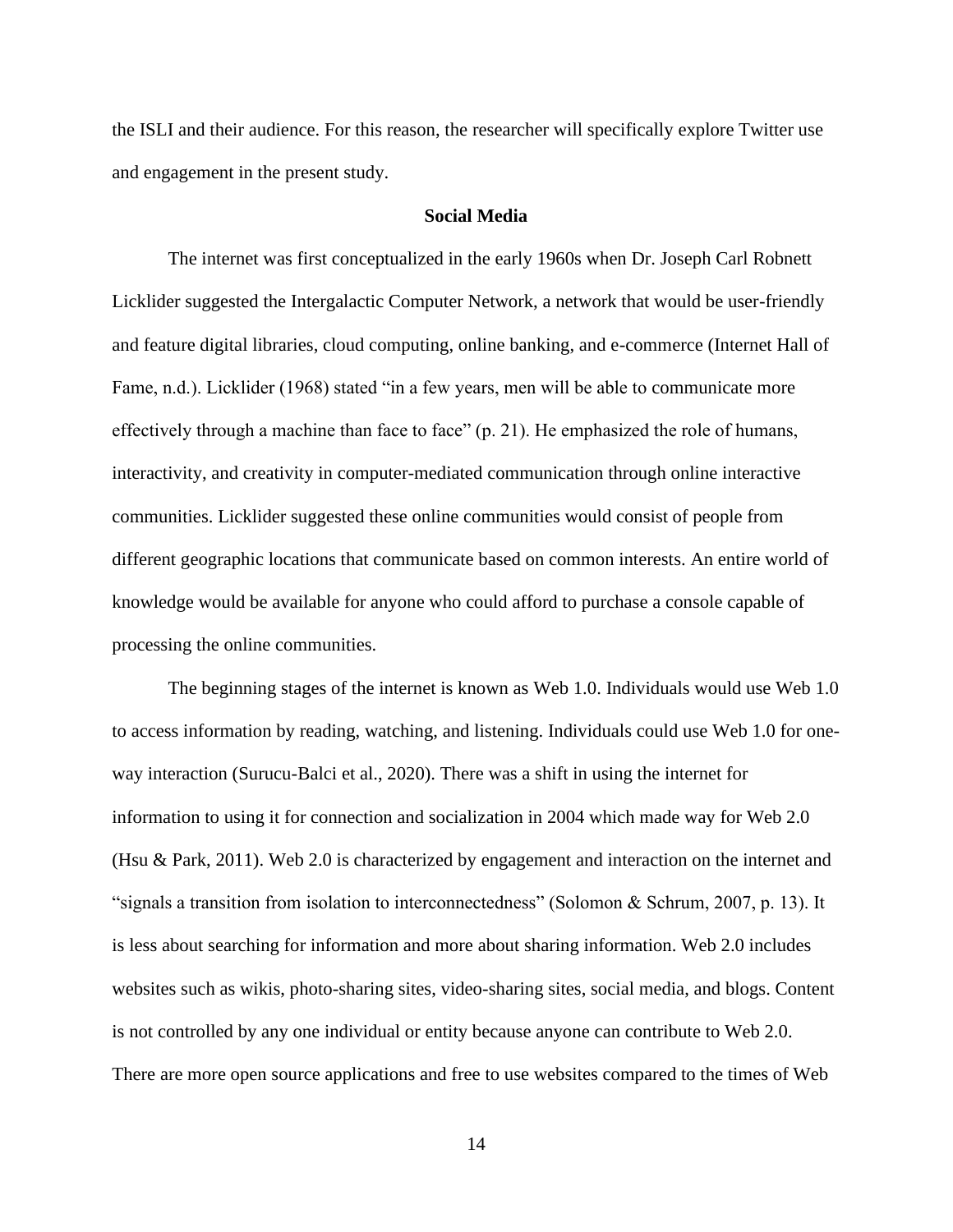1.0. Tiago and Verissimo (2014) described Web 2.0 as a "social revolution" (p. 704) because it brought relationships to the forefront of existing technologies. Social media is at the forefront of Web 2.0.

Social media is "designed to facilitate the dissemination of content through social interactions between individuals, groups, and organizations using Internet and web-based technologies" (Botha & Mills, 2012, p. 85). Social media consists of web applications that allow users to create and exchange content (Hollebeek et al., 2014). Social media is closely tied to public relations because both focus on creating and maintaining relationships (Freberg, 2019). It is characterized by online interactions, promotes two-way communication, and encourages participation (Fletcher & Lee, 2012). There are many benefits to social media. The first is cost, because there are no fees involved in joining and updating social media accounts. Social media is easily accessible by many people, which leads to another benefit: accessibility. Social media allows for unprecedented global reach that other forms of communication do not achieve. This provides social media users the ability to connect with new audiences. Messages are communicated instantly with no time lapse for disseminating information. Social media also allows for engagement between its users as well as between users, as well as between users and brands. According to Fletcher and Lee (2012), engagement between users and brands may lead to concerns being addressed quickly, options for personalization, and a growing relationship. Additionally, social media is interactive, collaborative, and a place to collect information (Valos et al., 2019). A social media presence can lead to awareness, knowledge, consideration, and selection of a certain brand (Funk, 2013). Customers search social media for information about a brand before becoming a patron. According to Funk (2013), brands having an established social media presence can also lead to satisfaction, advocacy, and loyalty because relationships are an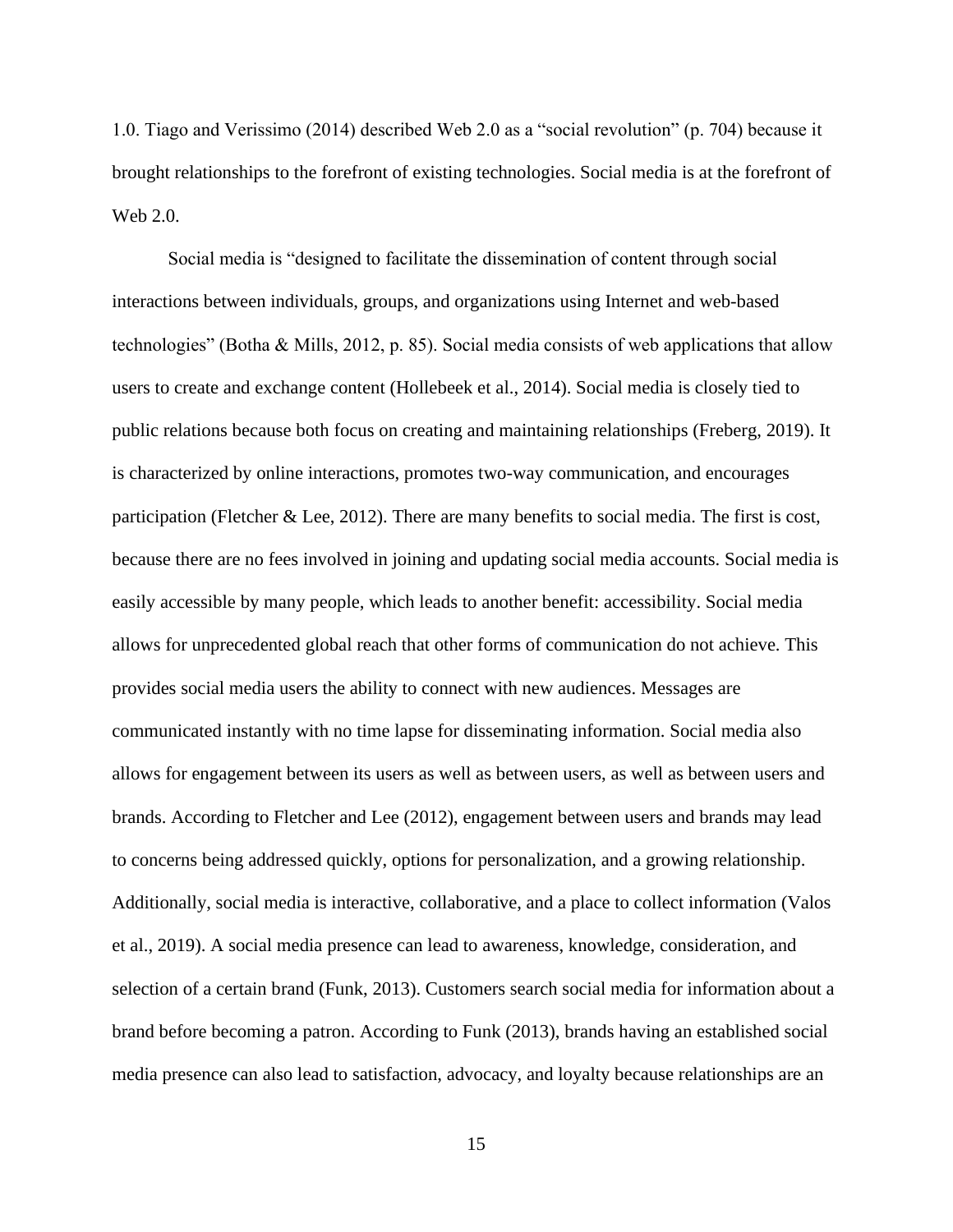important aspect of the medium. Through social media, users can generate their own content, connect with friends and family, and interact directly with brands.

The first official social media site, launched in 1997, was SixDegrees.com; however, early remnants of social media emerged around the advent of the internet (Squires, n.d.). Bulletin board systems (BBS) were created in 1978. BBS allowed users to read news, message others, and download or upload software (Edosomwan, et al., 2011). The 1990s saw the emergence of many social networking sites. One of the first websites to resemble social media was Usenet, a website created in 1979 where users could post and read messages, resembling modern forums. There were also many niche social media websites that brought people together based on their interests, as well as blogs where individuals could create their own content to share. Social media became mainstream and widespread in the early 2000s when websites such as MySpace, LinkedIn, lastFM, Wikipedia, Facebook, and YouTube were created.

Social media can be broken into several categories including social networking sites, microblogs, media sharing sites, discussion forums, and social shopping networks. There is no clear way to categorize social media platforms; however, there are several general rules that they follow. For example, all social networking sites are websites that allow individuals to connect, keep in touch, and engage with people they know, as well as connect with strangers based on their interests; whereas general social media websites are best for broadcasting information to a wide audience. According to boyd and Ellison (2008), social networking sites allow individuals to create a profile that can be public, semi-public, or private, identify a list of users that they would like to connect with, and view the profiles of the people they are connected with. Social networking sites can benefit brands because they bring brand awareness, can generate leads, play a role in relationship building, and are excellent channels for customer service (Foreman, 2017).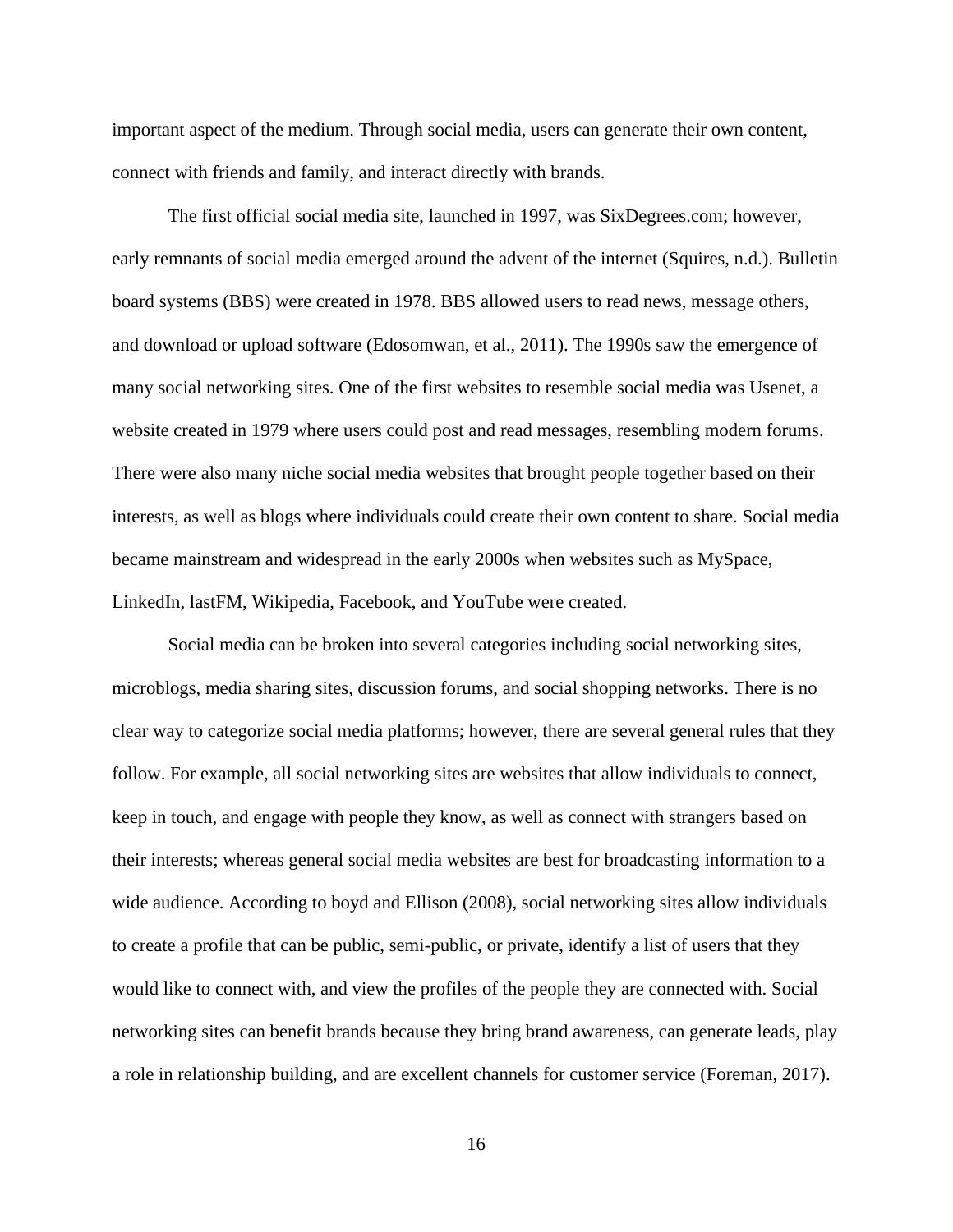Examples of social networking sites include Facebook and LinkedIn. Social networking sites are meant to be used for two-way communication and connecting with others. Microblogs, another category of social media, are social media platforms that encourage users to share short instant messages with an audience (Zappavigna, 2017). Media sharing sites, such as Instagram, Snapchat, and YouTube, are websites that allow users to share photos, videos, and live videos with their network. Users can follow or subscribe to accounts so they will see their content on their homepage. Media sharing sites are beneficial because they lead to audience engagement and brand awareness. The three most used social media websites on a global scale are Facebook, Instagram, and Twitter (Guttmann, 2019).

Facebook is a social networking site that was founded in 2004 by Mark Zuckerberg (Edosomwan et al., 2011). Facebook began as a way for Harvard students to connect with each other. It then grew to include over 800 colleges in May 2005, and then high school networks in September 2005. Eventually, in 2006, Facebook became open for anyone to join. It is the most popular social media platform in the world (Alhabash & Ma, 2017). As of 2019, there were 1.59 billion active users visiting Facebook every day (Facebook, n.d.). Facebook allows users to add friends to their friend list, create and like pages, join groups, play games, and message friends. It supports text-based, video, and image posts. Users are then able to comment, like, or share the posts. In addition to individual profiles, Facebook offers options such as brand pages and groups (Scott, 2013). Pages are a public landing page for a brand. Users can like the page and comment on the brand's posts but are not allowed to create posts themselves. Groups can be public or private and are more exclusive. Facebook groups allow for customer creation and conversation.

Instagram was launched in October 2010 and is a social media platform that allows users to share photos and videos with their followers (Vrana et al., 2018). Visual-based platforms such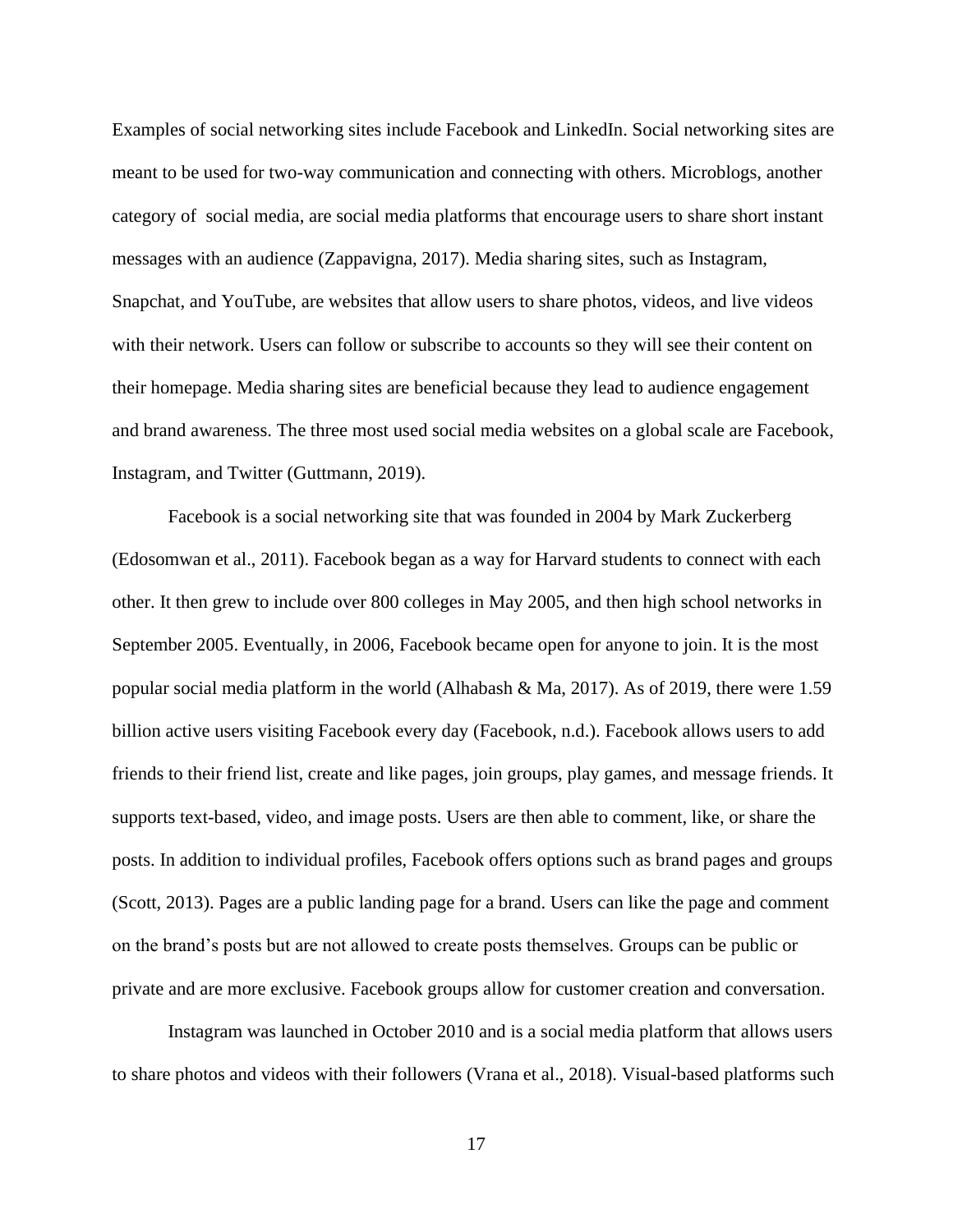as Instagram are more beneficial than text-based platforms when recalling information (Arceneaux & Dinu, 2018). At the time this study was written, Instagram has over 200 million users that visit brand profiles every day and over 25 million brand accounts (Newberry, 2019b). Facebook acquired Instagram in 2012 but, unlike Facebook, Instagram users can only post photos to their feed and stories through a mobile application, making it a truly on-the-go social media platform (Lee et al., 2015). Instagram makes use of hashtags (#) for categorizing posts. Users can follow individual accounts or hashtags that will then appear on their home pages. Instagram also allows users to post stories, where the posted photo or video disappears after 24 hours unless the user adds the story to their story highlights. Story highlights remain on the user's profile until deleted.

Twitter is a microblog social media platform that allows users to 'tweet', or share, a 280 character maximum message with their followers. Twitter is rather minimalistic and simple to use. On Twitter, users can perform several actions. They can tweet, retweet, quote tweet, reply, like, share a tweet privately with their friends, or send other private messages. Hashtags are common on Twitter and are used to "isolate conversations and designate themed discussions" (Golden, 2011, p. 194). They allow users to engage with certain topics and form relationships (Zappavigna, 2017). Users, including brands and individuals, can create custom hashtags to include in their posts which makes it easy to locate posts about a certain topic. According to Twitter, users should be compelling enough to entice other users to connect and engage (Alton, 2017). Twitter allows users to connect with friends or with strangers (Chen, 2011). There are many factors that influence engagement including the use of photos, videos, links, and hashtags. Twitter led to the creation of many of the hashtag campaigns that ISLIs have used. Twitter users are driven by the convenience and entertainment factors of Twitter (Alhabash & Ma, 2017).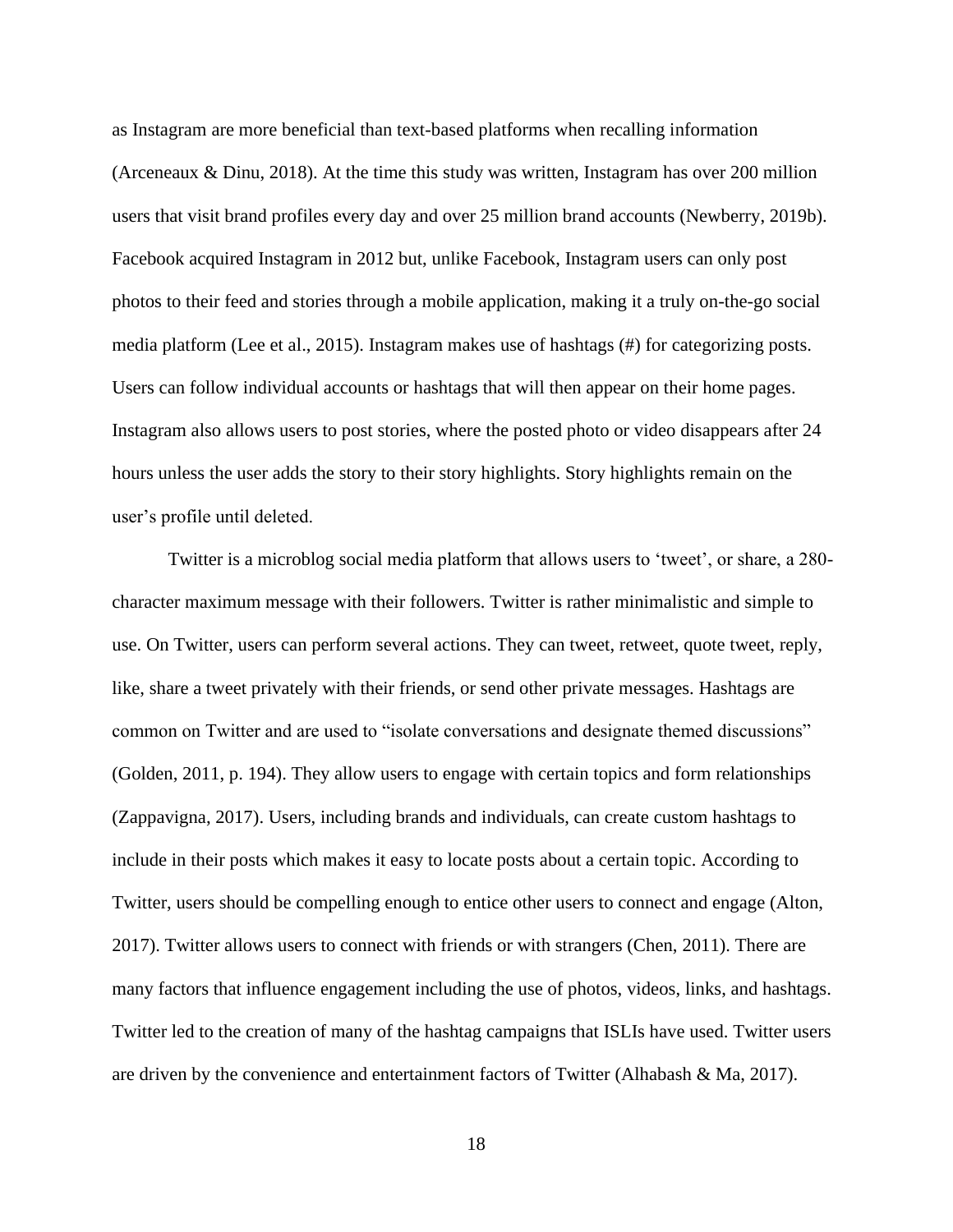### **Social Media Analytics**

Regularly posting on social media requires time and commitment because accounts need to be updated and managed properly or the audience will lose interest and become passive (Fletcher & Lee, 2012). Social media analytics are necessary because they can help an organization determine if its social media campaign is effective (Sponder, 2012). Organizations can analyze data to determine their levels of trust, commitment, control mutuality, and satisfaction with their publics. They can do this by examining activity metrics, engagement metrics, audience metrics, referral metrics, and return on investment (King, 2015). Activity metrics count the number of posts and make note of when content was posted and how often. Engagement metrics examine the activities between an organization and its public. These metrics look at the number of comments, likes, and views. Audience metrics measure followers and growth. Referral metrics can be used to determine how many users click hyperlinks, hashtags, or mentions that take them to a different website.

Social media analytics are meant to determine social media return on investment (ROI), how to engage and identify with social media users, and determine the tactics that can be used to create effective campaigns on social media (Fan & Gordon, 2014). It is important for social media managers to measure and analyze engagement on social media to adjust content to audience preferences and determine ROI. These metrics can determine if social media posts lead to an increase in sales, customers, or visitors (Sponder, 2012). ROI in social media sites can be measured with page views, number of fans, engagement, and level of interaction (Camarero et al., 2018). According to Paine (2011), there are five ways to measure ROI. Organizations can measure sales and revenue including donations and ticket sales, their cost savings, paid and earned search rankings, cost avoidances, and social capital such as their relationships. Along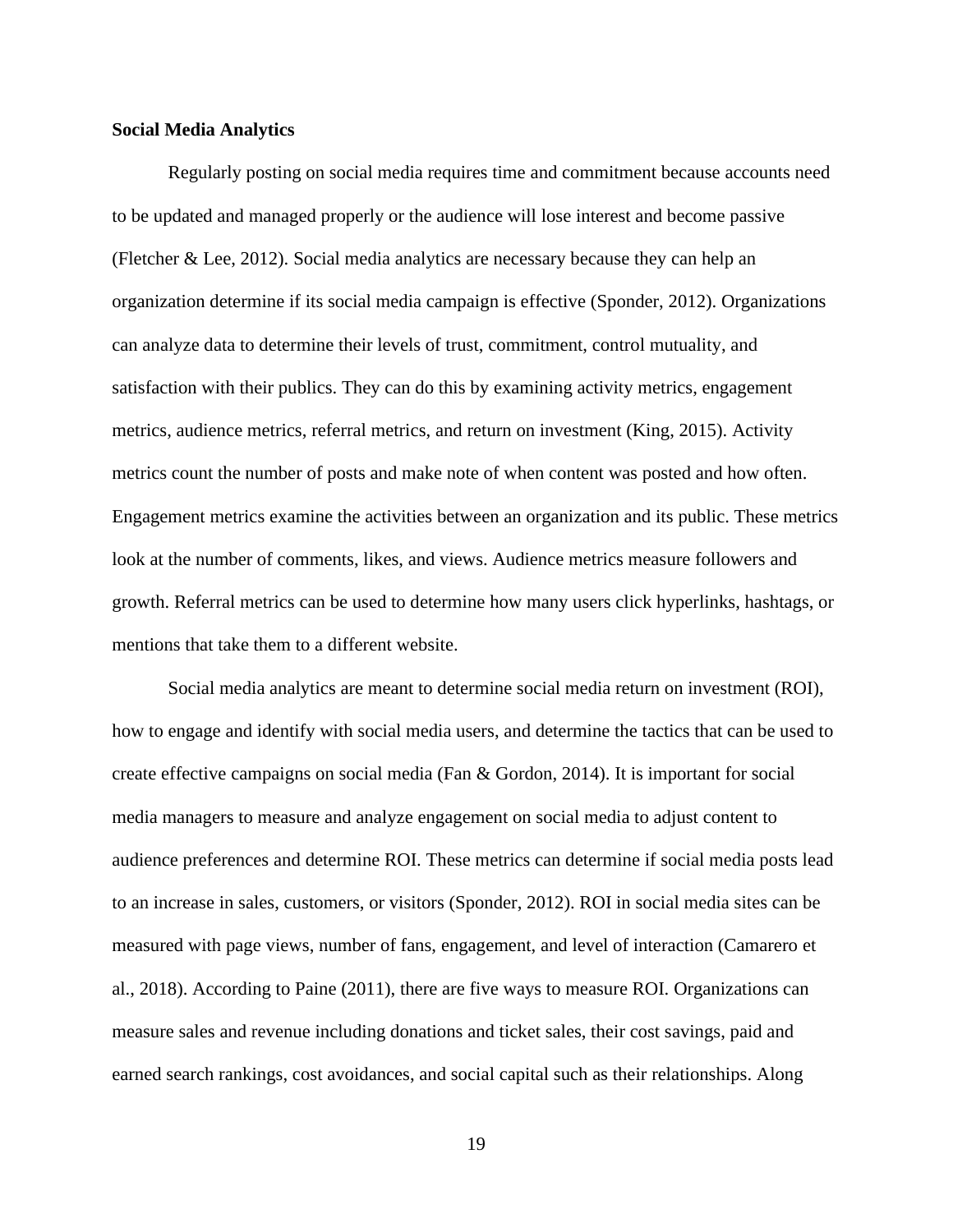with ROI, organizations should establish key performance indicators (KPIs). KPIs can be used to monitor the progress of a campaign, measure effectiveness, and track likes, clicks, sales, retweets, and other metrics (Rohm & Weiss, 2014). Although social media analytics are important, analytical software may fail to capture emotions and feelings; therefore, it is necessary to have an individual analyze content to determine public sentiment (Sponder, 2012).

The present study will focus on examining social media engagement on Twitter because of its wide user base and multiple usages. Many organizations prefer to use Twitter to create an online community and encourage discussion (Lopez et al., 2017); however, according to Lovejoy et al. (2012), Twitter is a "social media outlet being hyped for relationship building efforts that public relations practitioners do not fully perceive" (p. 316). One of the many benefits of using Twitter for customer engagement is the immediate feedback that can be provided by users (Comm & Taylor, 2015). This means an organization can ask a question, propose a challenge, or share information that users can respond to immediately.

### **Social Media Engagement**

<span id="page-28-0"></span>Successful social media use comes from creating conversations and communities through engagement (Comm & Taylor, 2015). In public relations, engagement refers to connecting with people by providing them with content that they find relevant and interesting that then gets them to take action (Goodman, 2012). Engagement occurs when organizations and publics "interact along continua that range from passive to active and from control to collaboration, and is aimed at goal attainment, adjustment, and adaptation for both publics and organizations" (Dhanesh, 2017, p. 931). According to Cheng (2018), social media engagement can enhance organization public relations. Rohm and Weiss (2014) claim that customer engagement is "the DNA of effective social media strategy" (p. 18). Organizations engage by creating relationships with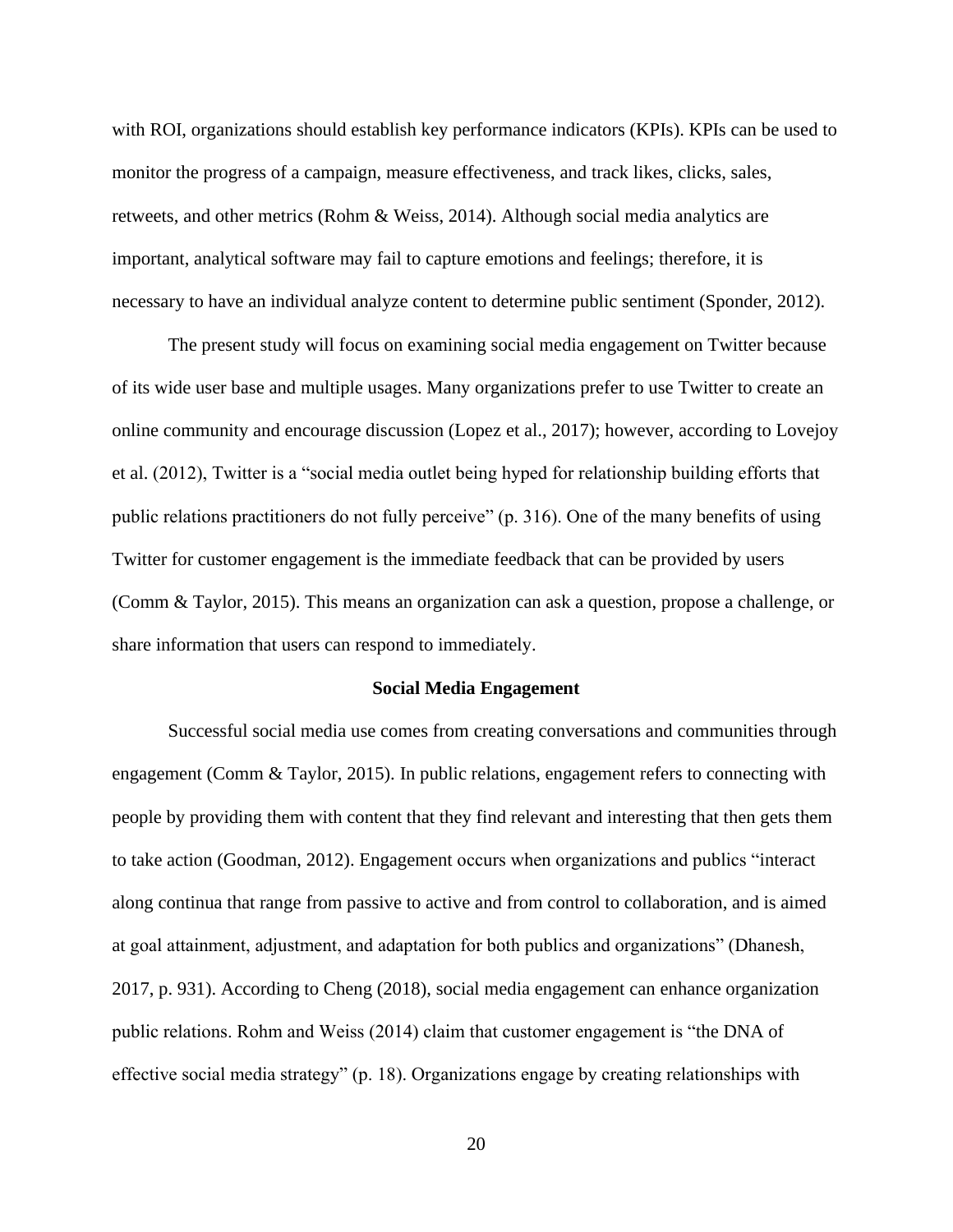audiences that are active and interested in their content (Bowen, 2013). There are cognitive, affective, and behavioral dimensions associated with engagement (Frank et al., 2004). Cognitive dimensions refer to the mental states that consumers experience during engagement and includes elements of absorption and attention. Affective dimensions are the emotions experienced during engagement. Behavioral dimensions can include sharing, learning, or endorsing an organization. One of the main objectives for organizations that use social media is to have an engaged consumer base (Dessart et al., 2015).

Engagement on social media is essential because it is the first step in relationship building, and can be used to promote a brand and protect the brand from negativity, help improve a product or service through social listening, and increase attendance, membership, donations, and revenue (Paine, 2011). Dhanesh (2017) notes that engagement through two-way communication is strongly recommended. Furthermore, Dhanesh (2017) also notes that many public relations and social media professionals have concerns about social media, engage primarily in one-way communication, and are not using social media to its fullest capabilities; therefore, organizations should be aware of the benefits that come from social media engagement (Dhanesh, 2017). For example, oftentimes, engagement online can lead to engagement offline. Brands can improve their engagement metrics by focusing on relationship building behaviors. Goodman (2012) suggests five types of engaging content: (1) question and answer, (2) sharing and information, (3) discussions, (4) promotions, and (5) news and announcements. Calder et al. (2009) suggest that engaged individuals online are people that visit a particular website often, spend time on the website, and view pages on the website; individuals who are highly engaged with brands and organizations on social media are more likely to be responsive to advertising efforts. There are many types and definitions of engagement, but Dessart et al. (2015) note that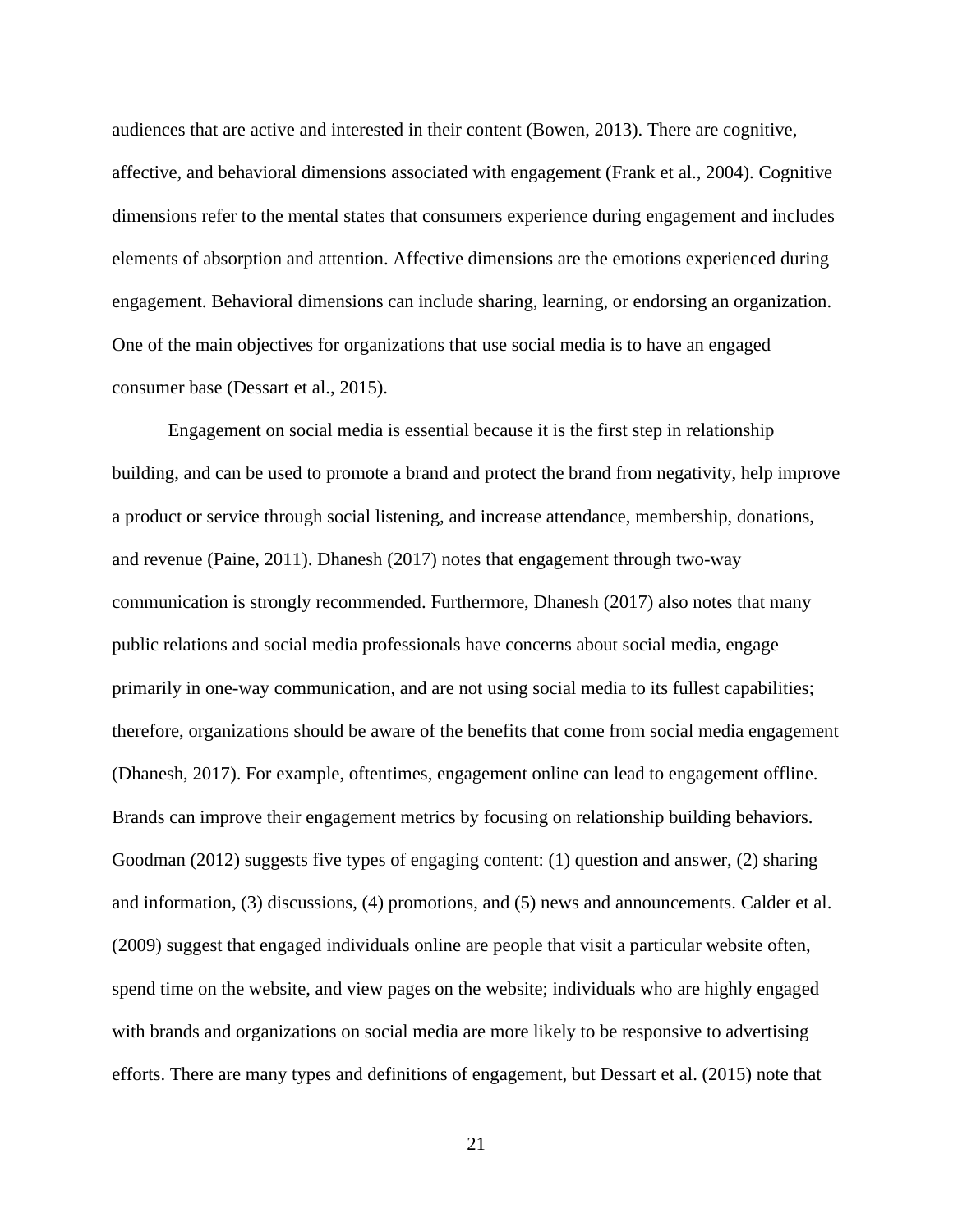there are two primary types of online engagement: (1) customer engagement and (2) brand engagement.

### **Customer Engagement**

Customer engagement behavior suggests that a competitive advantage is given to those who can sustain, retain, and nurture their customers and can be characterized by interactions that strengthen a customer and organization's emotional, physical, or psychological investment in each other (Harrigan et al., 2017). It captures "how and why customers behave in numerous ways that are relevant to the firm and its multiple stakeholders" (van Doorn et al., 2010, p. 253). The five dimensions of customer engagement behavior are valence, modality, scope, global or local, and customer goals (van Doorn et al., 2010). Valence refers to the positive or negative attitudes an individual has toward a brand or organization. Modality represents the different ways individuals can express engagement, as well as the resources customers may utilize to engage. Scope can be temporal or geographic. In other words, if the engagement is a one-time or ongoing action. Global or local refers to the nature of impact as well as the immediacy, intensity, breadth, and longevity of impact. Customer goals are how extensively the engagement is planned and explains if the customer's goals are aligned with the firm's goals.

According to van Doorn et al. (2010), there are several antecedents to customer engagement behavior. Customer-based antecedents include satisfaction, trust or commitment, identity, consumption goals, resources, and perceived costs or benefits. Firm-based antecedents consist of brand characteristic, firm reputation, firm size or diversification, firm information usage and processes, and industry. Context-based antecedents can be competitive factors, political, economic, environmental, social, or technological. These antecedents lead to customer engagement behavior, which then leads to consequences. Consequences that affect the customer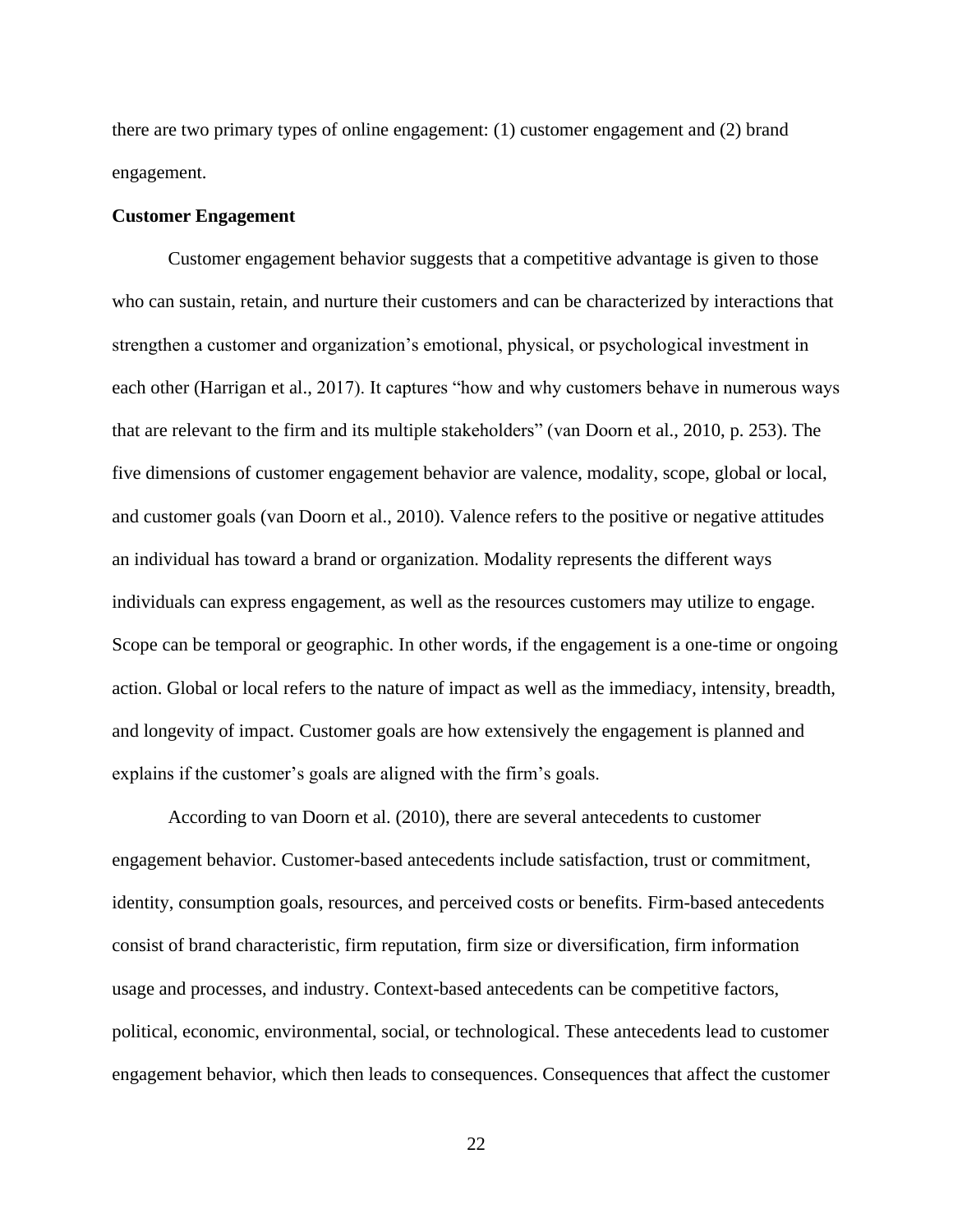can be cognitive, attitudinal, emotional, physical, or based on identity. Consequences for the firm can be financial, reputational, regulatory, competitive, employee, or product. There are also several other consequences including customer welfare, economic surplus, social surplus, regulation, cross-brand, and cross-customer.

### **Brand Engagement**

Brand engagement focuses on customer's engagement with the brand as opposed to their engagement with other customers (Dessart, 2017). Antecedents of brand engagement include social media involvement, brand communication, brand attachment, commitment, and trust (Gomez et al., 2019). Social media involvement refers to the perceived relevance a person feels towards a brand based on their inherent needs, interests, and values. It suggests that the brand is important, meaningful, relevant, and interesting to the consumer. Brand engagement and involvement are both "relational variables that predict consumer outcomes" (Gomez et al., 2019, p. 198). Brand communication impacts brand equity and brand loyalty. Social media allows for communication to play a more prominent role between brands and consumers because consumers are active participants on social media. Individuals can communicate with brands on social media by seeking information and creating content. Brand attachment is a cognitive and affective attachment between a consumer and brand (Taghipourian & Bakhsh, 2015). Brand commitment and trust are important in the creation, development, and maintenance of relationships between consumers and brands (Lacey & Morgan, 2009). Commitment refers to a pledge of relational continuity and trust is the belief a customer has that the brand is reliable and sincere. Outcomes of brand engagement can be trust, loyalty, and purchase intention (Brodie et al., 2013; Dessart, 2017; El-Manstrly & Harrison, 2013; Harrigan et al., 2017; van Asperen et al., 2018).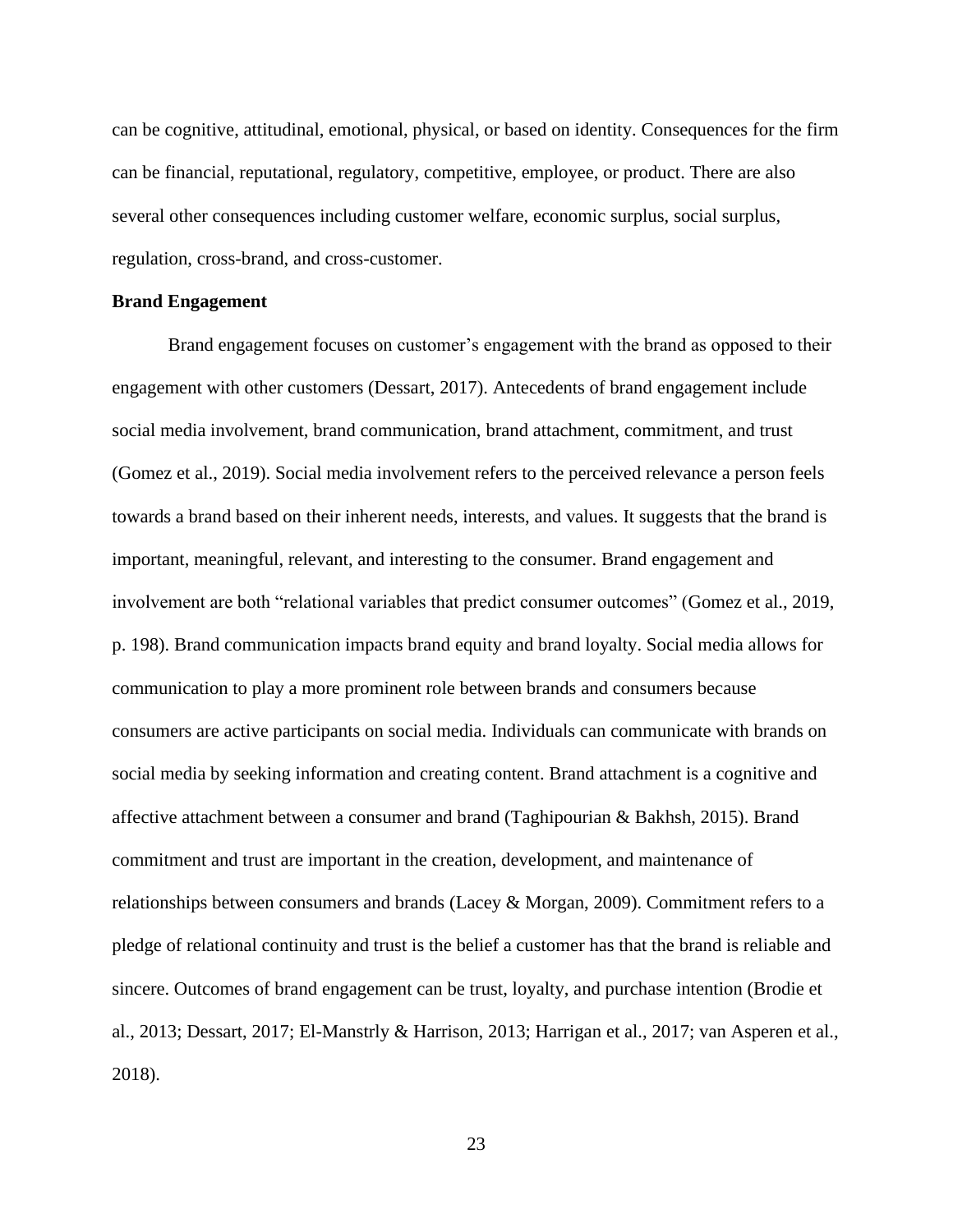# *Trust*

Trust is one of the primary issues in building relationships (Calefato et al., 2015) and is the willingness an individual has to rely on an "exchange partner" they are confident in (Moorman et al., 1992, p. 315). Organizations that are trusted have a better organizational reputation (Yang, 2007). There are four dimensions to trust: (1) competence, (2) dependability, (3) integrity, and (4) transparency (Yang & Lim, 2009). Higher levels of these dimensions can increase trust. According to Hong and Rim (2010), individuals who use an organization's website to gather information tend to have higher levels of trust in that organization and that trust is "positively associated with their engagement in positive word-of-mouth communication" (p. 390).

## *Loyalty*

In public relations, loyalty is a "natural byproduct of building and maintaining mutually beneficial relationships through two-way communication" (Stoker, 2005, p. 269) and is one of the most reliable ways to determine the success of an organization (Hsieh & Li, 2007). Loyalty is a commitment to continue purchasing or patronizing a preferred product or service in the future, despite influences attempting to switch the behavior (Oliver, 1999). For nonprofit organizations, which includes many ISLIs, loyalty is among the most important variables in managing relationships (Pressgrove & McKeever, 2016). It can lead to positive recommendations, competitive advantage, and a reduction of marketing costs (Gounaris & Stathakopoulos, 2003). Loyalty can be divided into multiple categories including affective and conative loyalty. Affective loyalty consists of an audience member's favorable attitudes toward the brand (El-Manstrly & Harrison, 2013). Conative loyalty refers to an audience member's intention to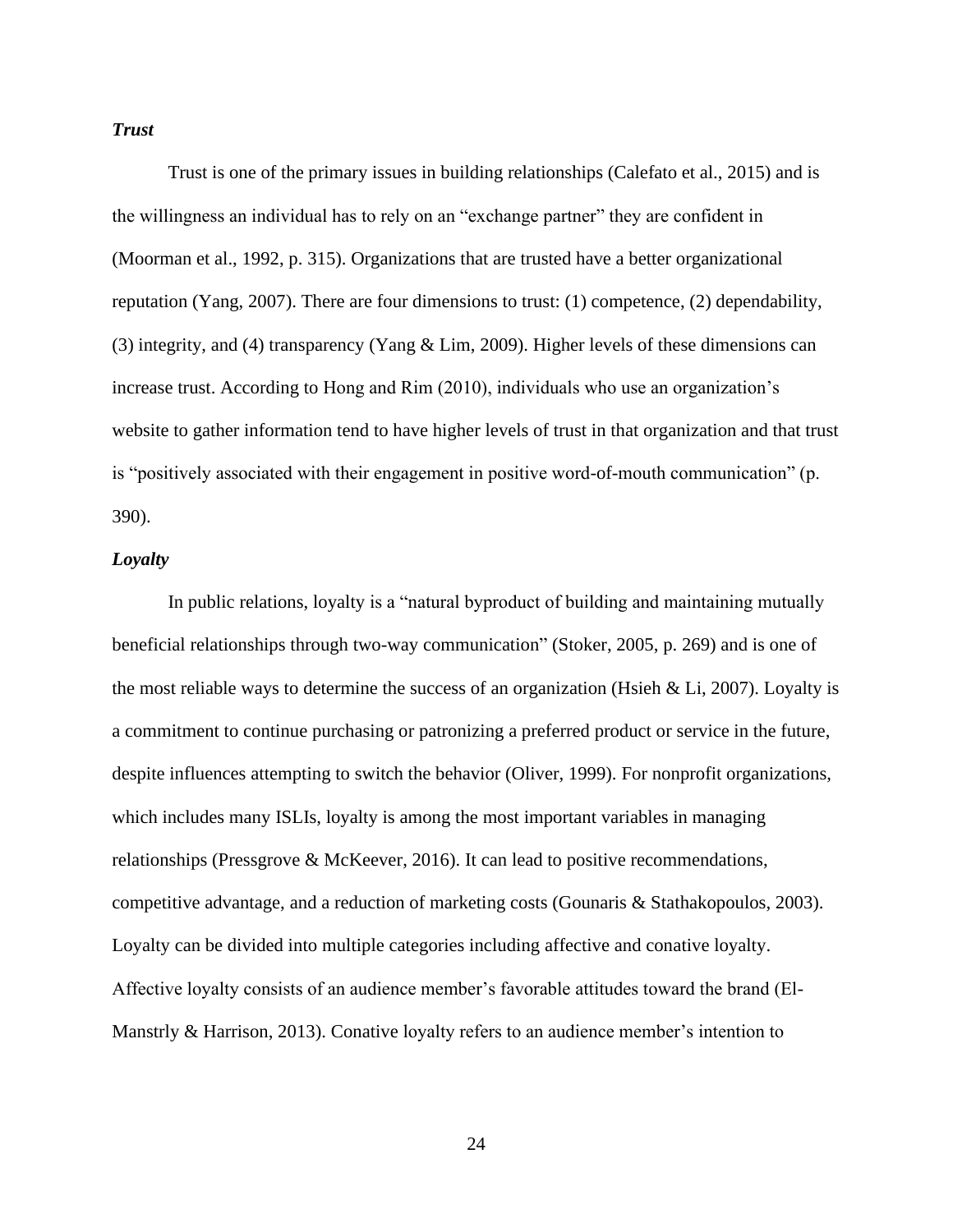continue supporting a brand. This type of loyalty refers to the behavior of a consumer (Oliver, 1999).

## *Purchase Intention*

Purchase intention is simply the willingness an individual has to purchase a product (Byrum, 2017). Purchase intention for ISLIs can refer to purchasing memberships, tickets, merchandise, making monetary donations, or anything else the ISLI sells. Pope and Voges (2000) found that a consumer's intention to purchase is influenced by the consumer's positive attitude toward the brand and the consumer's familiarity with the brand. In addition to familiarity and attitudes, involvement on social media also leads to greater purchase intentions (McClure & Seock, 2020). Purchase intention can also be influenced by "social media marketing and customer relationships" (Gautam & Sharma, 2017, p. 884)

The engagement outcomes of trust, conative loyalty, affective loyalty, and purchase intention are important for ISLIs because they help form, maintain, and strengthen relationships between the ISLI and the audience on social media. This study will use brand engagement to examine the relationship between an individual's motivations to engage and the outcomes of trust, conative loyalty, affective loyalty, and purchase intention. Brand Engagement will be explored using the consumers' online brand-related activities concept as well as uses and gratifications theory which can help explain how and why individuals choose to engage with ISLIs on Twitter, respectively.

#### **Consumers' Online Brand-Related Activities**

<span id="page-33-0"></span>Consumers' online brand-related activities (COBRA) is a concept that was created to explain how users engage with brands and brand-related content on social media (Vale & Fernandes, 2018). The COBRA concept is "a behavioral construct the provides a unifying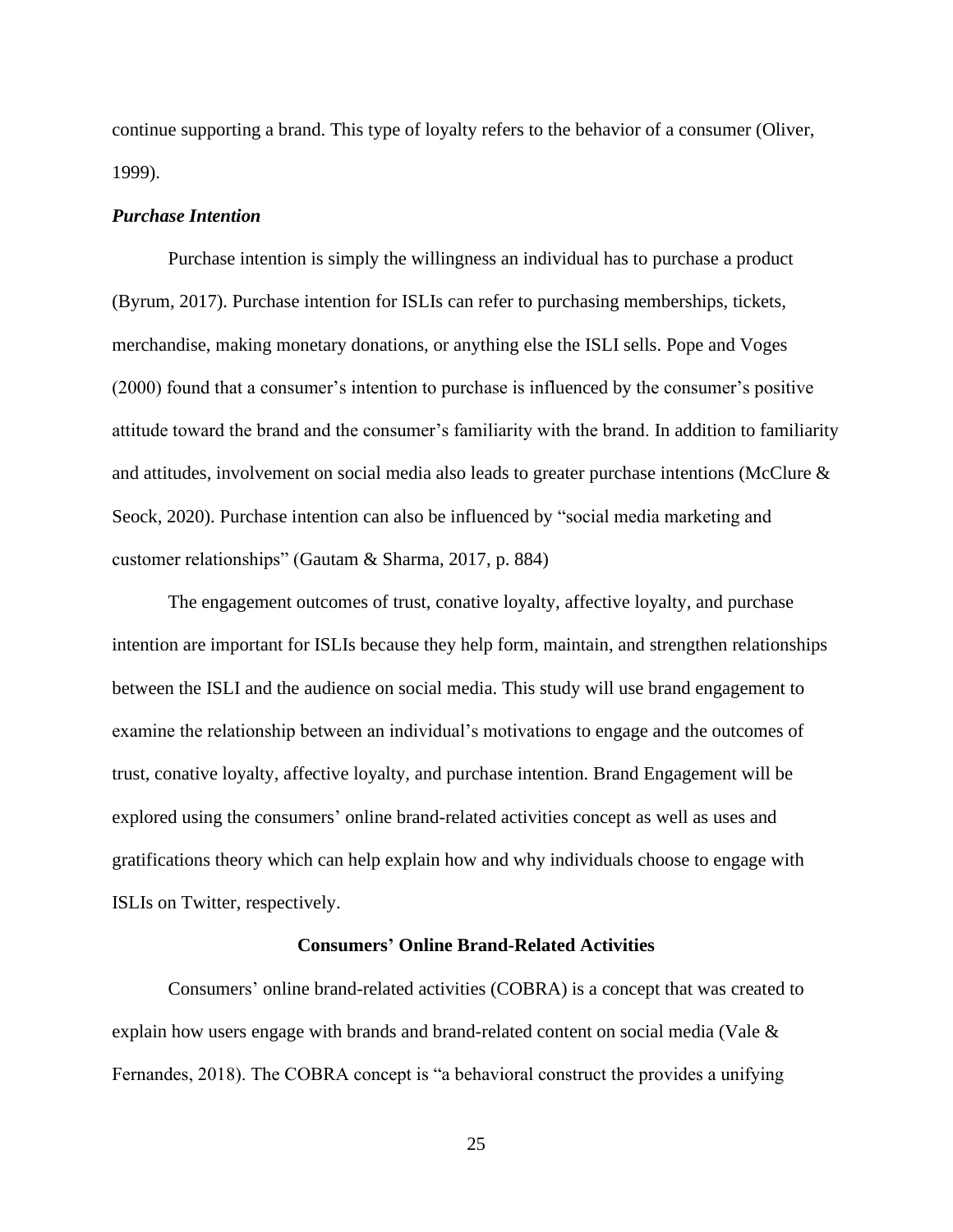framework to think about consumer activity pertaining to brand-related content on social media platforms" (Muntinga et al., 2011, p. 14). COBRA assesses how social media allows individuals to shift from a being a passive consumer of content to active creators and contributors (Schivinski et al., 2019).

There are multiple ways individuals can use social media. Individuals can use social media for consumption, contribution, or creation. Consumption is the lowest level of engagement and consists of simply viewing posts, clicking links, or reading comments. Users who consume are not actively participating in social media (Schivinski et al., 2016). Information, entertainment, remuneration, and social interaction have been linked to consumption (Muntinga et al., 2011; Vale & Fernandes, 2018). Contribution is the middle level of engagement. Contributors interact with other users and the brand by liking, sharing, and commenting on posts or updates. Entertainment, remuneration, identity, social interaction, and empowerment can be motivators of contributors. Creation refers to the highest level of engagement. Creators on social media actively produce and publish content related to the brand. Creators are motivated by entertainment, remuneration, social identity, interaction, empowerment, and brand love. Depending on the situation and content, individuals may act as consumers, contributors, and creators for the same brand (Schivinski et al., 2016). According to de Vries et al. (2017), it is essential for organizations to understand what motivates users to participate in contributing and creating activities because these actions lead to higher levels of engagement. These motivations can be explained using uses and gratifications theory.

#### **Uses and Gratifications Theory**

<span id="page-34-0"></span>Uses and gratifications theory is the theoretical framework for the current study. The theory was created in the 1940s as an attempt to determine how and why individuals seek certain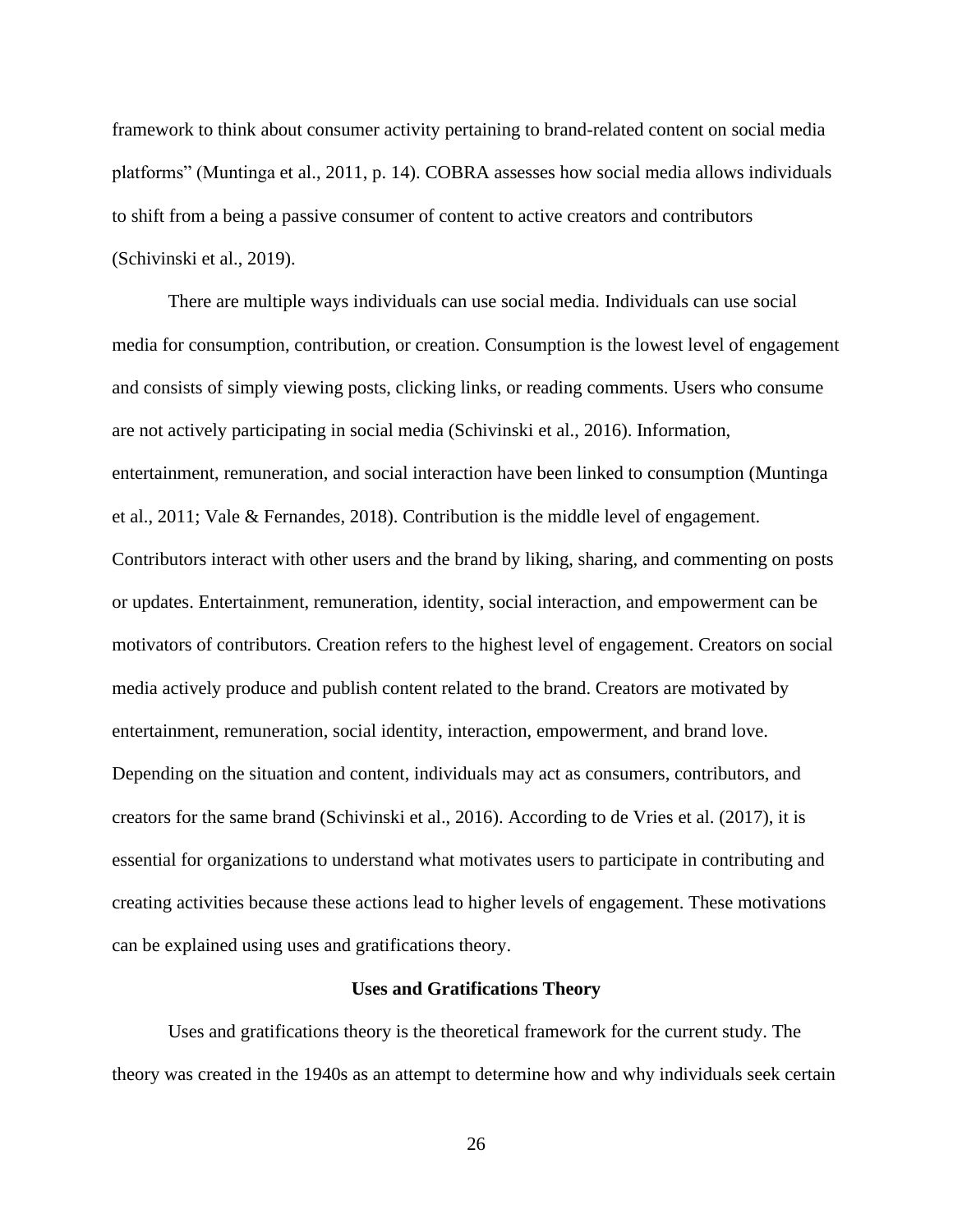media, such as reading the newspaper or listening to the radio (Ruggiero, 2000). At its conception, uses and gratifications theory was descriptive and was used to classify individuals into categories and describe their motives. Research was focused on studying what media satisfies an individual's psychological and social needs (Katz et al., 1973). Uses and gratifications research in the 1950s and 1960s called to focus psychological and social variables that led to different consumption patterns. Maslow's (1954) hierarchy of needs became a base for uses and gratifications research. The five sets of needs are psychological needs, needs for safety, needs for belonging and love, needs for esteem, and needs for self-actualization (Rosengren, 1974). Research that was conducted in the 1950s and 1960s aimed to discover if mental capacities and relationships with parents and peers influenced how children use television (Schramm et al., 1961), how mass media is used as a form of escapism (Katz & Foulkes, 1962), and how listening to the radio can be used for information, companionship, mood, boredom, and social interaction (Mendelsohn, 1964). Klapper (1963) called for a more functional and observable approach to uses and gratifications which placed an emphasis on the consequences of uses. Functional analyses are concerned with "standardized, patterned, and repetitive social phenomena" (Wright, 1974, p. 198). This led uses and gratifications researchers to begin working with psychologists. In the 1970s, researchers shifted from focusing on gratifications sought to gratifications received, outcomes, and motivations. The psychological motives were more prevalent than in previous years and researchers paid greater attention to the audience (Weiyan, 2015). There were several criticisms to the uses and gratifications theory during this period, including a poor conceptual framework, lack of precision, and leaving out the audience's perspective (Ruggiero, 2000). Researchers in the 1980s and 1990s sought to refine, modify, and replicate existing studies, refine the methodology, analyze findings of separate studies, and use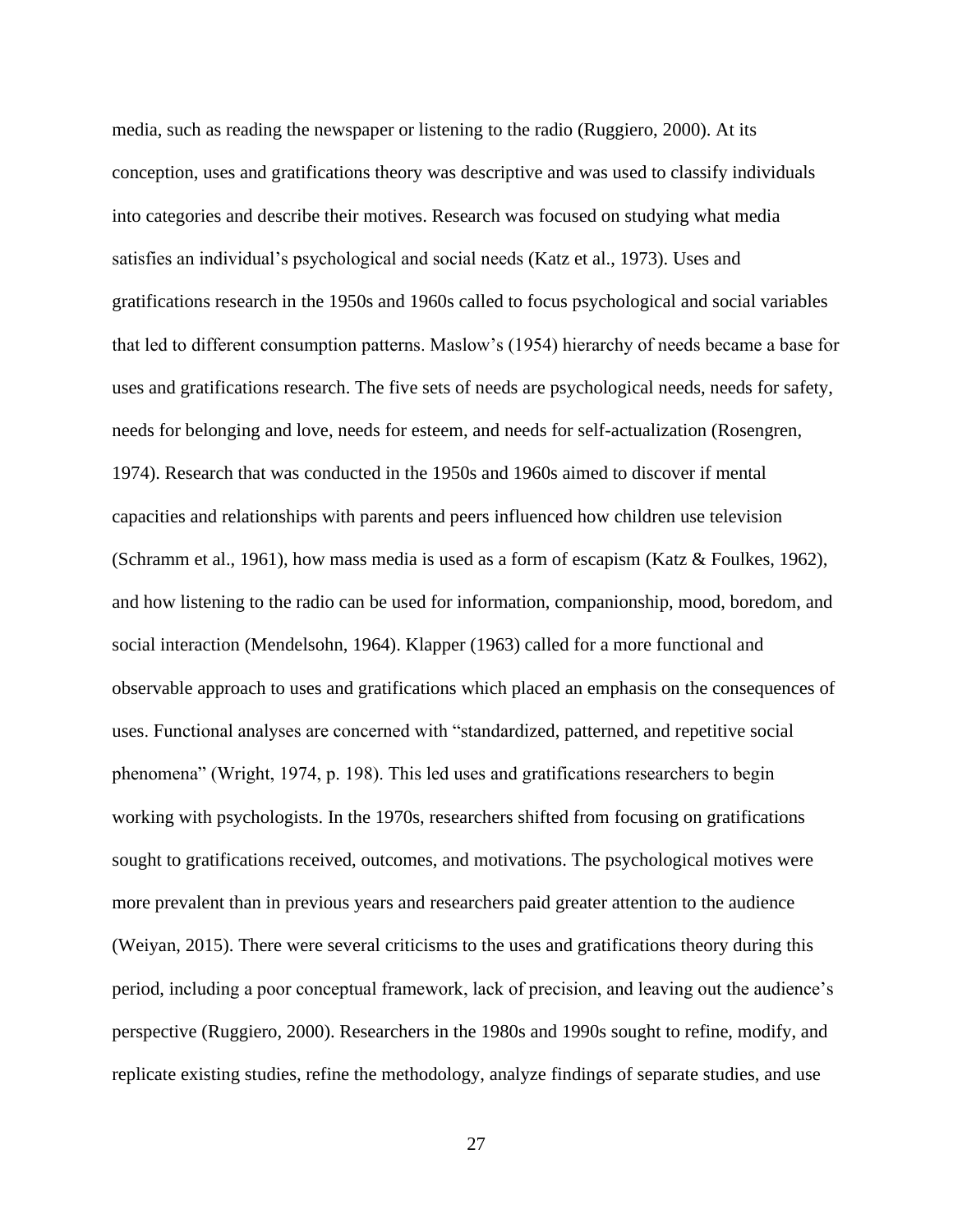mass media as a social and communication phenomenon. This time period focused greatly on the active audience.

There are five assumptions associated with uses and gratifications (Rubin, 2009). According to Blumler (1979), an active audience consists of utility, intentionality, selectivity, and imperviousness to influence; therefore, the first assumption is that individuals are active and choose what media and content they consume. Communication is goal-directed and motivated. The second assumption is that people take initiative to select and use communication to satisfy their needs and wants. Third, people are motivated to use certain communication behaviors by psychological and social factors. Fourth, media compete with multiple other forms of communication, such as face-to-face interpersonal communication, to satisfy our needs. Finally, people generally have more influence on the media than media has on people. Uses and gratifications theory suggests that "individuals seek out media that fulfill their needs and leads to ultimate gratification" (Whiting & Williams, 2013, p. 362). There are two types of media orientations: (1) ritualized and (2) instrumental (Haridakis & Whitmore, 2006). Ritualized media use refers to an individual using media to pass time. Instrumental suggests that individuals use media purposively and to gather information.

New media adds a new layer to uses and gratifications theory because of its interactivity, demassification, and asynchroneity (Ruggiero, 2000). Interactivity refers to the amount of control communicators have over their communication process, which strengthens the idea of the active user (Weiyan, 2015). There are six dimensions of interactivity: (1) complex choices, (2) users must exert effort, (3) media is responsive to the user, (4) information use is monitored, (5) ease of contributing, and (6) interpersonal communication (Heeter, 1989). Demassification refers to the control an individual has over the media they select. New media allows individuals to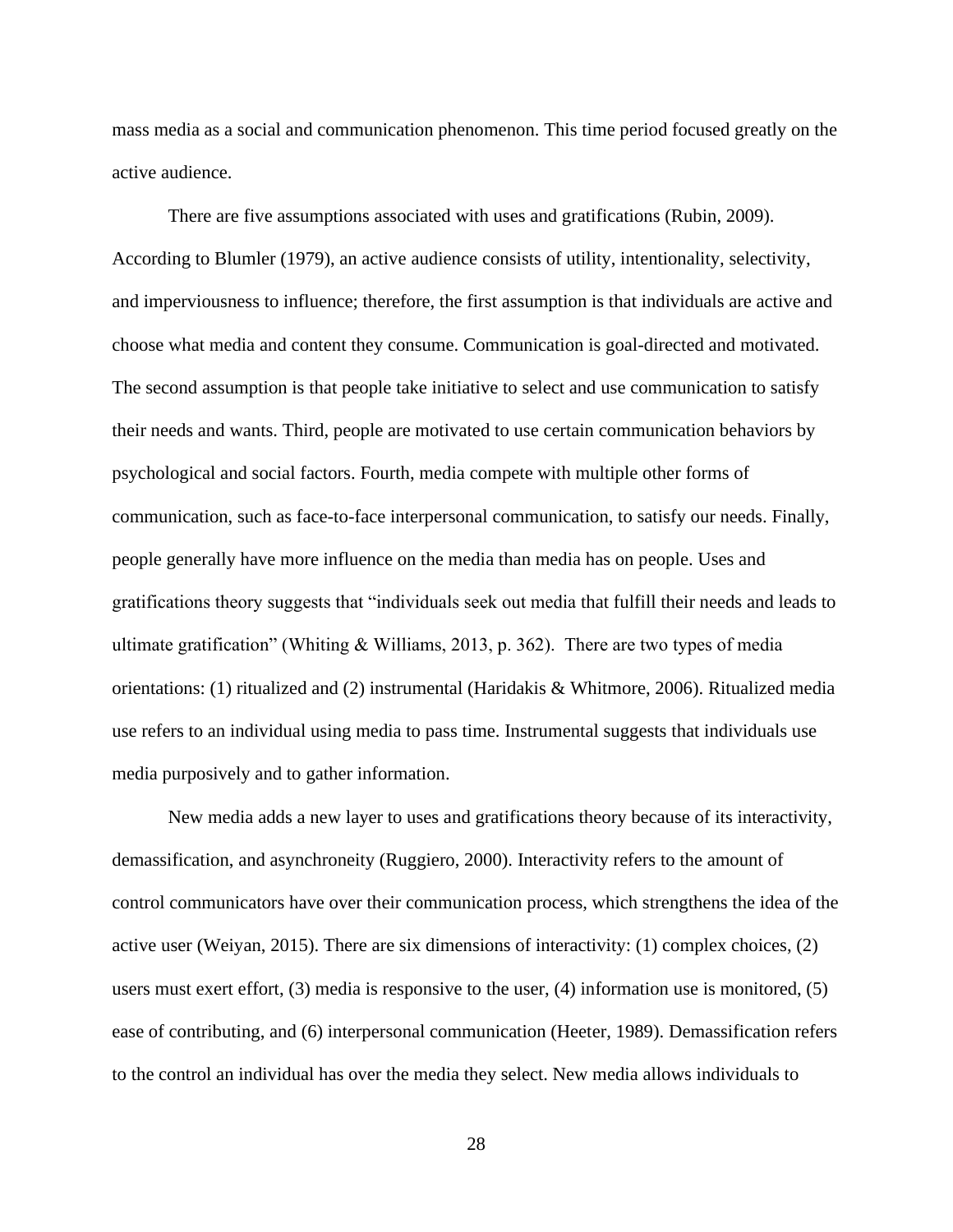select messages in the media that fit their needs (Weiyan, 2015). Asynchroneity is the "concept that messages may be staggered in time" (Ruggiero, 2000, p. 16). Users can send, receive, and respond to messages at their own convenience. These dimensions of uses and gratifications theory in new media are important aspects of engagement.

There are multiple typologies of uses and gratifications developed from previous research. Rubin (1981) mentioned passing time, excitement, companionship, enjoyment of specific content, escapism, interaction, information, relaxation, and entertainment as motivations for media use. Dolan et al. (2016) mentioned informational, entertaining, remunerative, and relational content as uses for social media. Phua et al. (2017) highlight the difference between motivations to use different social media platforms. For example, they found that Facebook is used primarily for entertainment, diversion, communication, information, social maintenance, making connections, passing time, sharing problems, and recreation.

There are many different criteria used to measure uses and gratifications because the needs for media use can stem from social or personal motivations (Jimenez et al., 2012). This means that every person and every situation will have different experiences with media. Information seeking, entertainment, personal identity, social interaction, empowerment, remuneration, and brand love have been listed as reasons people use social media (Vale & Fernandes, 2018). Information seeking involves seeking advice, searching for recommendations, and making sense of items (Gao & Feng, 2016). It also consists of finding relevant events, learning about society, seeking advice, curiosity, general interests, and knowledge (Calder et al., 2009). Users may also seek to learn information directly about a brand or organization. According to Dolan et al. (2016) "searching for and receiving information about a brand is one of the main gratifications of consumer participation in online brand communities" (p. 263).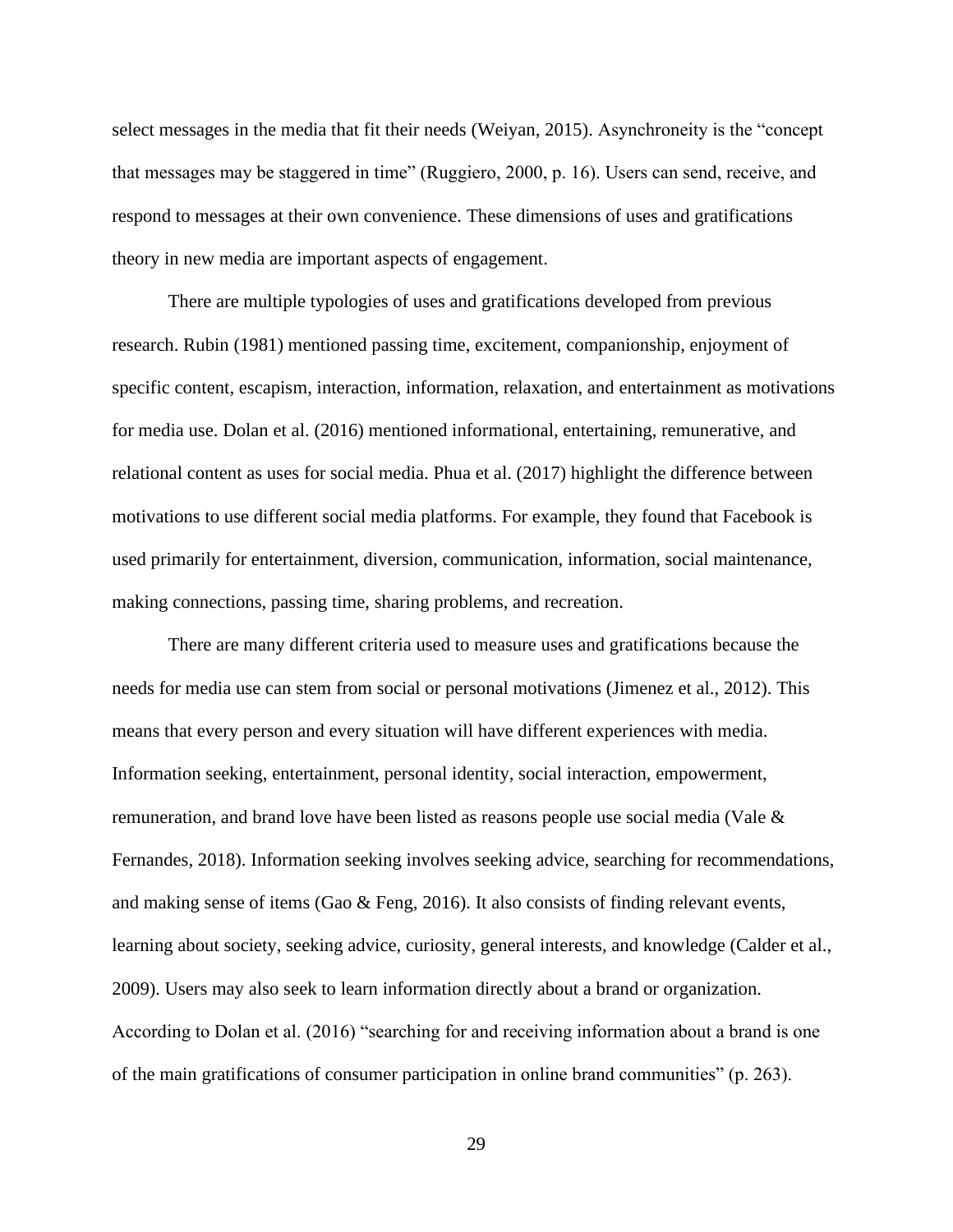Entertainment refers to using social media to browse for interesting content, share experiences, vent, gossip, escape, or to fill time as well as for relaxation, emotional release, and cultural enjoyment. Entertaining content can lead to positive attitudes towards the brand (Taylor et al., 2011). Personal identity refers to "shaping one's identity through self-expression and selfpresentation by providing an image of one's personality" (Vale & Fernandes, 2018, p. 41). Social interaction consists of social support, forming and maintaining relationships, commenting, sharing, liking, developing common ground, enhancing connectiveness, social empathy, insight into others, a sense of belonging, connection with friends and family, and replacing real-life conversation. Empowerment relates to the need to influence other people. Social media is a place where individuals can voice their unique opinion that can alter the brand's or other user's experience. Remuneration means receiving a reward for engagement, such as monetary compensation, prizes, giveaways, or exclusive coupons. Brand love refers to an individual's strong affectionate feelings regarding a brand. These motivations for using social media have been linked to consumers' online brand-related activities.

According to Clavio and Walsh (2014), uses and gratifications theory "encourages researchers to directly communicate with users in order to ascertain what media they are selecting, and which wants and needs those media choices are satisfying" (p. 263). The present study contributes to uses and gratifications theory because the research will apply uses and gratifications theory to social media engagement and examine why individuals choose to engage with ISLIs on Twitter, which has not previously been studied.

In attempt to discover what motivates individuals to engage with ISLIs on social media, the following hypotheses are proposed: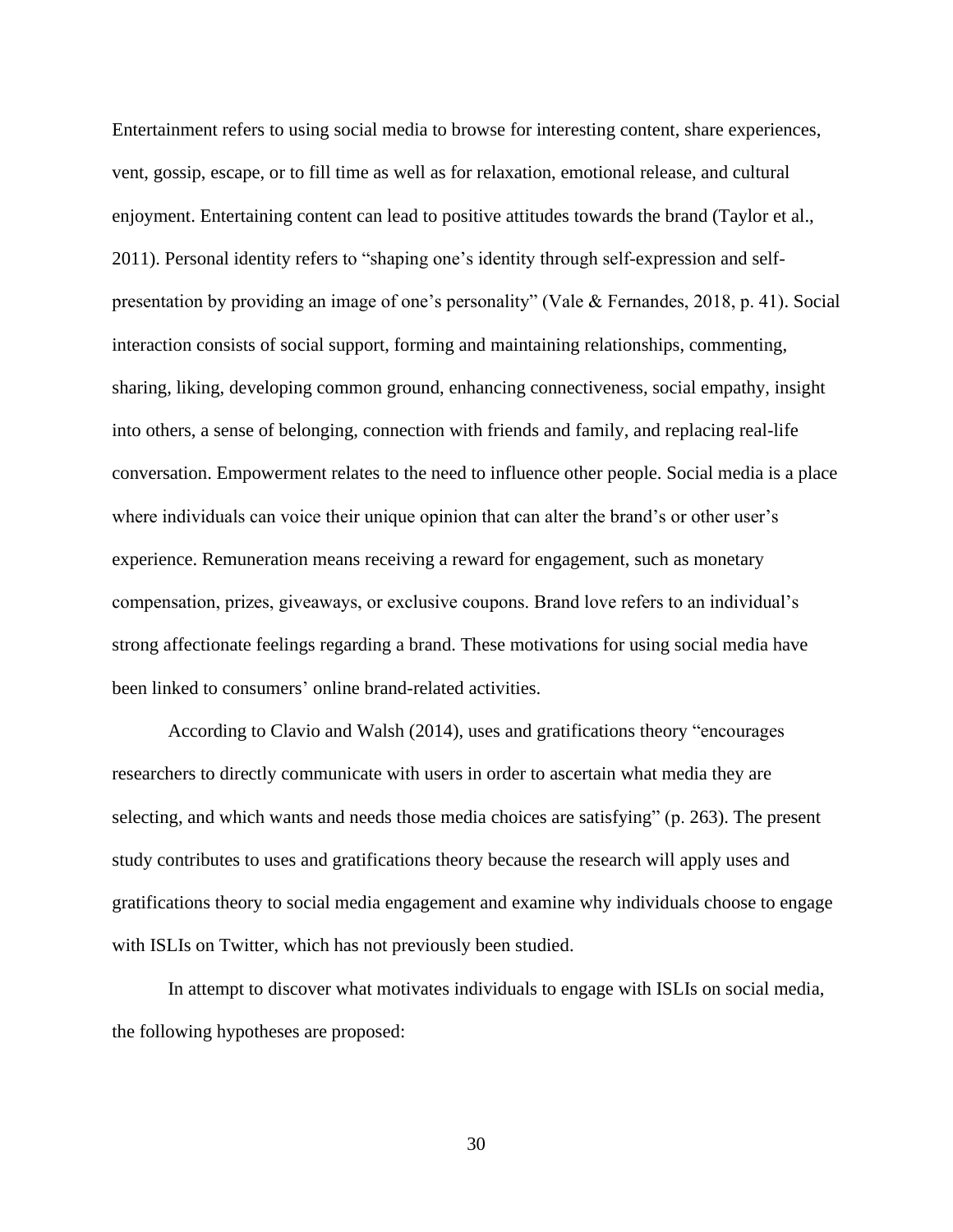H1: An individual's need for information, entertainment, personal identity, social interaction, empowerment, remuneration, and brand love motivates them to engage with informal science learning institutions through consuming on social media.

H2: An individual's need for information, entertainment, personal identity, social interaction, empowerment, remuneration, and brand love motivates them to engage with informal science learning institutions through contributing on social media.

H3: An individual's need for information, entertainment, personal identity, social interaction, empowerment, remuneration, and brand love motivates them to engage with informal science learning institutions through creating on social media.

H4: An individual's need for information, entertainment, personal identity, social interaction, empowerment, remuneration, and brand love on Twitter will increase an individual's trust of ISLIs.

H5: An individual's need for information, entertainment, personal identity, social interaction, empowerment, remuneration, and brand love on Twitter will increase an individual's conative and affective loyalty to ISLIs.

H6: An individual's need for information, entertainment, personal identity, social interaction, empowerment, remuneration, and brand love on Twitter will increase an individual's purchase intention in regard to ISLIs.

#### **Summary**

In this chapter, the researcher provided an overview of key academic literature including organization public relations, social media, and social media engagement. The framework for this study was explored via a discussion of COBRA and uses and gratifications theory. As a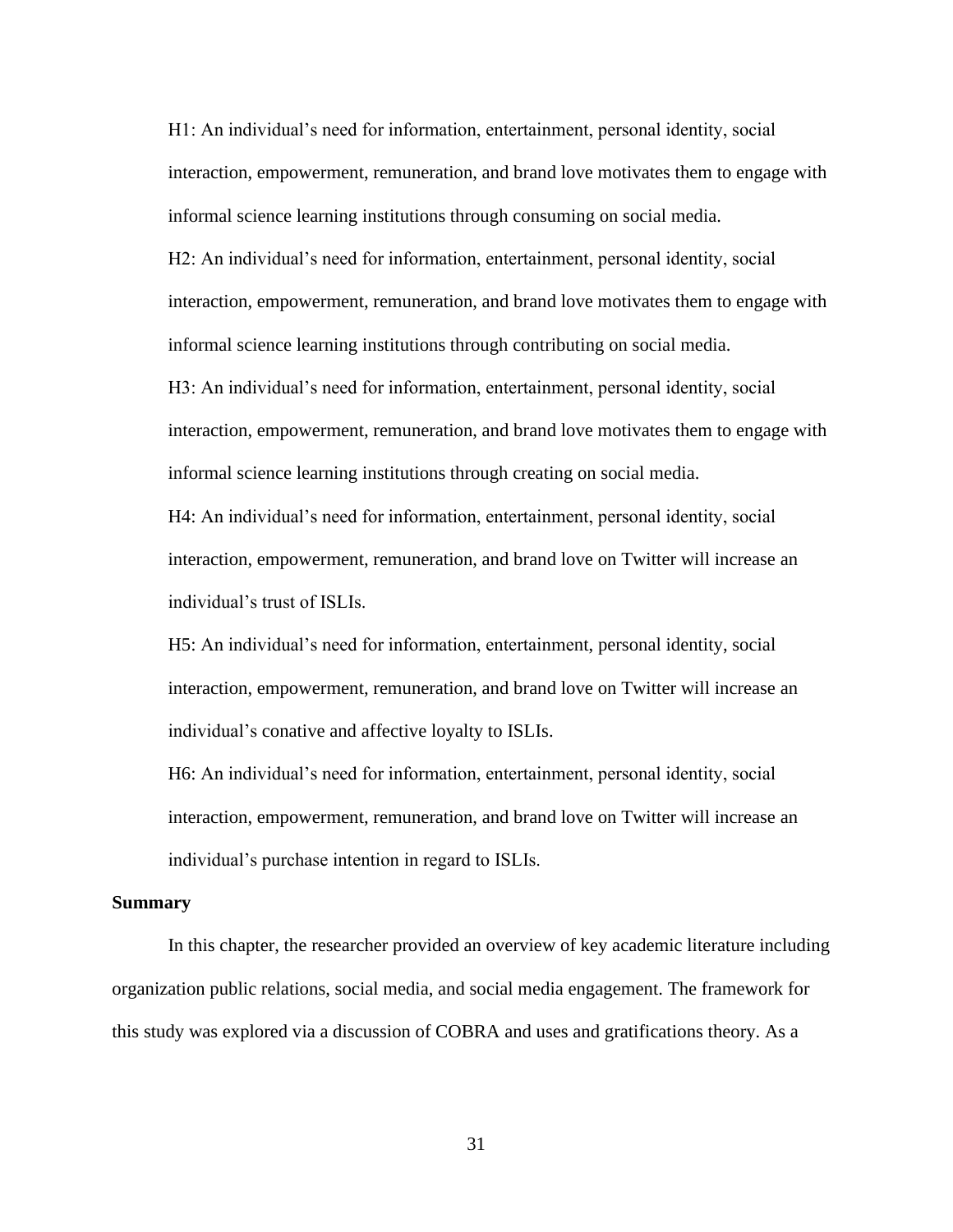result, six hypotheses were posited. The next chapter will contain a description of the methodology being used to answer the research questions in the present study.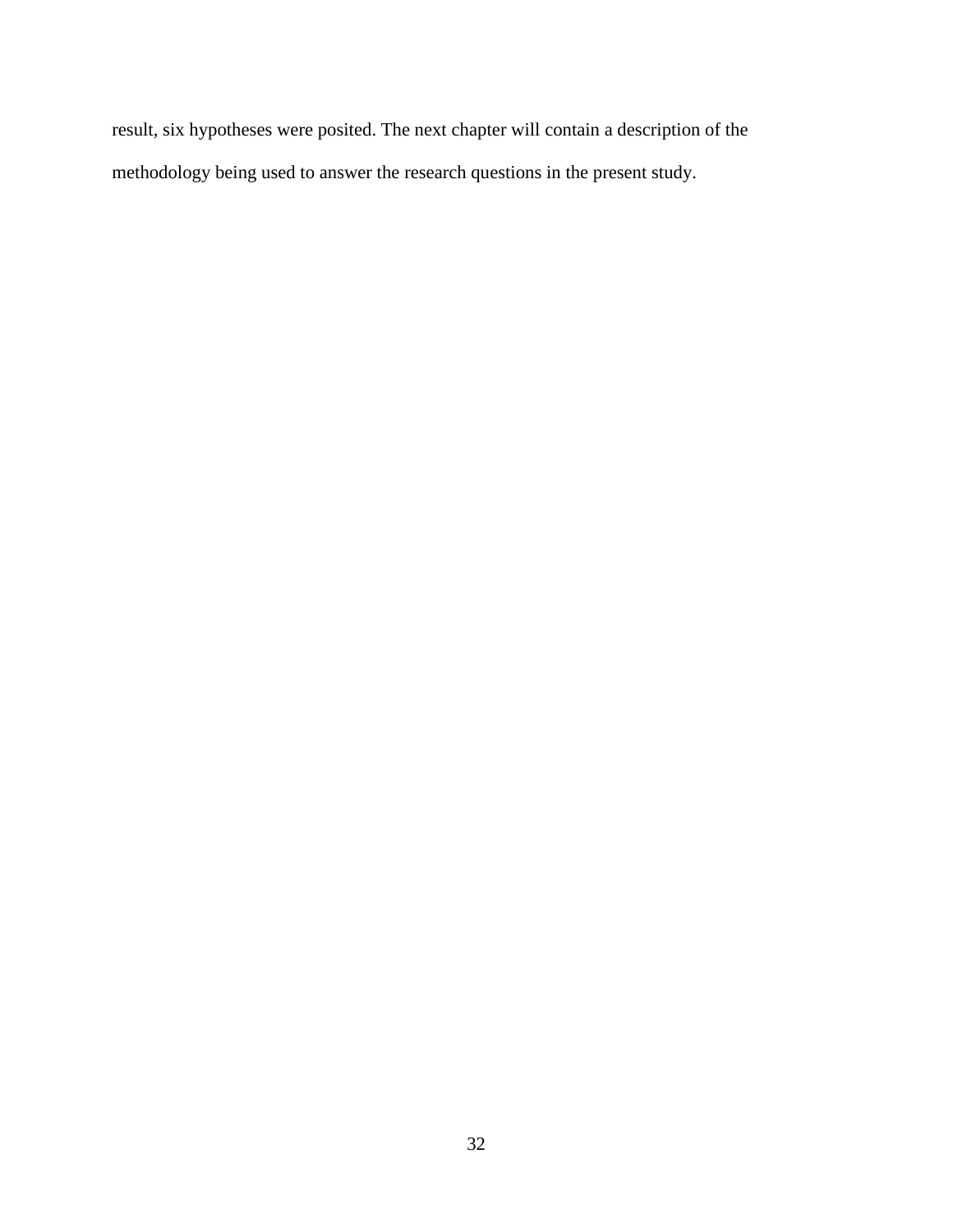## **CHAPTER III**

## METHODOLOGY

Chapter two included detailed descriptions of organization public relations, social media, social media engagement, COBRA, and uses and gratifications theory and concluded with six hypotheses. This chapter will include information regarding the participants, data collection process, and method of analysis for the present study. The research conducted in this study will assist ISLIs in determining the type of content that is most engaging on Twitter. The quantitative design of this study will be beneficial for generalizing results across many ISLIs. In this study, the researcher will seek to understand the relationships between Twitter users and ISLIs. The researcher will examine what content Twitter users seek from ISLIs, what content Twitter users find most engaging, what will result in Twitter users' decision to consume, contribute, and create content, and how engagement motivations affect the relationship between ISLIs and the audience.

# **Data Collection**

## **Sampling**

Upon receiving approval from the Institutional Review Board (IRB), participants for this study were recruited using the following social media platforms: (1) Facebook, (2) Twitter, and (3) LinkedIn. Although this study focuses solely on Twitter use, recruitment occurred on these social media platforms to reach a larger audience. According to Newberry (2019a), the average American has more than seven social media accounts. This means it is likely that Facebook and Instagram users will also have a Twitter account. Purposive sampling guided the criteria for participation in this study which required participants to be over the age of 18 and currently following at least one ISLI on Twitter. A script approved by the IRB (see Appendix 1) was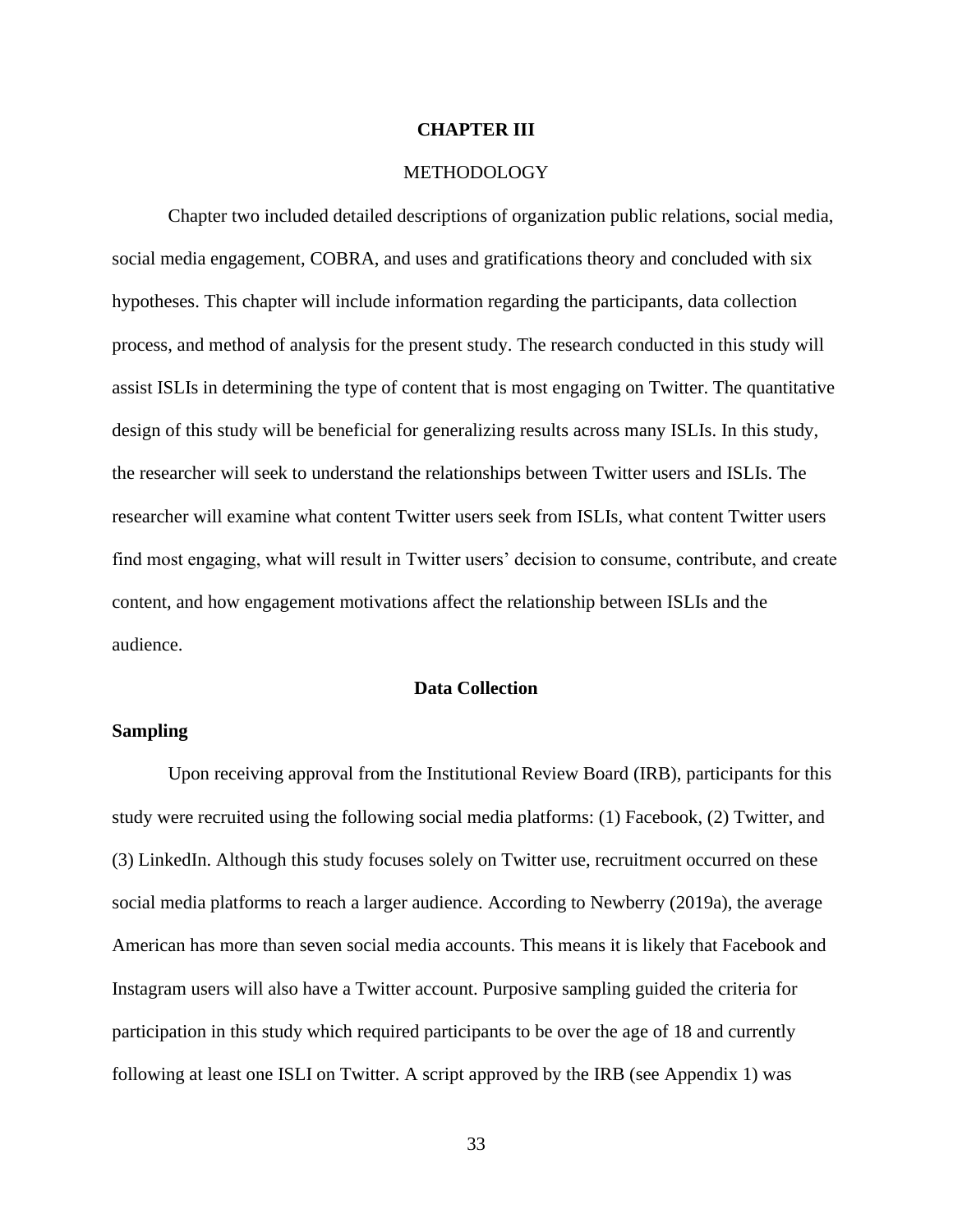posted on the author's personal social media pages including Facebook, Twitter, and LinkedIn. On Facebook, the author shared a post that included the approved script and a link to the survey. The author made the post publicly available and shareable to encourage snowball sampling. Participants were also recruited through Facebook groups focused around science, social media, communication, and education. Examples of these groups include "Ologies Podcast," a group with over 11,000 members who listen to the science podcast "Ologies," and "ISEA – Informal Science Education Association of Texas," a group with over 700 members that aims to connect museum, zoo, and aquarium educators in Texas. The approved script and link were also posted on the author's Twitter profile. The author encouraged individuals who saw the posts to share or retweet the survey with their followers. The last social media platform used was the author's LinkedIn. This post also included the approved script and a link to the survey. In addition to social media, participants were recruited using word-of-mouth and an approved flyer with a QR code that sends prospective participants directly to the survey when it is scanned. Finally, the author emailed an approved script and link to the survey to various communication specialists, social media managers, and marketing professionals at ISLIs in the United States. These ISLIs included the Aquarium of the Pacific, the Audubon Nature Institute, and SeaWorld San Antonio because they are prominent ISLIs with active Twitter accounts.

## **Participants**

A total of 165 participants completed the survey with a response rate of 52%. The sample consisted of 30% males (N=50) and 70% females (N=115). Participants' ethnicities consisted of 82% Caucasian/White (N=135), 1% African American/Black (N=2), 13% Hispanic/Latino  $(N=21)$ , 4% Asian American/Asian (N=6), and 0.6% who marked "other" (N=1). A total of 41% of participants reflected on zoos ( $N=67$ ), 33% of participants reflected on aquariums ( $N=55$ ), and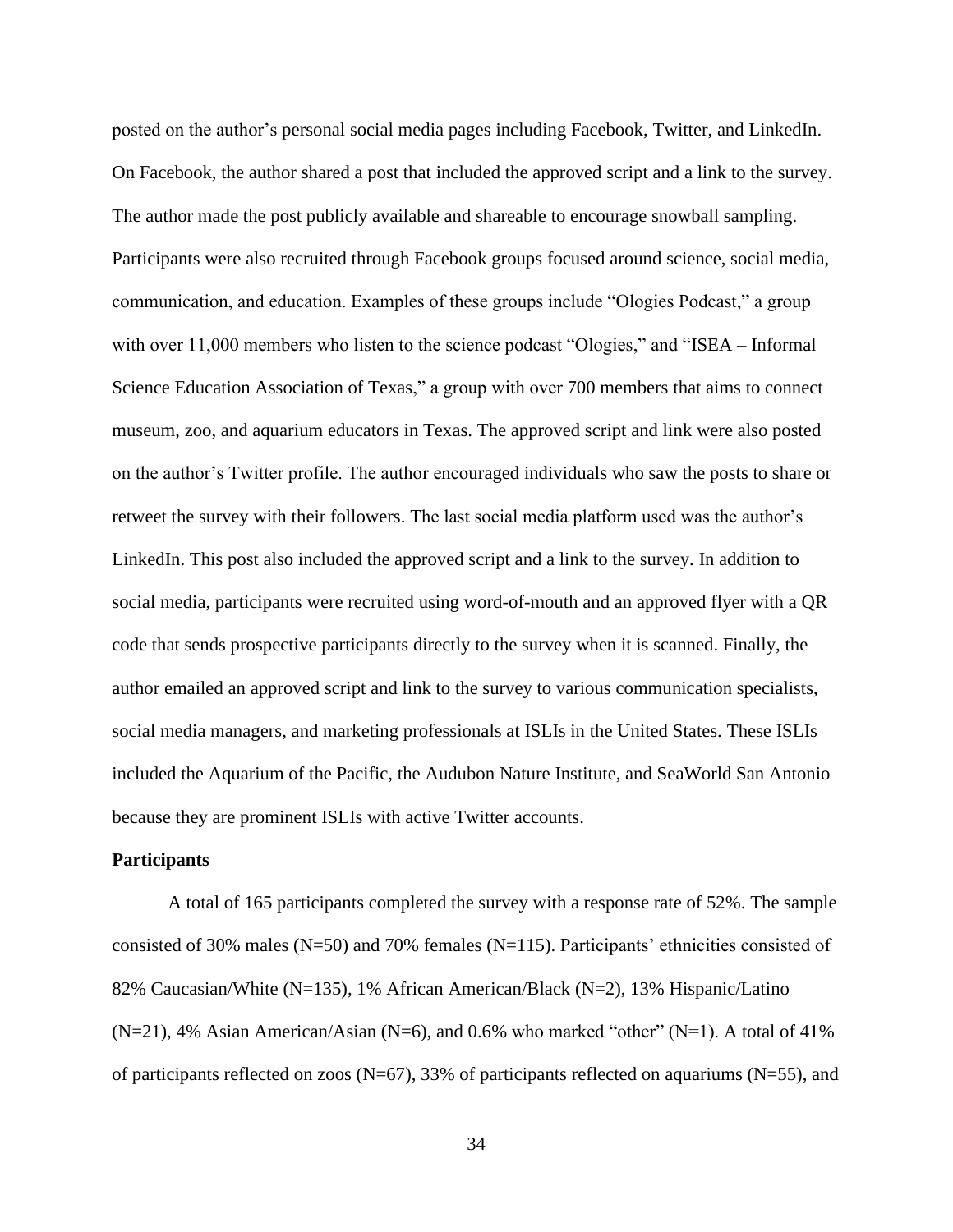25% of participants reflected on museums (N=41). The most frequent ISLIs that participants chose to reflect on were the Monterey Bay Aquarium (N=25) and the Texas State Aquarium  $(N=10)$ .

#### **Instruments**

Data were collected using an online Qualtrics survey that assessed the participants' use of social media. Upon clicking the link or scanning the QR code to the survey, participants were asked to read a consent form prior to moving on with the survey (see Appendix 2). After providing consent to participate in the study, participants were asked to reflect on one ISLI that they follow on Twitter as they responded to the survey. A series of six demographic questions were asked concerning the participant's age, gender, ethnic background, as well how many ISLIs they follow on Twitter, the type of ISLI they are reflecting on, and which ISLI the participant was reflecting on during survey completion. The survey consisted of 52 questions about engagement motivations, behaviors, and outcomes (see Appendix 3). Participants took an average of 12.4 minutes to complete the full survey.

The first three hypotheses are concerned with how social media users' motivations (i.e., uses) impact their engagement with ISLIs on Twitter (i.e., gratifications). To measure social media users' motivations, a modified version of Vale and Fernandes' (2018) Drivers of Consumer Engagement on Social Media instrument was used. The dimensions of Vale and Fernandes' (2018) instrument were adapted from Albert et al. (2009), Baldus et al. (2015), Hur et al. (2007), Muntinga (2013), Schivinski et al. (2016), and Seo and Green (2008).This instrument asks participants to use a 7-point Likert-type scale (1 = *strongly disagree* to 7 = *strongly agree*) to describe their motivations for interacting with on social media across seven dimensions (information, entertainment, personal identity, integration and social interaction, empowerment,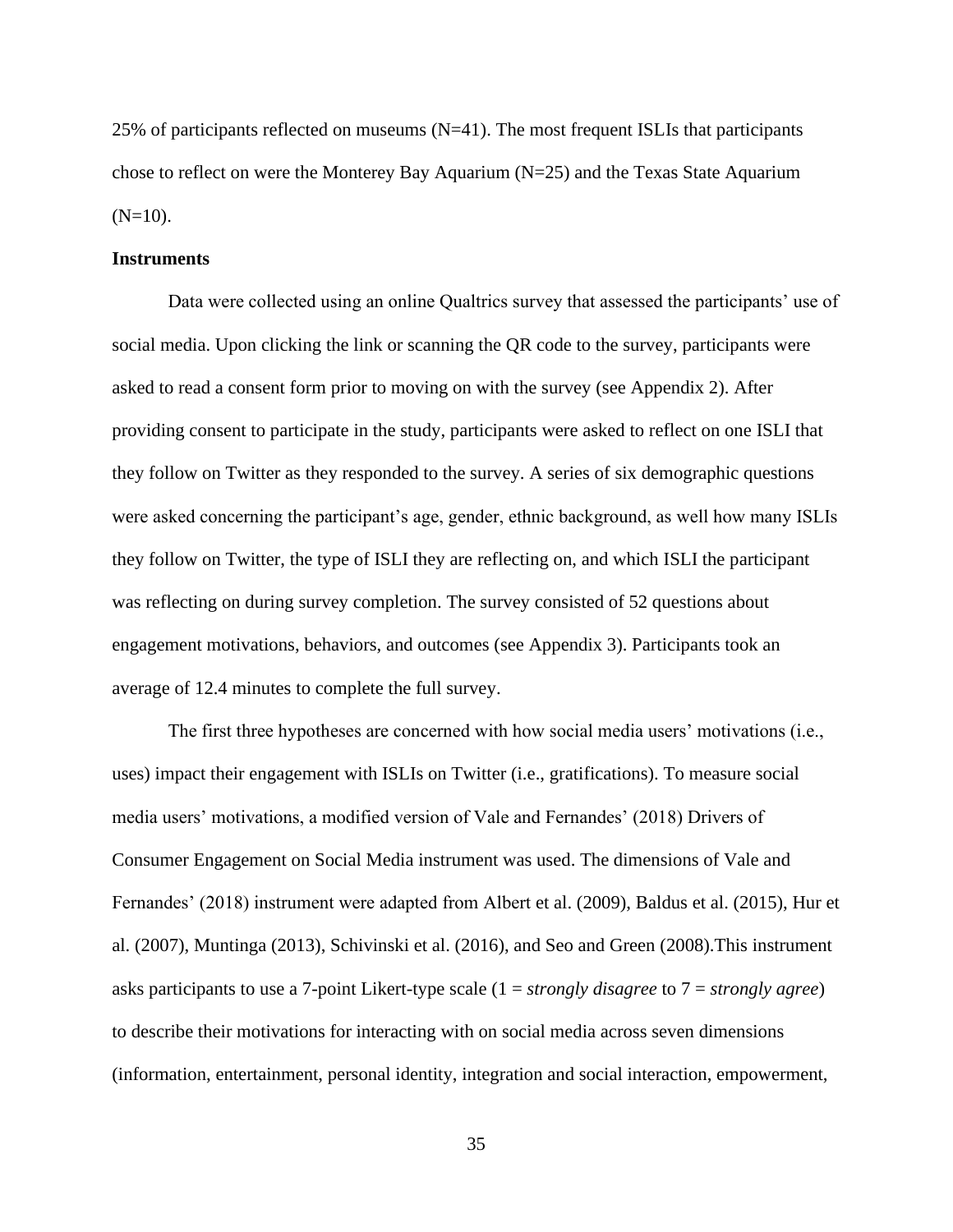remuneration, and brand love). The instrument items were modified to refer to ISLIs instead of football clubs. The measure included items such as "The scientific information posted was helpful," "I like following this account because it is entertaining," "This account provides an outlet for me to escape my daily routine," "I follow this account to express what kind of person I am," "I look forward to talking, discussing, and sharing information with others that also like the ISLI," "I want to influence the ISLI to do or not do something," "When I want to visit the ISLI, I use the ISLI's Twitter to search for better prices or coupons," and "I'm motivated to engage with the ISLI because I am passionate about the ISLI." The Cronbach's alpha reliability coefficients for the measures in Vale and Fernandes' (2018) study were: Information ( $\alpha$ =.73); Entertainment ( $\alpha$ =.81); Personal Identity ( $\alpha$  =.82); Integration and Social Interaction ( $\alpha$ =.77); Empowerment  $(\alpha=84)$ ; Remuneration ( $\alpha=76$ ); and Brand Love ( $\alpha=85$ ). The Cronbach's alpha reliability coefficients, means, and standard deviations for the present study were: Information ( $\alpha$ =.68, *M*=5.09, *SD*=1.08); Entertainment, ( $\alpha$ =.88, *M*=5.15, *SD*=1.34); Personal Identity ( $\alpha$  =.82,  $M=3.28$ , *SD*=1.36); Integration and Social Interaction ( $\alpha$ =.79, *M*=4.43, *SD*=1.19); Empowerment  $(\alpha = .85, M = 3.89, SD = 1.37)$ ; Remuneration ( $\alpha = .80, M = 3.62, SD = 1.36$ ); and Brand Love ( $\alpha = .84$ , *M*=4.62, *SD*=1.27).

A modified version of Vale and Fernandes' (2018) Drivers of Consumer Engagement on Social Media instrument was also used to measure how individuals use Twitter to engage with ISLIs. This instrument asks participants to use a 7-point Likert-type scale (1 = *strongly disagree*  to 7 = *strongly agree*) to describe their consuming, contributing, and creating engagement behaviors on Twitter. The measure included items such as "I read the content posted by the ISLI on Twitter," "I retweet content posted by the ISLI on Twitter," and I post pictures, videos, or personal images related to the ISLI on Twitter." The Cronbach's alpha reliability coefficients for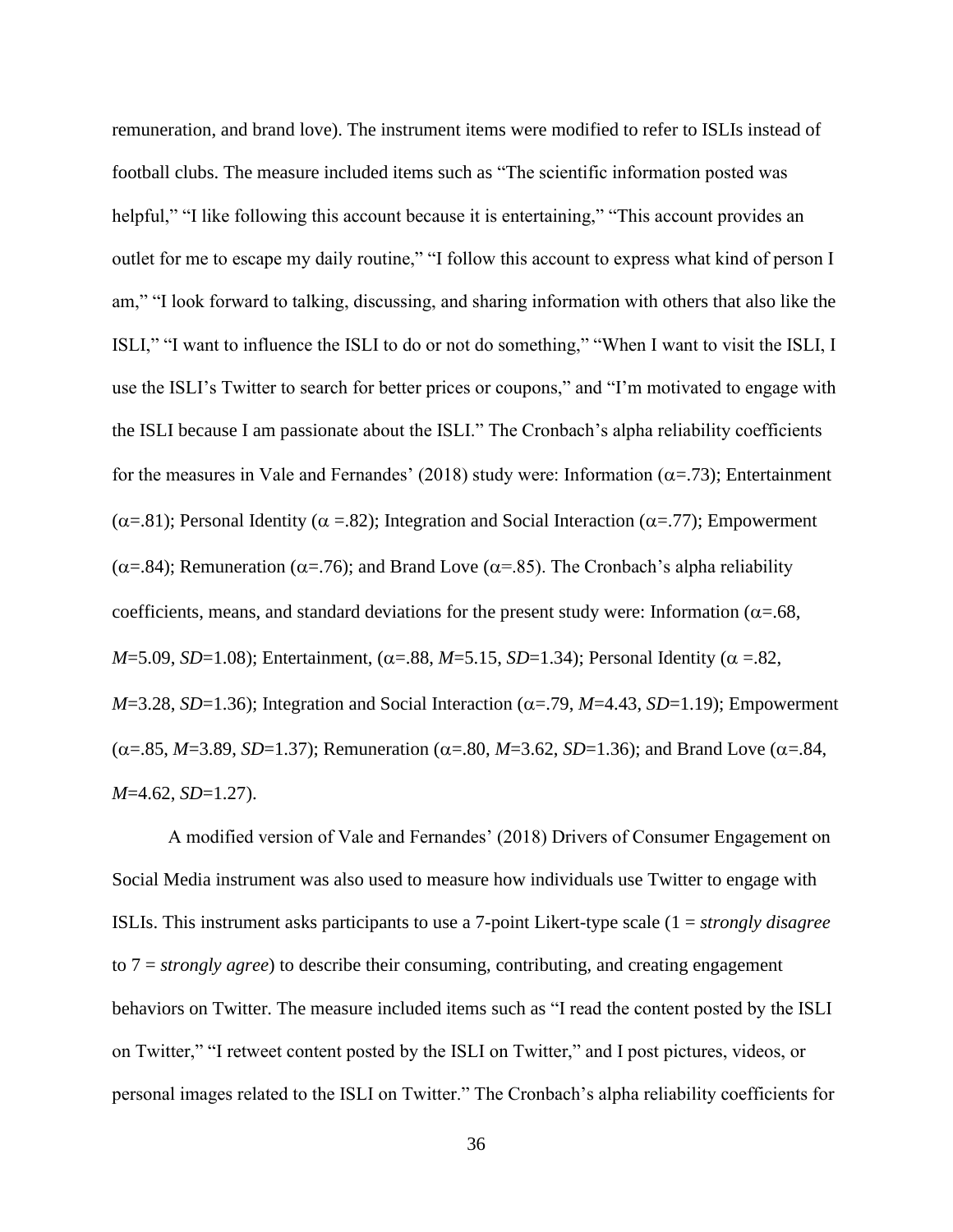these measures in Vale and Fernandes' (2018) study were: Consuming Activities ( $\alpha$ =.82); Contributing Activities ( $\alpha$  = 78); and Creating Activities ( $\alpha$  = 82). The Cronbach's alpha reliability coefficients, means, and standard deviations for the present study were: Consuming Activities ( $\alpha$ =.81, *M*=5.50, *SD*=1.08); Contributing Activities ( $\alpha$  =.83, *M*=4.25, *SD*=1.40); and Creating Activities ( $\alpha$  =.91, *M*=2.86, *SD*=1.53).

Several brand engagement outcomes were measured to determine how an ISLI's efforts to engage followers on Twitter impact the participants' trust, loyalty, and purchase intention toward the brand.

*Trust* was measured with the brand trust instrument (Delgado-Ballester et al., 2003) using a 7-point scale that assessed four items. The statements given were "This ISLI meets my expectations," "I feel confident in this ISLI," "This ISLI never disappoints me," and "This ISLI guarantees satisfaction." Answers ranged from *strongly disagree* (1) to *strongly agree* (7). The previous Cronbach's alpha reliability coefficient was .81 (Delgado-Ballester et al., 2003). The Cronbach's alpha reliability coefficient for this study was .85 (*M*=5.52, *SD*=1.08).

*Affective loyalty* was measured using the customer loyalty and social media engagement instrument (van Asperen et al., 2018) with a 7-point scale that assessed four items. The statements given were "This ISLI means a lot to me," "I am very attached to this ISLI," "It would be difficult to change my beliefs about this ISLI," and "Even if close friends recommended another ISLI, I would not change my preference." Answers ranged from *strongly disagree* (1) to *strongly agree* (7). The previous Cronbach's alpha reliability coefficient was .88 (van Asperen et al., 2018). The Cronbach's alpha reliability coefficient for this study was .82 (*M*=4.73, *SD*=1.20).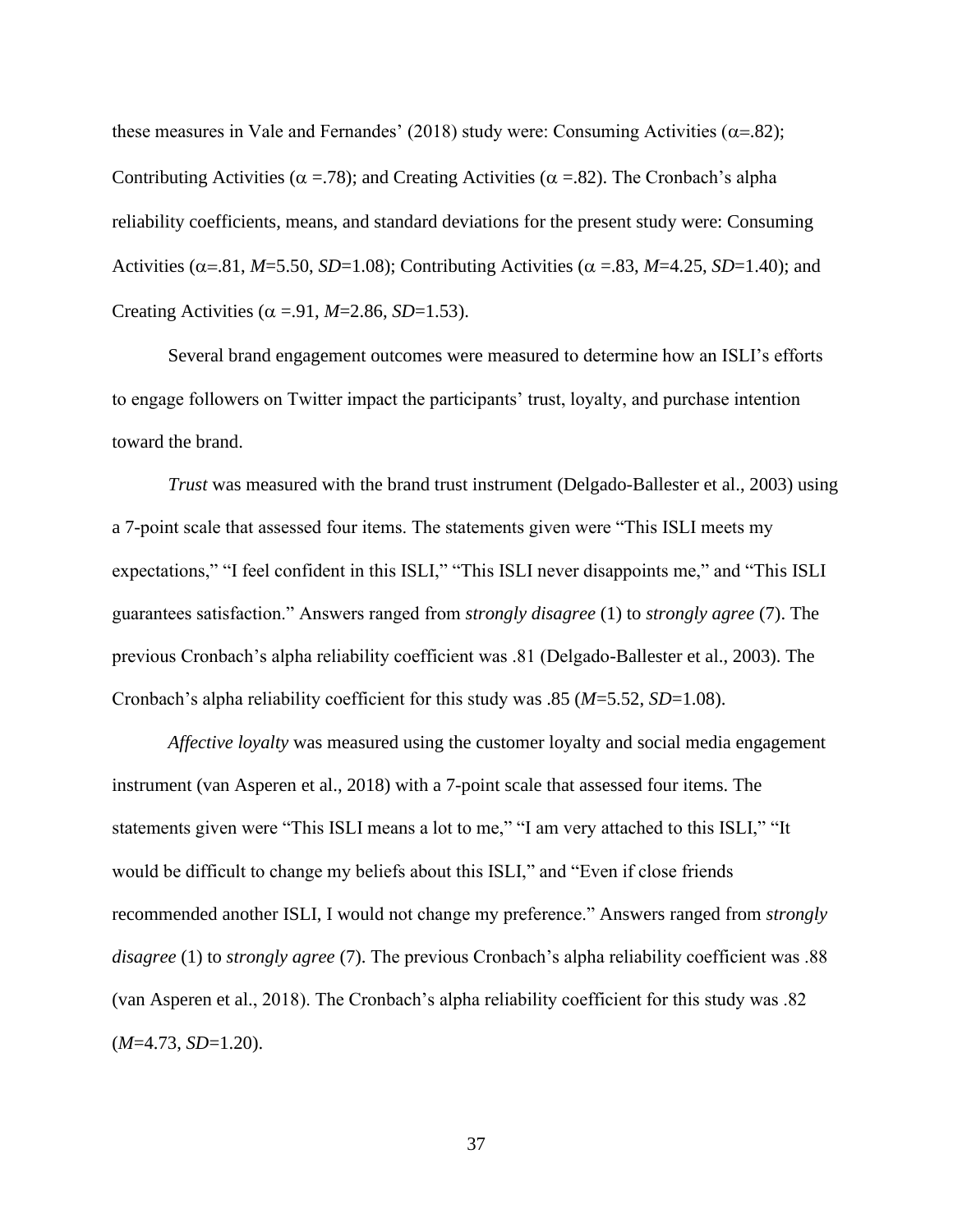*Conative loyalty* was measured using the customer loyalty and social media engagement instrument (van Asperen et al., 2018) with a 7-point scale that assessed four items. The statements given were "I would recommend this ISLI to people who seek my advice," "I would tell other people positive things about this ISLI," "I would recommend this ISLI to my friends", and "I would engage with this ISLI again." Answers ranged from *strongly disagree* (1) to *strongly agree* (7). The previous Cronbach's alpha reliability coefficient was .97 (van Asperen et al., 2018). The Cronbach's alpha reliability coefficient for this study was .94 (*M*=5.90, *SD*=1.03).

*Purchase intention* was measured using a 7-point scale that assessed two items as proposed Bryum (2017). The statements given were "I would be willing to visit this ISLI," and "I would tell other people positive things about this ISLI." Answers ranged from *strongly disagree* (1) to *strongly agree* (7). The previous alpha reliability coefficient was .73 (Bryum, 2017). The Cronbach's alpha reliability coefficient for this study was .91 (*M*=6.26, *SD*=0.98).

#### **Data Analysis**

Following data collection, the data were inputted into SPSS and analyzed using a canonical correlation. According to Thompson (1984), a canonical correlation "is employed to study relationships between two variable sets when each variable set consists of at least two variables" (p. 10). The independent variables in this study were information, entertainment, personal identity, social interaction, empowerment, remuneration, and brand love. These independent variables were used to predict the ways in which individuals engage with ISLIs on Twitter including consumption, contribution, and creation as well as the outcomes of brand engagement such as trust, affective loyalty, conative loyalty, and purchase intention. In a canonical correlation, roots are the functions of output (Sherry & Henson, 2005). There are as many roots as there are dependent variables. The first root is meant to maximize the correlation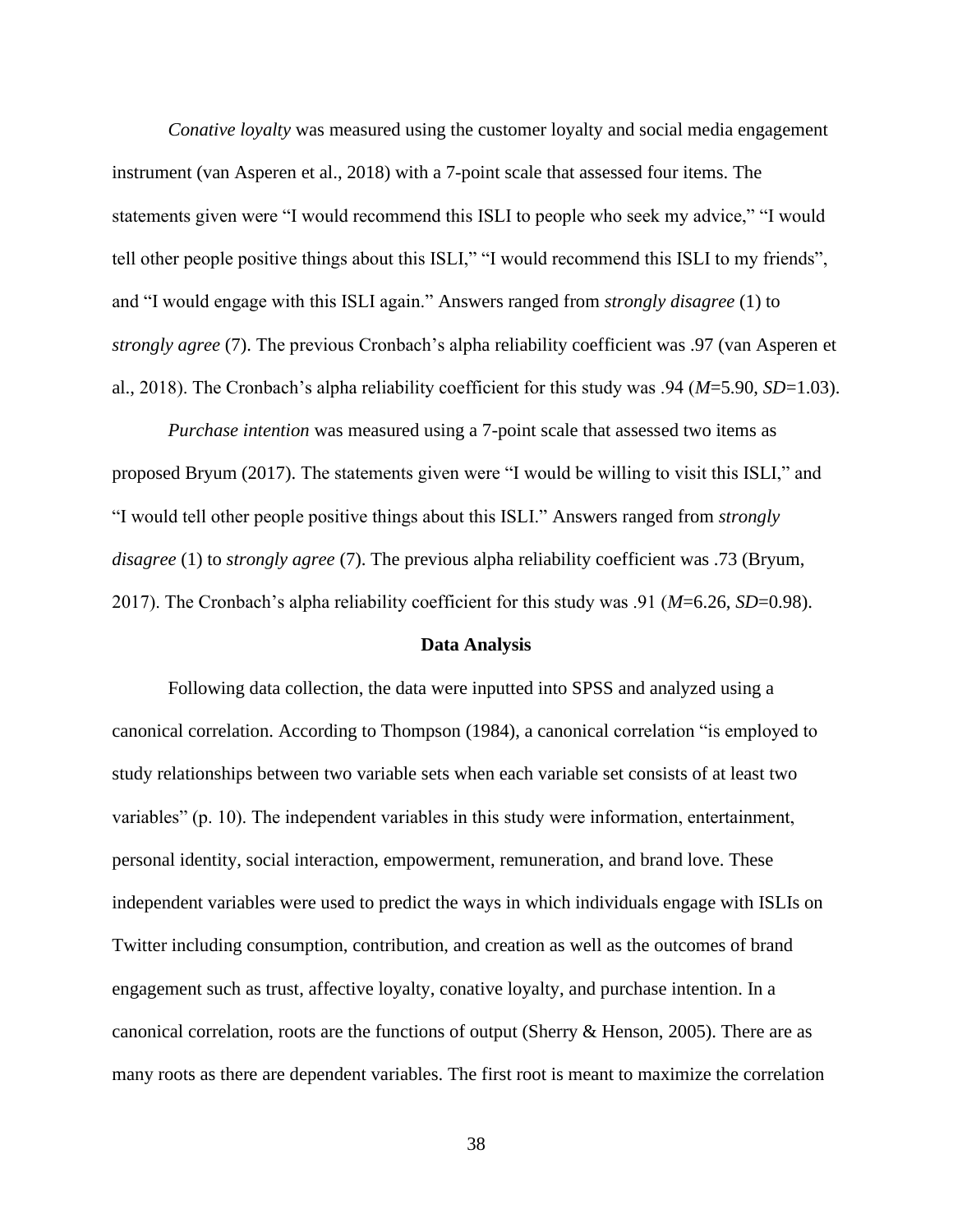and explain the majority of variance between the variables. Additional roots are created until the variables are uncorrelated. Analysis is only performed on the roots that "explain a reasonable amount of variance between the variable sets" (p. 42).

The hypotheses regarding individuals' motivations to engage with ISLIs on Twitter and their Twitter engagement behaviors were each tested with separate canonical correlation analyses. For both canonical correlations analyses, the seven motivations served as the predictor variables and the engagement variables served as the dependent variables. Canonical correlation was utilized instead of numerous Pearson Product-Moment Correlations in an effort to reduce type 1 error that could result from conducting an inordinate number of bivariate correlations (Sherry & Henson, 2005). Only canonical correlates that reached .45 or higher were examined within this study (Sherry & Henson, 2005).

## **Summary**

In this chapter, the author provided a detailed explanation of the research process that was conducted. Participants over the age of 18 that follow an ISLI on Twitter were recruited to participate in a quantitative survey that measured uses and gratifications, COBRA, and brand engagement. The data were analyzed using a canonical correlation in SPSS. Results of the data analysis are presented in the following chapter.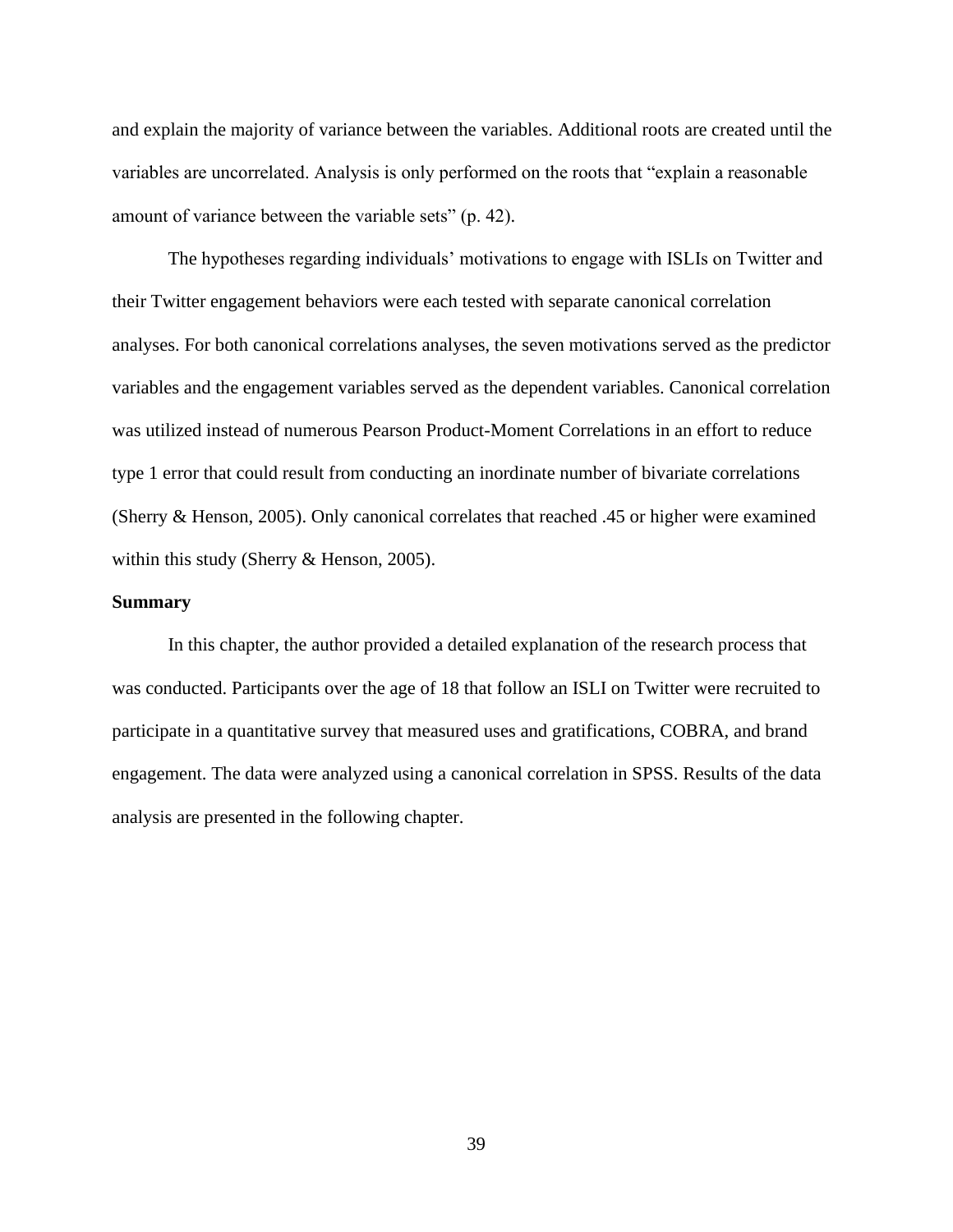## **CHAPTER IV**

#### RESULTS

In chapter three, the method for collecting data was presented. The author recruited participants to take a quantitative survey and analyzed the data using canonical correlations. In the current chapter, the results of the data analysis are presented.

Hypothesis one posited that an individual's need for information, entertainment, personal identity, social interaction, empowerment, remuneration, and brand love motivates them to engage with informal science learning institutions through consuming on social media. Hypothesis two posited that an individual's need for information, entertainment, personal identity, social interaction, empowerment, remuneration, and brand love motivates them to engage with informal science learning institutions through contributing on social media. Hypothesis three posited that an individual's need for information, entertainment, personal identity, social interaction, empowerment, remuneration, and brand love motivates them to engage with informal science learning institutions through creating on social media. The canonical correlation used to test hypotheses one, two, and three about the relationship between individuals' motivations and their engagement revealed two significant roots (Wilks'  $\lambda = 0.36$ ,  $F(21, 327.9) = 6.67$ ,  $p < .001$ ). The first canonical root (R<sub>c</sub> = .67) revealed that individuals reporting high levels of information, entertainment, personal identity, integration and social interaction, empowerment, remuneration, and brand love motivations to engage with ISLIs on Twitter were more likely to create, contribute, and consume content. The second canonical root  $(R<sub>c</sub> = .57)$  revealed that individuals reporting high levels of information, entertainment, and integration and social interaction motivations to engage with ISLIs on Twitter were more likely to consume content. Thus, the first three hypotheses were fully supported (See Table 1).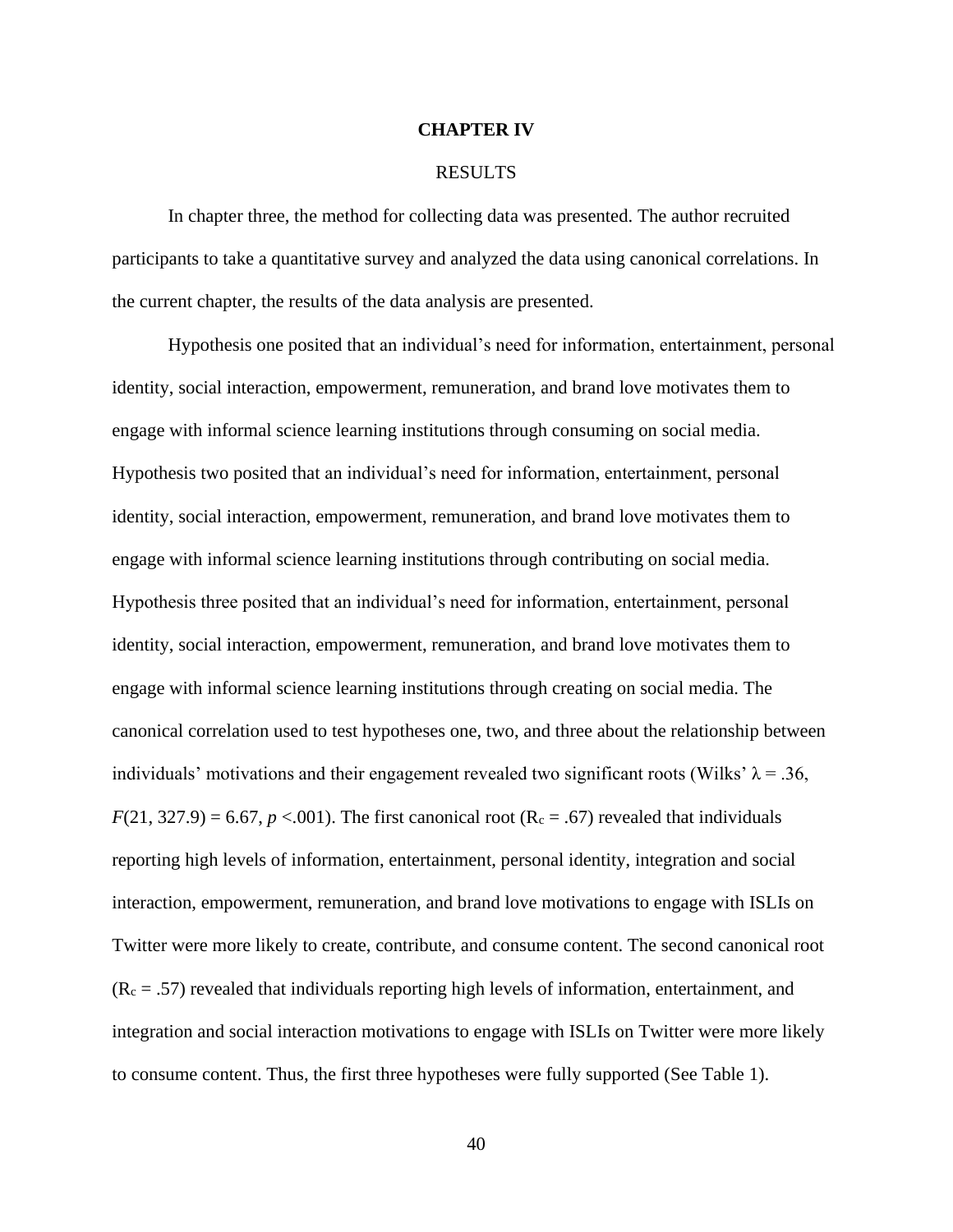## Table 1

| Variables                     | <b>Canonical Loadings</b> |          |  |
|-------------------------------|---------------------------|----------|--|
|                               | $R_{c1}$                  | $R_{c2}$ |  |
| Set 1: Motivations            |                           |          |  |
| Information                   | $-.53$                    | $-.67$   |  |
| Entertainment                 | $-.51$                    | $-.61$   |  |
| Personal Identity             | $-.69$                    | $-.01$   |  |
| Social Interaction            | $-78$                     | $-0.44$  |  |
| Empowerment                   | $-.89$                    | .15      |  |
| Remuneration                  | $-.58$                    | .11      |  |
| <b>Brand Love</b>             | $-.63$                    | $-16$    |  |
| <b>Redundancy Coefficient</b> | $[.45]$                   | $[.15]$  |  |
| Set 2: Engagement             |                           |          |  |
| Consuming                     | $-.48$                    | $-.87$   |  |
| Contributing                  | $-.87$                    | $-.19$   |  |
| Creating                      | $-.93$                    | .25      |  |
| <b>Redundancy Coefficient</b> | [.27]                     | [.09]    |  |

*Canonical Correlation Involving Motivations and Engagement*

*Note.* Wilks'  $\lambda = .36$ ,  $F(21, 327.9) = 6.67$ ,  $p < .001$ . Canonical loadings ( $r_s$ ) greater than .45 are in bold.

Hypothesis four posited that engagement on Twitter will increase an individual's trust of ISLIs. Hypothesis five posited that engagement on Twitter will increase an individual's brand loyalty of ISLIs. Hypothesis six posited that engagement on Twitter will increase an individual's purchase intention in regard to ISLIs. The canonical correlation used to test hypotheses four, five, and six about the relationship between individuals' motivations and their trust, affective loyalty, conative loyalty, and purchase intention revealed two significant roots (Wilks'  $\lambda = .32$ ,  $F(28, 390.82) = 5.13$ , p <.001). The first canonical root ( $R_c = .67$ ) revealed that individuals reporting high levels of information, entertainment, personal identity, integration and social interaction, empowerment, and brand love motivations to engage with ISLIs on Twitter experience high levels of reliability trust, affective loyalty, conative loyalty, and purchase intention. The second canonical root  $(R_c = .52)$  revealed that individuals reporting high levels of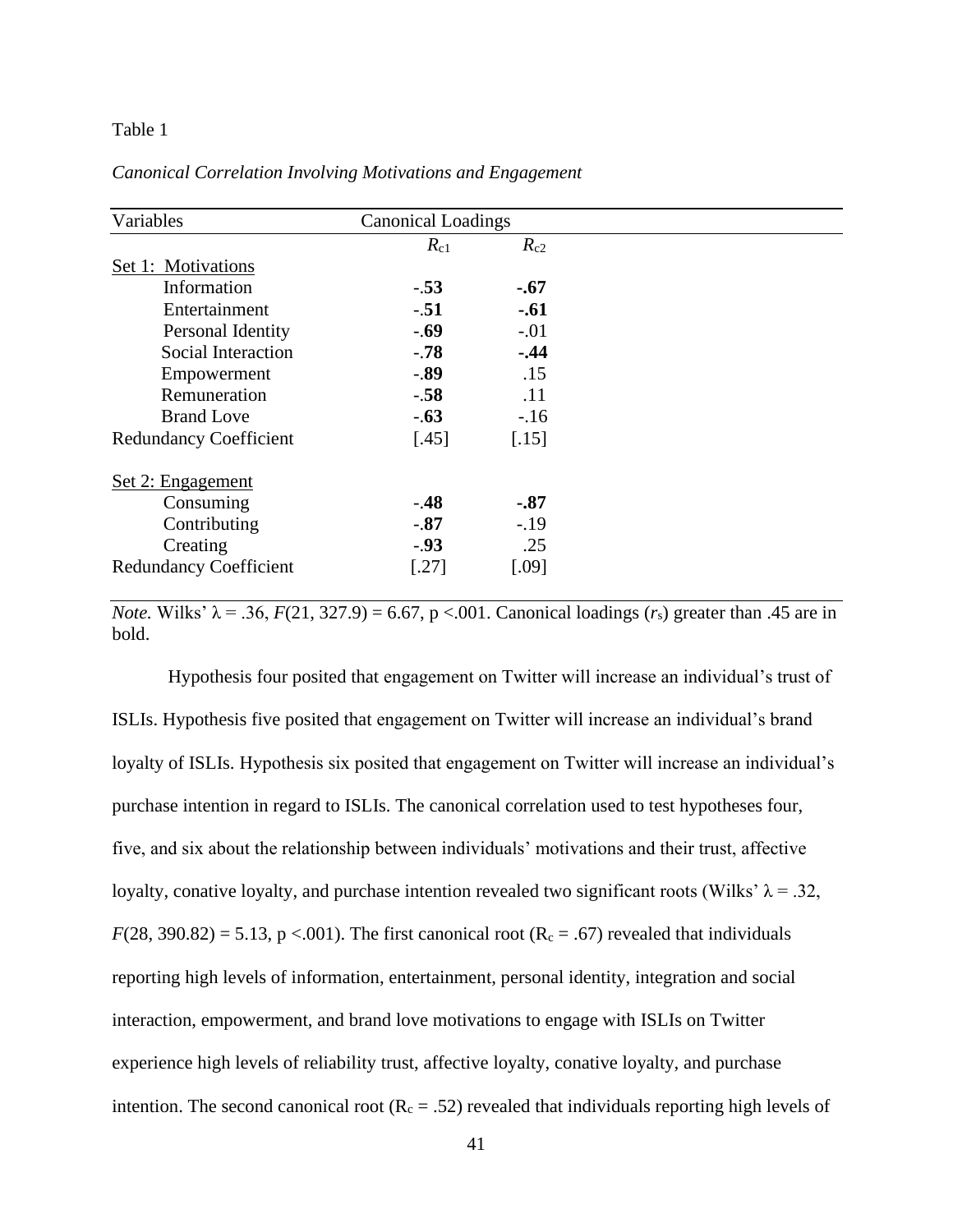information and entertainment motivations experience high levels reliability trust, conative

loyalty, and purchase intention. Thus, hypotheses four, five, and six were supported (See Table

2).

## Table 2

# *Canonical Correlation Involving Motivations and Engagement Outcomes*

| Variables                     | <b>Canonical Loadings</b> |                      |
|-------------------------------|---------------------------|----------------------|
|                               | $R_{c1}$                  | $R_{c2}$             |
| Set 1: Motivations            |                           |                      |
| Information                   | $-.57$                    | .45                  |
| Entertainment                 | $-.54$                    | .54                  |
| Personal Identity             | $-.59$                    | $-.30$               |
| Social Interaction            | $-.85$                    | .10                  |
| Empowerment                   | $-.46$                    | .32                  |
| Remuneration                  | $-.28$                    | .25                  |
| <b>Brand Love</b>             | $-0.88$                   | $-.17$               |
| <b>Redundancy Coefficient</b> | [.39]                     | $[.11]$              |
| Set 2: Engagement Outcomes    |                           |                      |
| <b>Trust</b>                  | $-.65$                    | .51                  |
| <b>Affective Loyalty</b>      | $-.96$                    | $-.25$               |
| <b>Conative Loyalty</b>       | $-0.80$                   | .53                  |
| <b>Purchase Intention</b>     | $-.69$                    | .51                  |
| <b>Redundancy Coefficient</b> | [.30]                     | $\left[ .06 \right]$ |

*Note.* Wilks'  $\lambda = .32$ ,  $F(28, 390.82) = 5.13$ ,  $p < .001$ . Canonical loadings ( $r_s$ ) greater than .45 are in bold.

## **Summary**

This chapter contains a summary of the results of the research. Hypotheses one through six were supported with significant findings. The motivations of information, entertainment, and integration and social interaction were most strongly related to consumption activities. Information and entertainment motivations were also strongly correlated with trust, conative loyalty, and purchase intention. In the following chapter, the results will be discussed in further

detail.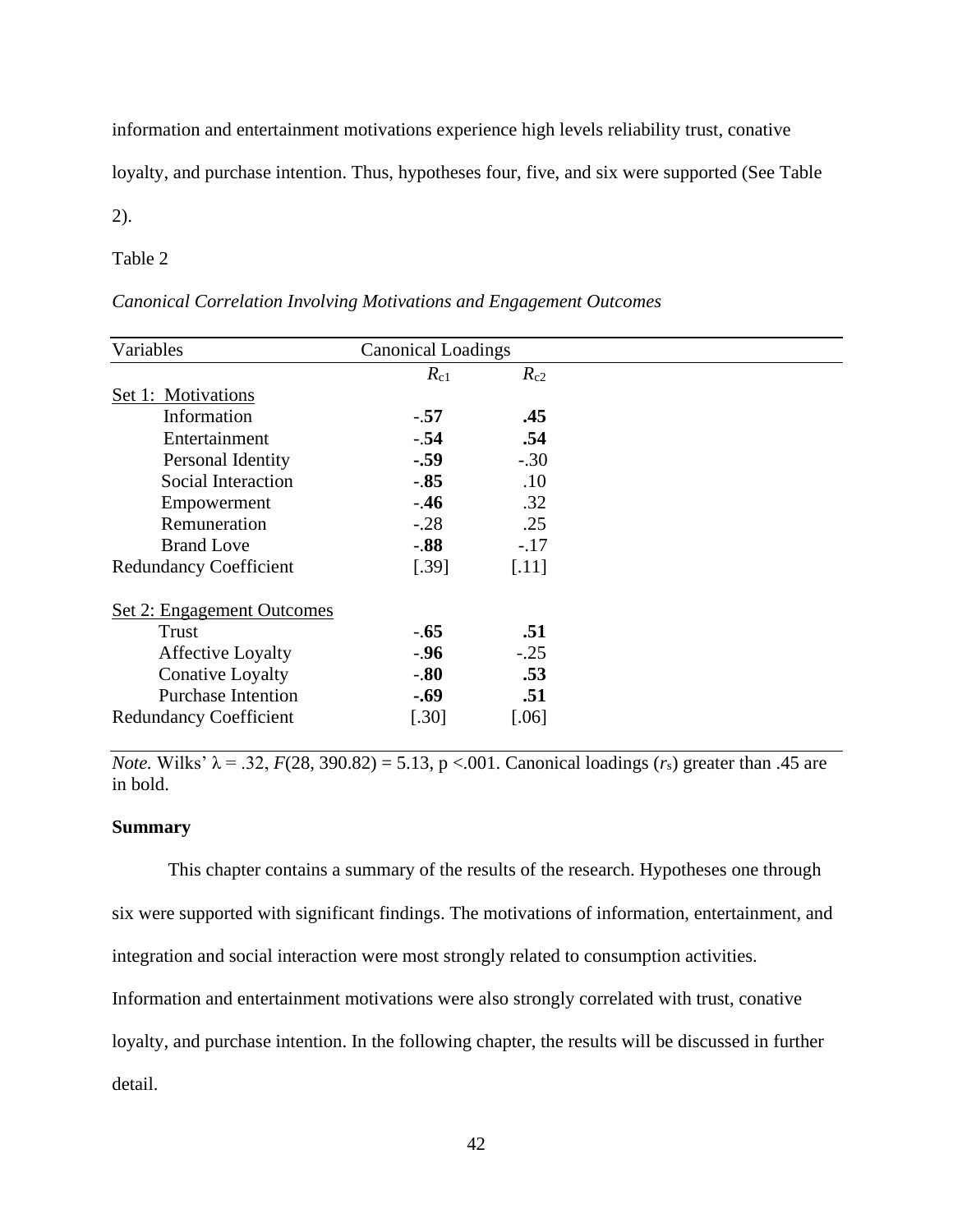## **CHAPTER V**

#### DISCUSSION

In previous chapters, a review of the literature, methods, and results of the study were discussed. In the final chapter, the results will be examined in further detail, the scholarly implications and limitations of the study will be discussed, and ideas for future research will be presented.

The purpose of the current study was to identify the types of content that ISLIs can post on Twitter to encourage engagement and how that engagement affects the relationship between ISLIs and their followers. Uses and gratifications theory, consumers' online brand related activities, and brand engagement outcomes were used to examine the effects of engagement.

The results of this study indicate that individuals that use Twitter to gather information, fulfill needs for entertainment, to express their personal identity, fulfill their need for social interaction, to feel empowered, for remuneration, and to express brand love do so through consuming, contributing, and creating content on Twitter. This means that the followers of ISLIs are generally interested in any content an ISLI posts. Typically, individuals will only follow accounts that post content they are interested in, meaning they would most likely enjoy anything the account posts. These findings are consistent with previous studies that have identified relationships between motivations and engagement behavior. For example, Vale and Fernandes (2018) found that when it comes to engaging with sport clubs on Facebook, information, integration and social interaction, and brand love are drivers of consumption. They also found that integration and social interaction, empowerment, remuneration, and brand love are motivators of contribution, and that personal identity, integration and social interaction,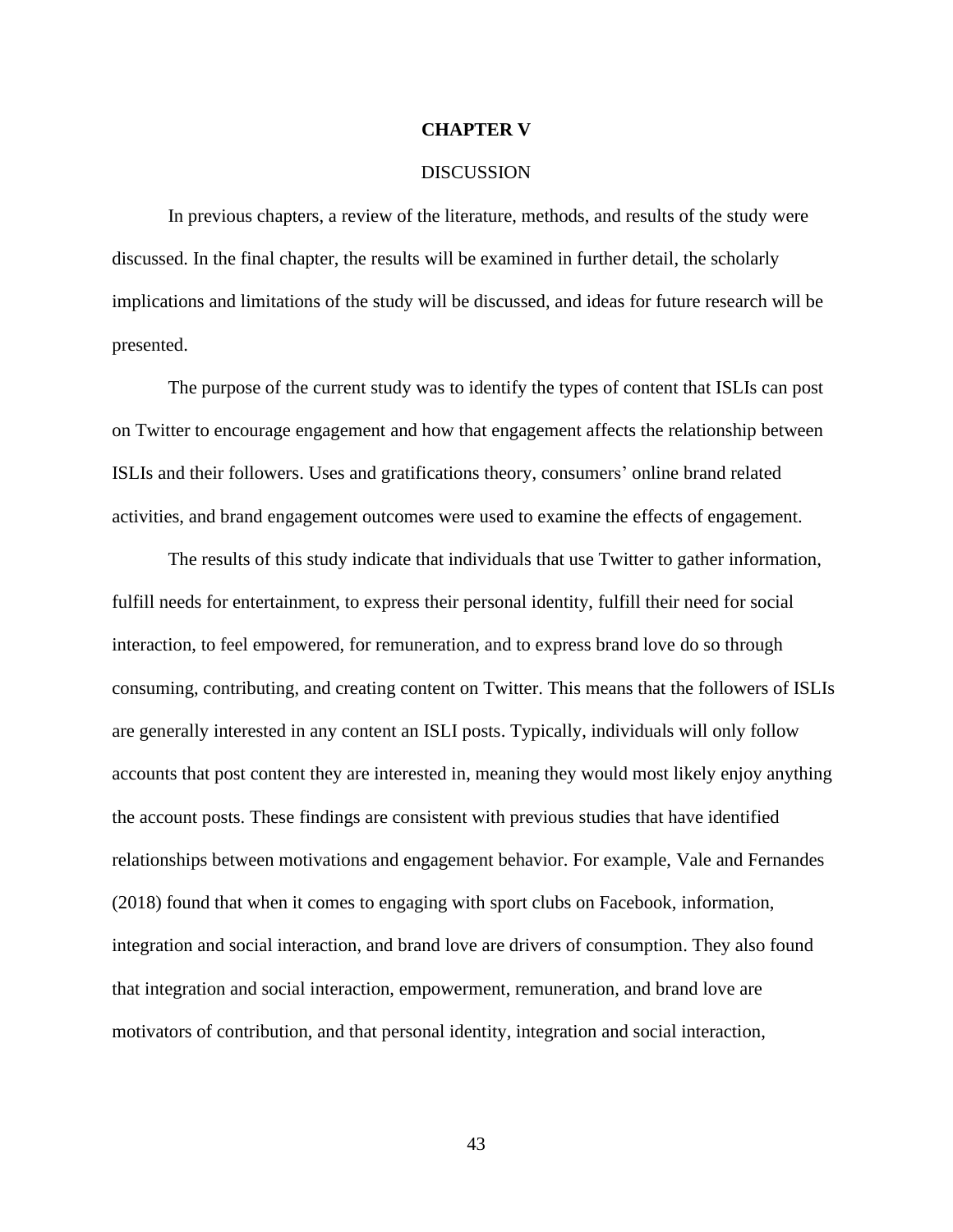empowerment, remuneration, and brand love influence creation. Muntinga et al. (2011) found that entertainment and information are strong motivators to consume, contribute, and create.

The data analysis resulted in the identification of three primary motivations for consuming ISLI's content on Twitter: (1) information, (2) entertainment, and (3) social interaction, as well as two primary motivations for trust, conative loyalty, and purchase intention: (1) information and (2) entertainment. Although consumption behaviors have the lowest levels of engagement, they are not to be ignored. Schivinski et al. (2016) found that consumption can influence "consumer mindsets and, thus, behavior" (p. 75). In other words, although consumers are not actively engaging, they are actively reading, watching, and taking in content which may influence them to eventually contribute and create content. ISLI social media managers should post informative content, such as ticket prices, educational facts, or current exhibits, entertaining content such as jokes, memes, or videos, and socially interactive content such as calls-to-action and community-based content. There have not been many studies conducted that examine the relationship between motivations and engagement outcomes on social media; however, some assumptions can be drawn from the present study.

The first primary motivation was information. The present study found that individuals with a high level of motivation for information are more likely to consume ISLI Twitter content, which is consistent with previous research that suggests the motivation for information can be satisfied without interaction. For example, Muntinga et al. (2011) found that people go online for information and may get their information for surveillance, pre-purchase information, knowledge, or inspiration. Vale and Fernandes (2018) found that information is the main driver of consumption for sport fans. Informative content could lead to trust because users that are motivated by information are expecting accurate information directly from the ISLI (Vale &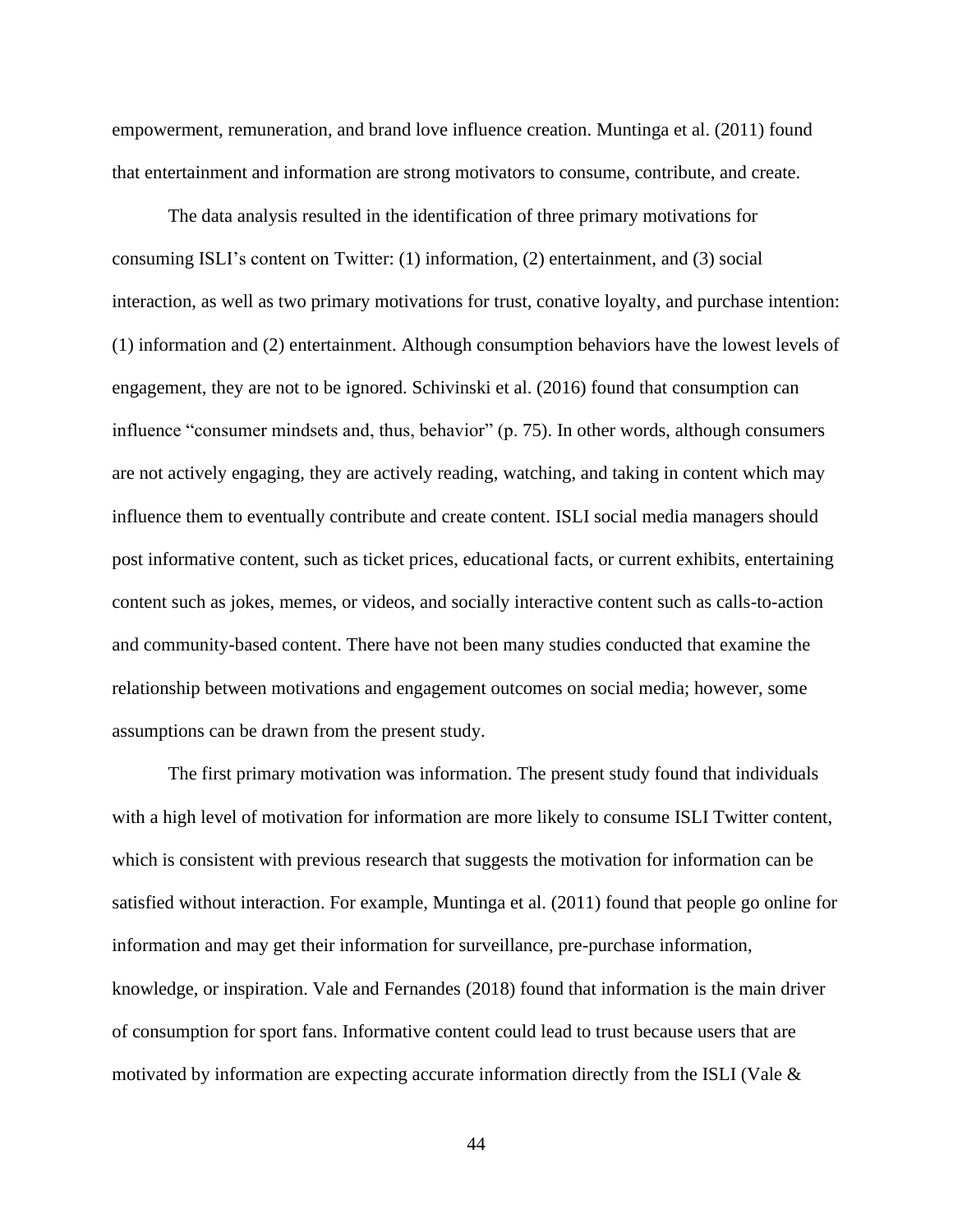Fernandes, 2018). Habibi et al. (2014) found that brands can increase trust by providing customers with information about their brand. According to Laroche et al. (2012), brands that want to enhance loyalty must post informative content, especially informative content that helps "members more optimally use their branded product" (p. 1764). Regarding purchase intention, McClure and Seock (2020) found that the information quality of content on social media can positively influence purchase intention. Some examples of informative content that an ISLI could share for consumption includes facts about animals or exhibits, their hours of operation, livestreams of enrichment sessions, or announcing events. This type of content is meant to teach the followers something about the organization or content within the organization. The American Museum of Natural History will frequently tweet facts about exhibits with links to more information, studies, or their ticket purchasing landing page. These tweets, such as one with hammerhead shark facts posted on March 14, 2020, can gain around 200 likes, 45 retweets, and 4 replies each (American Museum of Natural History, 2020).

The second primary motivation was entertainment. The results of the present study indicated that users with high motivations for entertainment are more likely to consume content. This is consistent with previous studies. Tsai and Men (2013) found that entertainment was one of the most dominant motivations to engage with brands on social media. Muntinga et al. (2011) found that entertainment may be present in consuming, contributing, and creating behaviors; however, when present with consuming behaviors, entertainment can be driven by relaxation, enjoyment, or passing time. Regarding entertainment and conative loyalty, Erdoğmuş and Çiçek (2012) found that advantageous marketing campaigns on social media that were entertaining were significant drivers of loyalty and that social media is a platform used for escapism and fun. Kim and Ko (2010) found that entertaining marketing methods have a positive impact on trust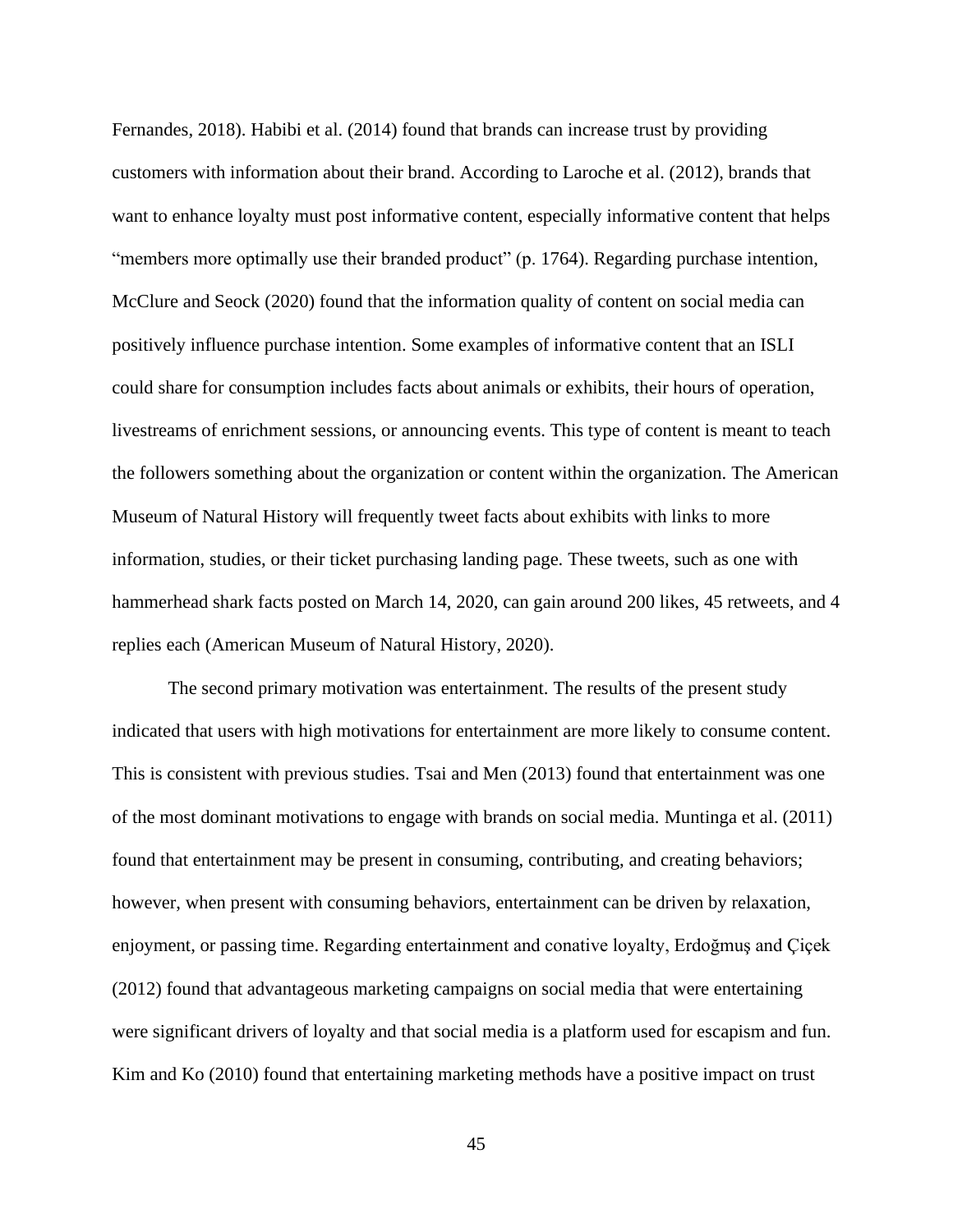and purchase intention. Entertaining content could consist of jokes, memes, and funny videos. Hashtags such as the #VDayPunOff and #AquademyAwards trends mentioned in chapter one are examples of entertaining content. Another example of entertaining content comes from the COVID-19 crisis of 2020 when many ISLIs closed to encourage social distancing. While closed, ISLIs took the opportunity to share content to lighten the mood. The Shedd Aquarium in Chicago let their penguins wander the aquarium with keeper supervision. The penguins watched the dolphins, stingrays, and fish. The videos were posted on Twitter and quickly went viral with a collective 413,000 likes, 116,800 retweets, and 3,809 replies within a month (Shedd Aquarium, 2020). One Twitter user replied "thanks for posting videos of penguins. While we're 'confined' for the most part-it was a bright light in the day. Please entertain us frequently" (7BlackLabs, 2020, n.p.)." This type of content is an example of that which may be consumed for enjoyment.

The results of this study also found that individuals with high levels of motivation for social interaction are more likely to consume ISLI content on Twitter. Socially interactive messages encourage participation, relationship building, and connectivity (Shao, 2008); therefore, engagement should be higher with these posts. The motivation of integration and social interaction for consuming behaviors is inconsistent with previous studies. Muntinga et al. (2011) linked integration and social interaction to contributing and creating behaviors and Vale and Fernandes (2018) found that integration and social interaction needs were the most prominent motivation for consumption, contribution, and creation. One plausible reason for the lack of contributing and creating behaviors of ISLI followers for integration and social interaction may be that the followers may not be very active on Twitter, but they still enjoy following the ISLI to support them. Sun et al. (2014) discussed lurkers in online communities. Lurkers want to be a part of an online community, but may be too shy to actively engage, may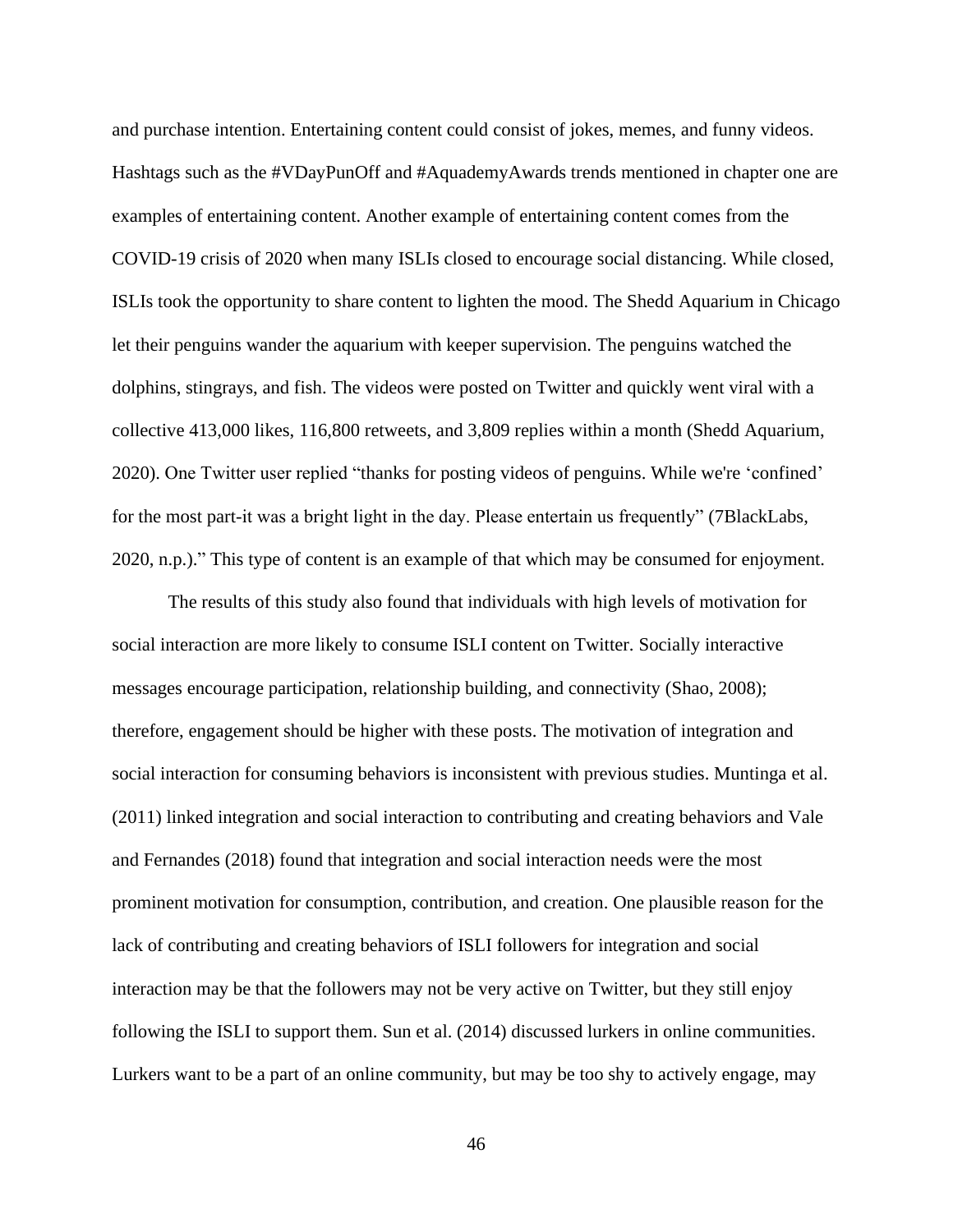want to preserve their privacy, or may not realize their contribution to engagement is wanted. ISLIs can promote more active engagement for followers who are motivated by integration and social interaction by providing encouragement and guidance (Sun et al., 2014). Another possible reason ISLI Twitter followers are not motivated by social interaction to contribute and create could be that individuals typically use Twitter for short, immediate messages which, unless the user sets their profile settings to private, can be viewed by anyone on Twitter. The lack of privacy and wide reach of Tweets may be discouraging users to actively create content (Waterloo et al., 2018). The San Diego Zoo utilized socially interactive content that promotes engagement by asking their followers to share the last animal picture on their phone. As of April 2020, this tweet had 280 replies, 610 likes, and 54 retweets (San Diego Zoo, 2020).

Overall, the results of this study indicate that ISLI Twitter followers are interested in information, entertainment, personal identity, social interaction, empowerment, remuneration, and brand love, but are particularly interested in content that provides information, entertainment, and social interaction. It may be useful to combine these three top motivators into one tweet or thread by posting a funny fact with a call-to-action. The Monterey Bay Aquarium frequently utilizes this model by tweeting a meme or interesting video and replying to their own tweet with facts about what was featured in the previous tweet. For example, on March 5, 2020, the Monterey Bay Aquarium tweeted a video of a bioluminescent comb jelly with the caption "Comb jellies put the "disco" in "discovery" (Monterey Bay Aquarium, 2020a). They immediately replied to their tweet by saying "For those of you wondering: The rainbows dancing on the comb jelly's appendages are caused by light diffracting off the surface of their tiny rows of hairs (the famed "combs" of the comb jelly) like the surface of a soap bubble!" (Monterey Bay Aquarium, 2020b). This format will satisfy the motivations of entertainment, information, and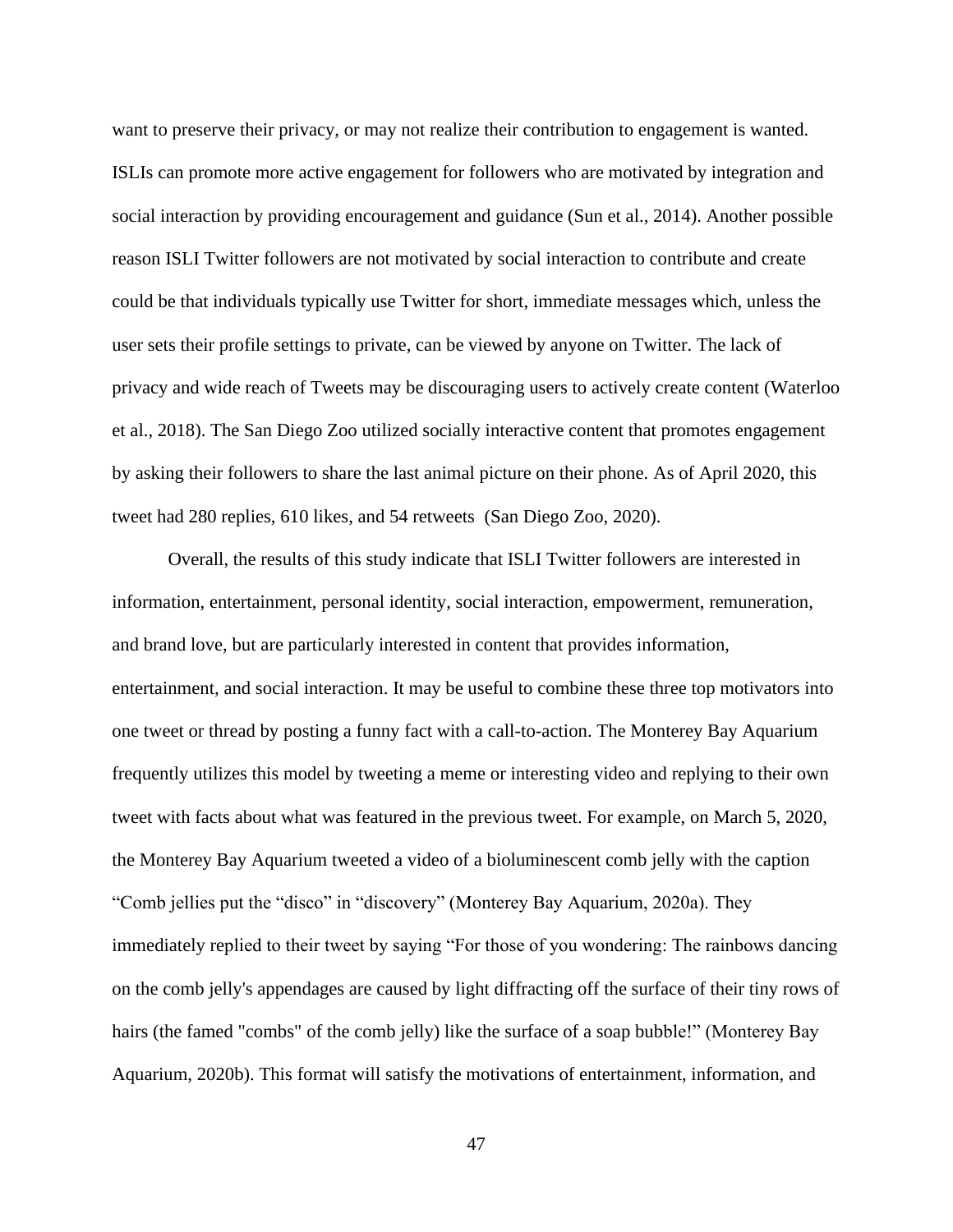social interaction. As Schivinski et al. (2016) pointed out, consumption, contribution, and creation have a hierarchical relationship meaning publics can move from one level of engagement to another. Although consumption was found to be the primary engagement behavior, it is possible to influence consumers to move up the engagement hierarchy. The results show that individuals are willing to more actively engage through contribution and creation, it just may take a behavioral change that can come from an increase in consumption.

### **Implications**

This study contributes to strategic communication research, specifically regarding social media engagement and public relations by supporting existing claims that uses and gratifications theory can be used to examine engagement on social media (Vale & Fernandes, 2018). The concept of COBRA is still a fairly new concept, as it was only developed in 2011 (Muntinga et al., 2011). Therefore, this research contributes to the literature on COBRA and Twitter engagement. There has also been little research conducted to examine the relationship between motivations to engage and engagement outcomes; therefore, this study fills a gap in knowledge of engagement outcomes.

Vale and Fernandes (2018) suggest that effective social media use by an organization requires guidance by gathering insights about motivations from fans. Social media managers can use the knowledge gained from the current research to tailor their Twitter content to best fit their audiences, thus increasing engagement behaviors and enhancing their relationships with their audience. To motivate high levels of consumption, ISLI social media managers should post informative, entertaining, and socially interactive content. According to van Doorn et al. (2010), highly engaged customers can influence and inspire the organization by suggesting changes, interacting with the organization, providing feedback, and developing new ideas. These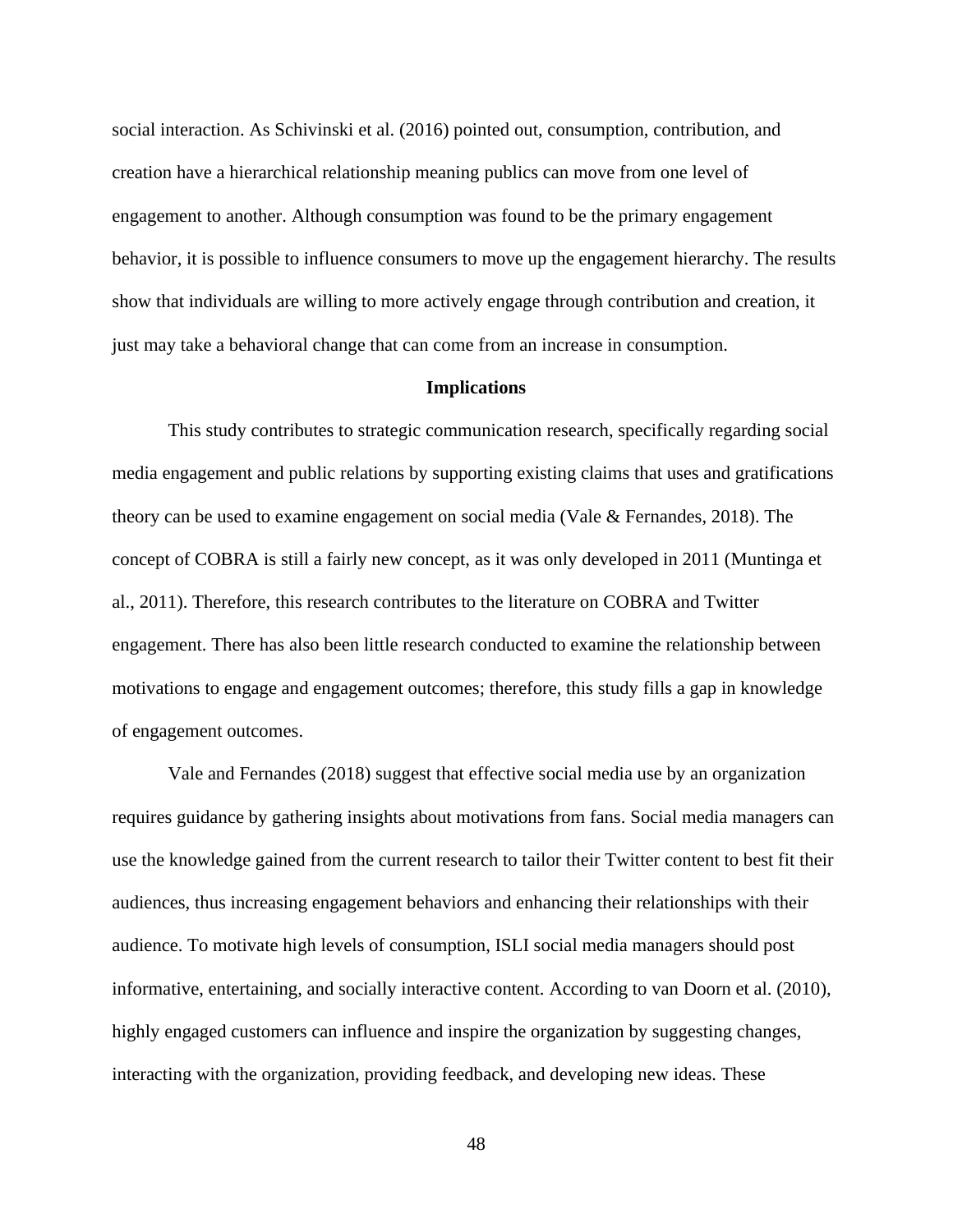suggestions made by engaged followers can make the ISLI more efficient and lead to greater satisfaction. In addition to improving engagement, the results of the current study can help ISLI social media managers improve brand engagement outcomes, especially trust, conative loyalty, and purchase intention.

One of the goals of this study was to bridge the gap between academics and practitioners. To do this, the results of this study can be disseminated to public relations and communication professionals at ISLIs through short videos or easy to understand infographics (see Figure 3).

Figure 3

*ISLI Twitter Engagement Infographic Example*



or purchase tickets.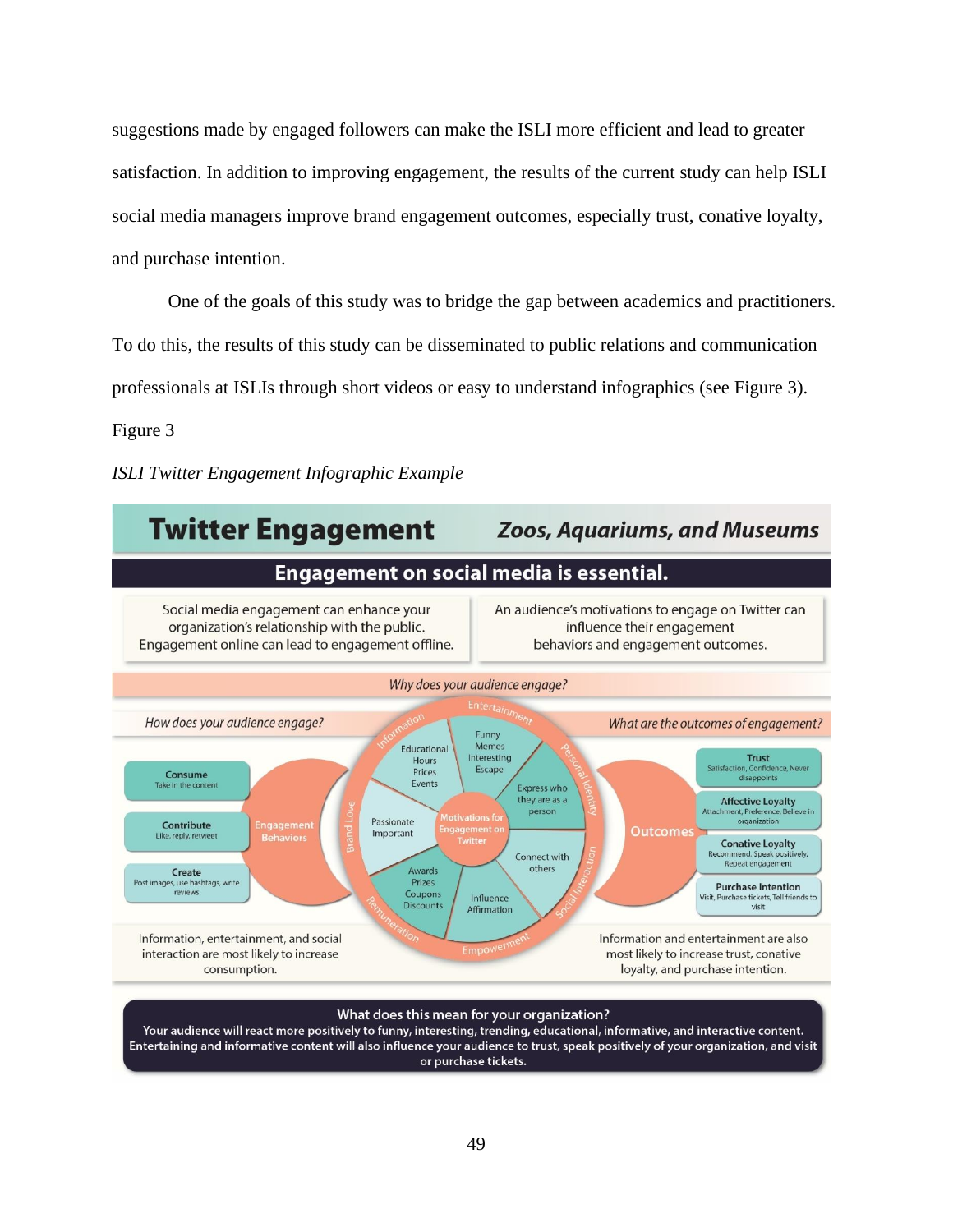#### **Limitations**

Although this study allows for a better understanding of how social media content can impact engagement behaviors and outcomes, it is not without limitations. The limitations of this study include the niche market of interested participants, demographics of participants, and study design. The criteria for this study required participants to be active on Twitter and follow at least one ISLI. This severely limited the pool of potential participants. There are some people who like or follow ISLIs on Facebook or Instagram, but not on Twitter; therefore, if the study had also been open to Facebook or Instagram users, the results may have been different. This may have also resulted in a larger sample size. Additionally, 70% of the participants identified as female and 82% of participants were white/Caucasian, which shows a lack of diversity in the sample. The bias towards females is interesting because Mislove et al. (2011) found that approximately 72% of Twitter users identify as male. The results of the study may be skewed towards women's preferences. Regarding race, however, the percentage of white/Caucasian participants is in line with the demographics of Twitter users with 86% being white/Caucasian (Mislove et al., 2011).

As part of the study design, participants were asked to reflect on one ISLI that they follow. This could cause confusion and participants may misremember things about the ISLI or mistakenly reflect on the content of another account. Additionally, focusing on engagement may not represent the interests of the majority of followers. According to Libai (2011), 90% of members of online communities are passive followers, 10% are involved in some way, and only 1% actively engage. Finally, because this was a quantitative survey, there is room for error in self-reporting data. Participants may have misunderstood or misinterpreted some of the questions or answers.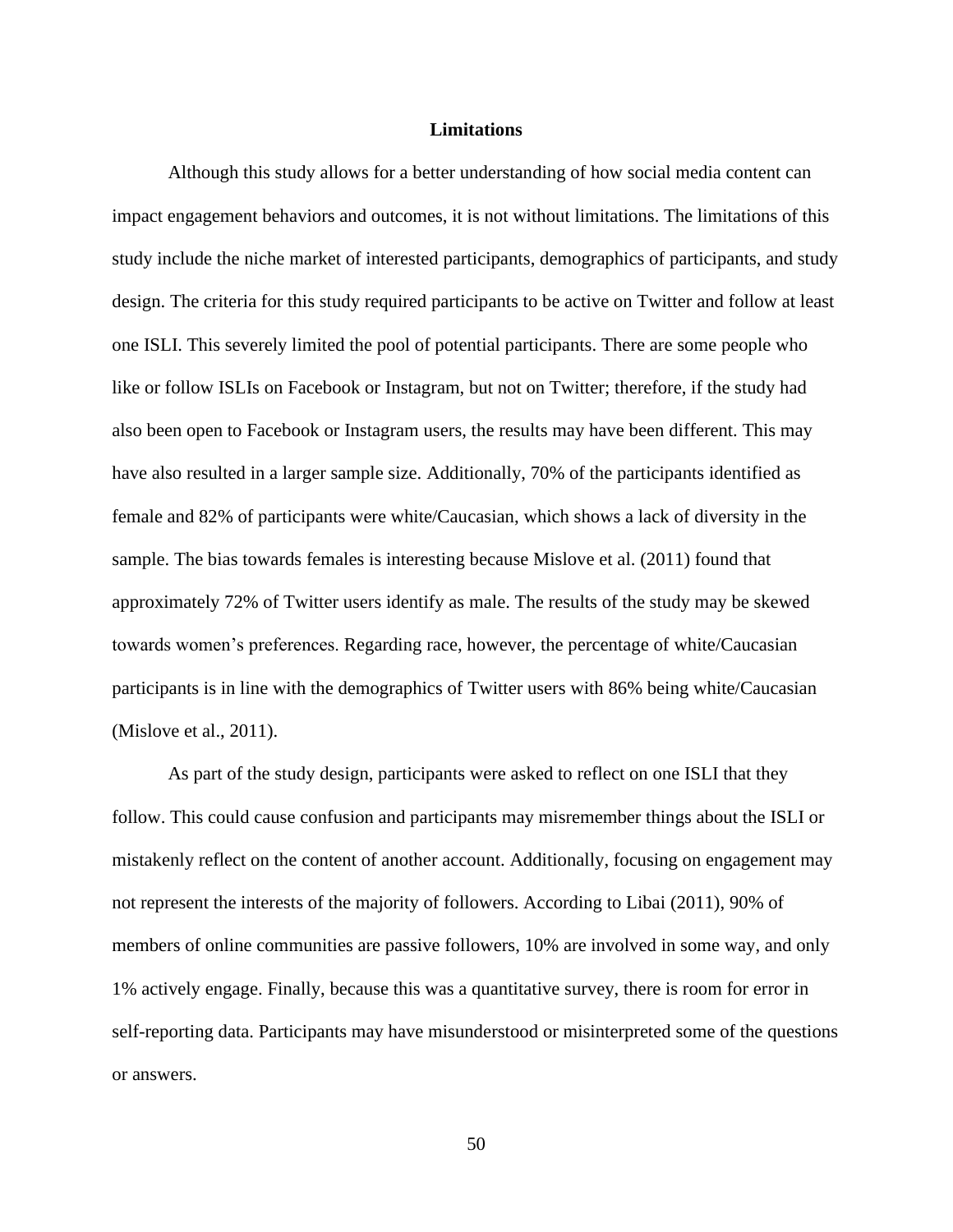## **Future Research**

Researchers who are interested in social media engagement can apply uses and gratifications theory, COBRA, and brand engagement outcomes to examine different industries and social media platforms other than ISLIs. This study concept could be applied to the sport, travel, hospitality, or craft brewery industries, to name a few.

This study focused primarily on Twitter engagement. Future research can also examine engagement with ISLIs on other social media platforms such as Facebook, Instagram, or TikTok. This study could be conducted using different methods. As mentioned in the section on limitations, it was difficult to find participants that follow ISLIs on Twitter. One suggestion would be to use an experimental approach to gathering data. This could be done by providing examples of information, entertainment, personal identity, social interaction, empowerment, remuneration, and brand love content from various ISLIs and having the participants reflect on the examples given. This would allow people that do not actively follow ISLIs on Twitter to take the survey which would open up the qualifications for participation to more people. This would also allow the researcher to see exactly what content the participant is reflecting on and would add an element of control to the type of content reflected on. In addition, a focus group could be utilized to gather more in-depth data such as participants' reasoning for why they choose to engage with certain content. In a focus group, researchers could examine specifically how motivations influence engagement with zoos, aquariums, or museums separately or how engagement behaviors influence engagement outcomes.

### **Conclusion**

This study was conducted in an effort to bridge the gap between academics and practitioners of public relations. The knowledge that was discovered will be useful for increasing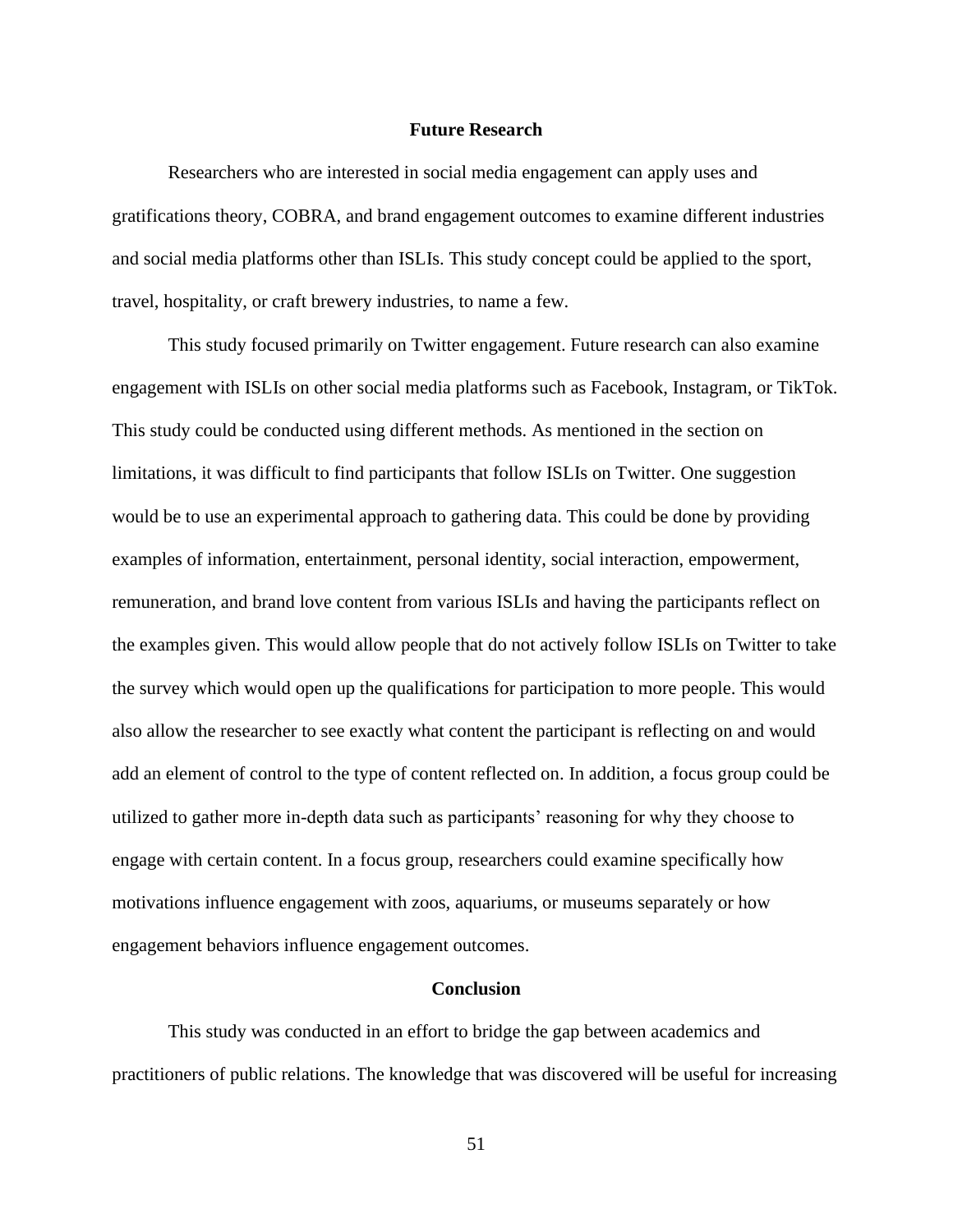engagement on Twitter for ISLIs, especially if the findings are disseminated in an easily digestible and widely available format. Zoos, aquariums, and museums are places that encourage informal science learning in individuals who may not have a science background, and ISLI social media accounts can help spread knowledge, awareness, and entertainment to a wide audience. ISLI social media managers should use these findings as a starting point for creating their own posts.

The researcher of the present study examined Twitter engagement through uses and gratifications theory, consumers' online brand related activities, and engagement outcomes. The results suggest that engagement on Twitter enhances the relationship between an ISLI and its audience. ISLIs that post content that is informative, entertaining, and socially interactive will motivate their audience to consume the content. Additionally, informative and entertaining content have a positive influence on the trust, conative loyalty, and purchase intention a follower has towards an ISLI. Strategic communication researchers can use this study as a guide to exploring social media engagement in a variety of industries using uses and gratifications theory. Communication professionals that manage social media for ISLIs should understand these results to effectively develop engaging Twitter content and therefore improve the relationships they have with their publics.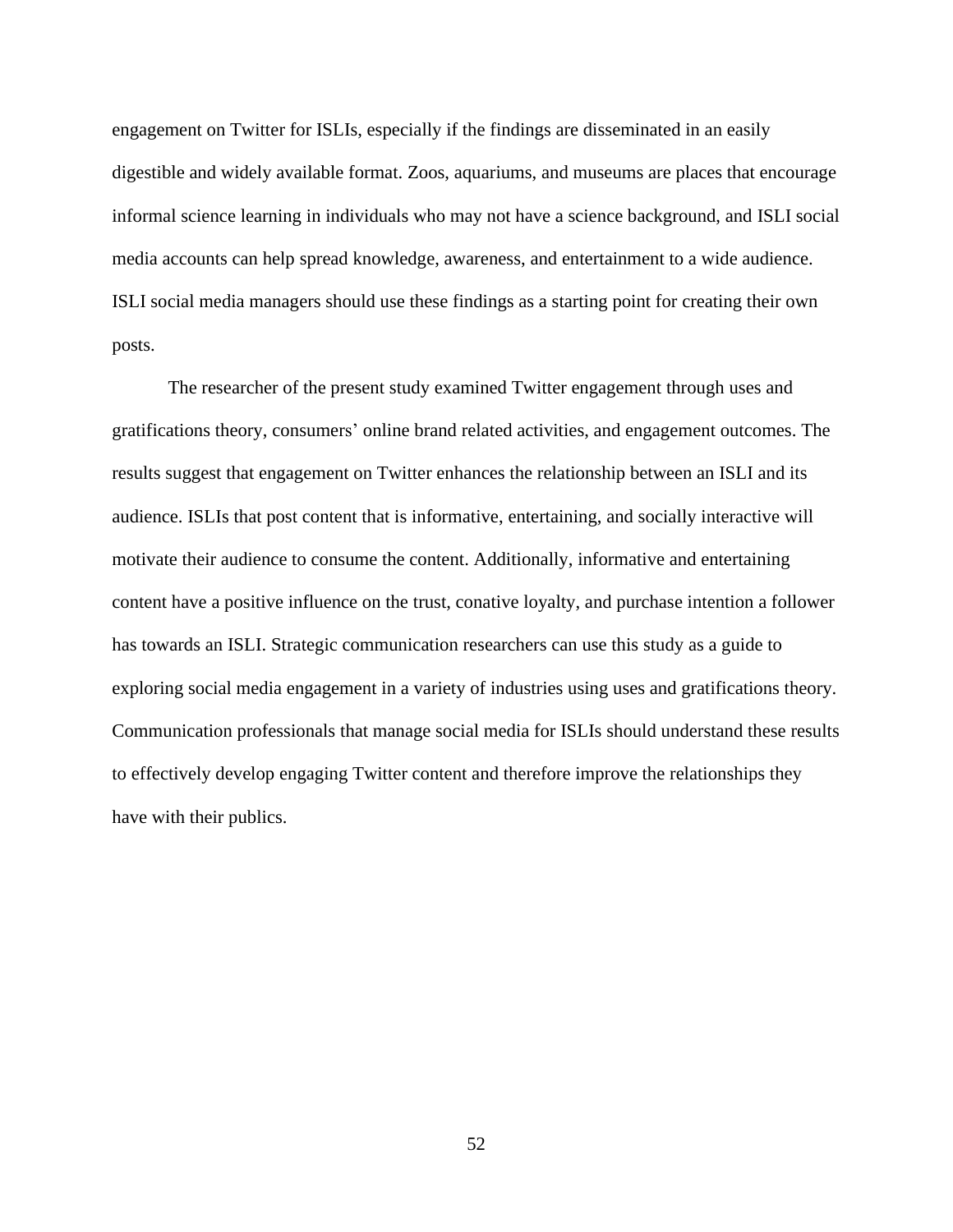### **REFERENCES**

- 7BlackLabs. [7blacklabs]. (2020, March 17). @Shedd\_aquarium thanks for posting videos of penguins. While we're "confined" for the most part-it was a bright light in the day. Please entertain us frequently. [Tweet]. Retrieved from https://twitter.com/7blacklabs/status/1240056009265119232
- Adams, J. D., & Gupta, P. (2017). Informal science institutions and learning to teach: An examination of identity, agency, and affordances. *Journal of Research in Science Teaching, 54*(1), 121-138. doi:10.1002/tea.21270
- Alhabash, S., & Ma, M. (2017). A tale of four platforms: Motivations and uses of Facebook, Twitter, Instagram, and Snapchat among college students? *Social Media + Society, 3*(1), 1-13. doi:10.1177/2056305117691544
- Albert, N., Merunka, D., & Valette-Florence, P. (2009). The feeling of love toward a brand: Concept and measurement. *Advances in Consumer Research, 36*, 300-307.
- Alton, L. (2017). 7 tips for creating engaging content every day. *Twitter Business.* Retrieved from https://business.twitter.com/en/blog/7-tips-creating-engaging-content-everyday.html
- American Museum of Natural History. [AMNH]. (2020, March 14). Did you know that there are 9 species of hammerhead sharks? The largest of them all is the great hammerhead shark, which can grow as long as 20 ft  $(6.1 \text{ m})$  and weigh up to 1,000 lbs  $(454 \text{ kg})$ ! [Tweet]. Retrieved from https://twitter.com/AMNH/status/1238978279790522369
- Arceneaux, P. C., & Dinu, L. F. (2018). The social mediated age of information: Twitter and Instagram as tools for information dissemination in higher education. *New Media & Society, 20*(11), 4155-4176. doi:10.1177/1461444818768259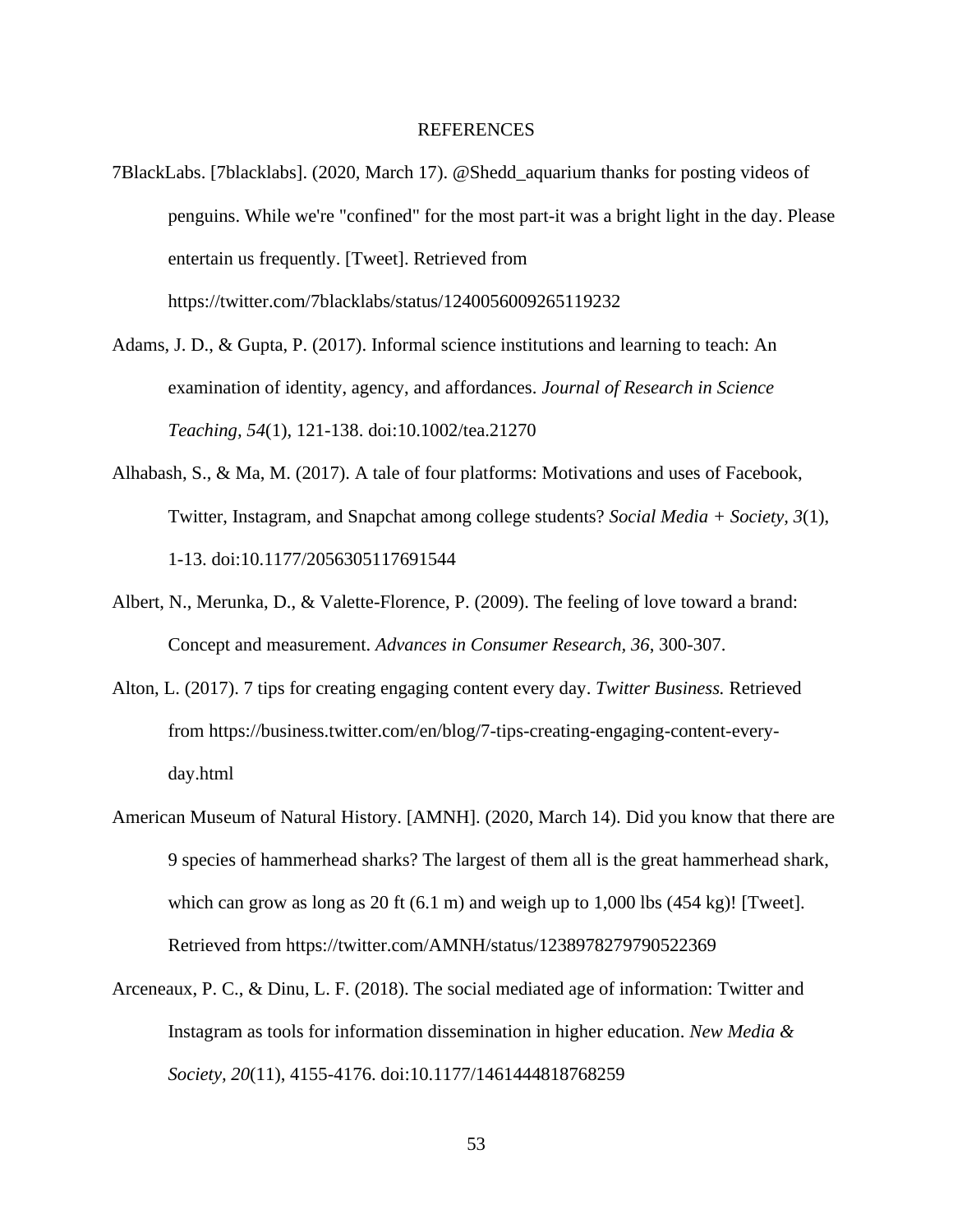Associated Press. (2017). April the giraffe is expecting again, and tens of thousands are watching. *The Washington Post.* Retrieved from https://www.washingtonpost.com/lifestyle/kidspost/april-the-giraffe-is-expectingagain-and-thousands-are-watching/2019/03/13/63bd142e-4116-11e9-9361- 301ffb5bd5e6\_story.html

- Association of Zoos and Aquariums. (n.d.). Visitor demographics. Retrieved from https://www.aza.org/partnerships-visitor-demographics
- Association of Zoos and Aquariums. (2018). We are AZA: 2018 annual report. Retrieved from https://assets.speakcdn.com/assets/2332/2018annualreport.pdf
- Association of Zoos and Aquariums. (2019). Zoo and aquarium statistics. Retrieved from https://www.aza.org/zoo-and-aquarium-statistics
- Baldus, B. J., Voorhees, C., & Calantone, R. (2015). Online brand community engagement: Scale development and validation. *Journal of Business Research, 68*, 978-985. doi:10.1016/j.jbusres.2014.09.035
- Belenioti, Z. C., Tsourvakas, G., & Vassiliadis, C. A. (2018). Do social media affect museums' brand equity? An exploratory qualitative study. In A. Kavoura, E. Kefallonitis, & G. Apostolos (Eds.), *Strategic innovative marketing and tourism* (pp. 533-540). Switzerland: Springer Nature.
- Blumler, J. G. (1979). The role of theory in uses and gratifications studies. *Communication Research, 6*(1), 9-36. doi:10.1177/009365027900600102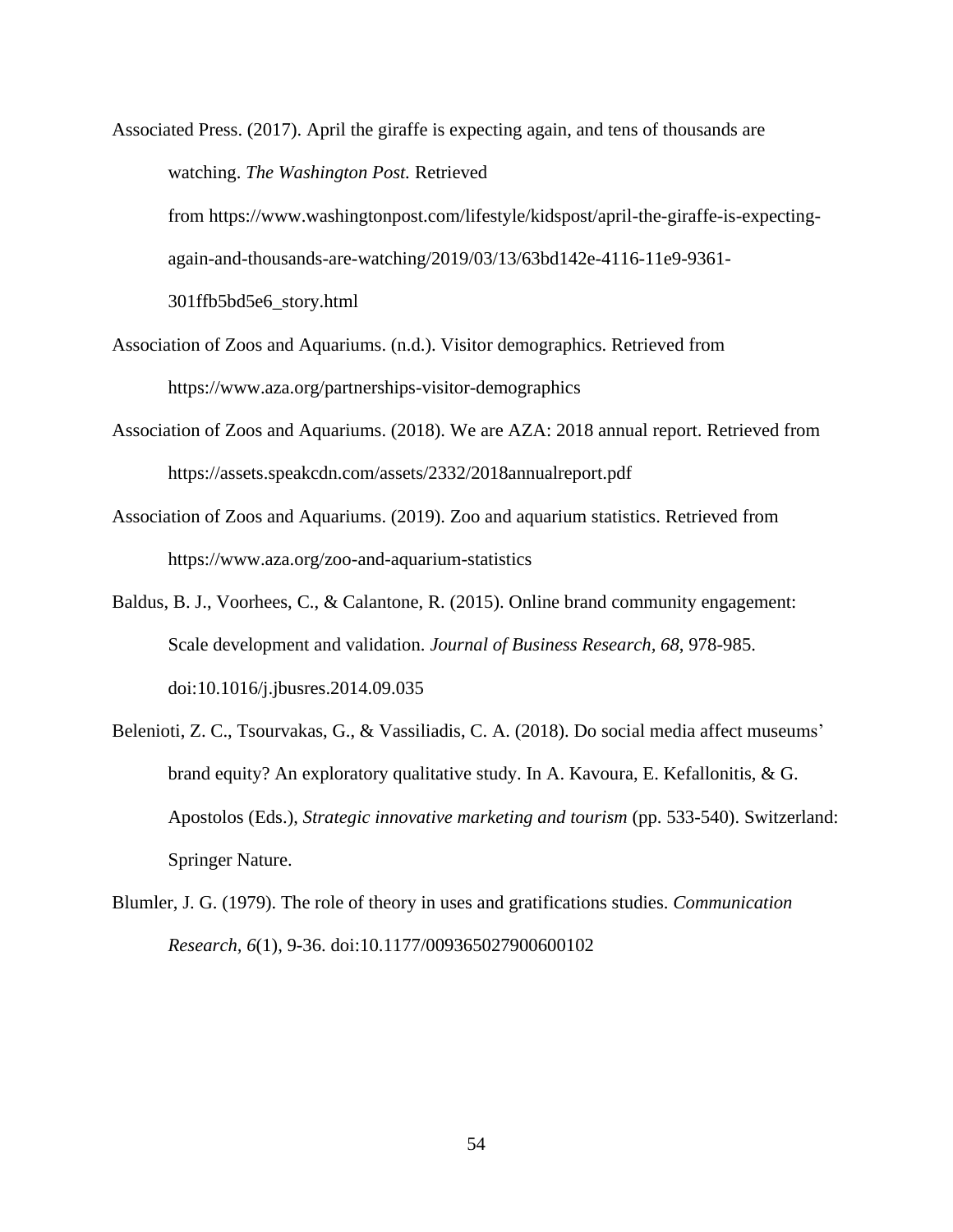- Botha, E., & Mills, A. J. (2012). Managing the new media: Tools for brand management in social media. In A. C. Scheinbaum (Ed.), *Online consumer behavior: Theory and research in social media, advertising and e-mail* (pp. 83-100). New York: Taylor & Francis.
- Bowen, S. A. (2013). Using classic social media cases to distill ethical guidelines for digital engagement. *Journal of Mass Media Ethics, 28*(2), 119-133. doi:10.1080/08900523.2013.793523
- boyd, d. m., & Ellison, N. B. (2008). Social network sites: Definition, history, and scholarship. *Journal of Computer-Mediated Communication, 13*(1), 210-230. doi:10.1111/j.1083- 6101.2007.00393.x
- Brodie, R. J., Ilic, A., Juric, B., & Hollebeek, L. (2013). Consumer engagement in a virtual brand community: An exploratory analysis. *Journal of Business Research, 66*(1), 105-144. doi:10.1016/j.jbusres.2011.07.029
- Brookfield, K., Tilley, S., & Cox, M. (2016). Informal science learning for older adults. *Science Communication, 38*(5), 655-665. doi:10.1177/107554701665538
- Broom, G. M., Casey, S., & Ritchey, J. (2000). Concept and theory of organization-public relations. In J. A. Ledingham & S. D. Bruning (Eds.), *Public relations as relationships management: A relational approach to the study and practice of public relations (pp. 3-*22). New York, NY: Routledge.
- Byrum, K. (2017). Boosting brand reputation and promoting purchase intention through corporate social responsibility communication: A test of source, formats and sentiment effects in social media. *Research Journal of the Institution for Public Relations, 3*(2), 1- 20.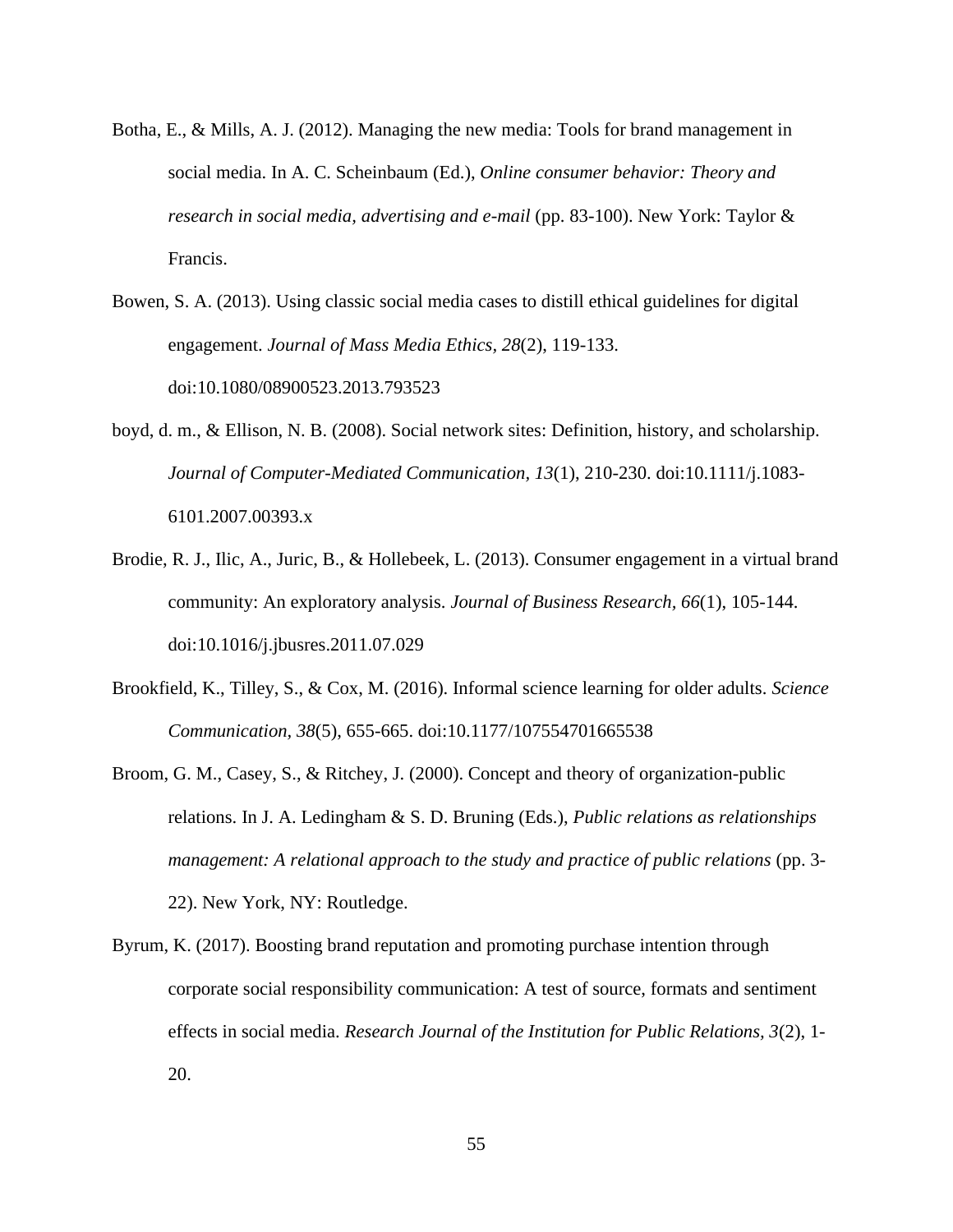- Calder, B. J., Malthouse, E. C., & Schaedel, U. (2009). An experimental study of the relationship between online engagement and advertising effectiveness. *Journal of Interactive Marketing, 23*(4), 321-331. doi:10.1016/j.intmar.2009.07.002
- Calefato, F., Lanubile, F., & Novielli, N. (2015). The role of social media in affective trust building in customer-supplier relationships. *Electronic Commerce Research, 15*(4), 453- 482. doi:10.1007/s10660-015-9194-3
- Camarero, C., Garrido, M., & San Jose, R. (2018). What works in Facebook content versus relational communication: A study of their effectiveness in the context of museums. *International Journal of Human-Computer Interaction, 34*(12), 1119-1134. doi:10.1080/10447318.2017.1418475
- Canty, E. (2018). This tongue-in-cheek hashtag is spreading knowledge and delight on social media. *Upworthy.* Retrieved from https://www.upworthy.com/tag/zoos
- Chen, G. M. (2011). Tweet this: A uses and gratifications perspective on how active Twitter use gratifies a need to connect with others. *Computers in Human Behavior, 27*(2), 755-762. doi:10.1016/j.chb.2010.10.023
- Cheng, Y. (2018). Looking back, moving forward: A review and reflection of the organizationpublic relationship (OPR) research. *Public Relations Review, 44*(1), 120-130. doi:10.1016/j.pubrev.2017.10.003
- Clavio, G., & Walsh, P. (2014). Dimensions of social media utilization among college sports fans. *Communication & Sport, 2*(3), 261-281. doi:10.1177/2167479513480355
- Comm, J., & Taylor, D. (2015). *Twitter power 3.0: How to dominate your market one tweet at a time*. Hoboken, NJ: Wiley & Sons.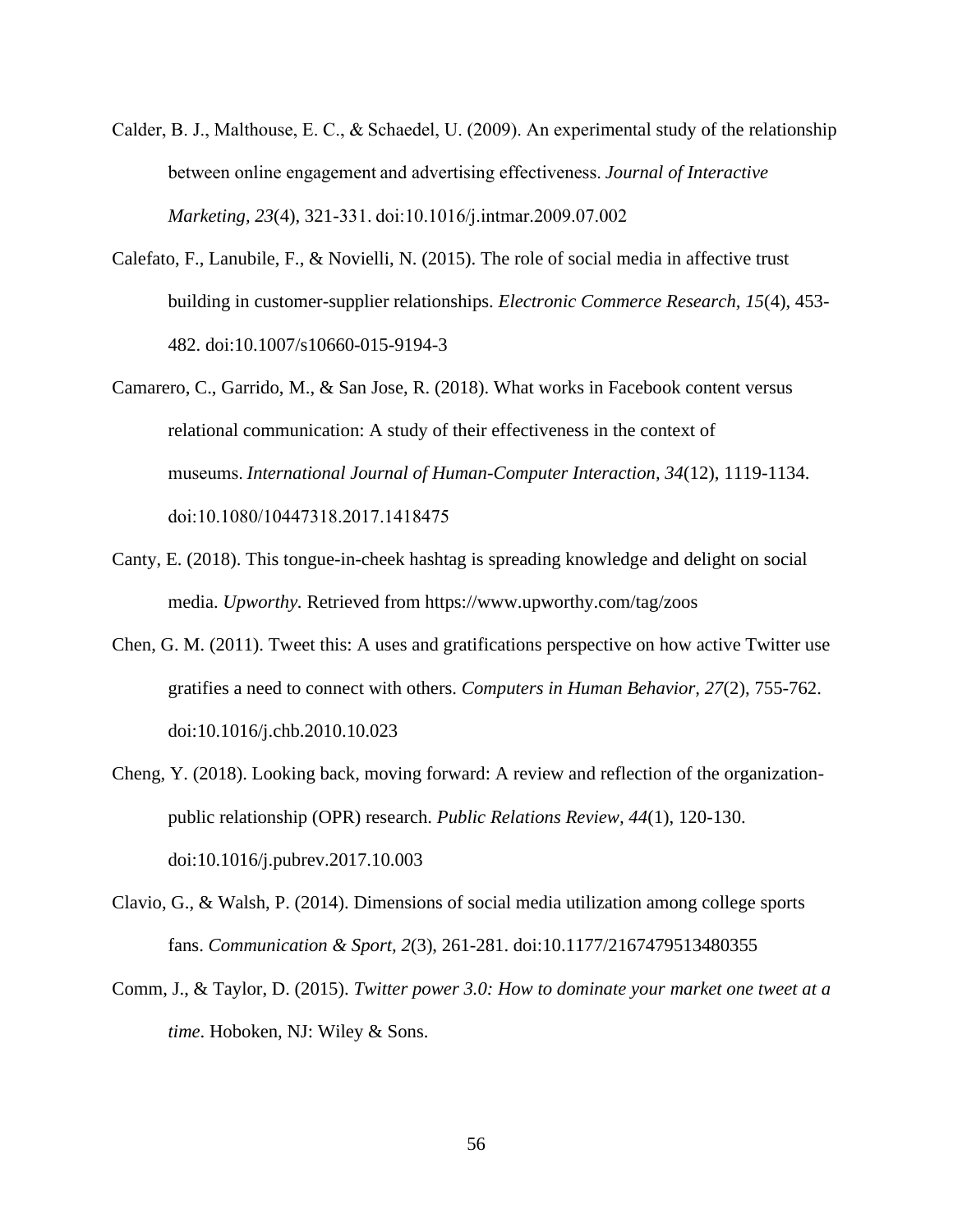- Coursaris, C. K., van Osch, W., & Balogh, B. A. (2015). Informing brand messaging strategies via social media analytics. *Online Information Review, 40*(1), 6-24. doi:10.1108/OIR-02- 2015-0062
- de Vries, L., Peluso, A. M., Romani, S., Leeflang, P. S. H., & Marcati, A. (2017). Explaining consumer brand-related activities on social media: An investigation of the different roles of self-expression and socializing motivations. *Computers in Human Behavior, 75*(C), 272-282. doi:10.1016/j.chb.2017.05.016
- Debczak, M. (2018). #RateaSpecies? Zoos share Amazon-style reviews of animals on Twitter. *Mental Floss.* Retrieved from https://www.mentalfloss.com/article/535183/rateaspecieszoos-share-amazon-style-reviews-animals-twitter
- Delgado-Ballester, E., Munuera-Aleman, J. L., & Yague-Guillen, M. J. (2003). Development and validation of a brand trust scale. *International Journal of Market Research, 45*(1), 35-53. doi:10.1177/147078530304500103
- Dessart, L. (2017). Social media engagement: A model of antecedents and relational outcomes. *Journal of Marketing Management, 33*(5-6), 375-399. doi:10.1080/0267257X.2017.1302975
- Dessart, L., Veloustou, C., & Morgan-Thomas, A. (2015). Consumer engagement in online brand communities: A social media perspective. *Journal of Product & Brand Management, 24*(1), 28-42. doi:10.1108/JPBM-06-2014-0635
- Deuel, R. (2018). Making sense of strategic communications. *PRSA.* Retrieved from https://apps.prsa.org/StrategiesTactics/Articles/view/12415/1164/Making\_Sense\_of\_Strat egic\_Communications#.XmFHC9NKiys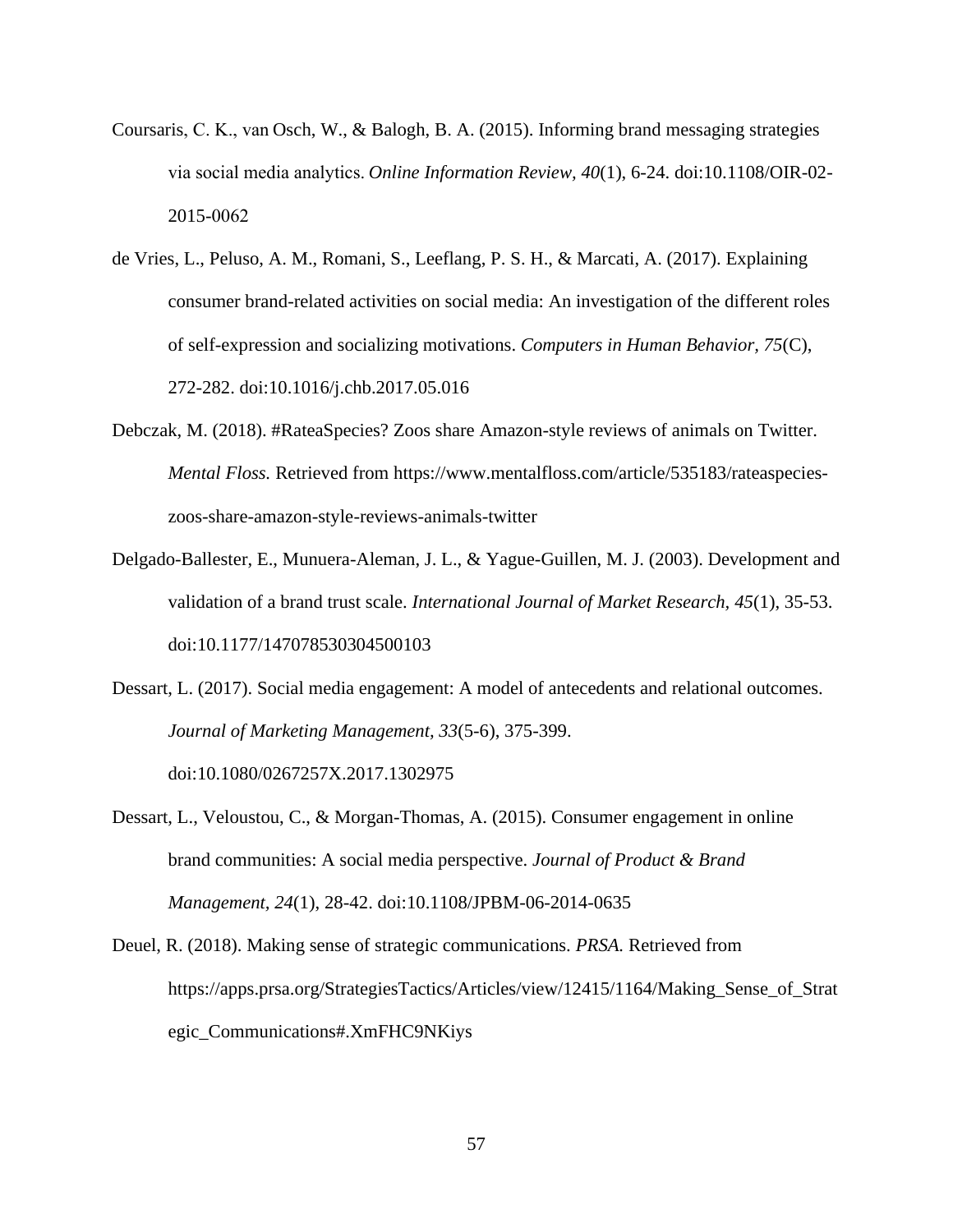- Dhanesh, G. S. (2017). Putting engagement in its PRoper place: State of the field, definition and model of engagement in public relations. *Public Relations Review, 43*, 925-933. doi:10.1016/j.pubrev.2017.04.001
- Dodd, M. D. (2016). Four ways educators can bridge the gap between research and the practice of PR. *Institute for Public Relations.* Retrieved from https://instituteforpr.org/educatorsgap-research-practice/
- Dolan, R., Conduit, J., Fahy, J., & Goodman, S. (2016). Social media engagement behaviour: A uses and gratifications perspective. *Journal of Strategic Marketing, 24*(3-4)*,* 1-17. doi:10.1080/0965254X.2015.1095222
- Edosomwan, S., Prakasan, S. K., Kouame, D., Watson, J., & Seymour, T. (2011). The history of social media and its impact on business. *The Journal of Applied Management and Entrepreneurship, 16*(3). 79-91.
- Erdoğmuş, I. E., & Çiçek, M. (2012). The impact of social media marketing on brand loyalty. *Procedia - Social and Behavioral Sciences, 58*, 1353-1360. doi:10.1016/j.sbspro.2012.09.1119
- El-Manstrly, D., & Harrison, T. (2013). A critical examination of service loyalty measures. *Journal of Marketing Management, 29*(15-16), 1834-1861. doi:10.1080/0267257X.2013.803139
- Essner, D. (2018). Panda express: How the National Zoo celebrated a beloved animal's final week in Washington, D. C. Strategies & Tactics. *PRSA.* Retrieved from https://apps.prsa.org/StrategiesTactics/Articles/view/12414/1164/Panda\_Express\_H ow\_the\_National\_Zoo\_Celebrated\_a\_Be#.XZeb3kZKjZt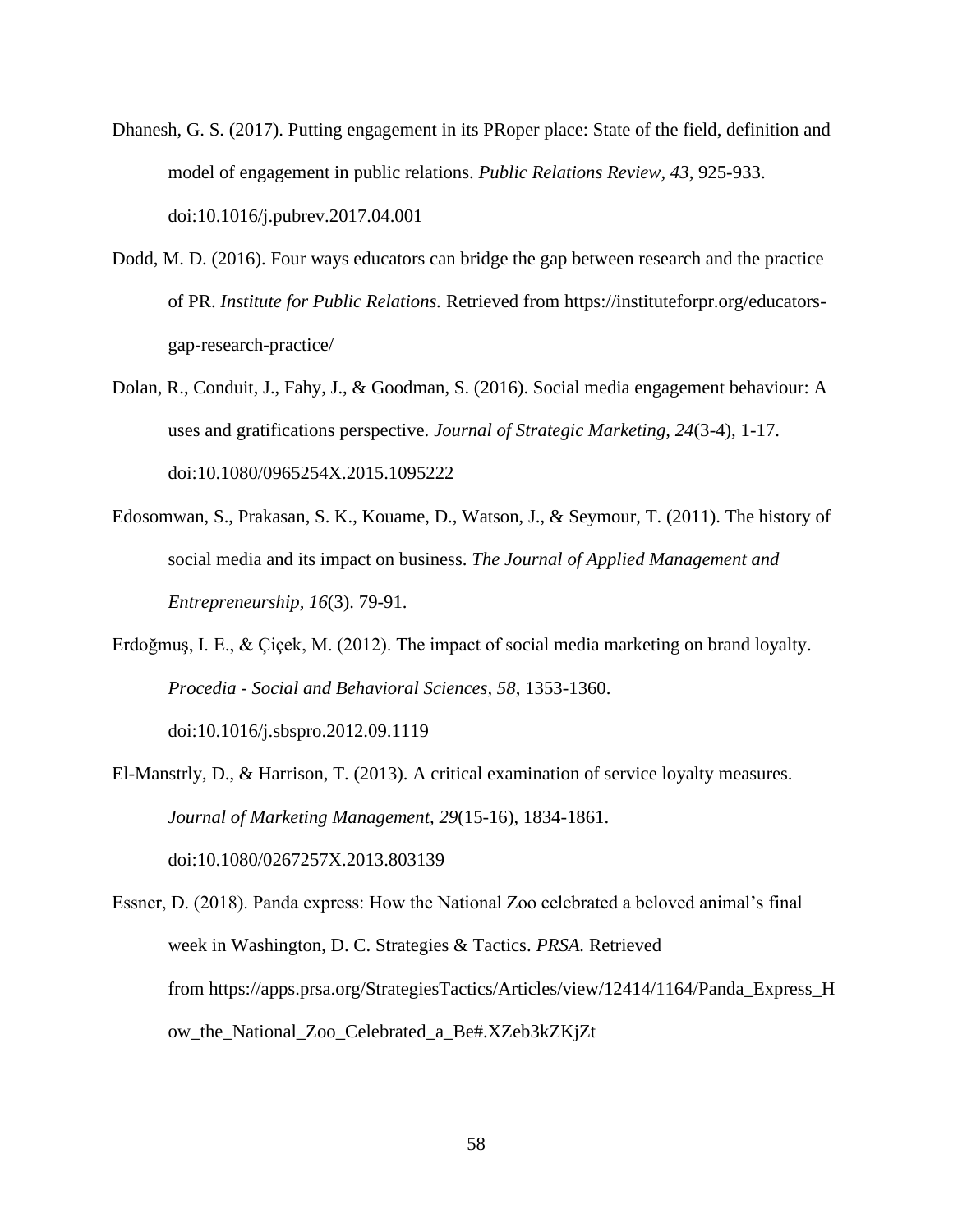- Facebook. (n.d.). Our Mission. *Facebook.* Retrieved from [https://newsroom.fb.com/company](https://newsroom.fb.com/company-info/)[info/](https://newsroom.fb.com/company-info/)
- Falk, J. H. (2006). An identity-centered approach to understanding museum learning. *Curator: The Museum Journal, 49*(2), 151-166. doi:10.1111/j.2151-6952.2006.tb00209.x
- Falk, J., Osborne, J., Dierking, L., Dawson, E., Wenger, M., & Wong, W. (2012). *Analysing the UK science education community: The contribution of informal providers*. London, England: Wellcome Trust.
- Fan, W., & Gordon, M. D. (2014). The power of social media analytics. *Communications of the ACM, 57*(6), 74-81. doi:10.1146/2602574
- Fauville, G., Dupont, S., von Thun, S., & Lundin, J. (2015). Can Facebook be used to increase scientific literacy? A case study of the Monterey Bay Aquarium Research Institute Facebook page and ocean literacy. *Computers & Education, 82*, 60-73. doi:10.1016/j.compedu.2014.11.003
- Fletcher, A., & Lee, M. J. (2012). Current social media uses and evaluations in American museums. *Museum Management and Curatorship, 27*(5), 505-521. doi:10.1080/09647775.2012.738136
- Foreman, C. (2017). 10 types of social media and how each can benefit your business. *Hootsuite.* Retrieved from https://blog.hootsuite.com/types-of-social-media/
- Frank, F. D., Finnegan, R. P., & Taylor, C. R. (2004). The race for talent: Retaining and engaging workers in the 21st century. *Human Resource Planning,* 27, 12-25.
- Freberg, K. (2019). Social media and emerging media. In B. R. Brunner (Ed.), *Public relations theory: Application and understanding* (pp. 97-111). Hoboken, NJ: John Wiley & Sons.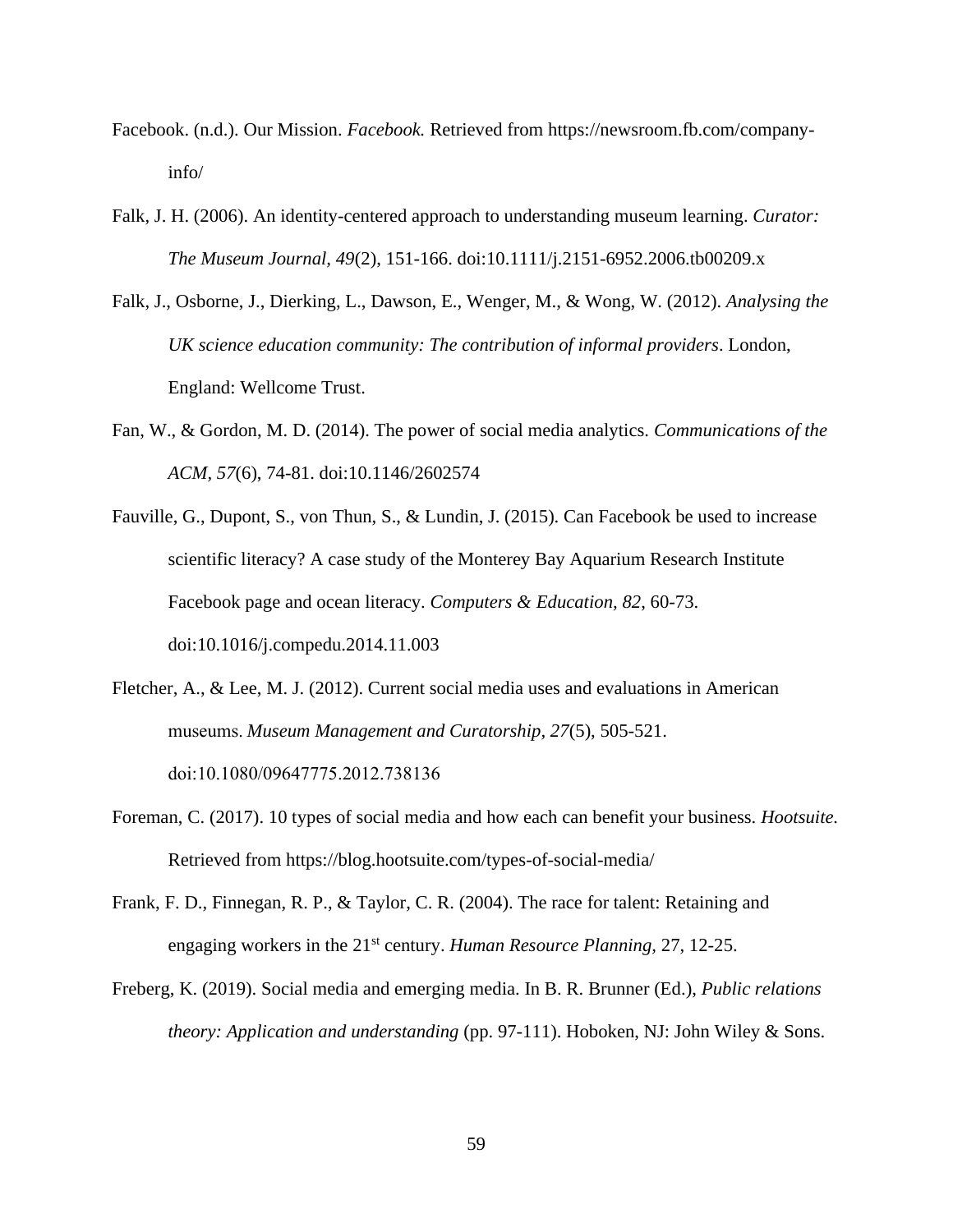- Freberg, K., Remund, D., & Keltner-Previs, K. (2013). Integrating evidence based practices into public relations education. *Public Relations Review, 39*(3), 235-237. doi:10.1016/j.pubrev.2013.03.005
- Funk, T. (2013). *Advanced social media marketing: How to lead, launch, and manage a successful social media program.* New York, NY: Apress.
- Gao, Q., & Feng, C. (2016). Branding with social media: User gratifications, usage patterns, and brand message content strategies. *Computers in Human Behavior, 63*, 868- 890. doi:10.1016/j.chb.2016.06.022
- Goh, K., Heng, C., & Lin, Z. (2013). Social media brand community and consumer behavior: Quantifying the relative impact of user-and marketer-generated content. *Information Systems Research, 24*(1), 88-107. doi:10.1287/isre.1120.0469
- Golden, M. (2011). *Social media strategies for professionals and their firms: The guide to establishing credibility and accelerating relationships.* Hoboken, NJ: John Wiley & Sons.
- Gomez, M., Lopez, C., & Molina, A. (2019). An integrated model of social media brand engagement. *Computers in Human Behavior, 96*, 196-206. doi:10.1016/j.chb.2019.01.026
- Goodman, G. F. (2012). *Engagement marketing: How small business wins in a socially connected world.* New Jersey: John Wiley & Sons.
- Gounaris, S., & Stathakopoulos, V. (2003). Antecedents and consequences of brand loyalty: An empirical study. *Brand Management, 11*(4), 283-306. doi:10.1057/palgrave.bm.2540174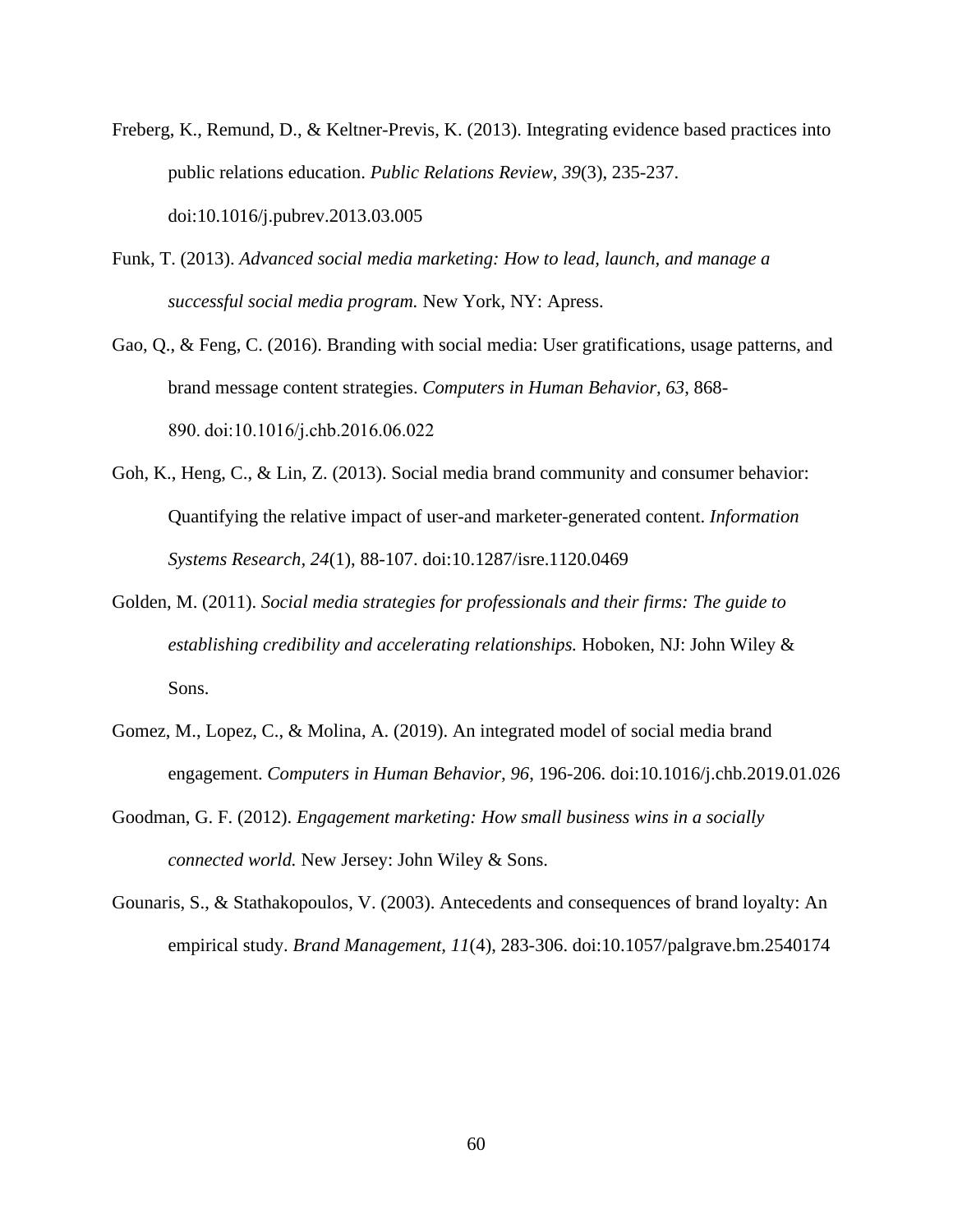Gautam, V., & Sharma, V. (2017). The mediating role of customer relationship on the social media marketing and purchase intention relationship with special reference to luxury fashion brands. *Journal of Promotion Management, 23*(6), 872-888. doi:10.1080/10496491.2017.1323262

Guttmann, A. (2019). Leading benefits of using social media for marketing purposes worldwide as of January 2019. *Statista.* Retrieved from https://www.statista.com/statistics/188447/influence-of-global-social-media-marketingusage-on-businesses/

- Habibi, M. R., Laroche, M., & Richard, M. (2014). The roles of brand community and community engagement in building brand trust on social media. *Computers in Human Behavior, 37*, 152-161. doi:10.1016/j.chb.2014.04.016
- Haridakis, P. M., & Whitmore, E. H. (2006). Understanding electronic media audiences: The pioneering research of Alan M. Rubin. *Journal of Broadcasting & Electronic Media, 50*(4), 766-774. doi:10.1207/s15506878jobem5004\_13
- Harrigan, P., Evers, U., Miles, M., & Daly, T. (2017). Customer engagement with tourism social media brands. *Tourism Management, 59*(C), 597-609. doi:10.1016/j.tourman.2016.09.015
- Heeter, C. (1989). Implications of new interactive technologies for conceptualizing communication. In J. L. Salvaggio & J. Bryant (Eds.), *Media use in the information age: Emerging patterns of adoption and consumer use* (pp. 217–235). Hillsdale, NJ: Lawrence Erlbaum Associates, Inc.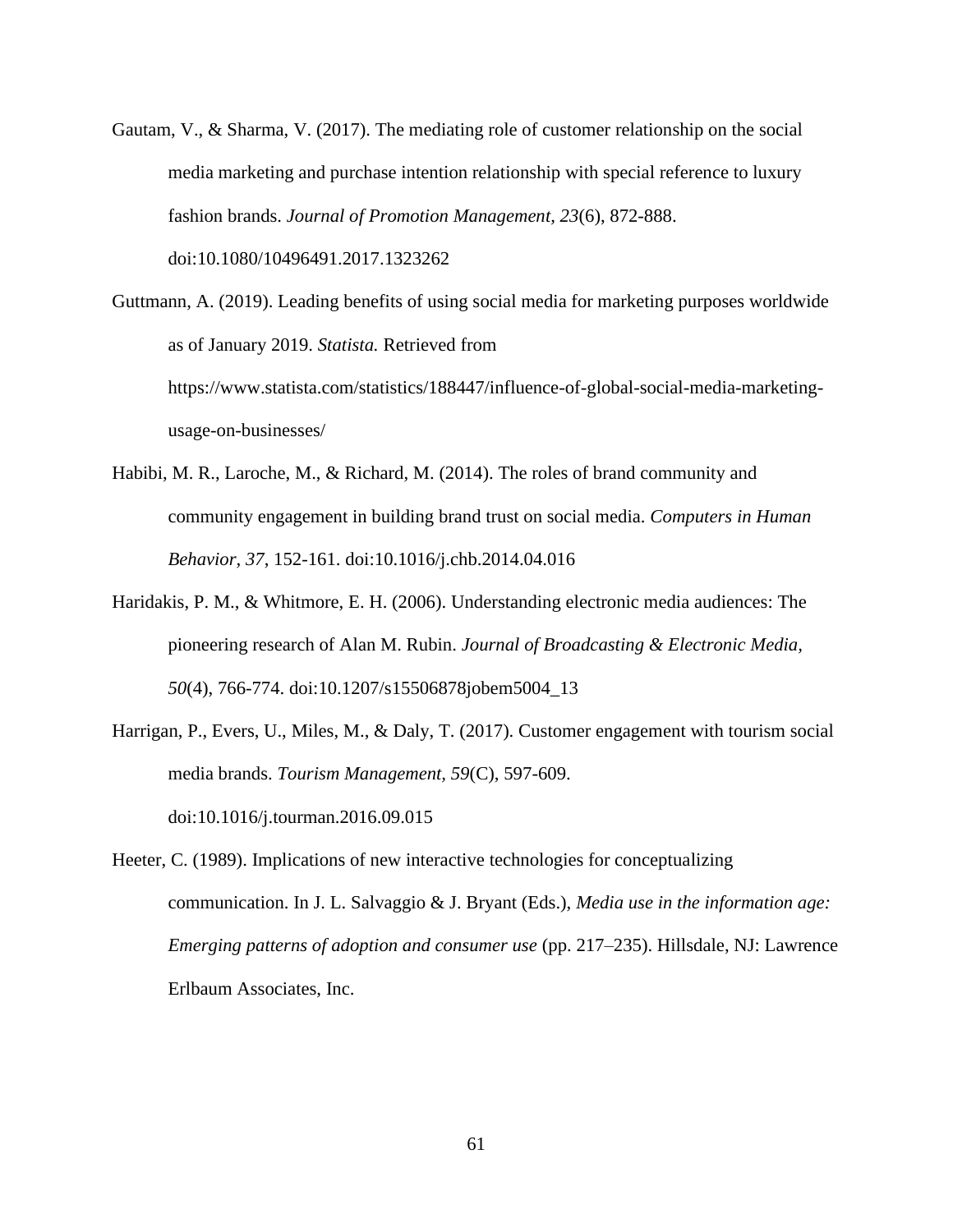- Hollebeek, L. D., Conduit, J., & Brodie, R. J. (2016). Strategic drivers, anticipated and unanticipated outcomes of customer engagement. *Journal of Marketing Management, 32*(5-6), 393-398. doi:10.1080/0267257X.2016.1144360
- Hollebeek, L. D., Glynn, M. S., & Brodie, R. J. (2014). Consumer brand engagement in social media: Conceptualization, scale development and validation. *Journal of Interactive Marketing, 28*(2), 149-165. doi:10.1016/j.intmar.2013.12.002
- Hong, S. Y., & Rim, H. (2010). The influence of customer use of corporate websites: Corporate social responsibility, trust, and word-of-mouth communication*. Public Relations Review, 36*(4), 389-391. doi:10.1016/j.pubrev.2010.08.002
- Hsieh, A., & Li, C. (2007). The moderating effect of brand image on public relations perception and customer loyalty. *Marketing Intelligence & Planning, 26*(1), 26-42. doi:10.1108/02634500810847138
- Hsu, C., & Park, H. W. (2011). Sociology of hyperlink networks of Web 1.0, Web 2.0, and Twitter: A case study of South Korea. *Social Science Computer Review, 29*(3), 354-368. doi:10.1177/0894439310382517
- Huang, Y. (2009). OPRA: A cross-cultural, multiple-item scale for measuring organizationpublic relations. *Journal of Public Relations Research, 13*(1), 61-90. doi:10.1207/S1532754XJPrR1301\_4
- Hung, C. F. (2005). Exploring types of organization-public relationships and their implications for relationship management in public relations. *Journal of Public Relations Research, 17*(4), 393-426. doi:10.1207/s1532754xjprr1704\_4
- Hur, Y., Ko, Y. J., & Valacich, J. (2007). Motivation and concerns for online sport consumption. *Journal of Sport Management, 21*, 521-539. doi:10.1123/jsm.21.4.521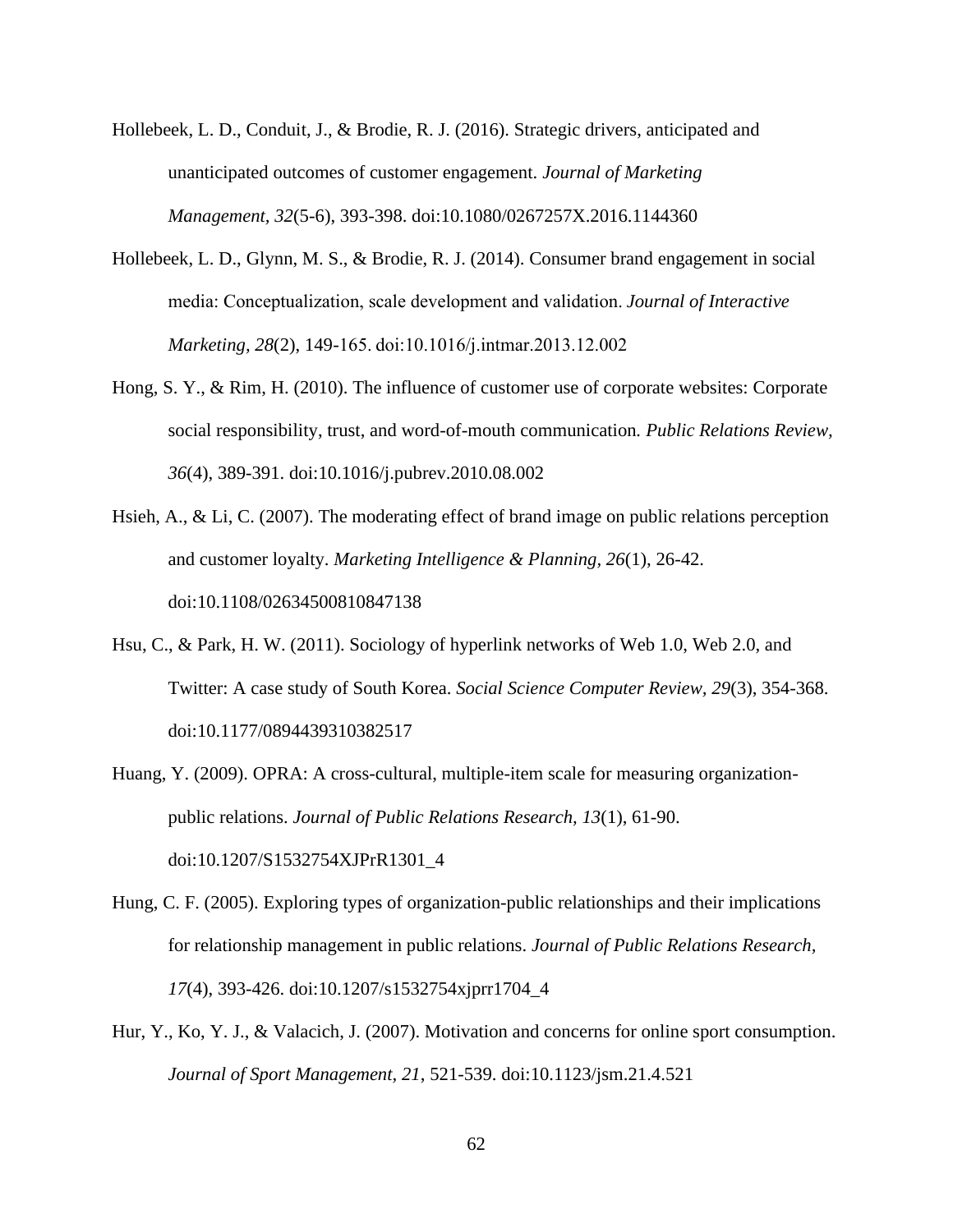- IamA Giant Panda Expert AMA! (2017). Ask me anything. *Reddit*. Retrieved from https://www.reddit.com/r/IAmA/comments/5uhab3/iama\_giant\_panda\_expert\_ama/
- Internet Hall of Fame. (n.d.). J. C. R. Licklider. Retrieved from https://internethalloffame.org/inductees/jcr-licklider
- Jiang, H., Luo, Y., & Kulemeka, O. (2016). Social media engagement as an evaluation barometer: Insights from communication executives. *Public Relations Review, 42*(4), 679-691. doi:10.1016/j.pubrev.2015.12.004
- Jimenez, A. G., Lopez, M. C. L. D., & Pisionero, C. G. (2012). A vision of uses and gratifications applied to the study of internet use by adolescents. *Communicacion y Sociedad, 25*(2), 231-254.
- Jo, S. (2018). In search of a causal model of the organization-public relationship in public relations. *Social Behavior and Personality, 46*(11), 1761-1770. doi:10.2224/sbp.7022
- Katz, E., & Foulkes, D. (1962). On the use of mass media as escape: Clarification of a concept. *Public Opinion Quarterly, 26*, 377–388.
- Katz, E., Gurevitch, M., & Haas, H. (1973). On the use of the mass media for important things. *American Sociological Review, 38*, 164-181.
- Ki, E., & Hon, L. C. (2007). Testing the linkages among the organization-public relationship and attitudes and behavioral intentions. *Journal of Public Relations Research, 19*(1), 1-23. doi:10.1080/10627260709336593
- Ki, E., & Hon, L. C. (2008). A measure of relationship cultivation strategies. *Journal of Public Relations Research, 21*(1), 1-24. doi:10.1080/10627260802520488
- Ki, E., Kim, J., & Ledingham, J. A. (2015). *Public relations as relationship management: A relational approach to the study and practice of public relations.* Routledge.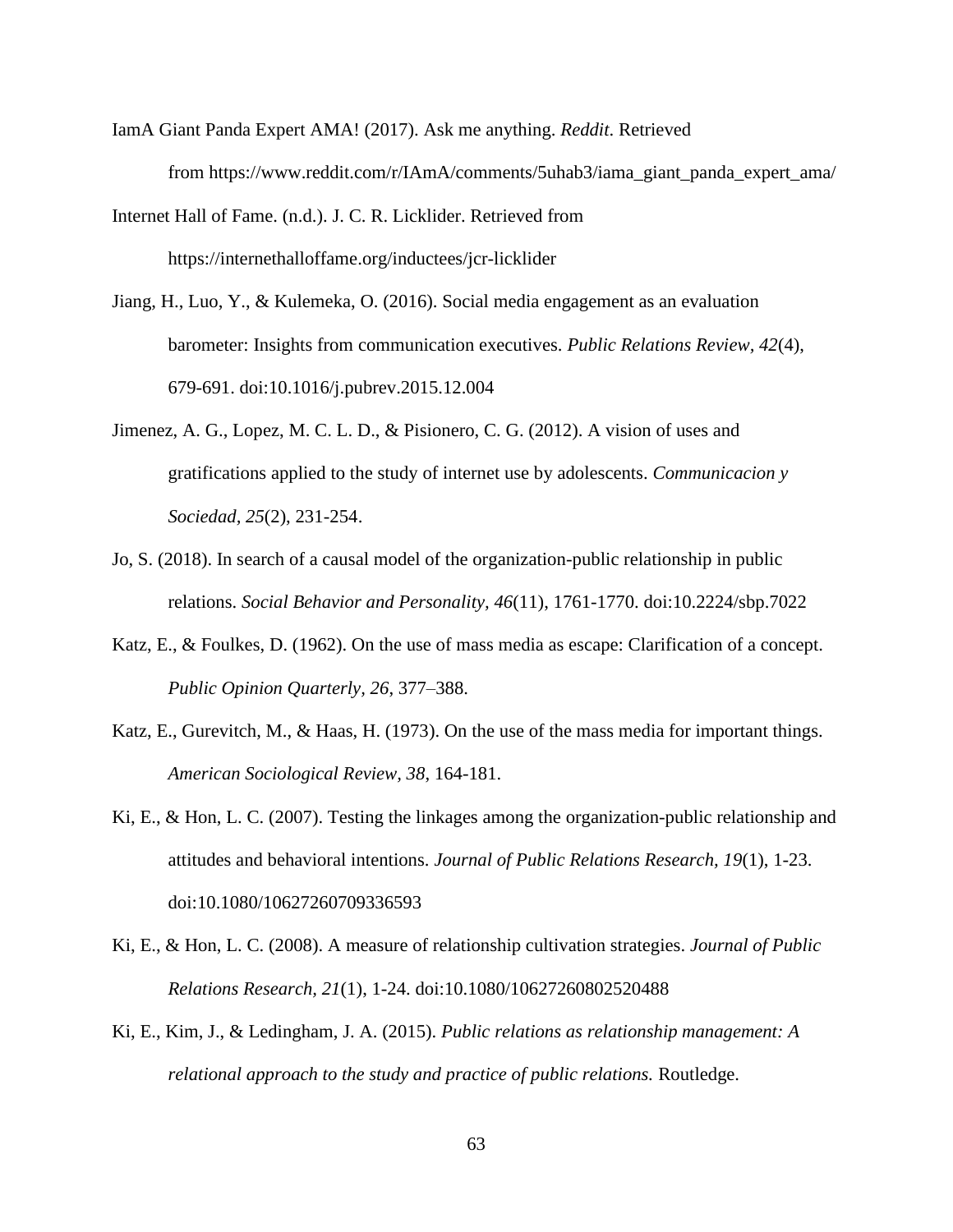- Kim, A. J., & Ko, E. (2010). Impacts of luxury fashion brand's social media marketing on customer relationship and purchase intention. *Journal of Global Fashion Marketing, 1*(3), 164-171. doi:10.1080/20932685.2010.10593068
- King, D. L. (2015). Analytics, goals, and strategy for social media. *Library Technology Reports, 51*(1), 26-32. doi:10.5860/ltr.51n1
- Klapper, J. T. (1963). Mass communication research: An old road resurveyed. *The Public Opinion Quarterly, 27*(4), 515-527. doi:10.1086/267201

Know Your Meme. (2019). Retrieved from https://knowyourmeme.com/memes/vdaypunoff

- Kumar, V., & Nanda, P. (2019). Social media to social media analytics: Ethical challenges. *International Journal of Technoethics, 10*(2), 57-70. doi:10.4018/IJT.2018070104
- Lacey, R., & Morgan, R. M. (2009). Customer advocacy and the impact of B2B loyalty programs. *Journal of Business & Industrial Marketing, 24*(1), 3-13. doi:10.1108/08858620910923658
- Laroche, M., Habibi, M. R., Richard, M., & Sankaranarayanan, R. (2012). The effects of social media based brand communities on brand community markers, value creation practices, brand trust and brand loyalty. *Computers in Human Behavior, 28*, 1755-1767. doi:10.1016/j.chb.2012.04.016
- Ledingham, J.A. (2006). Relationship Management: A General Theory of Public Relations. In C. Botan & V. Hazelton (Eds.) *Public Relations Theory II* (pp. 465-483). New York: Routledge.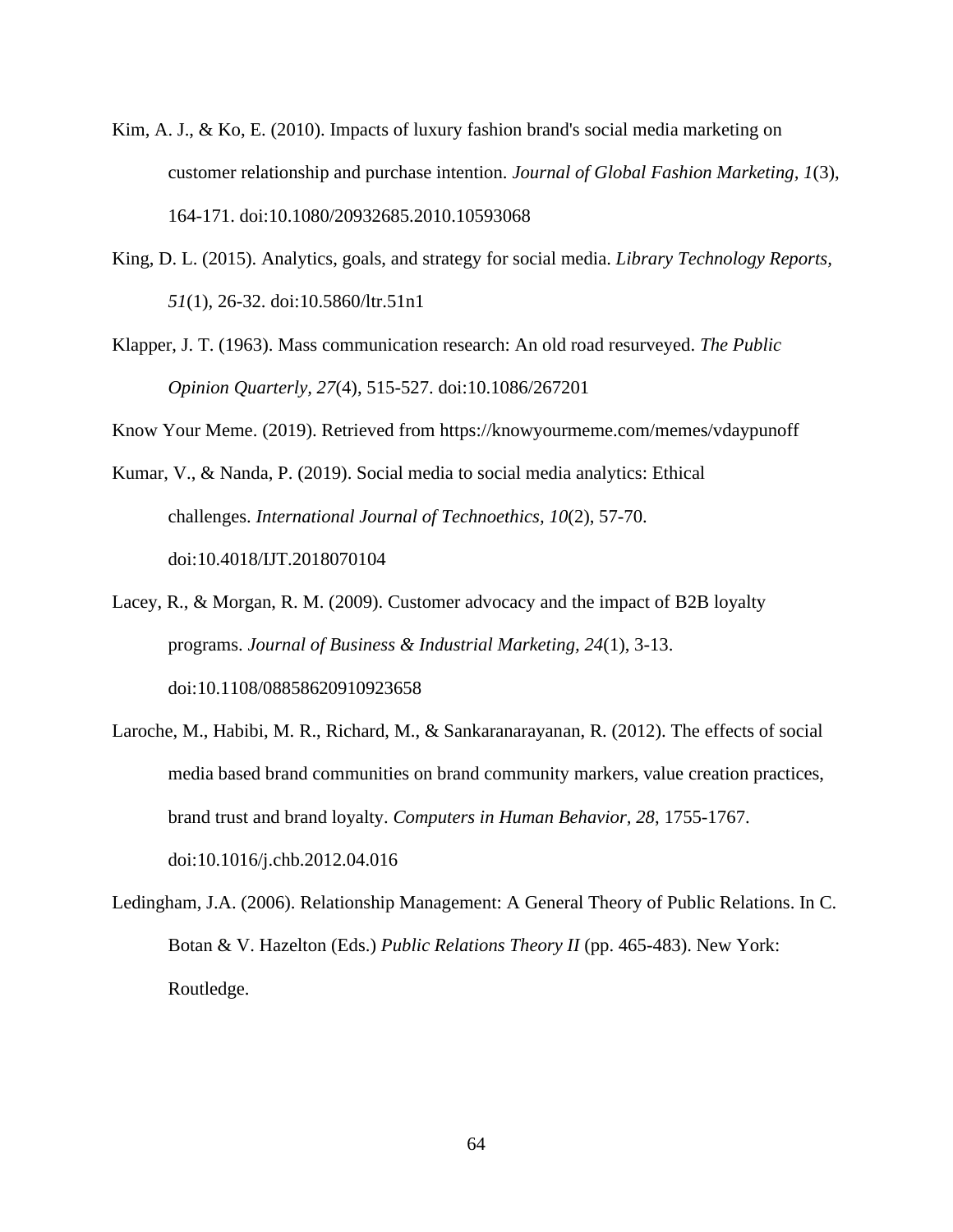- Ledingham, J. A., & Bruning, S. D. (1998). Relationship management in public relations: Dimensions of an organization-public relationship. *Public Relations Review, 24*(1), 55- 65. doi:10.1016/S0363-8111(98)80020-9
- Ledingham, J. A., & Bruning, S. D. (2000). *Public relations as relationship management: A relational approach to the study and practice of public relations*. New York, NY: Routledge.
- Lee, E., Lee, J., Moon, J. H., & Sung, Y. (2015). Pictures speak louder than words: Motivations for using Instagram. *CyberPsychology, Behavior, & Social Networking, 18*(9), 552-556. doi:10.1089/cyber.2015/0157
- Lee, H., & Park, H. J. (2013). Testing the impact of message interactivity on relationship management and organizational reputation. *Journal of Public Relations Research, 25*(2), 188-206. doi:10.1080/1062726X.2013.739103
- Libai, B. (2011). The perils of focusing on highly engaged customers. *Journal of Service Research, 14*(3), 275-276. doi:1031177/10946705
- Licklider, J. C. R. (1968). The computer as a communication device. *Science & Technology, 76*, 21-31.
- Lopez, M., Sicilia, M., & Moyeda-Carabaza, A. A. (2017). Creating identification with brand communities on Twitter. *Internet Research, 27*(1), 21-51. doi:10.1108/IntR-12-2013- 0258
- Lovejoy, K., Waters, R. D., & Saxton, G. D. (2012). Engaging stakeholders through Twitter: How nonprofit organizations are getting more out of 140 characters or less. *Public Relations Review, 38*(2), 313-318. doi:10.1016/j.pubrev.2012.01.005

Maslow, A. H. (1954). *Motivation and personality*. New York, NY: Harper & Row.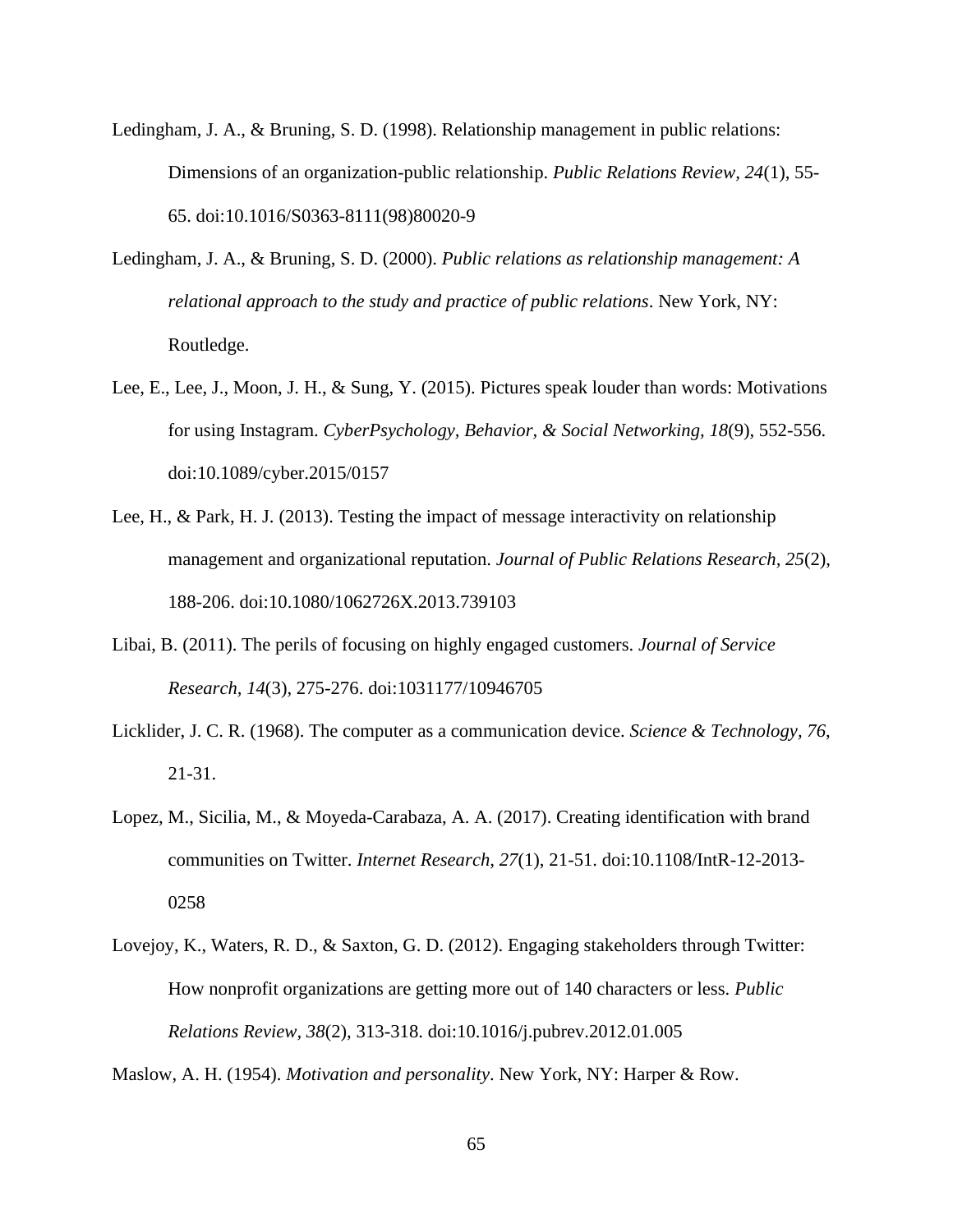- McClure, C., & Seock, Y. (2020). The role of involvement: Investigating the effect of brand's social media pages on consumer purchase intention*. Journal of Retailing and Consumer Services, 53*, 101975. doi:10.1016/j.jretconser.2019.101975
- Men, L. R., & Muralidharan, S. (2017). Understanding social media peer communication and organization-public relationships: Evidence from China and the United States. *Journalism & Mass Communication Quarterly, 94*(1), 81-101. doi:10.1177/1077699016674187
- Mendelsohn, H. (1964). Listening to the radio. In L. A. Dexter & D. M. White (Eds.), *People, society and mass communication* (pp. 239–248). New York: Free Press.
- Mislove, A., Lehmann, S., Ahn, Y., Onnela, J., & Rosenquist, J. N. (2011). *Understanding the demographics of Twitter users* [Paper presentation]. International AAAI Conference on Web and Social Media, Barcelona, Spain.

https://www.aaai.org/ocs/index.php/ICWSM/ICWSM11/paper/view/2816

- Monterey Bay Aquarium [MontereyAq]. (2020, March 5a). Comb jellies put the "disco" in "discovery" [Tweet]. Retrieved from https://twitter.com/MontereyAq/status/123563 7164228014081
- Monterey Bay Aquarium [MontereyAq]. (2020, March 5b). For those of you wondering: The rainbows dancing on the comb jelly's appendages are caused by light diffracting off the surface of their tiny rows of hairs (the famed "combs" of the comb jelly) like the surface of a soap bubble! [Tweet]. Retrieved from

https://twitter.com/MontereyAq/status/1235643876620111872

Moorman, C., Zaltman, G., Deshpande, R. (1992). Relationships between providers and users of market research: They dynamics of trust within and between organizations. *Journal of Marketing Research, 29*(3), 314-328. doi:10.2307/3172742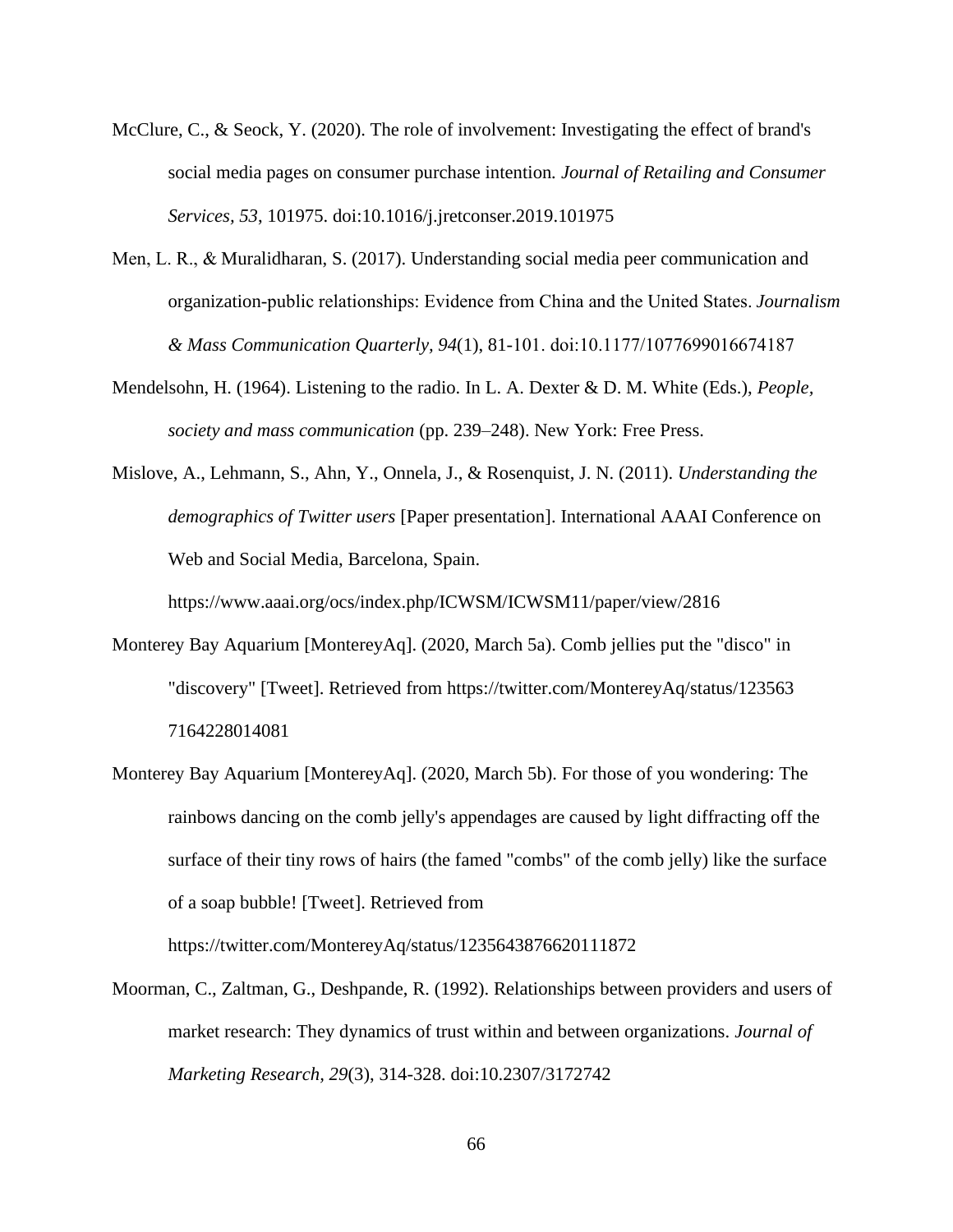Muntinga, D. (2013). Catching COBRAs. Amsterdam: University of Amsterdam

- Muntinga, D. G., Moorman, M., & Smit, E. G. (2011). Introducing COBRAs. *International Journal of Advertising, 30*(1), 13-46. doi:10.2501/IJA-30-1-013-046
- Newberry, C. (2019a). 130+ social media statistics that matter to marketers in 2019. *Hootsuite.* Retrieved from https://blog.hootsuite.com/social-media-statistics-for-social-mediamanagers/
- Newberry, C. (2019b). How to use Instagram for business: A practical 6-step guide. *Hootsuite.* Retrieved from https://blog.hootsuite.com/how-to-use-instagram-for-business/
- Oliver, R. L. (1999). Whence consumer loyalty? *Journal of Marketing, 63*(4), 33-44. doi:10.2307/1252099
- Paek, H., Hove, T., Jung, Y., & Cole, R. T. (2013). Engagement across three social media platforms: An exploratory study of a cause-related PR campaign. *Public Relations Review, 39*(5), 526-533. doi:10.1016/j.pubrev.2013.09.013
- Paine, K. D. (2011). Seven steps to the perfect measurement program: How to prove your results and use your results to improve. In W. T. Paarlberg (Ed.), *Measure what matters: Online tools for understanding customers, social media, engagement, and key relationships* (pp. 33-44). Hoboken, NJ: John Wiley & Sons.
- Papasolomou, I., & Melanthiou, Y. (2012). Social media: Marketing public relations' new best friend. *Journal of Promotion Management, 18*(3), 319-328. doi:10.1080/10496491.2012.696458
- Phua, J., Jin, S. V., & Kim, J. (2017). Uses and gratifications of social networking sites for bridging and bonding social capital: A comparison of Facebook, Twitter, Instagram, and Snapchat. *Computer in Human Behavior, 72*, 115-122. doi:10.1016/j.chb.2017.02.041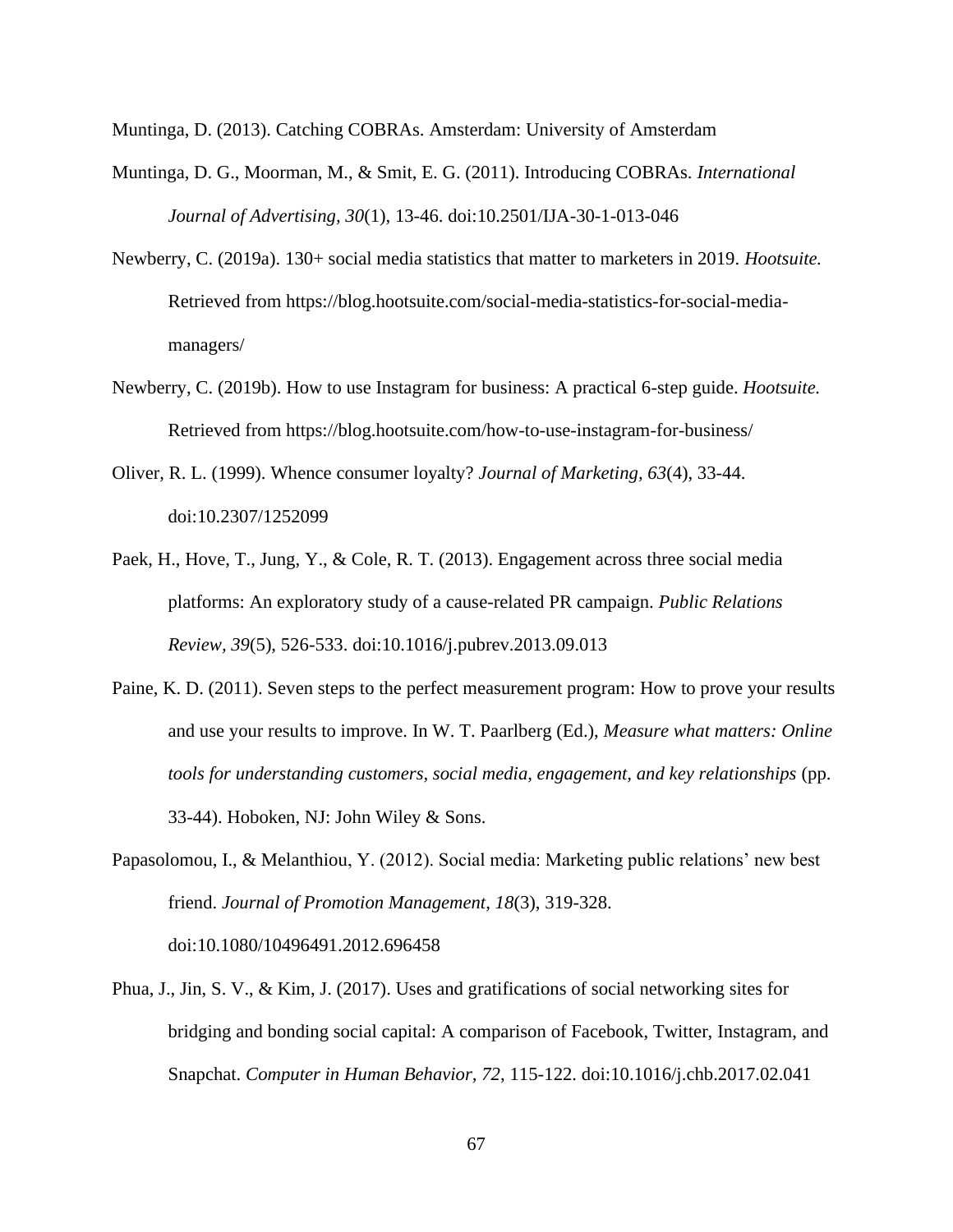- Pope, N. K. L. L., & Voges, K. E. (2000). The impact of sport sponsorship activities, corporate image, and prior use on consumer purchase intention. *Sport Marketing Quarterly, 9*(2), 96-102.
- Pressgrove, G. N., & McKeever, B. W. (2016). Nonprofit relationship management: Extending the organization-public relationship to loyalty and behaviors*. Journal of Public Relations Research, 28*(3-4), 193-211. doi:10.1080/1062726X.2016.1233106
- Rohm, A., & Weiss, M. (2014). *Herding cats: A strategic approach to social media marketing.* V. L. Crittenden (Ed.). New York, NY: Business Expert Press.
- Rosengren, K. E. (1974). Uses and gratifications: A paradigm outlined. In J. G. Blumler & E. Katz (Eds.), *The uses of mass communications: Current perspectives on gratifications research* (pp. 269-286). Beverly Hills, CA: Sage.
- Rubin, A. M. (1981). An examination of television viewing motivations. *Communication Research, 8*(2), 141-165. doi:10.1037/t53250-000
- Rubin, A. M. (2009). Media uses and effects: A uses-and-gratifications perspective. In J. Zillmann & D. Bryant (Eds.), *Media effects: Advances in theory and research* (pp. 571- 601). London: Erlbaum.
- Ruggiero, T. E. (2000). Uses and gratifications theory in the 21st century. *Mass Communication & Society, 3*(1), 3-37. doi:10.1207/S15327825MCS0301\_02
- Saffer, A. J., Sommerfeldt, E. J., & Taylor, M. (2013). The effects of organizational Twitter interactivity on organization-public relationships. *Public Relations Review, 39*(3), 213- 215. doi:10.1016/j.pubrev.2013.02.005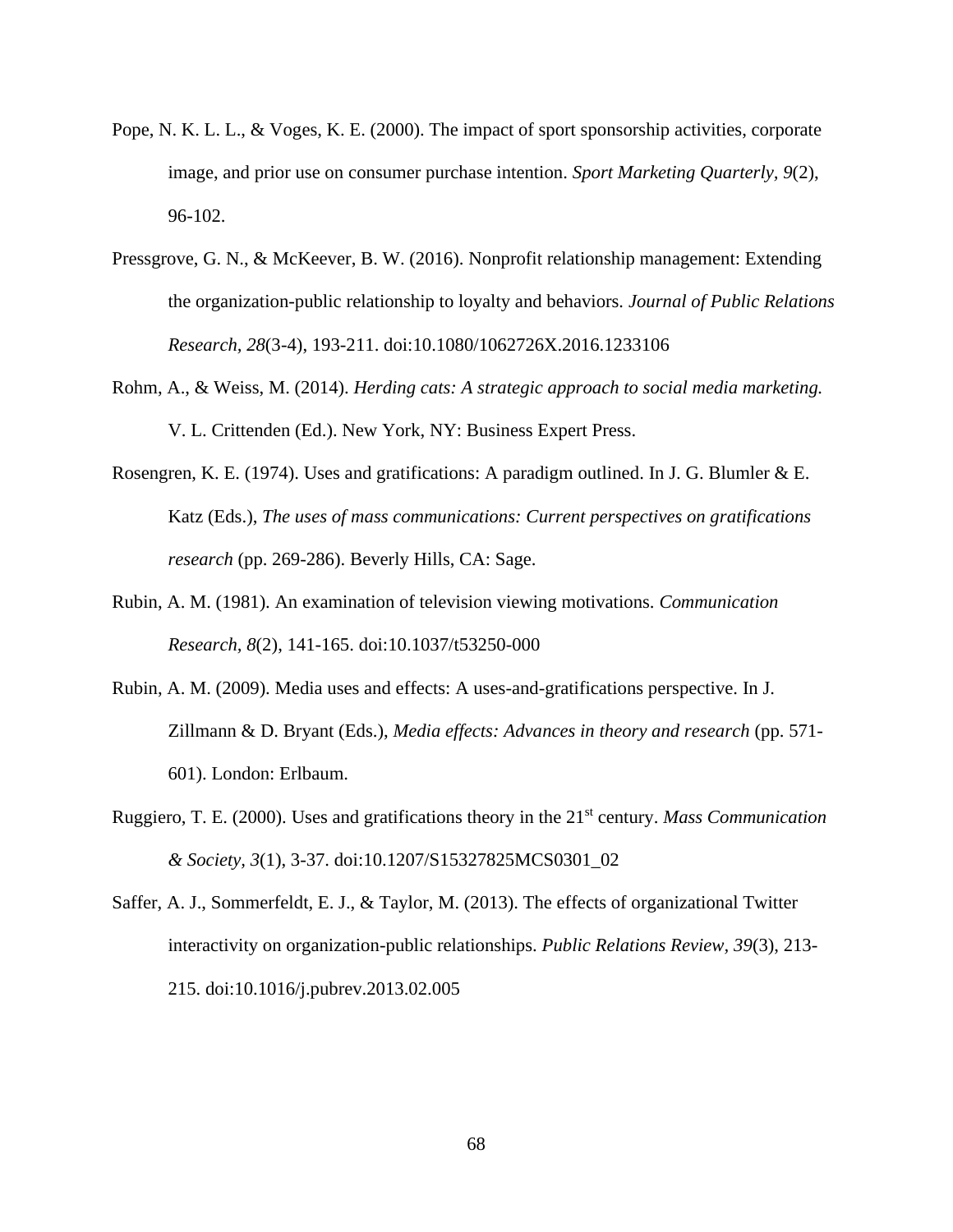- San Diego Zoo. [sandiegozoo]. (2020, March 18). Share the last animal pic or vid on your phone. We'll go first--your turn! [Tweet]. Retrieved from https://twitter.com/sandiegozoo/status/1240323580086247426
- Scraawl. (2017). Twitter says bye bye to Bao Bao. Retrieved from https://www.scraawl.com/product/2017/02/22/twitter-says-bye-bye-to-bao-bao/
- Schivinski, B., Christodoulides, G., & Dabrowski, D. (2016). Measuring consumers' engagement with brand-related social-media content. *Journal of Advertising Research, 56*(1), 64-80. doi:10.2501/JAR-2016-004
- Schivinski, B., Muntinga, D. G., Pontes, H. M., & Lukasik, P. (2019). Influencing COBRAs: The effects of brand equity on the consumer's propensity to engage with brand-related content on social media. *Journal of Strategic Marketing,* 1-23. doi:10.1080/0965254X.2019.1572641
- Schramm, W., Lyle, J., & Parker, E. (1961). *Television in the lives of our children*. Stanford, CA: Stanford University Press.
- Scott, D. M. (2013). *The new rules of marketing & PR: How to use social media, online video, mobile applications, blogs, news releases, & viral marketing to reach buyers directly* (4<sup>th</sup>) ed.). Hoboken, NJ: John Wiley & Sons.
- Seo, W. J., & Green, C. (2008). Development of the motivation scale for sport online consumption. *Journal of Sport Management, 22*(1), 82-109. doi:10.1123/jsm.22.1.82
- Shao, G. (2008). Understanding the appeal of user-generated media: A uses and gratification perspective. *Internet Research, 19*(1), 7-25. doi:10.1108/10662240910927795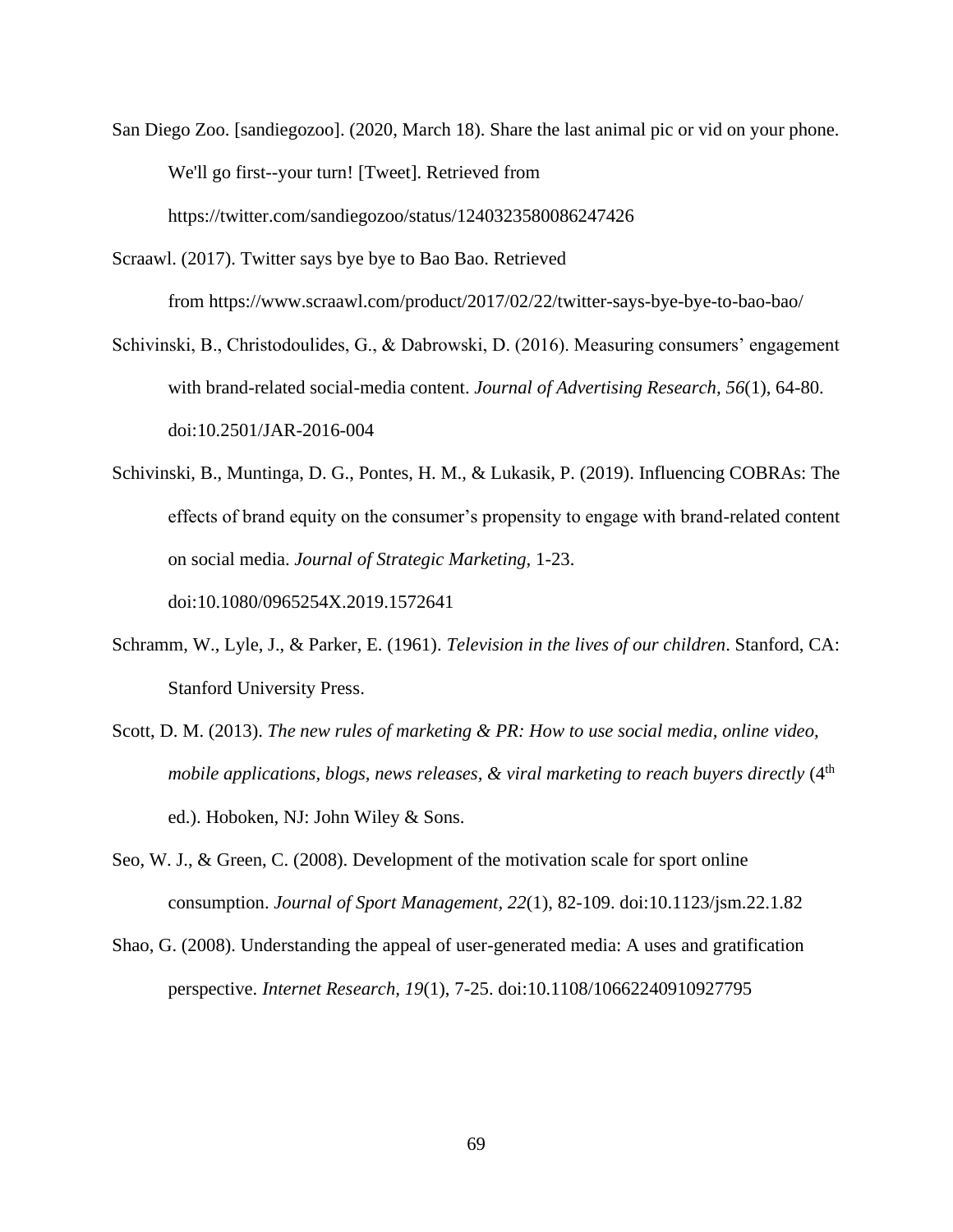- Shedd Aquarium. [shedd\_aquarium]. (2020, March 16). The adventure continues! This morning, Edward and Annie explored Shedd's rotunda. They are a bonded pair of rockhopper penguins, which means they are together for nesting season. Springtime is nesting season for penguins at Shedd, and this year is no different! (1/3) [Tweet]. https://twitter.com/shedd\_aquarium/status/1239661654629023747
- Sherry, A., & Henson, R. K. (2005). Conducting and interpreting canonical correlation analysis in personality research: A user-friendly primer. *Journal of Personality Assessment, 84*(1), 37-48. doi:10.1207/s15327752jpa8401\_09
- Smithsonian's National Zoo. (2016). Bao Bao's Departure FAQs. Retrieved from <https://nationalzoo.si.edu/animals/news/bao-baos-departure-faqs>
- Solomon, G., & Schrum, L. (2007). *Web 2.0: New tools, new schools.* Eugene, OR: International Society for Technology in Education.
- Sponder, M. (2012). *Social media analytics: Effective tools for building, interpreting, and using metrics.* McGraw-Hill.
- Squires, D. (n.d.). History and different types of social media. *Everything you always wanted to know about social media (but were too afraid to ask)*. Retrieved from http://scalar.usc.edu/works/everything-you-always-wanted-to-know-about-social-mediabut-were-too-afraid-to-ask/history-and-different-types-of-social-media

SRoberts. (2014). Academics in residence: A solution to bridging the PR academic-practice divide? *Network for Public Relations & Society.* Retrieved from https://www.networkforprandsociety.com/academics-residence-solution-bridging-pracademic-practice-divide/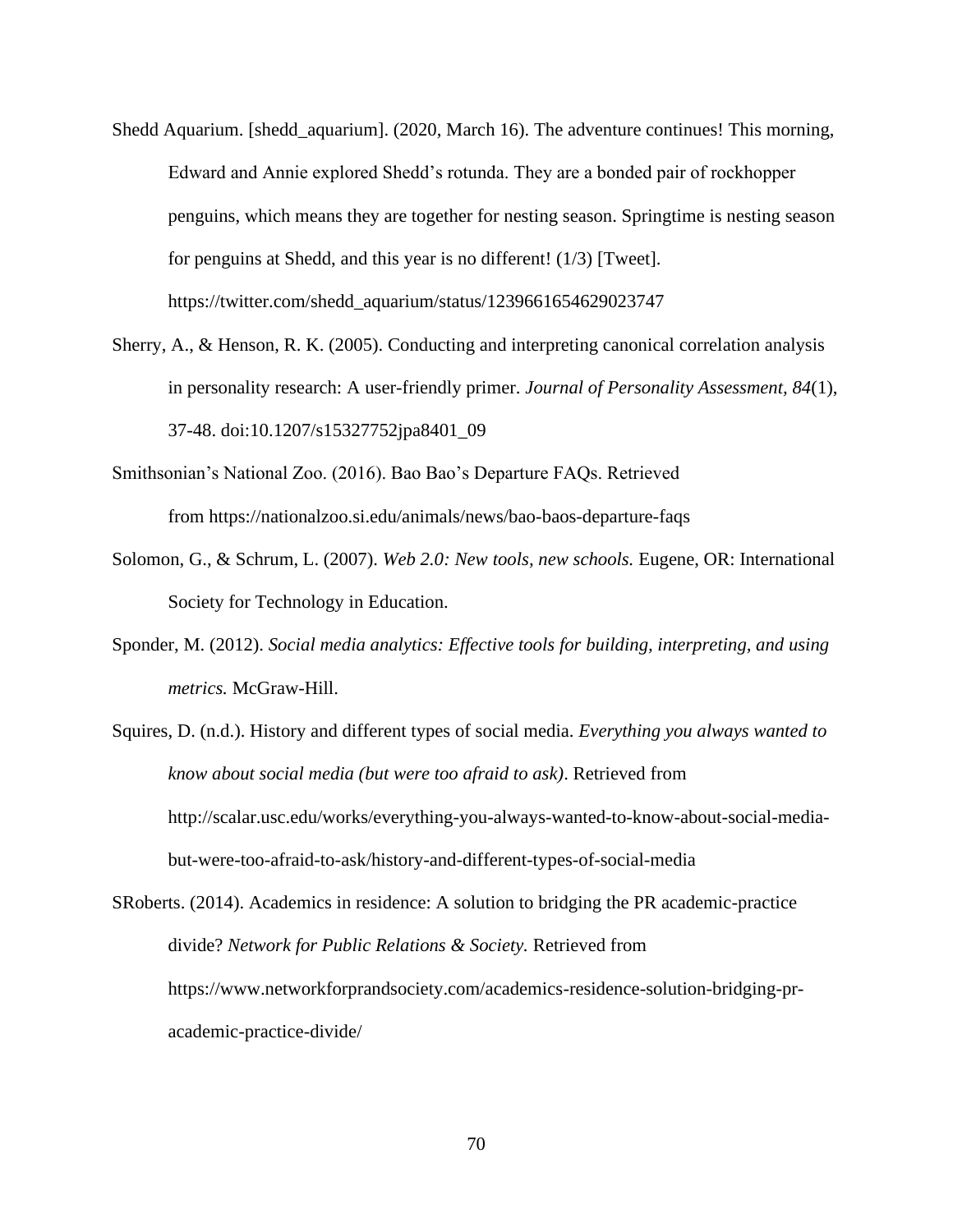Stoker, K. (2005). Loyalty in public relations: When does it cross the line between virtue and vice? *Journal of Mass Media Ethics, 20*(4), 269-287. doi:10.1207/s15327728jmme2004\_4

- Sun, N., Rau, P., P., & Ma, L. (2014). Understanding lurkers in online communities. A literature review. *Computers in Human Behavior, 38*, 110-117. doi:10.1016/j.chb.2014.05.022
- Surucu-Balci, E., Balci, G., & Yuen, K. F. (2020). Social media engagement in stakeholders: A decision tree approach in container shipping. *Computers in Industry, 115*, 1-12. doi:10.1016/j.compind.2019.103152
- Swaisgood, R., Wang, D., & Wei, F. (2016). Ailuropoda melanoleuca. *IUCN red list*. Retrieved from https://www.iucnredlist.org/species/712/121745669
- Syme, R. (2017). Hooray for Fiona the hippo, our bundle of social-media joy. *New York Times*. Retrieved from <https://www.nytimes.com/2017/11/25/style/fiona-the-hippo.html>
- Taghipourian, M. J., & Bakhsh, M. M. (2015). Brand attachment: Affecting factors and consequences. *International Journal of Engineering Research and Management, 2*(11), 5-9.
- Taylor, D. G., Lewin, J. E., & Strutton, D. (2011). Friends, fans, and followers: Do ads work on social networks? How gender and age shape receptivity. *Journal of Advertising Research, 51*(1), 258-275. doi:10.2501/JAR-51-1-258-275
- Thompson, B. (1984). *Canonical correlation analysis: Uses and Interpretation.* Thousand Oaks, CA:Sage.
- Tiago, M. T. P. M. B., & Verissimo, J. M. C. (2014). Digital marketing and social media: Why bother? *Business Horizons, 57*(6), 703-708. doi:10.1016/j.bushor.2014.07.002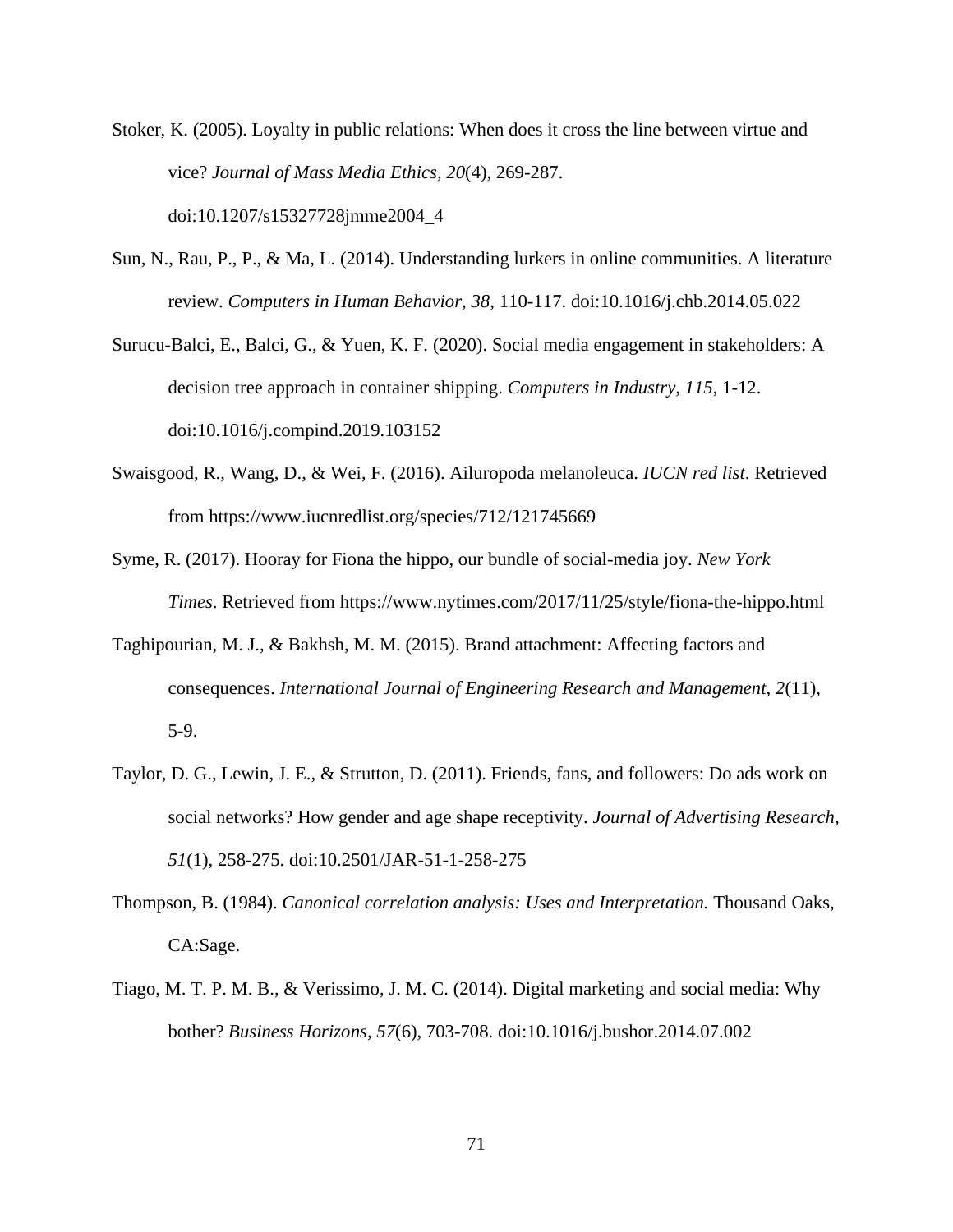Tsai, W. S., & Men, L. R. (2013). Motivations and antecedents of consumer engagement with brand pages on social networking sites. *Journal of Interactive Advertising, 2*, 76-87. doi:10.1080/15252019.2013.826549

- Twiford, K. (n.d.) #CuteAnimalTweetoff: An insider's look at the best Twitter battle ever. *Libris Stories.* Retrieved from https://librisblog.photoshelter.com/cuteanimaltweetoff-bestsocial-media-battle-ever/
- Vale, L., & Fernandes, T. (2018). Social media and sports: Driving fan engagement with football clubs on Facebook. *Journal of Strategic Marketing, 26*(1), 37-55. doi:10.1080/0965254X.2017.1359655
- Valos, M. J., Mavondo, F. T., & Nyadzayo, M. W. (2019). How do alternative strategic orientations influence social media performance? *Journal of Strategic Marketing, 27*(1), 1-20, doi:10.1080/0965254X.2017.1384039
- van Asperen, M., de Rooij, P., Dijkmans, C. (2018). Engagement-based loyalty: The effects of social media engagement on customer loyalty in the travel industry. *International Journal of Hospitality & Tourism Administration, 19*(1), 78-94.

doi:10.1080/15256480.2017.1305313

- van Doorn, J., Lemon, K. N., Mittal, V., Nass, S., Pick, D., Pirner, P., & Verhoef, P. C. (2010). Customer engagement behavior: Theoretical foundations and research directions.*Journal of Service Research, 13*(3), 253-266. doi:10.1177/1094670510375599
- Voorveld, H. A. M. (2019). Brand communication in social media: A research agenda. *Journal of Advertising, 48*(1), 14-26. doi:10.1080/00913367.2019.1588808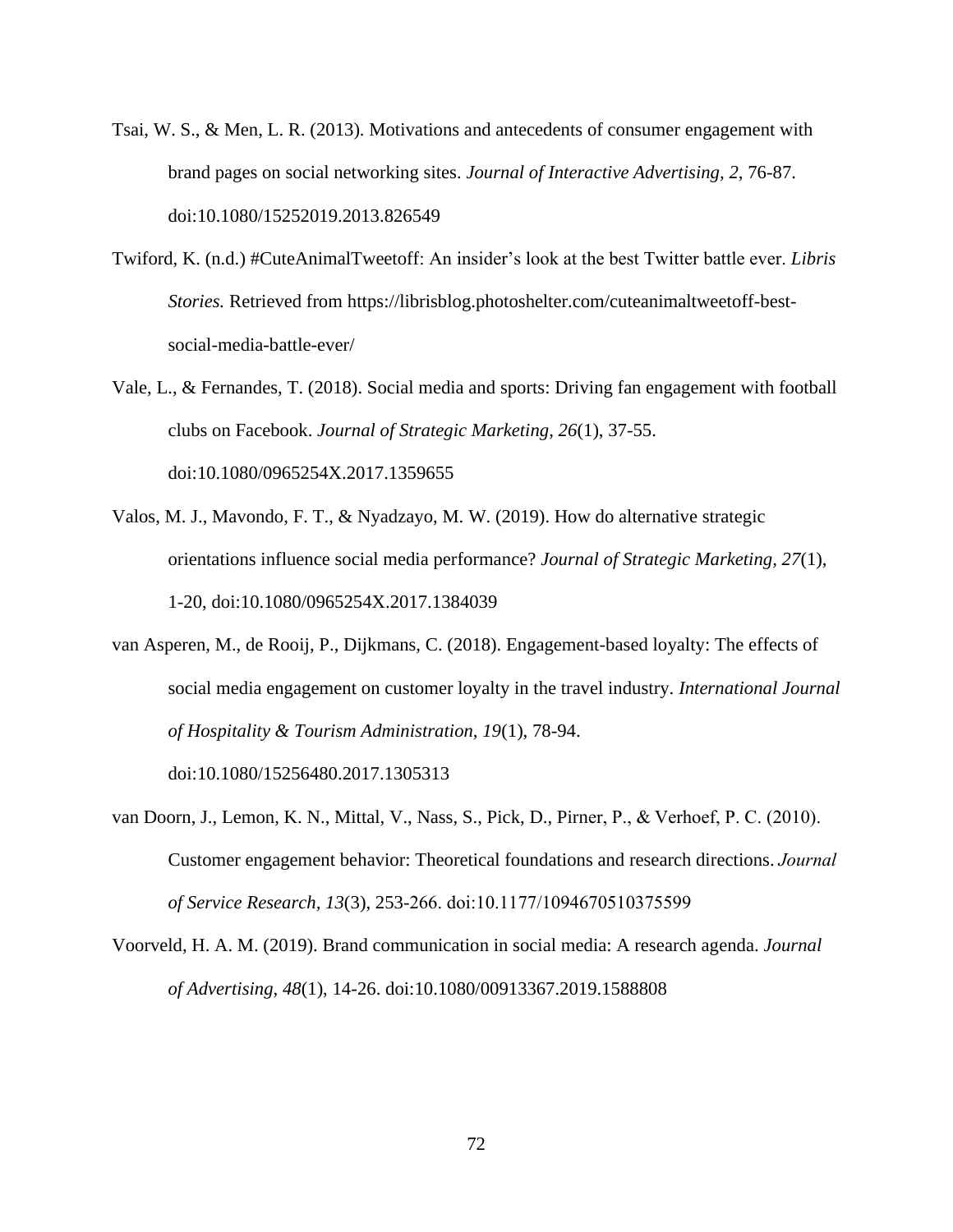- Vrana, V. G., Kydros, D. A., Kehris, E. C., Theocharidis, A. T., & Kavavasilis, G. I. (2019). Top museums on Instagram: A network analysis. *International Journal of Computational Methods in Heritage Science, 3*(2), 18-42. doi:10.4018/IJCMHS.2019070102
- Waterloo, S. F., Baumgartner, S. E., Peter, J., & Valkenburg, P. M. (2018). Norms of online expressions of emotion: Comparing Facebook, Twitter, Instagram, and WhatsApp. *New Media & Society, 20*(5), 1813-1831. doi:10.1177/1461444817707349
- Weiyan, L. (2015). A historical overview of uses and gratifications theory. *Cross-Cultural Communication, 11*(9), 71-78. doi:10.3968/7415
- Whiting, A., & Williams, D. (2013). Why people use social media: A uses and gratifications approach. *Qualitative Market Research: An International Journal, 16*(4), 362-369. doi:10.1108/QMR-06-2013-0041
- Wright, C. R. (1974). Functional analysis and mass communication revisited. In J. G. Blumler & E. Katz (Eds.), *The uses of mass communications: Current perspectives on gratifications research* (pp. 197-212). Beverly Hills, CA: Sage.
- Wright, D., & Hinson, M. (2017). Tracking how social and other digital media are being used in public relations practice: A twelve-year study.*Public Relations Journal, 11*(1), 1-30.
- Yang, S. (2007). An integrated model for organization-public relational outcomes, organizational reputation, and their antecedents*. Journal of Public Relations Research, 19*(2), 91-121. doi:10.1080/10627260701290612
- Yang, S., & Lim, J. S. (2009). The effects of blog-mediated public relations (BMPR) on relational trust. *Journal of Public Relations Research, 21*(3), 341-359. doi:10.1080/10627260802640773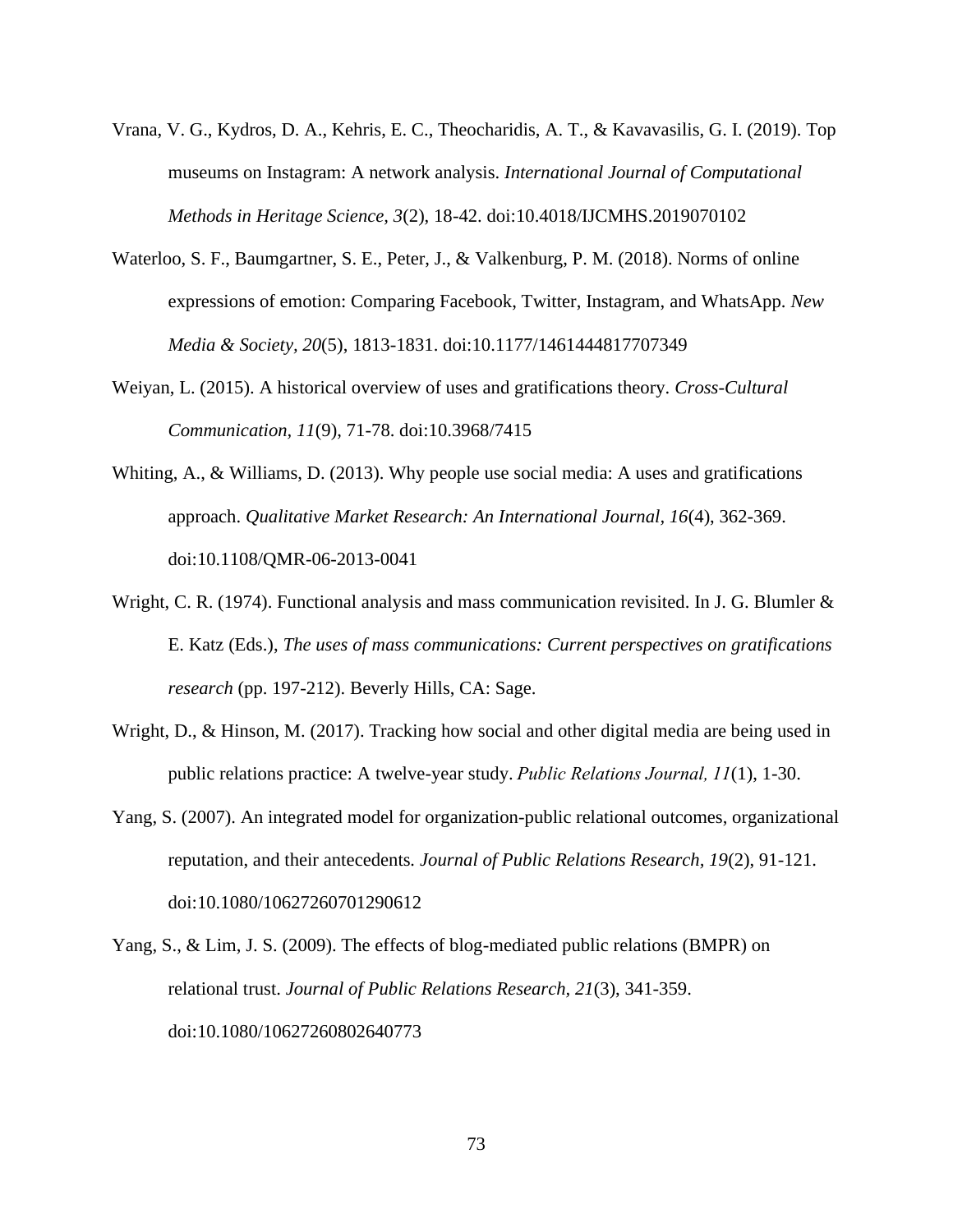- York, A. (2017). What is social media engagement & why should I care? *Sprout Social.* Retrieved from https://sproutsocial.com/insights/what-is-social-media-engagement/
- Zappavigna, M. (2017). Twitter. In C. R. Hoffmann & W. Bublitz (Eds.), *Pragmatics of social media* (pp. 201-224). Boston, MA: De Gruyter.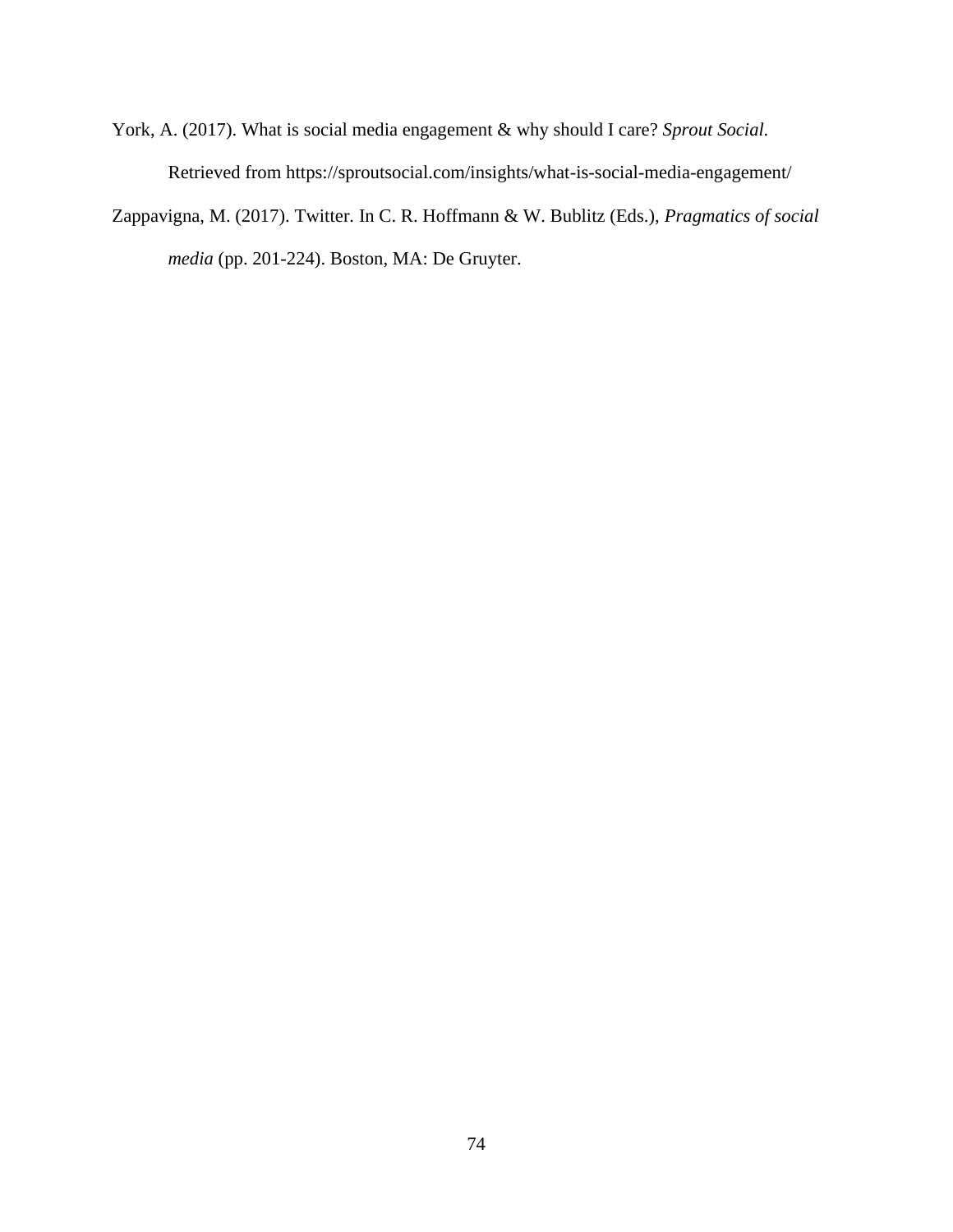# LIST OF APPENDICES

| <b>APPENDIX</b>    | <b>PAGE</b> |
|--------------------|-------------|
|                    | 76          |
|                    | 78.         |
| Appendix 3. Survey | 80          |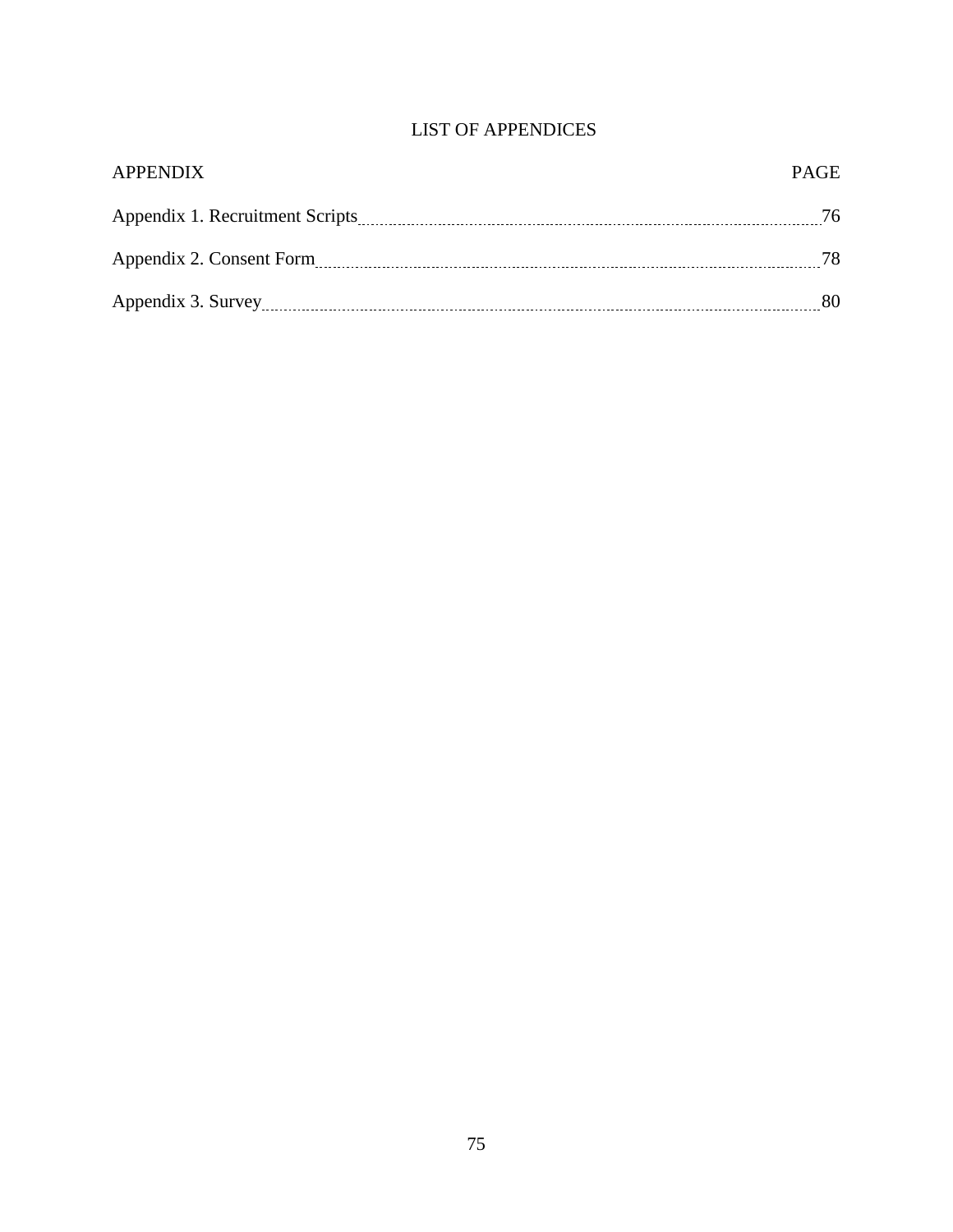#### APPENDIX 1

#### RECRUITMENT SCRIPTS

#### **Facebook:**

Howdy! I'm Jessica Vermaelen and I am currently conducting a research study for my master's thesis about how and why people engage with informal science learning institutions (zoos, aquariums, museums) on Twitter. Your responses are important to me because they will help contribute knowledge about this important communication topic. This study focuses on is what motivates an individual to engage with zoos, aquariums, and science museums on Twitter. This project is facilitated through the Department of Communication & Media at Texas A&M University-Corpus Christi. Participation in this research study will involve completing an online survey. Participation takes 15-20 minutes. Participation in this study is voluntary and you will remain anonymous. If you are 18 years of age or older and are following at least one informal science learning institution on Twitter, click here to participate.

#### https://tamucc.co1.qualtrics.com/jfe/form/SV\_8AEWkheo04C6jc1

For questions, or if you would like additional information to assist you in reaching a decision about participation, please feel free to contact Dr. Michelle Maresh-Fuehrer (michelle.maresh-fuehrer@tamucc.edu; 361-825-2273). Thank you for your assistance with this project.

#### **Twitter:**

Howdy! I'm conducting research for my thesis at TAMUCC. If you are over 18 and follow a zoo, aquarium, or museum on Twitter, please consider taking my survey. You will remain anonymous and it should take no more than 10-15 minutes of your time. Thanks! https://tamucc.co1.qualtrics.com/jfe/form/SV\_8AEWkheo04C6jc1

76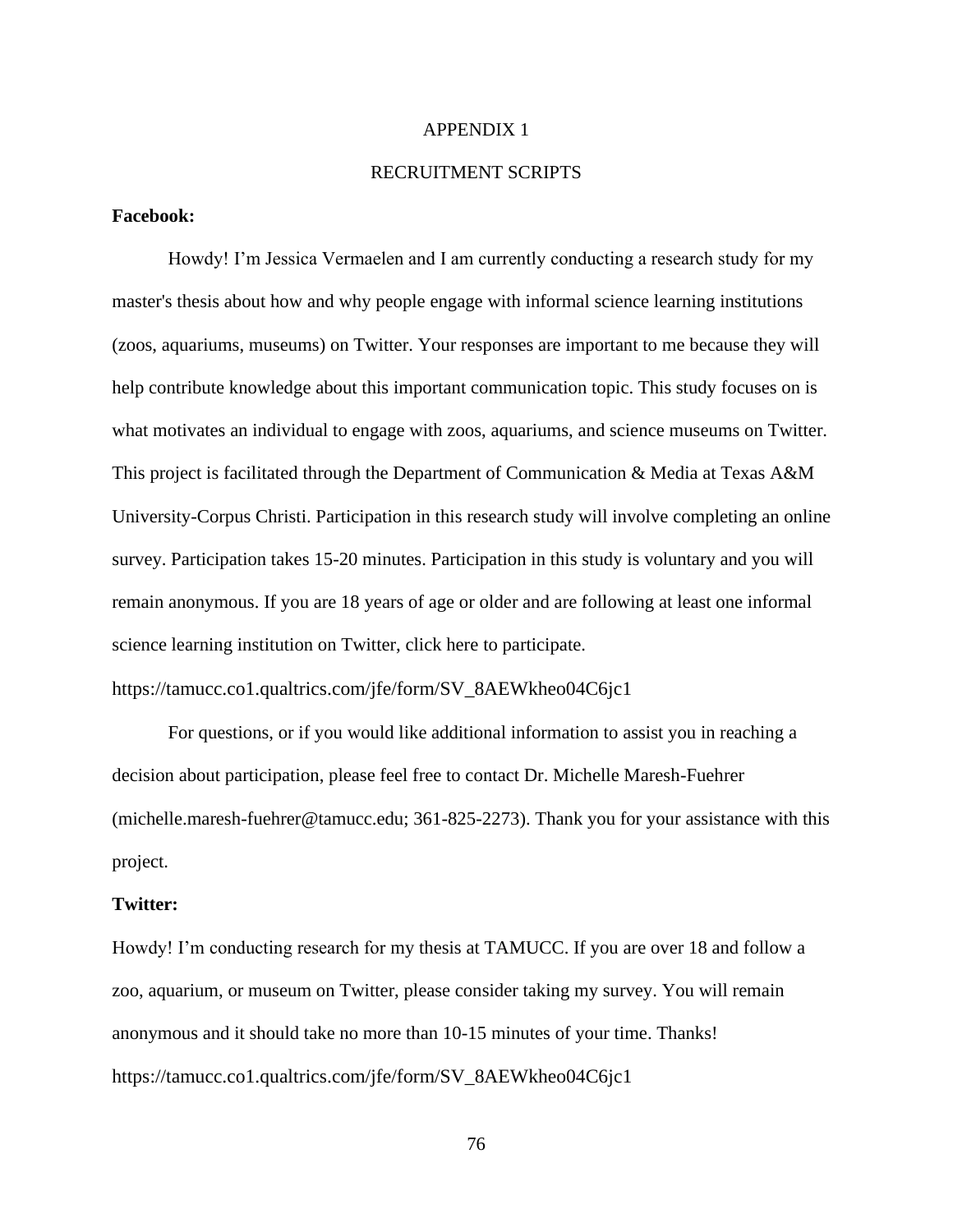#### **Email recruitment:**

Hello [person's name]:

My name is Jessica Vermaelen and I am a master's student in the Department of Communication & Media at Texas A&M University – Corpus Christi. I am conducting a study for my thesis about how and why individuals engage with informal science learning institutions (ISLI), such as zoos, aquariums, and museums on Twitter. I was wondering if you would mind completing a survey. You will remain anonymous (even to me) and this should take no more than 15-20 minutes of your time. **Participation in this study is voluntary**. If you are 18 years of age or older and are currently following an ISLI on Twitter, please click here to participate. https://tamucc.co1.qualtrics.com/jfe/form/SV\_8AEWkheo04C6jc1 For more information about our ongoing research efforts, you may contact the principal investigator, Dr. Michelle Maresh-Fuehrer, 361-825-2273, michelle.mareshfuehrer@tamucc.edu or the researchers, Jessica Vermaelen, jvermaelen@islander.tamucc.edu, or Dr. Michael Sollitto, 361-825-2443 with any questions you may have. Thank you and have a great day!

Jessica Vermaelen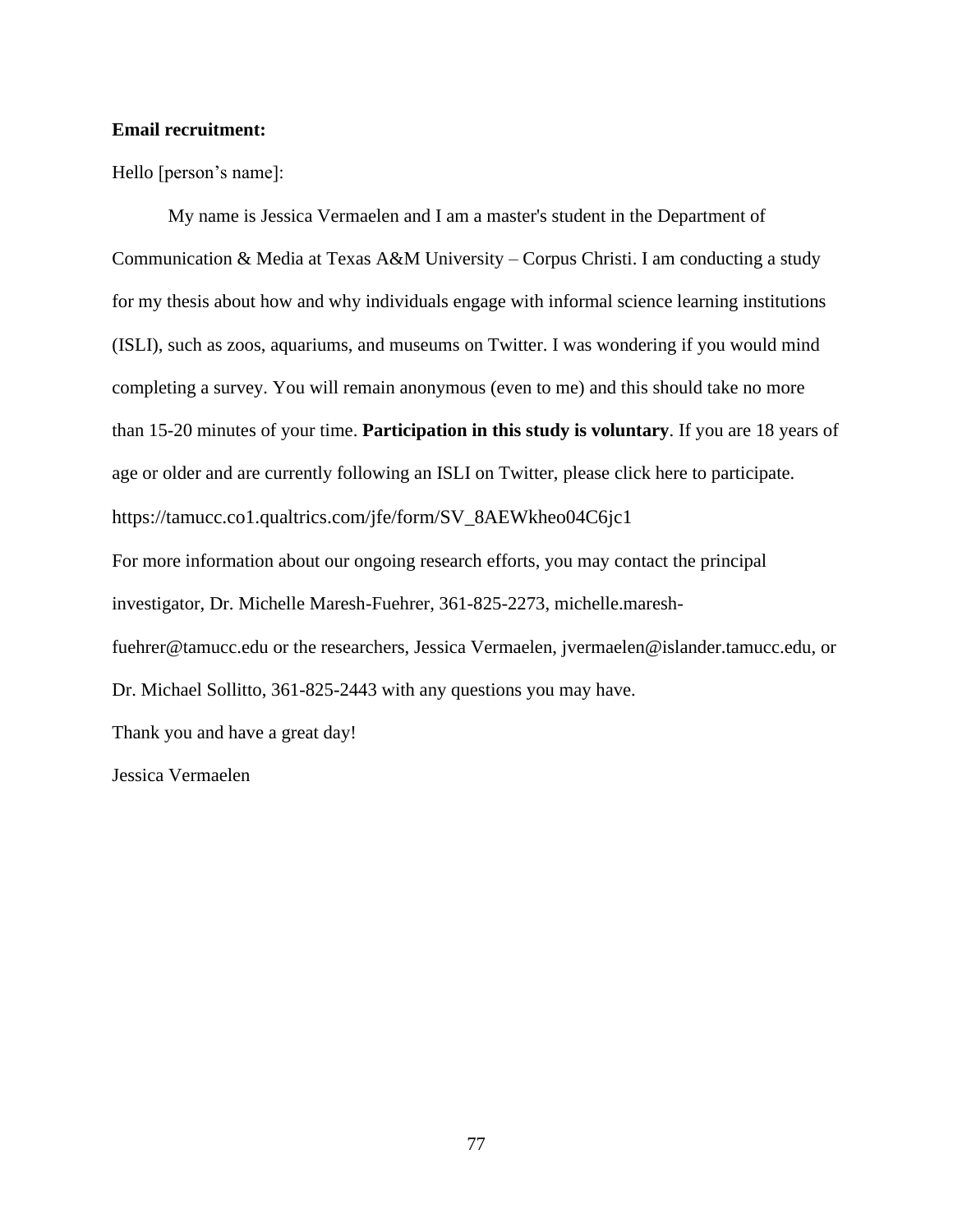#### APPENDIX 2

#### CONSENT FORM

#### **CONSENT FORM**

#### [Social Media Engagement]

#### **Introduction**

The purpose of this form is to provide you information that may affect your decision as to whether or not to participate in this study. If you decide to participate in this study, this form will also be used to record your consent.

You have been asked to participate in a project studying your intention to engage with informal science learning institutions on Twitter. You were selected to be a possible participant because you are age 18 or older.

#### **What will I be asked to do?**

If you agree to participate in this study, you will be asked to respond to survey items about how you engage with informal science learning institutions on Twitter. An informal science learning institution could be a zoo, aquarium, or science museum. Your participation in the study will take place online and take approximately 15-20 minutes of your time.

#### **What are the risks involved in this study?**

There are no risks associated with this study.

#### **What are the possible benefits of this study?**

You will receive no direct benefit from participating in this study; however, there is the possible benefit that you will be involved in a study that can contribute greater knowledge to social media engagement.

#### **Do I have to participate?**

No. Your participation is voluntary You may decide not to participate or to withdraw at any time without your current or future relations with Texas A&M University-Corpus Christi being affected. There will be no points associated with completing this open-ended survey.

#### **What are the alternatives to being in this study?**

Instead of being in this study, you may choose not to be in the study.

#### **Who will know about my participation in this study?**

This study is anonymous. There is no identifying information being collected so there is little to no risk of being identified. All research records will be kept securely. Research records will be seen only by authorized research team members. No identifiers linking you to this study will be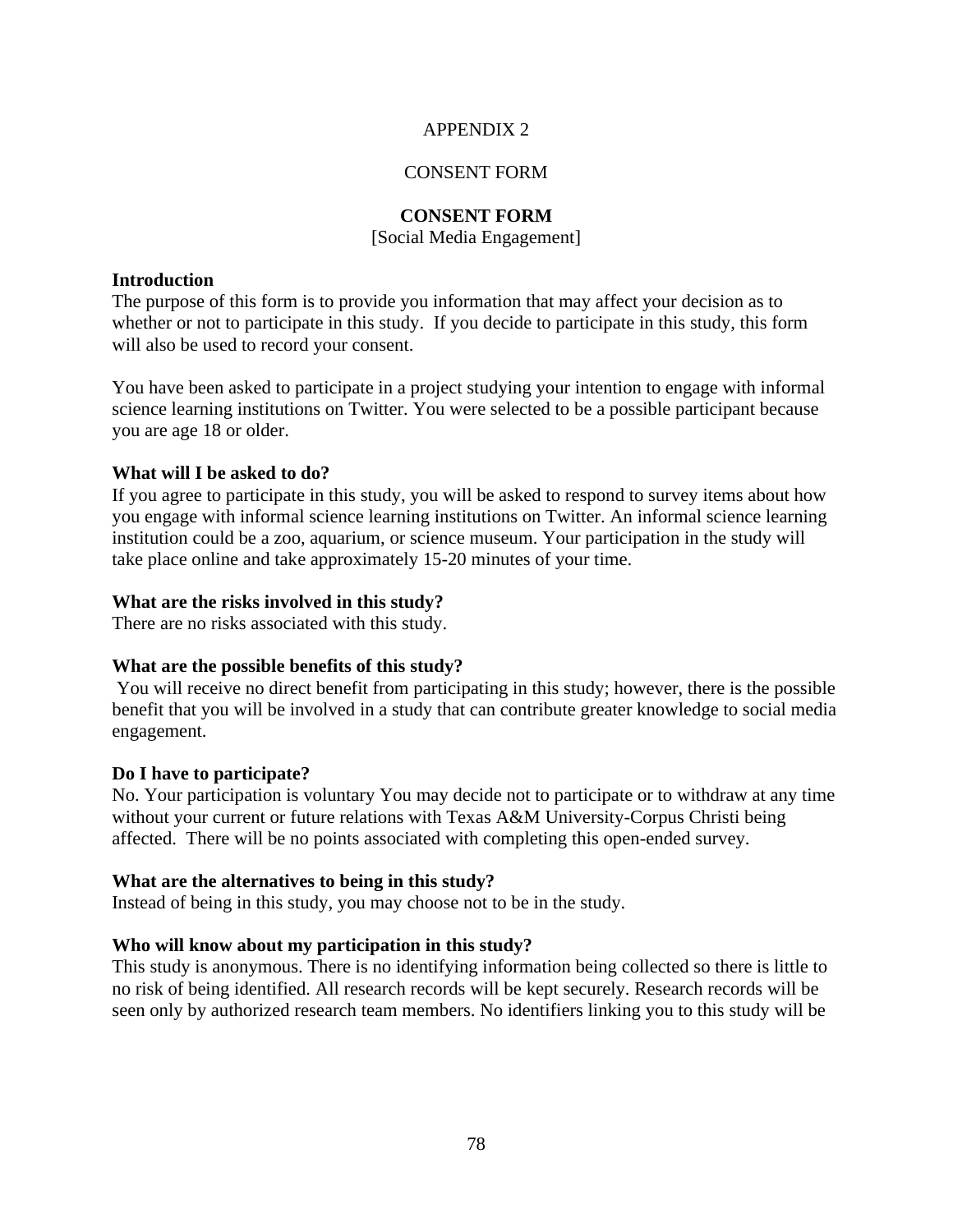included in any report that might be published or presented.

#### **Whom do I contact with questions about the research?**

If you have questions regarding this study, you may contact the principal investigator, Dr. Michelle Maresh-Fuehrer, 361-825-2273, michelle.maresh-fuehrer@tamucc.edu or the researchers, Jessica Vermaelen, jvermaelen@islander.tamucc.edu, or Dr. Michael Sollitto, 361- 825-2443, michael.sollitto@tamucc.edu.

#### **Whom do I contact about my rights as a research participant?**

You may also call Texas A&M University-Corpus Christi Institutional Review Board (IRB) with questions or complaints about this study at irb@tamucc.edu or 361-825-2497. The IRB is a committee of faculty members, statisticians, researchers, community advocates, and others that ensures that a research study is ethical and that the rights of study participants are protected.

For this survey you will reflect on one informal science learning institution (ISLI) that you follow on Twitter. An ISLI can be a zoo, aquarium, or science museum. Please keep this ISLI in mind as you answer all following questions.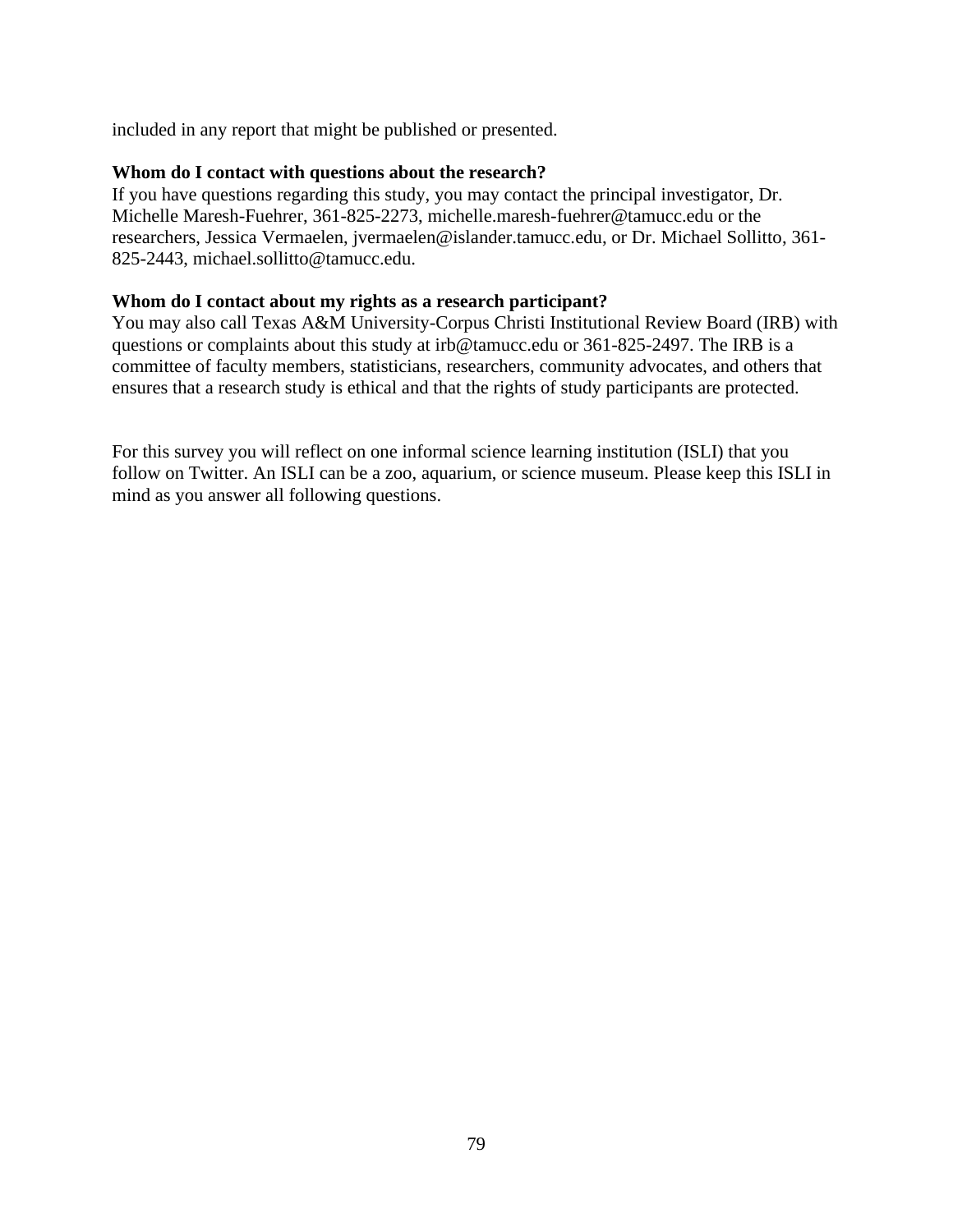## APPENDIX 3

## **SURVEY**

Q1 What ISLI are you reflecting on? Q2 What type of ISLI are you reflecting on?

- o Zoo
- o Aquarium
- o Science Museum

Q3 Approximately how many ISLIs are you following on Twitter? Q4 Age: Q5 Sex:

- o Male
- o Female
- o Other
- o Prefer not to say

Q6 Ethnic Background

- o Caucasian/White
- o African American/Black
- o Hispanic/Latino
- o Native American
- o Asian American/Asian
- o Other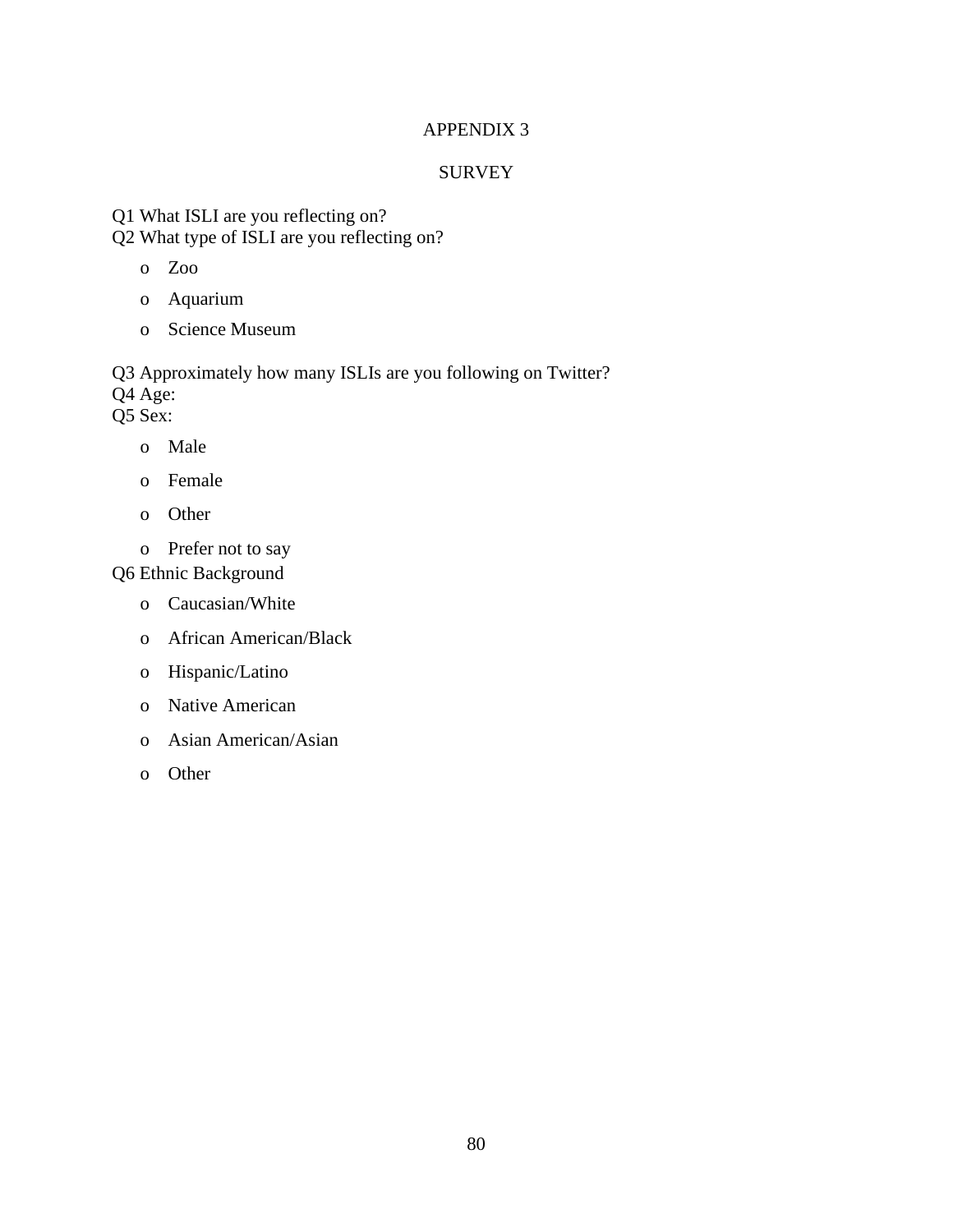|                                                                                | Strongly<br>Disagree | Disagree     | Somewhat<br>disagree | Neither<br>agree<br>nor<br>disagree | Somewhat<br>agree | Agree        | Strongly<br>Agree |
|--------------------------------------------------------------------------------|----------------------|--------------|----------------------|-------------------------------------|-------------------|--------------|-------------------|
| The scientific<br>information<br>this ISLI posts<br>is helpful                 | $\mathbf 0$          | $\mathbf{O}$ | $\mathbf 0$          | $\mathbf 0$                         | $\mathbf{O}$      | $\mathbf{O}$ | $\mathbf 0$       |
| I want to know<br>what other<br>people think<br>about the ISLI                 | $\mathbf{O}$         | $\mathbf{O}$ | $\mathbf{O}$         | $\mathbf 0$                         | $\mathbf{O}$      | $\mathbf{O}$ | $\mathbf{O}$      |
| I can get<br>information<br>about hours,<br>exhibits,<br>prices, and<br>events | $\mathbf{O}$         | $\mathbf{O}$ | $\mathbf{O}$         | $\Omega$                            | $\mathbf{O}$      | $\mathbf{O}$ | $\mathbf{O}$      |
| Following this<br>account helps<br>me form an<br>opinion about<br>the ISLI     | $\mathbf{O}$         | $\mathbf{O}$ | $\mathbf 0$          | $\mathbf{O}$                        | $\mathbf 0$       | $\mathbf{O}$ | $\mathbf 0$       |

Q7 Please respond to the following statements regarding information seeking on Twitter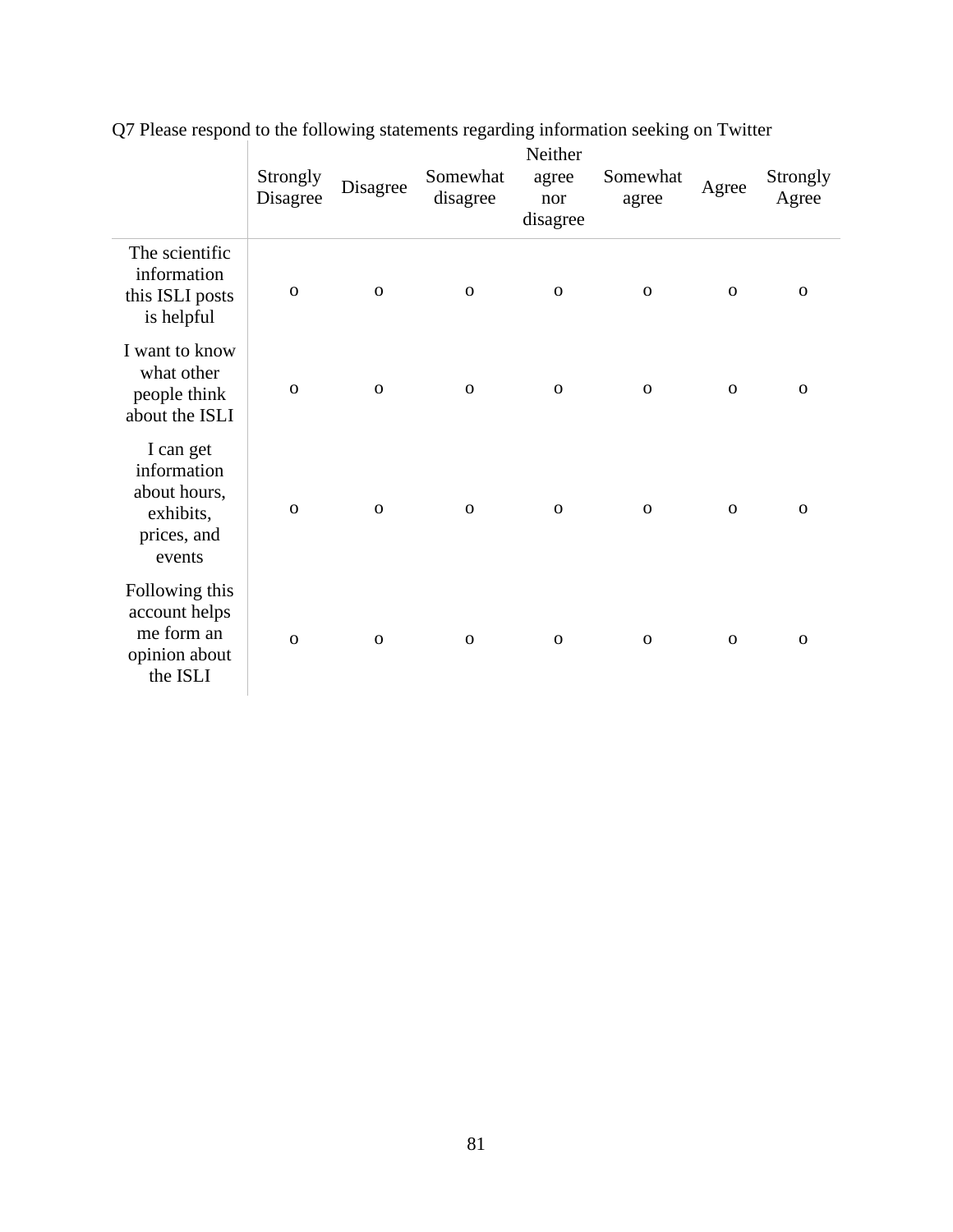|                                                                               | Strongly<br>Disagree | Disagree     | Somewhat<br>disagree | Neither<br>agree<br>nor<br>disagree | Somewhat<br>agree | Agree       | Strongly<br>Agree |
|-------------------------------------------------------------------------------|----------------------|--------------|----------------------|-------------------------------------|-------------------|-------------|-------------------|
| I like<br>following this<br>account<br>because it is<br>entertaining          | $\mathbf{o}$         | $\mathbf{O}$ | ${\bf O}$            | $\mathbf{O}$                        | $\mathbf 0$       | $\mathbf 0$ | $\mathbf 0$       |
| This account<br>provides an<br>outlet for me<br>to escape my<br>daily routine | $\mathbf{o}$         | $\mathbf{O}$ | ${\bf O}$            | $\mathbf{O}$                        | $\mathbf{O}$      | $\mathbf 0$ | $\mathbf{O}$      |
| Following this<br>account<br>arouses my<br>emotions and<br>feelings           | $\mathbf{O}$         | $\mathbf 0$  | $\mathbf{O}$         | $\mathbf 0$                         | $\mathbf 0$       | $\mathbf 0$ | $\mathbf 0$       |
| Following this<br>account<br>relaxes me                                       | $\mathbf{O}$         | $\mathbf 0$  | $\mathbf{O}$         | $\mathbf O$                         | $\mathbf 0$       | $\mathbf 0$ | $\mathbf 0$       |

Q8 Please respond to the following statements regarding entertainment on Twitter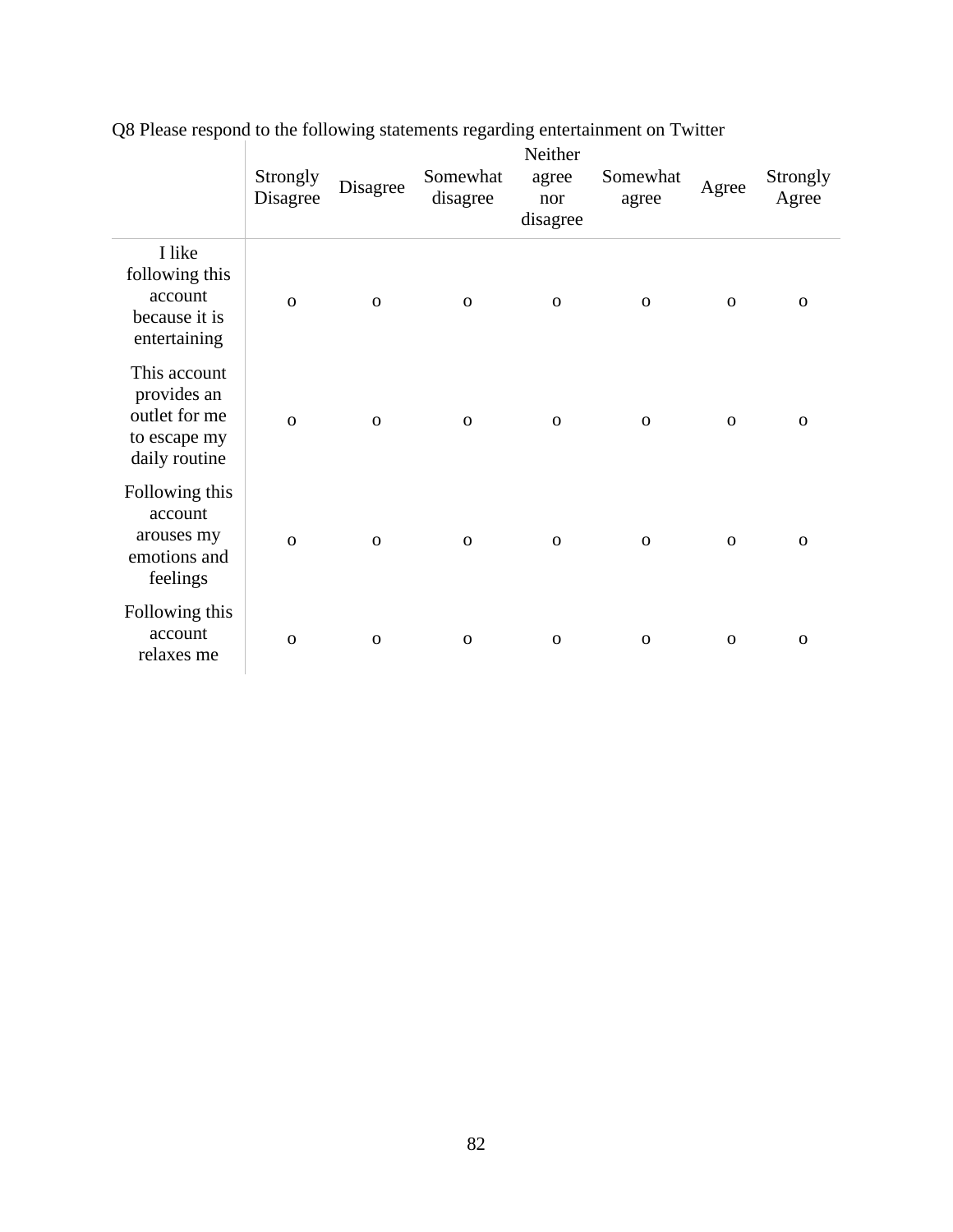|                                                                       | Strongly<br>Disagree | Disagree    | Somewhat<br>disagree | Neither<br>agree<br>nor<br>disagree | Somewhat<br>agree | Agree        | Strongly<br>Agree |
|-----------------------------------------------------------------------|----------------------|-------------|----------------------|-------------------------------------|-------------------|--------------|-------------------|
| I follow this<br>account to<br>express what<br>kind of person<br>I am | $\Omega$             | $\mathbf O$ | $\mathbf 0$          | $\mathbf 0$                         | $\mathbf 0$       | $\mathbf 0$  | $\mathbf 0$       |
| Following this<br>account gives<br>me self-<br>confidence             | $\mathbf 0$          | $\mathbf O$ | $\mathbf 0$          | $\mathbf 0$                         | $\mathbf 0$       | $\Omega$     | $\mathbf 0$       |
| I want to<br>impress others<br>with what I<br>know about<br>the ISLI  | $\Omega$             | $\Omega$    | $\mathbf 0$          | $\mathbf 0$                         | $\mathbf 0$       | $\mathbf{O}$ | $\mathbf{O}$      |

Q9 Please respond to the following statements regarding personal identity on Twitter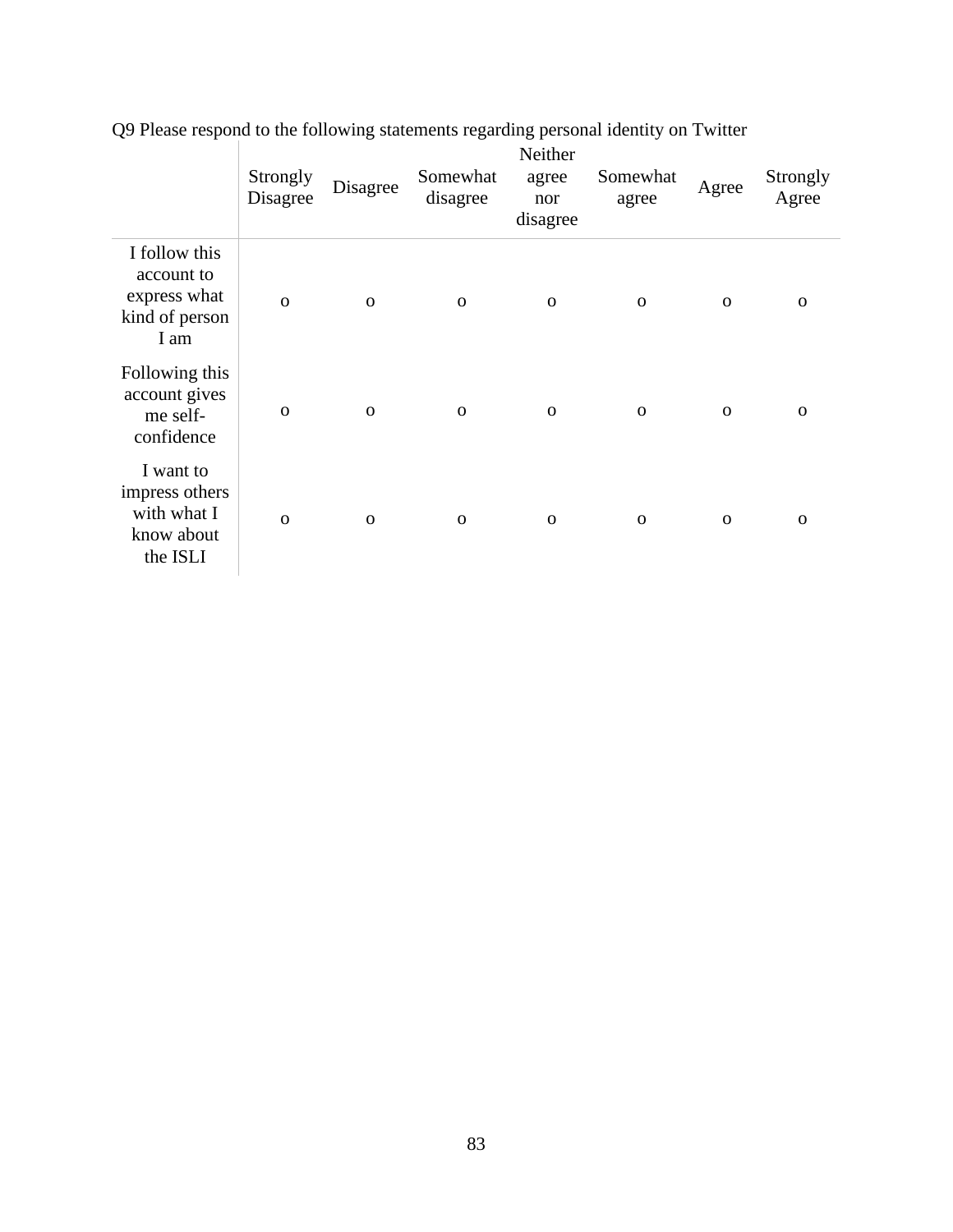|                                                                                                                         | Strongly<br>Disagree | Disagree     | Somewhat<br>disagree | Neither<br>agree<br>nor<br>disagree | Somewhat<br>agree | Agree        | Strongly<br>Agree |
|-------------------------------------------------------------------------------------------------------------------------|----------------------|--------------|----------------------|-------------------------------------|-------------------|--------------|-------------------|
| I look forward<br>to talking,<br>discussing,<br>and sharing<br>information<br>with others<br>that also like<br>the ISLI | $\mathbf 0$          | $\mathbf{O}$ | $\mathbf 0$          | $\mathbf 0$                         | $\mathbf 0$       | $\Omega$     | $\mathbf{O}$      |
| Following this<br>account makes<br>me feel more<br>connected to<br>the ISLI                                             | $\mathbf 0$          | $\mathbf{O}$ | $\mathbf 0$          | $\mathbf{O}$                        | $\mathbf 0$       | $\mathbf{O}$ | $\mathbf 0$       |
| Following this<br>account makes<br>me feel less<br>lonely                                                               | $\mathbf 0$          | $\mathbf 0$  | $\mathbf 0$          | $\mathbf{O}$                        | $\mathbf 0$       | $\mathbf 0$  | $\mathbf{O}$      |
| I feel closer to<br>the ISLI                                                                                            | $\mathbf 0$          | $\mathbf 0$  | $\mathbf 0$          | $\mathbf 0$                         | $\mathbf 0$       | $\mathbf 0$  | $\mathbf 0$       |

Q10 Please respond to the following statements regarding social interaction on Twitter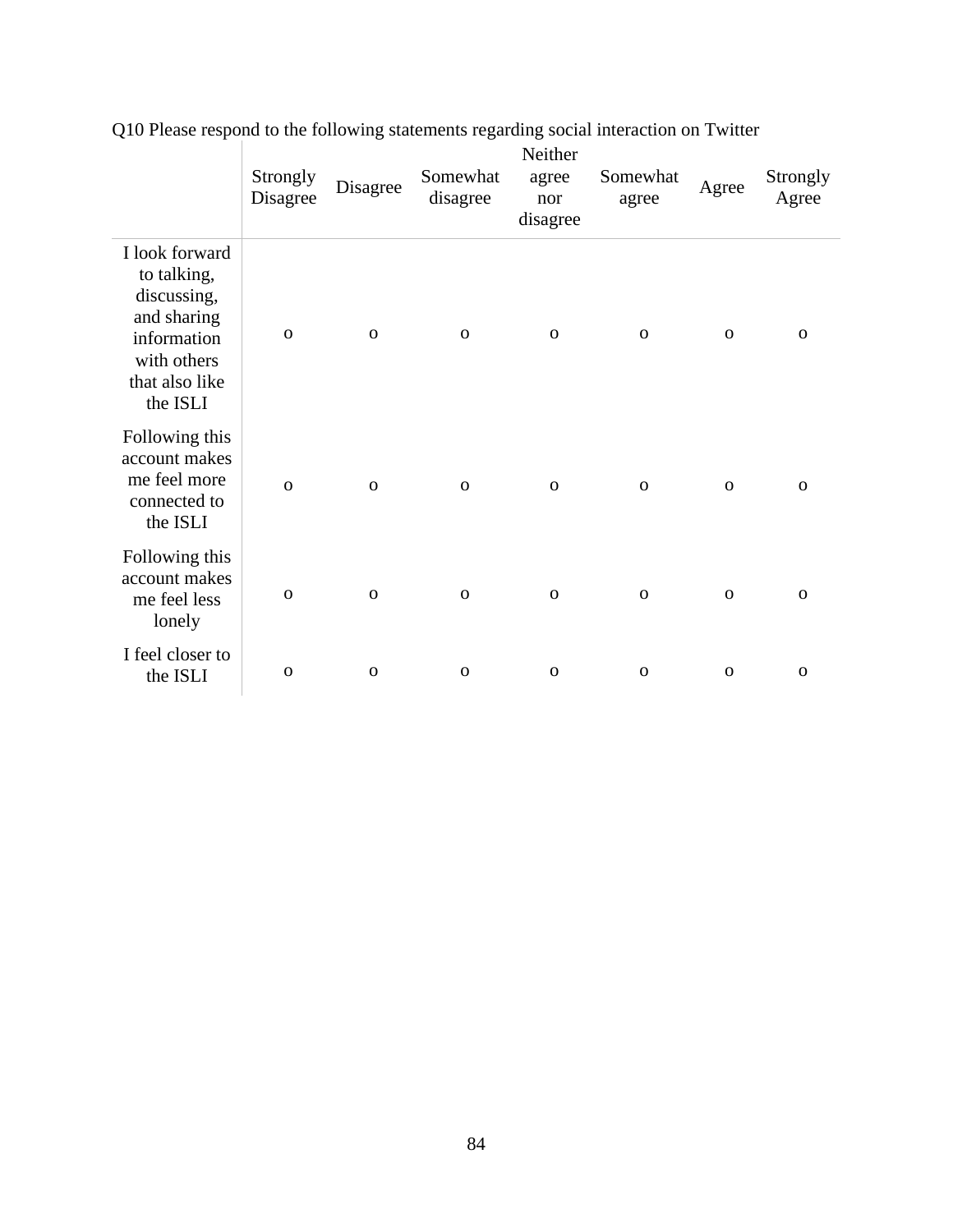|                                                                                                                  | Strongly<br>Disagree | Disagree    | Somewhat<br>disagree | Neither<br>agree<br>nor<br>disagree | Somewhat<br>agree | Agree       | Strongly<br>Agree |
|------------------------------------------------------------------------------------------------------------------|----------------------|-------------|----------------------|-------------------------------------|-------------------|-------------|-------------------|
| I want to<br>influence the<br>ISLI to do or<br>not do<br>something                                               | $\mathbf 0$          | $\mathbf O$ | ${\bf O}$            | $\mathbf O$                         | ${\bf O}$         | $\mathbf O$ | $\mathbf O$       |
| I want to<br>influence<br>other people                                                                           | $\mathbf 0$          | $\mathbf 0$ | $\mathbf O$          | $\mathbf 0$                         | $\mathbf 0$       | $\mathbf 0$ | $\mathbf O$       |
| I feel good<br>about myself<br>when other<br>followers like<br>or retweet my<br>ideas and<br>comments            | $\Omega$             | $\mathbf O$ | $\mathbf 0$          | $\mathbf{O}$                        | $\mathbf 0$       | $\mathbf 0$ | $\mathbf 0$       |
| Receiving<br>affirmation<br>about my<br>comments<br>makes me<br>want to<br>engage with<br>the ISLI more<br>often | $\Omega$             | $\mathbf 0$ | $\mathbf 0$          | $\mathbf{O}$                        | $\mathbf 0$       | $\mathbf 0$ | $\mathbf{O}$      |

Q11 Please respond to the following statements regarding empowerment on Twitter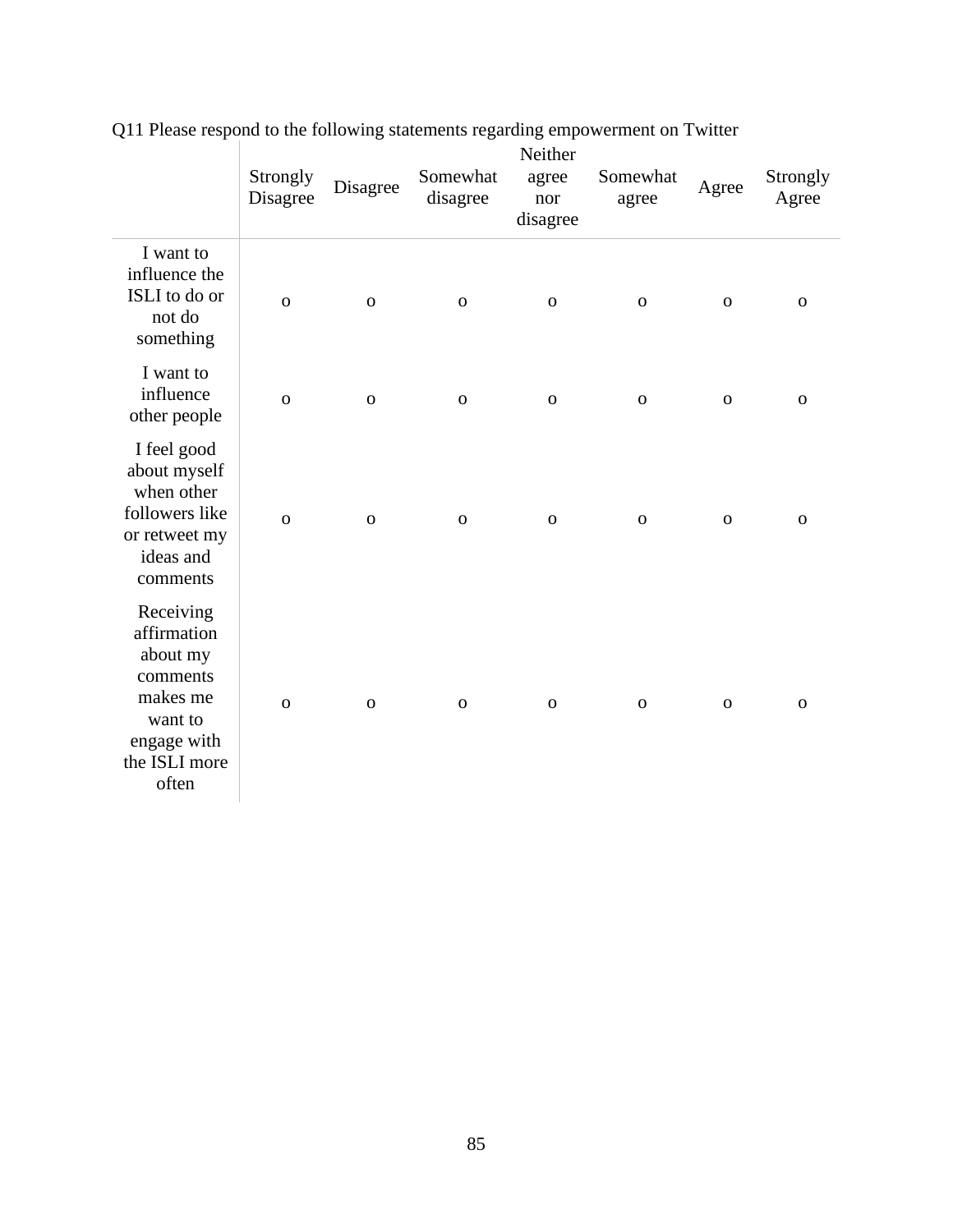|                                                                                                                         | Strongly<br>Disagree | Disagree     | Somewhat<br>disagree | Neither<br>agree<br>nor<br>disagree | Somewhat<br>agree | Agree        | Strongly<br>Agree |
|-------------------------------------------------------------------------------------------------------------------------|----------------------|--------------|----------------------|-------------------------------------|-------------------|--------------|-------------------|
| When I want<br>to visit the<br>ISLI, I use the<br><b>ISLI's Twitter</b><br>to search for<br>better prices<br>or coupons | $\mathbf{o}$         | $\mathbf{O}$ | $\mathbf O$          | $\mathbf{O}$                        | $\mathbf 0$       | $\mathbf{O}$ | $\mathbf{O}$      |
| I am<br>motivated to<br>engage with<br>the ISLI<br>because I can<br>earn money,<br>prizes, or<br>discounts              | $\mathbf 0$          | $\mathbf 0$  | $\mathbf O$          | $\mathbf 0$                         | $\mathbf 0$       | $\mathbf 0$  | $\mathbf{O}$      |
| I am able to<br>obtain<br>information I<br>want without<br>any delay                                                    | $\overline{O}$       | $\mathbf{O}$ | $\mathbf O$          | $\mathbf O$                         | $\mathbf 0$       | $\mathbf 0$  | $\mathbf 0$       |
| I want to get a<br>better service                                                                                       | $\mathbf 0$          | $\mathbf 0$  | $\mathbf O$          | $\mathbf 0$                         | $\mathbf 0$       | $\mathbf{O}$ | $\mathbf 0$       |

Q12 Please respond to the following statements regarding remuneration on Twitter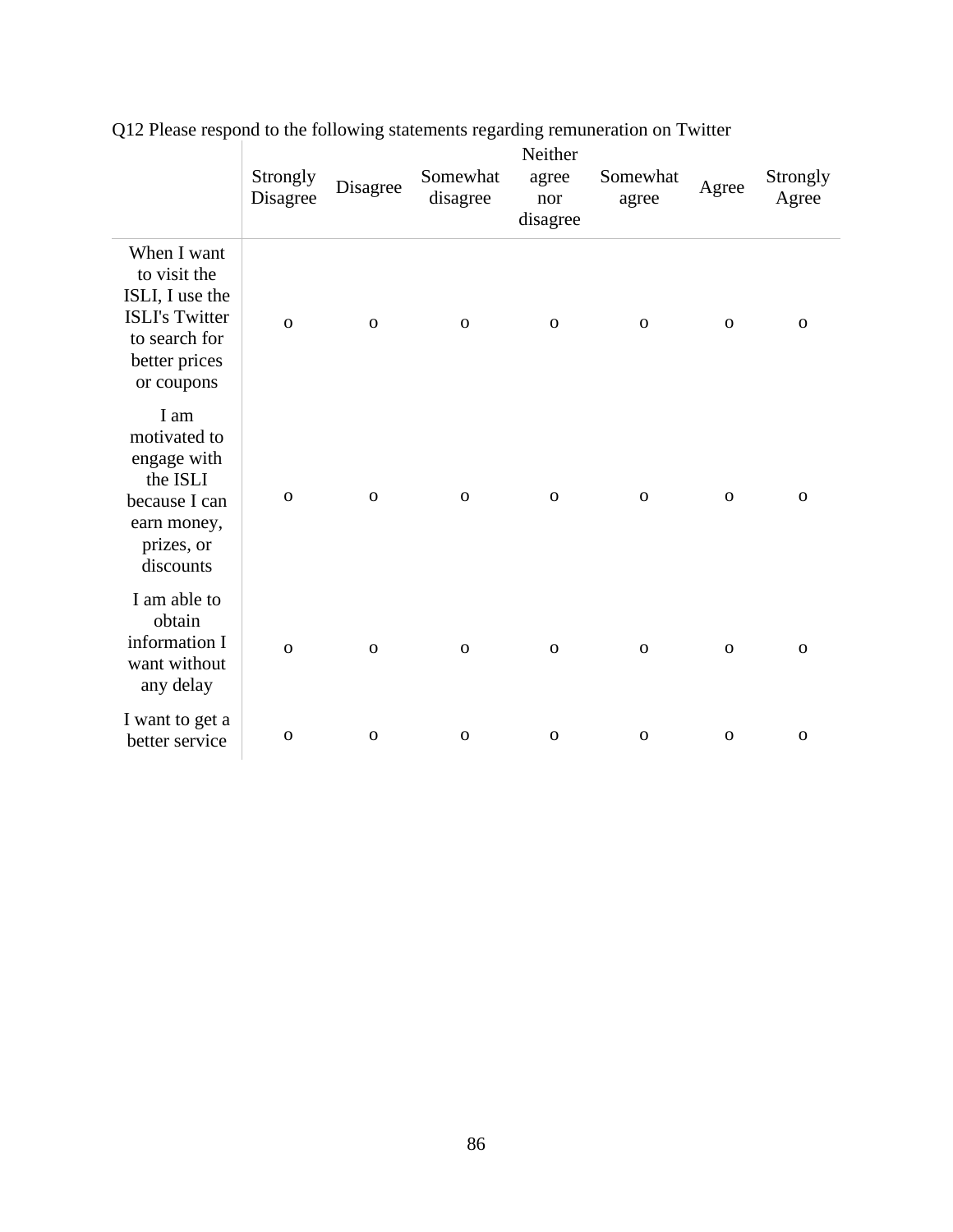|                                                                                                           | Strongly<br>Disagree | Disagree     | Somewhat<br>disagree | Neither<br>agree<br>nor<br>disagree | Somewhat<br>agree | Agree        | Strongly<br>Agree |
|-----------------------------------------------------------------------------------------------------------|----------------------|--------------|----------------------|-------------------------------------|-------------------|--------------|-------------------|
| I am<br>motivated to<br>engage with<br>the ISLI<br>because I am<br>passionate<br>about the<br><b>ISLI</b> | $\mathbf 0$          | $\mathbf 0$  | $\mathbf O$          | ${\bf O}$                           | $\mathbf 0$       | $\mathbf O$  | ${\bf O}$         |
| I associate the<br><b>ISLI</b> with<br>some<br>important<br>events of my<br>life                          | $\mathbf{o}$         | $\mathbf 0$  | $\mathbf 0$          | ${\bf O}$                           | $\mathbf 0$       | $\mathbf O$  | $\mathbf 0$       |
| I engage with<br>the ISLI<br>because I care<br>about the<br><b>ISLI</b>                                   | $\mathbf{O}$         | $\mathbf{o}$ | $\mathbf 0$          | $\mathbf{O}$                        | $\mathbf O$       | $\mathbf{O}$ | $\mathbf 0$       |
| I identify<br>myself with<br>the ISLI                                                                     | $\mathbf{O}$         | $\mathbf{o}$ | $\mathbf 0$          | $\mathbf 0$                         | $\mathbf{O}$      | $\mathbf 0$  | $\mathbf{O}$      |

# Q13 Please respond to the following statements regarding brand love on Twitter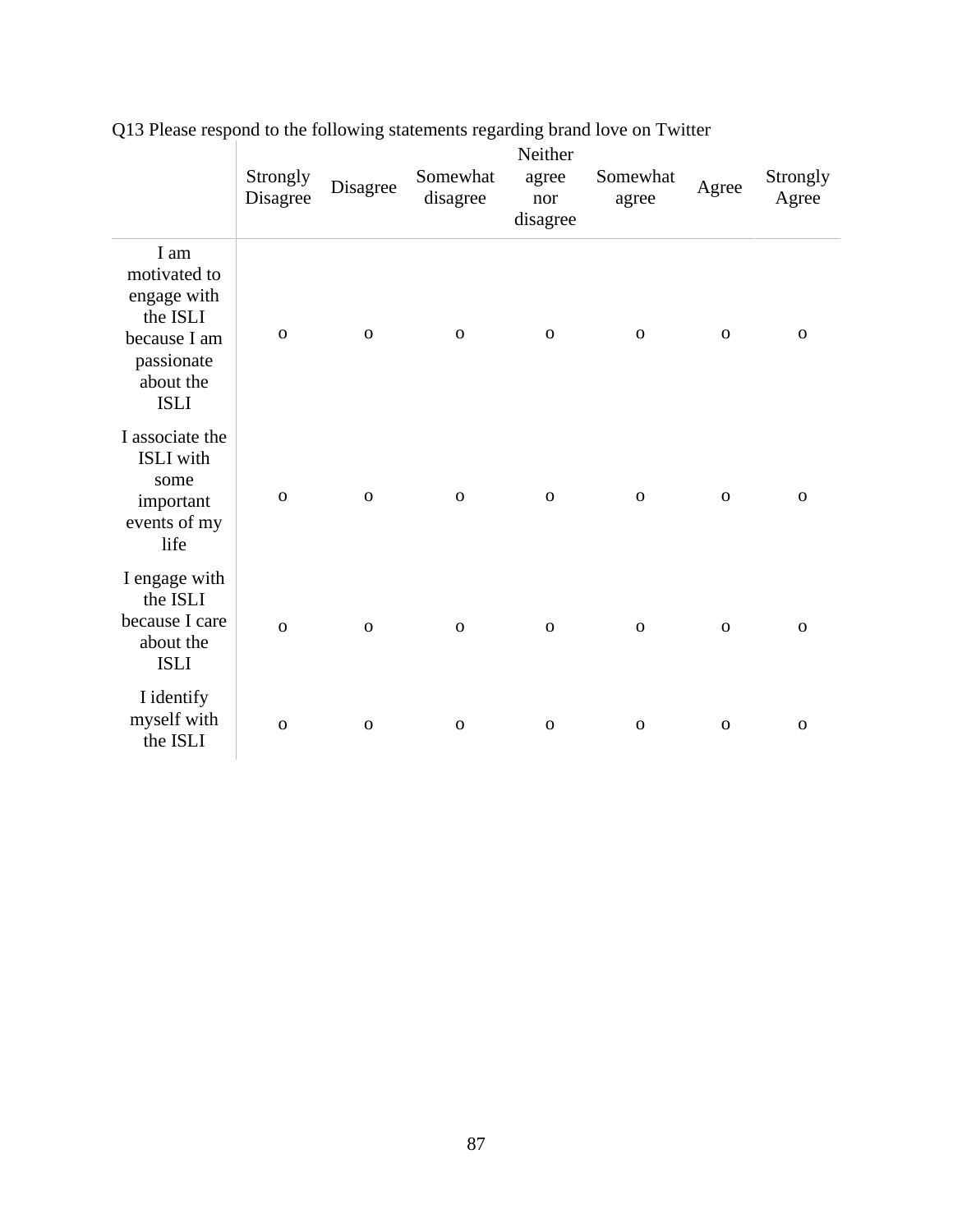|                                                                                                | Strongly<br>Disagree | Disagree     | Somewhat<br>disagree | Neither<br>agree<br>nor<br>disagree | Somewhat<br>agree | Agree       | Strongly<br>Agree |
|------------------------------------------------------------------------------------------------|----------------------|--------------|----------------------|-------------------------------------|-------------------|-------------|-------------------|
| I read the<br>content<br>posted by the<br>ISLI on<br>Twitter                                   | $\overline{O}$       | $\mathbf O$  | $\mathbf 0$          | $\mathbf 0$                         | $\mathbf 0$       | $\mathbf 0$ | $\mathbf O$       |
| I view<br>pictures or<br>photos<br>posted by the<br>ISLI on<br>Twitter                         | $\mathbf 0$          | $\mathbf 0$  | $\mathbf 0$          | $\mathbf 0$                         | $\mathbf 0$       | $\mathbf 0$ | $\mathbf 0$       |
| I watch<br>videos<br>posted by the<br>ISLI on<br>Twitter                                       | $\overline{O}$       | $\mathbf{o}$ | $\mathbf{O}$         | $\mathbf 0$                         | $\mathbf{o}$      | $\mathbf 0$ | $\mathbf O$       |
| I read posts,<br>threads, and<br>replies of<br>other people<br>about the<br>ISLI on<br>Twitter | $\overline{O}$       | $\mathbf 0$  | $\mathbf 0$          | $\mathbf 0$                         | $\mathbf 0$       | $\mathbf 0$ | $\mathbf 0$       |
|                                                                                                |                      |              |                      |                                     |                   |             |                   |

Q14 Please respond to the following statements regarding consuming content on Twitter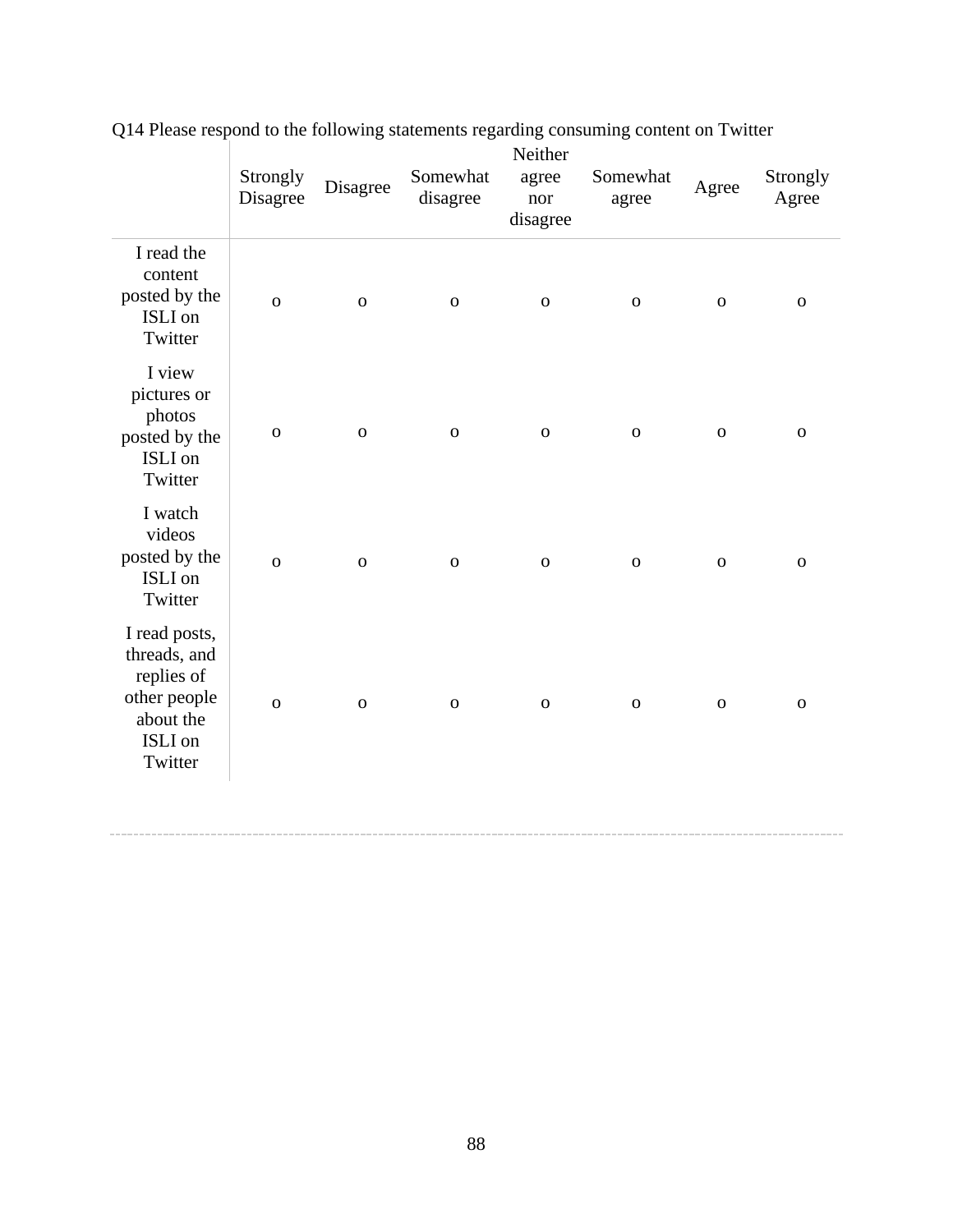|                                                                                              | Strongly<br>Disagree | Disagree    | Somewhat<br>disagree | Neither<br>agree<br>nor<br>disagree | Somewhat<br>agree | Agree        | Strongly<br>Agree |
|----------------------------------------------------------------------------------------------|----------------------|-------------|----------------------|-------------------------------------|-------------------|--------------|-------------------|
| I 'like'<br>content<br>posted by the<br>ISLI on<br>Twitter                                   | $\overline{O}$       | $\mathbf O$ | $\mathbf 0$          | $\mathbf 0$                         | $\mathbf O$       | $\mathbf{o}$ | $\mathbf 0$       |
| I retweet<br>content<br>posted by the<br>ISLI on<br>Twitter                                  | $\overline{O}$       | ${\bf O}$   | $\mathbf 0$          | ${\bf O}$                           | $\mathbf 0$       | ${\bf O}$    | $\mathbf{o}$      |
| I reply to<br>content<br>posted by the<br>ISLI on<br>Twitter                                 | $\mathbf{o}$         | $\mathbf O$ | $\mathbf 0$          | ${\bf O}$                           | ${\bf O}$         | ${\bf O}$    | ${\bf O}$         |
| I reply to<br>posts,<br>threads, and<br>replies of<br>others about<br>the ISLI on<br>Twitter | $\overline{O}$       | $\mathbf O$ | $\mathbf O$          | $\mathbf 0$                         | $\mathbf O$       | $\mathbf{o}$ | $\mathbf 0$       |

Q15 Please respond to the following statements regarding contributing content on Twitter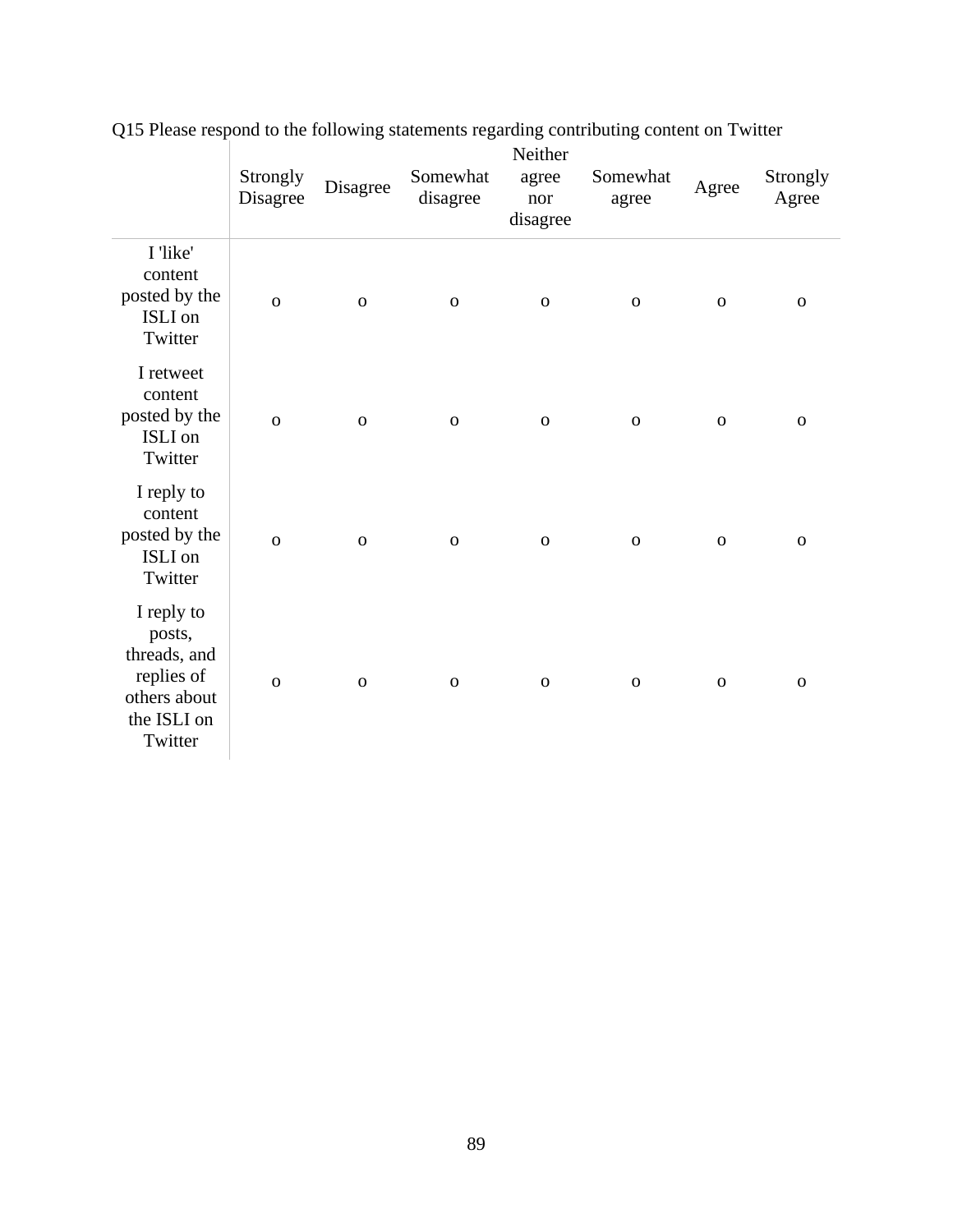|                                                                                                     | Strongly<br>Disagree | Disagree       | Somewhat<br>disagree | Neither<br>agree<br>nor<br>disagree | Somewhat<br>agree | Agree       | Strongly<br>Agree |
|-----------------------------------------------------------------------------------------------------|----------------------|----------------|----------------------|-------------------------------------|-------------------|-------------|-------------------|
| I create posts<br>related to the<br>ISLI on<br>Twitter                                              | $\mathbf O$          | $\mathbf{o}$   | $\mathbf O$          | $\mathbf 0$                         | $\mathbf O$       | $\mathbf 0$ | ${\bf O}$         |
| I post<br>pictures,<br>videos, or<br>personal<br>images<br>related to the<br>ISLI on<br>Twitter     | $\mathbf{o}$         | $\mathbf{o}$   | $\mathbf 0$          | $\mathbf 0$                         | $\mathbf O$       | $\mathbf 0$ | ${\bf O}$         |
| I add<br>hashtags or<br>tag the ISLI<br>on my posts<br>related to the<br>ISLI on<br>Twitter         | $\overline{O}$       | $\overline{O}$ | $\overline{O}$       | $\mathbf O$                         | $\mathbf O$       | $\mathbf 0$ | $\mathbf{O}$      |
| I write<br>reviews,<br>threads, and<br>personal<br>opinions<br>related to the<br>ISLI on<br>Twitter | $\mathbf O$          | $\mathbf O$    | $\mathbf 0$          | $\mathbf O$                         | ${\bf O}$         | $\mathbf 0$ | $\mathbf O$       |

Q16 Please respond to the following statements regarding creating content on Twitter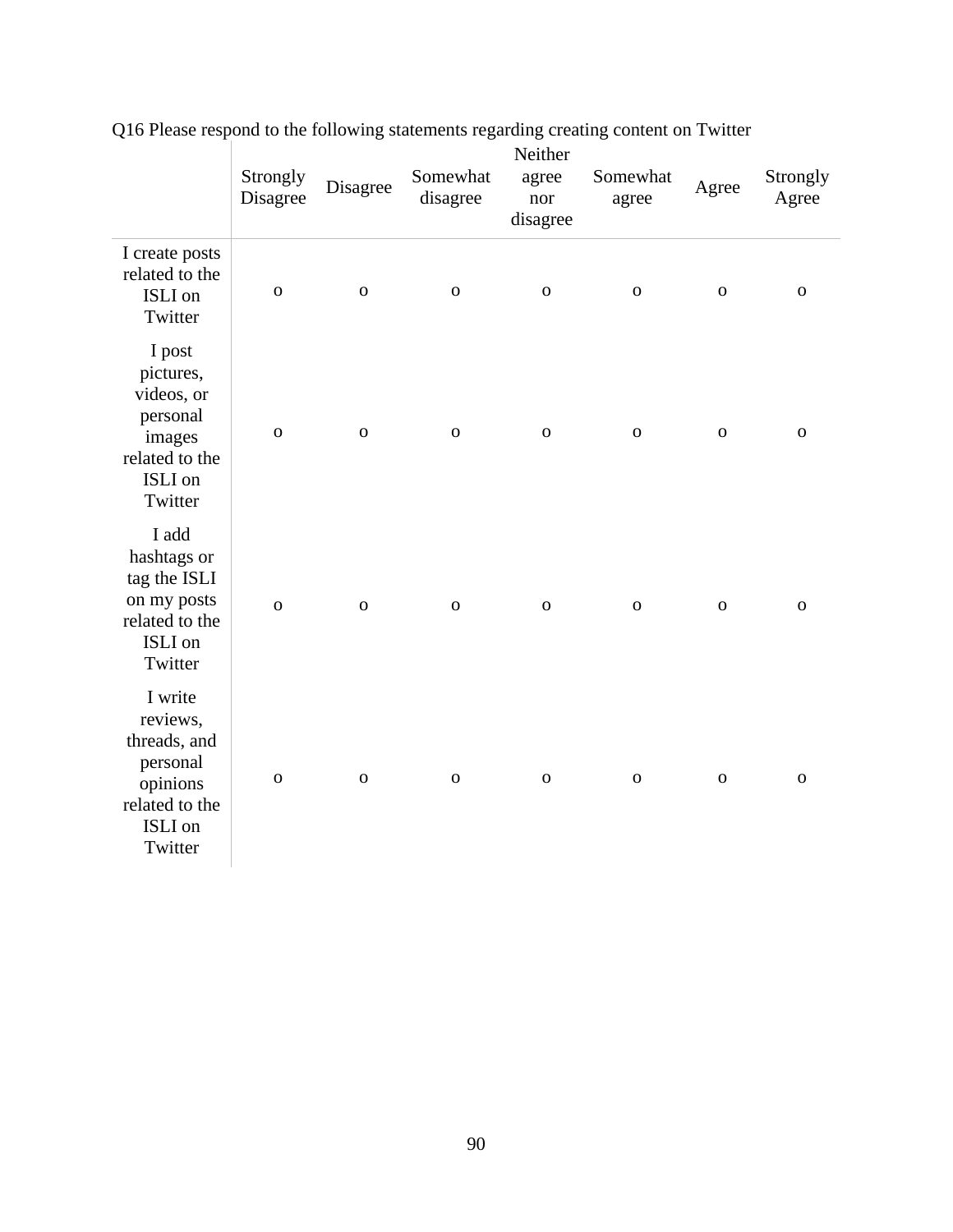|                                         | Strongly<br>Disagree | Disagree     | Somewhat<br>disagree | Neither<br>agree<br>nor<br>disagree | Somewhat<br>agree | Agree        | Strongly<br>Agree |
|-----------------------------------------|----------------------|--------------|----------------------|-------------------------------------|-------------------|--------------|-------------------|
| This ISLI<br>meets my<br>expectations   | $\Omega$             | $\mathbf{O}$ | $\mathbf 0$          | $\mathbf 0$                         | $\mathbf{O}$      | $\mathbf{O}$ | $\Omega$          |
| I feel confident<br>in this ISLI        | $\mathbf 0$          | $\mathbf 0$  | $\mathbf 0$          | $\mathbf 0$                         | $\mathbf{O}$      | $\mathbf 0$  | $\mathbf 0$       |
| This ISLI<br>never<br>disappoints me    | $\Omega$             | $\mathbf{O}$ | $\mathbf 0$          | $\mathbf 0$                         | $\mathbf{O}$      | $\mathbf{O}$ | $\Omega$          |
| This ISLI<br>guarantees<br>satisfaction | $\Omega$             | $\mathbf 0$  | $\mathbf 0$          | $\mathbf 0$                         | $\mathbf 0$       | $\mathbf 0$  | $\mathbf 0$       |

Q17 Please respond to the following statements regarding brand trust on Twitter

Q18 Please respond to the following statements regarding brand loyalty on Twitter

|                                                                                                    | Strongly<br>Disagree | Disagree     | Somewhat<br>disagree | Neither<br>agree<br>nor<br>disagree | Somewhat<br>agree | Agree       | Strongly<br>Agree |
|----------------------------------------------------------------------------------------------------|----------------------|--------------|----------------------|-------------------------------------|-------------------|-------------|-------------------|
| This ISLI<br>means a lot to<br>me                                                                  | $\mathbf 0$          | $\mathbf 0$  | $\mathbf 0$          | $\mathbf O$                         | $\mathbf 0$       | $\mathbf 0$ | $\mathbf 0$       |
| I am very<br>attached to this<br><b>ISLI</b>                                                       | $\mathbf{o}$         | $\mathbf{O}$ | $\mathbf 0$          | ${\bf O}$                           | $\mathbf 0$       | $\mathbf 0$ | $\mathbf 0$       |
| It would be<br>difficult to<br>change my<br>beliefs about<br>this ISLI                             | $\overline{O}$       | $\mathbf{O}$ | $\mathbf{O}$         | $\mathbf 0$                         | $\mathbf{O}$      | $\mathbf 0$ | $\mathbf 0$       |
| Even if close<br>friends<br>recommended<br>another ISLI, I<br>would not<br>change my<br>preference | $\mathbf{o}$         | $\mathbf{O}$ | $\mathbf{O}$         | $\mathbf 0$                         | $\mathbf 0$       | $\mathbf 0$ | $\mathbf 0$       |